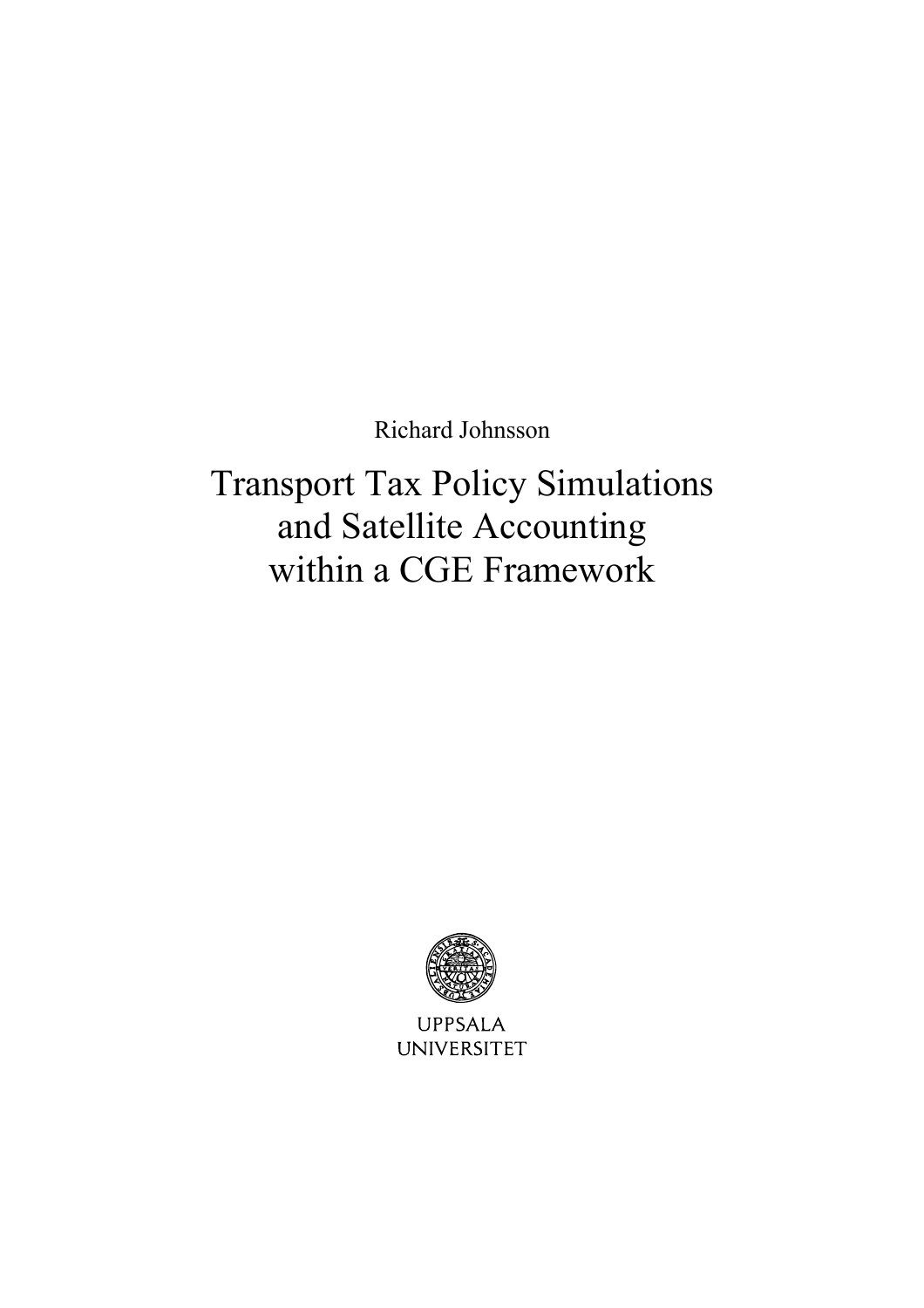Doctoral dissertation presented to the Faculty of Social Sciences 2003

#### **Abstract**

JOHNSSON, Richard, 2003, Transport Tax Policy Simulations and Satellite Accounting within a CGE Framework, Department of Economics, Uppsala University, *Economic Studies* 71, 84 pp., ISBN 91-87268-78-7.

This thesis consists of an introduction and four self-contained essays:

Essay 1, *Transportation Satellite Accounts – Measuring the Size of the Transport Industry in Sweden in 1995*, develops Transportation Satellite Accounts, where an estimate of the expenditure on different in-house transportation activities is singled out from the Swedish 1995 input-output matrices of the National Accounts. The results show that for example inhouse transportation amounts to 1.7% of GDP as compared to the for-hire figure of 1.9%.

Essay 2, *Transportation Industry Representation in CGE Modeling – Does it Matter?* addresses the question of whether the transportation industry representation has an impact on the results of tax policy simulations in CGE models. This is done by analyzing an equal yield  $CO<sub>2</sub>$  tax policy reform in two separate models, where only the transportation industry differs. The choice of transport industry representation might be significant, as the results were lessened, magnified, or even pointed in the other direction depending on the model used.

Essay 3, *Road Wear and the Kilometer Charge – A Computable General Equilibrium Analysis*, investigates the effects of a re-introduction of a distance-related charge in a CGE model of Sweden. The results imply that the charge leads to reduced road wear but also that it appears that most of the reduction stems from reduced trucking activity and not from substitution towards less damaging trucks. The overall effects were modest.

Essay 4, *The Cost of Relying on the Wrong Power – Road Wear and the Importance of the Fourth Power Rule*, investigates the effect on road wear and deformation of alternatives to the Fourth Power Law (i.e. the first through fifth powers) in a CGE model of Sweden. It also investigates the cost of designing a charge according to the wrong power. The results for example imply that the cost of choosing the wrong power is relatively small. And as designing the charge according to the first power amounts to a weight-distance charge rather than an axle-weight-distance, the results reveal that there are implicit costs of implementing the former.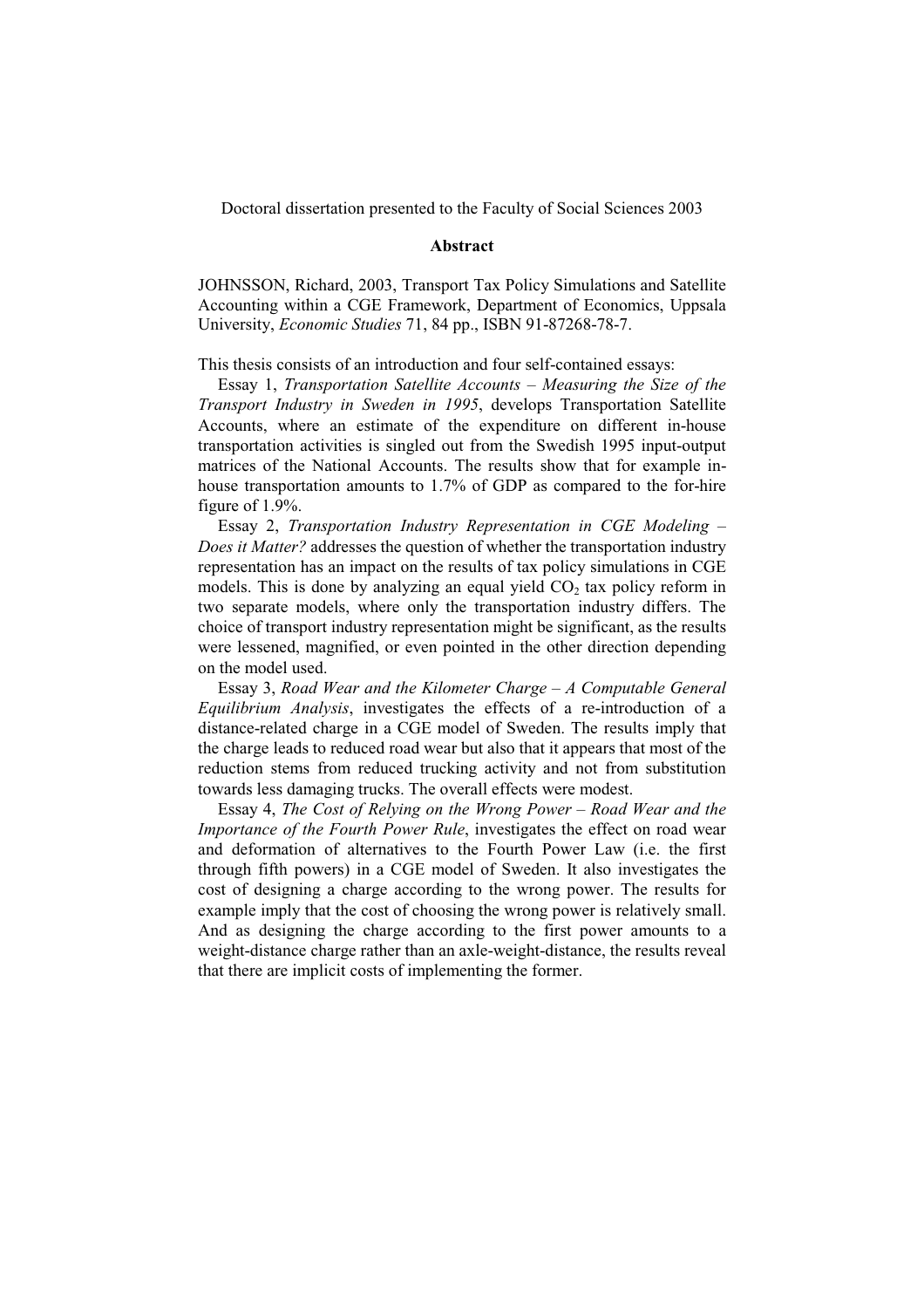# Contents

| Chapter 2 – Transportation Satellite Accounts – Measuring the Size of the |  |
|---------------------------------------------------------------------------|--|
|                                                                           |  |
|                                                                           |  |
| 4. Transport Industry Representation in the National Accounts  15         |  |
|                                                                           |  |
|                                                                           |  |
|                                                                           |  |
| Chapter 3 – Transportation Industry Representation in CGE modeling –      |  |
|                                                                           |  |
|                                                                           |  |
|                                                                           |  |
|                                                                           |  |
| Chapter $4 - Road$ Wear and the Kilometer Charge $- A$ Computable General |  |
|                                                                           |  |
|                                                                           |  |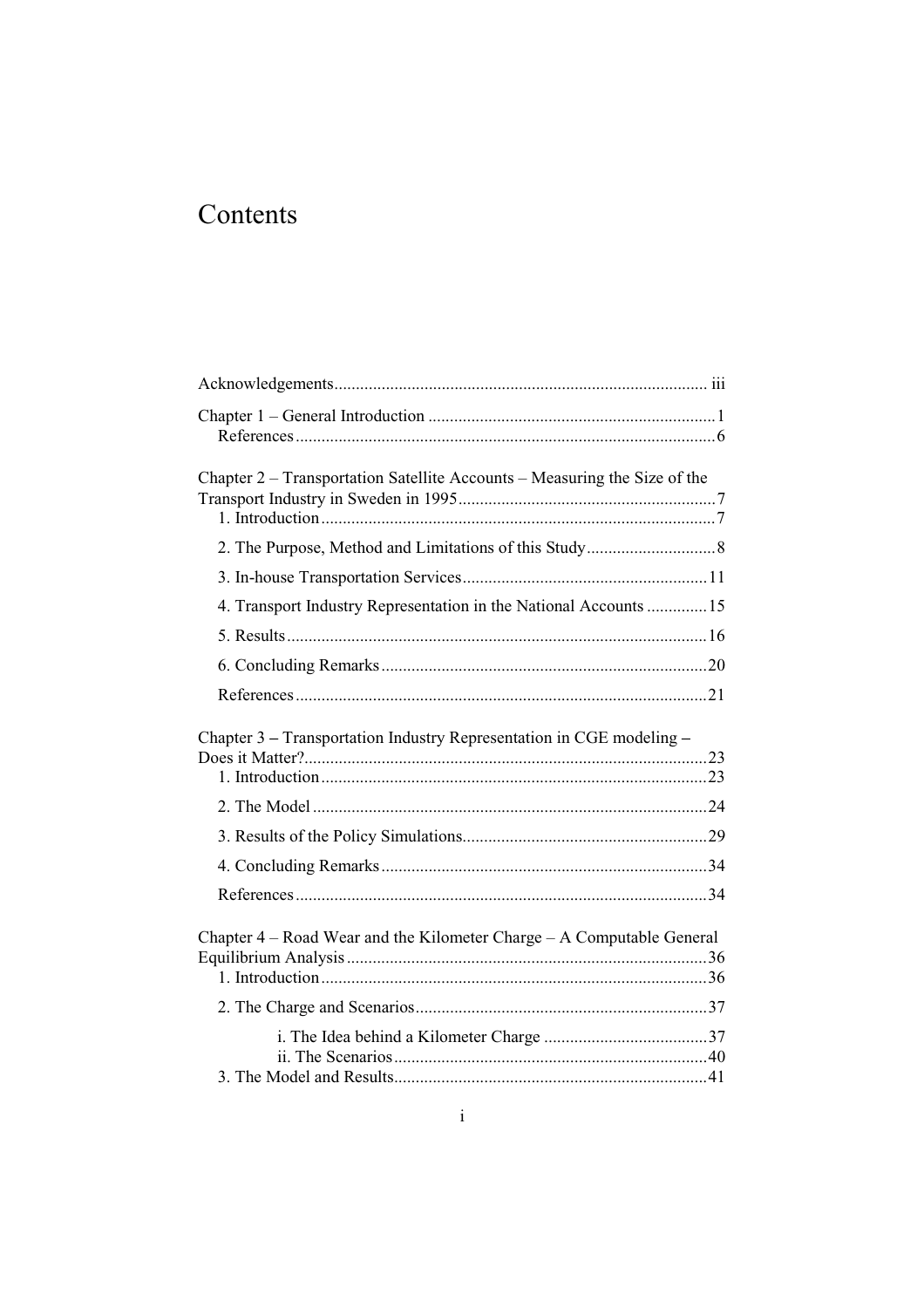| Chapter $5$ – The Cost of Relying on the Wrong Power – Road Wear and the |  |
|--------------------------------------------------------------------------|--|
|                                                                          |  |
|                                                                          |  |
|                                                                          |  |
|                                                                          |  |
|                                                                          |  |
|                                                                          |  |
|                                                                          |  |
|                                                                          |  |
|                                                                          |  |
|                                                                          |  |
|                                                                          |  |
|                                                                          |  |
|                                                                          |  |
|                                                                          |  |
| Appendix D – The Reduction of the Existing Annual Vehicle                |  |
|                                                                          |  |
|                                                                          |  |
|                                                                          |  |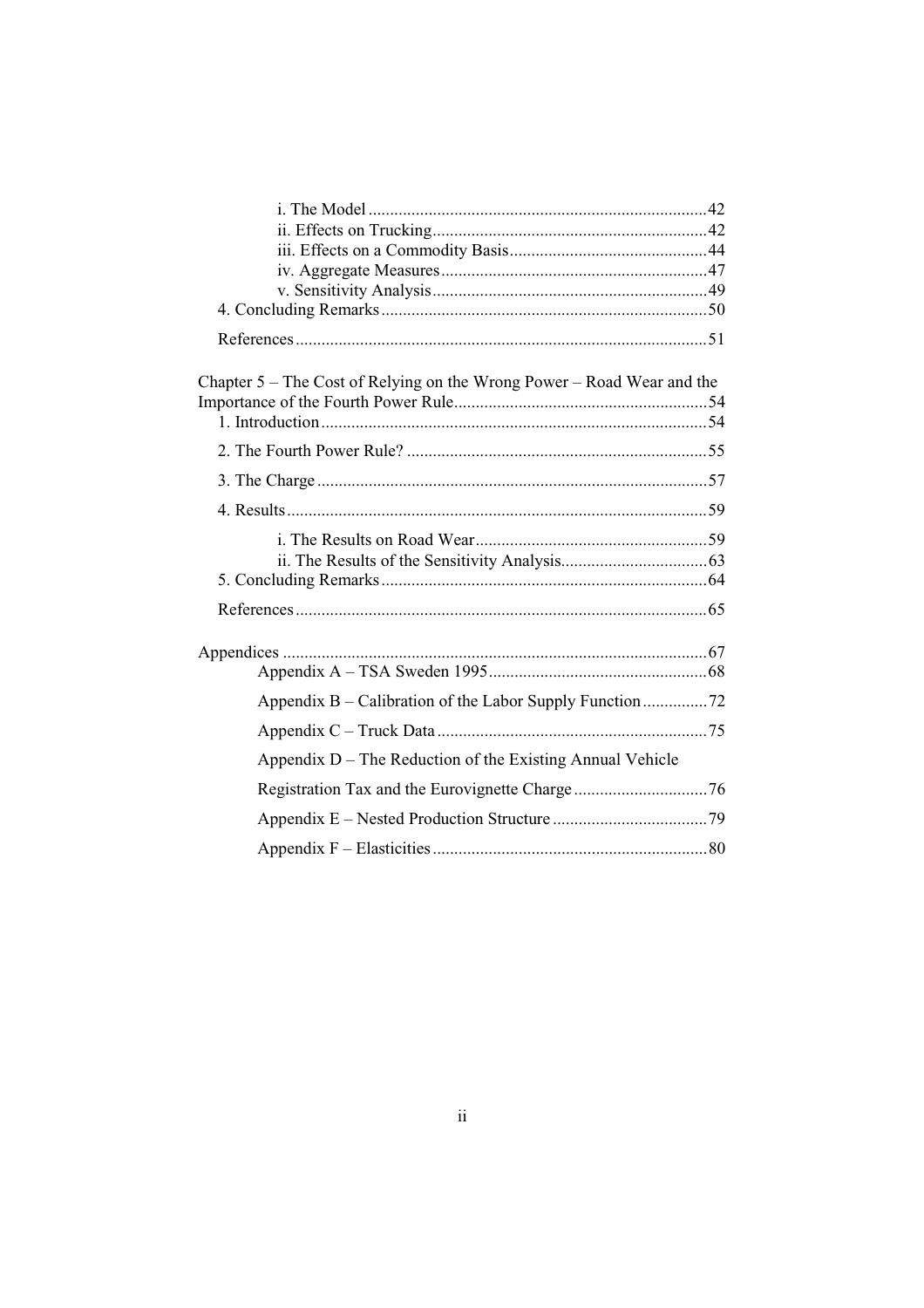## Acknowledgements

"Knowledge is the object of our inquiry, and men do not think they know a thing till they have grasped the 'why' of it (which is to grasp its primary cause)."

– Aristotle, *Physics,* 350 B.C.

"All things are subject to the law of cause and effect. This great principle knows no exception, and we would search in vain in the realm of experience for an example to the contrary."

– Carl Menger, *Principles of Economics*, 1871

When I was a young boy, my late mother always used to say that she wanted me to be a doctor, although I know she intended me to be a medical doctor. Somehow I have had this wish in the back of my mind and it has become more and more vivid during the last couple of years. And now my Ph.D. thesis is finally in print, something that I am certain would have made my mother immensely happy and proud. Personally, I regard this as one of my greatest achievements, if not the greatest, and it makes me happy and proud as well.

In addition to my own mental effort, one fundamental prerequisite for the existence of this publication is that I happen to be born and live in a place where some freedom of opportunity exists. The opportunities presented to each individual are basically unlimited, but without the freedom to seize any of them, they are of no value. Where there are no alternatives, there can be no values. Without the freedom to seize the opportunity presented to me, this thesis would not exist.

I would like to extend my sincere gratitude to my supervisor, Professor Lars Hultkrantz, for presenting me with this opportunity and for the support I have received over the last five years or so. On occasions when finances were strained, he has always been ready to try hard to find ways out. On occasions when I have been stuck in details, he has given me guidance on how to proceed. On occasions when I have been anxious to receive a quick response, he has always responded in a swift and committed way.

I would like to thank the people who work at the unit in Borlänge for their friendly cooperation and helpful suggestions throughout my work. I would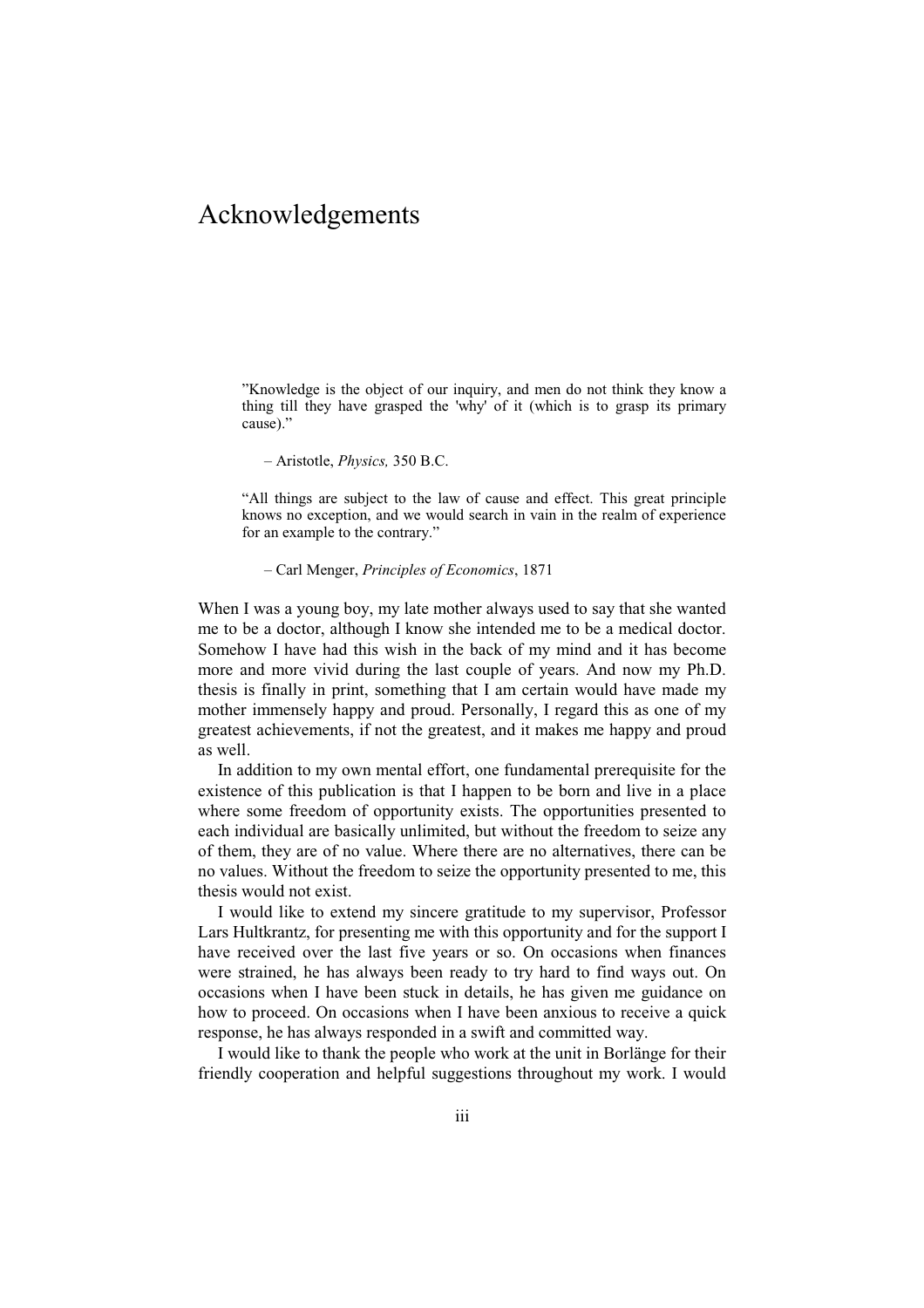especially like to thank Professor Chuan-Zhong Li, Jan-Eric Nilsson and Gunnar Lindberg, who have beside Lars Hultkrantz provided the bulk of the creative critique on my work. I would like to thank Agneta Grummas for her wonderful assistance in administrative matters. I would like to thank the people at the Department of Economics at Uppsala University, fellow Ph.D. students, professors, teachers and others, for their friendly and inspiring assistance. I would like to express my thanks to Dr John Preston at the Transport Studies Unit, University of Oxford and to Professor David Hensher at the Institute for Transport Studies, University of Sydney, for allowing me to conduct my studies while visiting them at their universities. I would like to acknowledge financial support from the following institutions; The Swedish Agency for Innovation Systems (Vinnova), The Swedish National Road Administration (Vägverket), The Swedish National Rail Administration (Banverket), The Swedish Foundation for International Cooperation in Research and Higher Education (STINT) and The Berch and Borgström's Foundation. Most of the financial support has been directed to the Swedish National Road and Transport Research Institute (VTI), where I have been employed.

Finally, I would like to express my love and gratitude to my sister, Christina, and to my brothers, Marcus and Christian, for being the wonderful persons that they are, and to my father, Christer, for all that he has done for me during the years. But most of all, I would like to thank my fiancée, Jessica, for her love and support during these sometimes rather trying years of study. I sincerely and deeply hope that we will pursue our happiness together, with our wonderful little boy, Dante, and that we will be free to do so. Because if we are, it is my belief that nothing could possibly stop us from succeeding in our pursuit.

I would like to cherish the love and memory of my dear mother, Bodil, by dedicating this publication to her.

Djursholm, January 2003

Richard Johnsson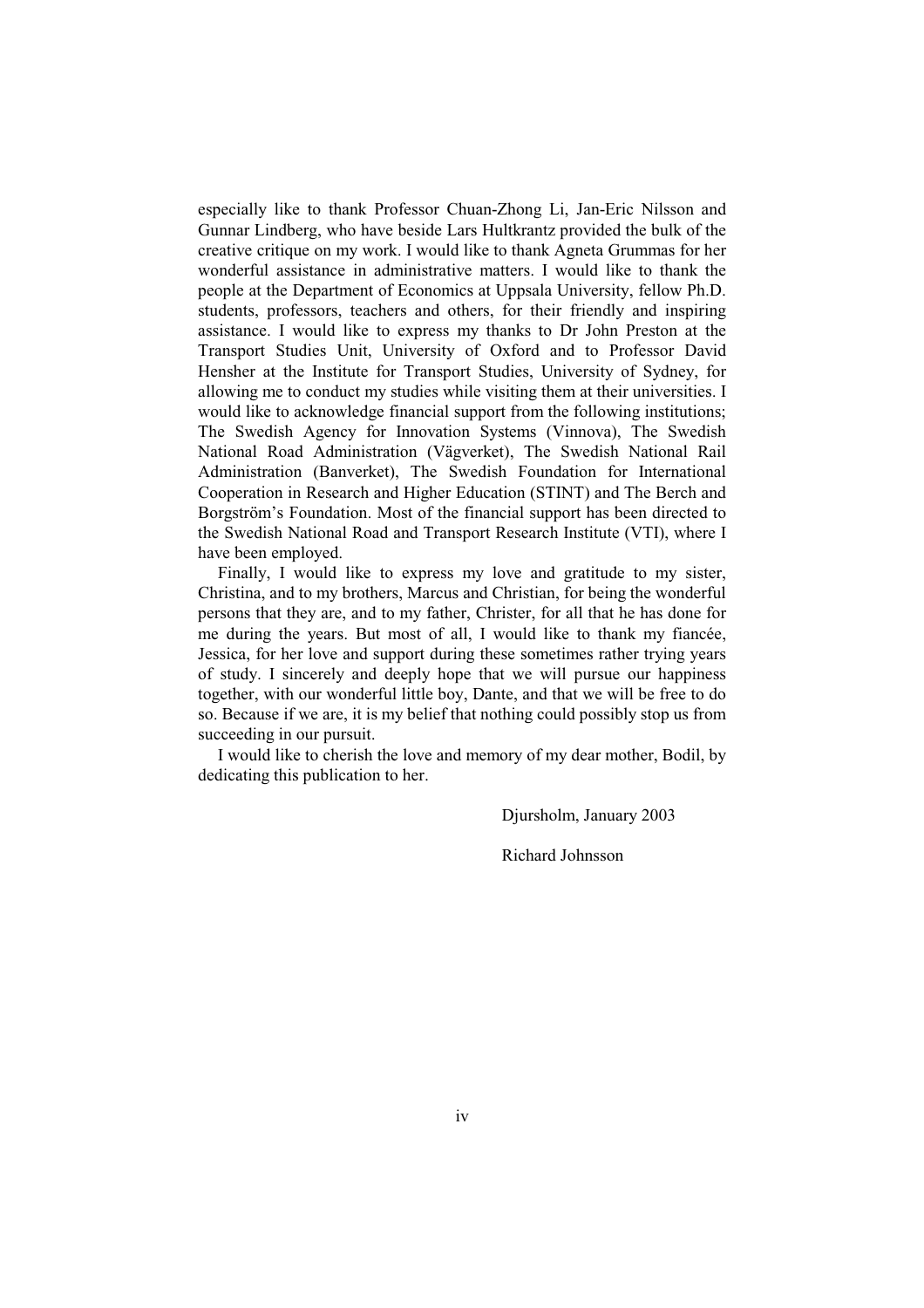## Chapter 1 – General Introduction

This thesis consists of four separate essays. Although they are selfcontained, they could very well be regarded as a monograph studying different aspects of a general problem. The essays are essentially about problems related to transportation. Economists often consider this area to contain a number of school examples of interesting economic problems. Of all these, the thesis basically deals with problems related to (i) accounting of transportation activity in the national accounting system, and (ii) a wider category of transport-related externalities and cost recovery. One of the essays falls into the former category and the other three into the latter. A short background will hopefully make the content clearer and also serve as a motivation for the existence of each separate paper.

Transport-related problems were often previously analyzed with the help of partial equilibrium models where the analysis focused primarily on the effects on the transport sector. With increasing computer capacity, the use of a general equilibrium for modeling the transport industry grew. The idea of a general equilibrium is present in a variety of different kinds of models in this area of research, many of which had a spatial dimension and were based on generalized costs. Swedish examples of this general class of models are Westin (1990), Hussain (1996), Johansson and Persson (1996) and Tapper (1997).

However, there was a need for a kind of general equilibrium model that could also include the more financial or fiscal effects, as expressed for example in Jansson and Wall (1994). When studying the effects of petrol tax changes, they noted that "in addition to all factors of uncertainty just mentioned, it should be added that the result stems from a partial analysis. In a general equilibrium analysis it would be possible to take into account a number of further effects that occur" when the petrol tax is changed<sup>1</sup>. They explain what they have in mind is that "to calculate the total effect of petrol tax changes on the financial balance of the 'consolidated public sector', a number of additional factors have to be taken into account. Due to several 'leakages' a petrol tax rise will make a rather modest improvement of that balance<sup>32</sup>. By this they refer to the possibility that as one tax is increased,

 $\frac{1}{2}$  Jansson and Wall (1994), p. 53 (my translation).

 $<sup>2</sup>$  Jansson and Wall (1994), p. 80.</sup>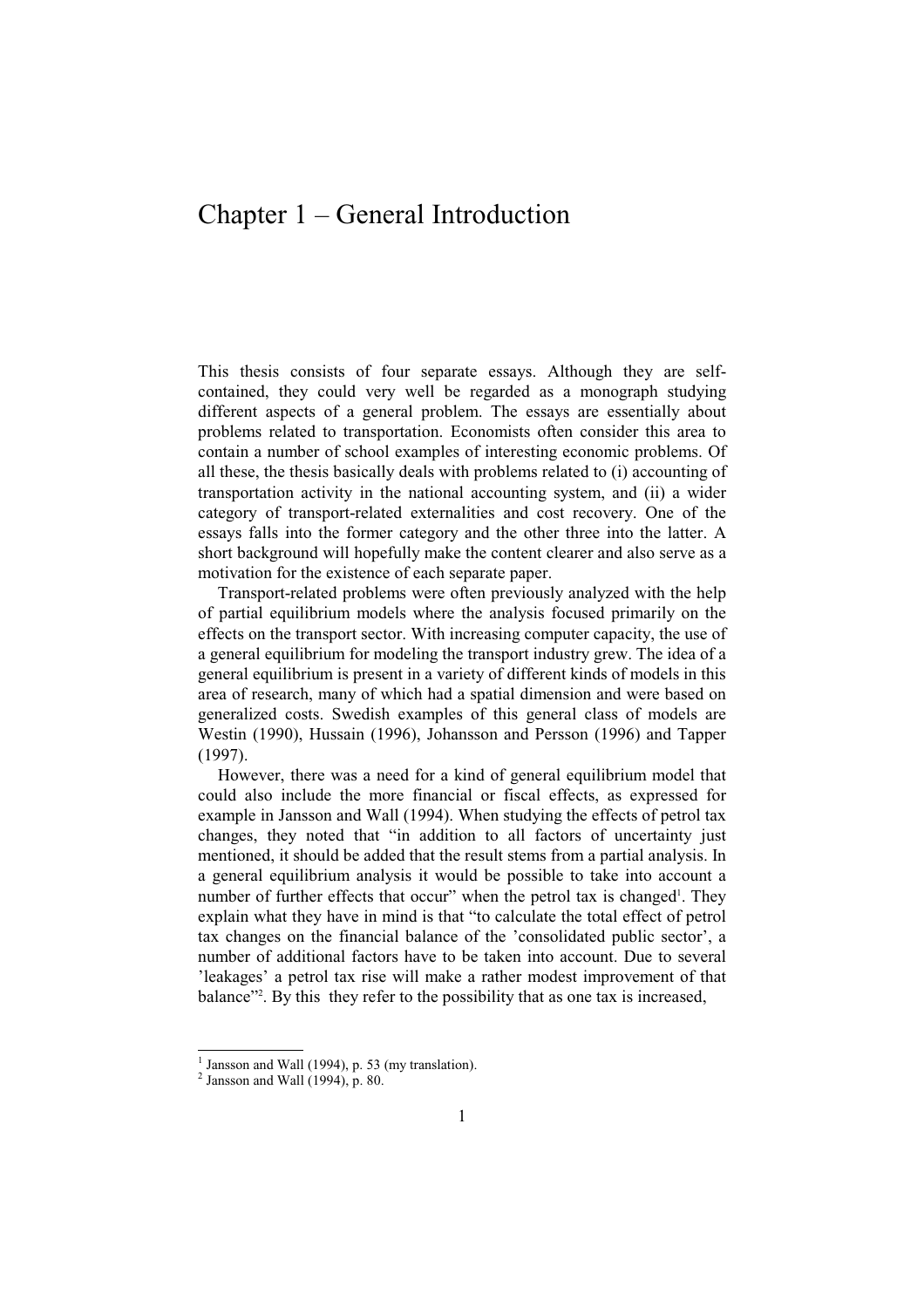the new production and consumption patterns might very well lead to considerably lower overall tax revenue than is perhaps expected.

This need could be filled by using for example a so-called Computable General Equilibrium (CGE) model in the Shoven and Whalley (1972) tradition. This is a kind of model that is very often used by economists for analyzing changes in environmental taxes, for example a  $CO<sub>2</sub>$  tax. The kind of studies analyzing energy-related matters always indirectly analyze the transport industry as it is a heavy user of energy. Some studies have also attempted to analyze the transport industry more directly by using CGE models of this kind, for example Harrison and Kriström (1997) and Steininger (2002).

However, in attempting to do this, another problem emerges or becomes evident. The models in the Shoven and Whalley (1972) tradition are calibrated to a benchmark data set, and this data set is typically the input-output (IO) matrices of the National Accounts (NA). But in the NA system, there happen to be practices of accounting that could lead to a systematic under-valuation of the transport sector. One reason for this is the existence of so-called in-house transportation services. When a firm chooses to own and operate its own trucks, the value of that activity shows up as an output of the corresponding industry, and not as an activity of the transportation industry. This is a pure accounting problem, meaning that the transportation activities are actually accounted for, but in a way that make them appear at a smaller value than they really account for. The solution to this and other similar accounting problems goes under the name of satellite accounting, or Transportation Satellite Accounting (TSA) in this case. This process tries to rearrange the existing accounts by combining different data sources to fit a specific purpose.

Furthermore, as the IO data is developed to include more information on transport related issues, the question arises to what extent this development affects the overall results of the kind of CGE model used. And could earlier models have been providing us with the wrong results as they where based on the IO matrices that contained the systematic accounting bias? This issue could be studied by analyzing a tax change, for example in  $CO<sub>2</sub>$  tax, in two separate models, one calibrated to the original IO matrices and one calibrated to the TSA matrices.

One specific topic that could be analyzed in a CGE model calibrated to TSA matrices is the problem of road wear and deformation. In the 1990s, there was growing interest, both in Sweden and the European Union, in using road pricing to solve the problem of increasing infrastructure costs. The theoretical solution is suggested to be some kind of distance-related charge, mainly for heavy vehicles. This follows from a study conducted by the American Association of State Highway Officials (AASHO (1962)) in the 1950s and early 1960s, that resulted in what has come to be known as the Fourth Power Rule. According to this rule, road wear and deformation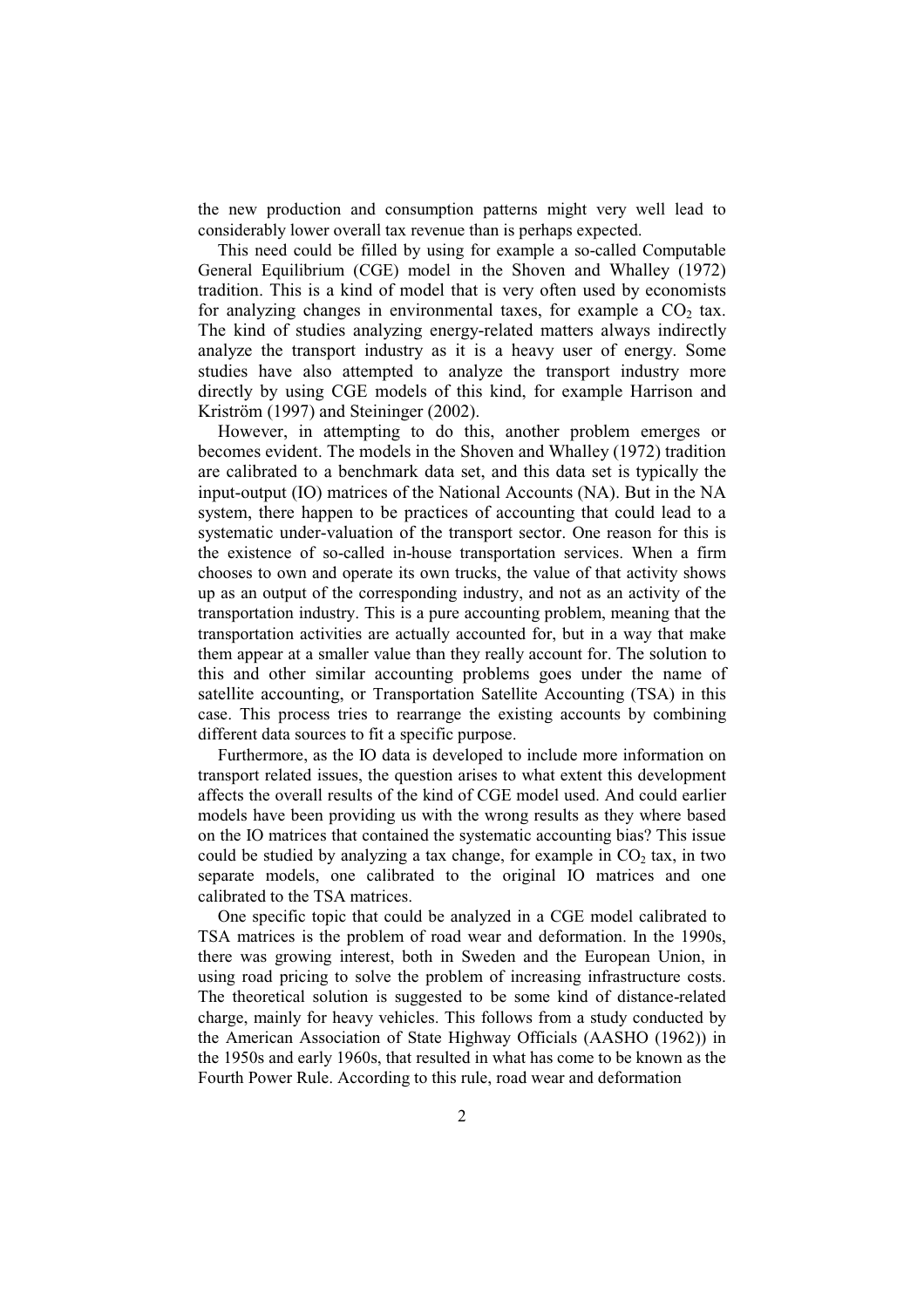depend mainly on axle-weight rather than for example total vehicle weight, and the relation is highly non-linear.

 However, over the decades since the original AASHO study, further research has pointed towards a number of factors that also influence road wear and deformation and that were perhaps not accounted for in the original study. One question was how the results of introducing an axle-weight charge were affected by the choice of other powers than the fourth. By studying this in a CGE model, it would be possible to get an indication as to whether the choice of power had any major impact on road wear and deformation at all. Furthermore, it would also be possible to obtain an indication of the costs involved if the wrong power was chosen, for example if the charge was designed according to The Fourth Power Rule and the true relation was the second power.

Before turning to a short summary of the essays, the general structure of the IO matrices is outlined. This will save the reader some thinking later on and will make it possible to present the papers on the assumption that the reader already knows something about IO matrices. In Table 1 the IO Make matrix (output matrix, production matrix) shows the value of the commodity output of the different industries in monetary terms. Each industry is the primary producer of the commodity with the corresponding name (the diagonal elements), but may also produce some secondary commodities (the off-diagonal elements). The row sum is the industry output and the column sum the commodity output. As indicated in the bottom right cell of the table, the total industry output is identical to the total commodity output. All entries in Tables 1 are fictional and are purely for educational purposes.

**Table 1 - The TSA Make of Commodities by Industry\*** 

|          |                                                                     | Commodity                               |               |                |          |                          |
|----------|---------------------------------------------------------------------|-----------------------------------------|---------------|----------------|----------|--------------------------|
|          |                                                                     | Agriculture,<br>forestry and<br>fishing | Manufacturing | Transportation | Services | Total Industry<br>Output |
|          | Agriculture, forestry and fishing                                   | 20                                      |               |                |          | 20                       |
|          | Manufacturing                                                       |                                         | 100           | 10             | 10       | 120                      |
| Industry | Transportation                                                      |                                         |               | 40             |          | 40                       |
|          | Services                                                            |                                         |               | 10             | 110      | 120                      |
|          | <b>Total Commodity Output</b><br>*The figures are in monetary terms | 20                                      | 100           | 60             | 120      | 300                      |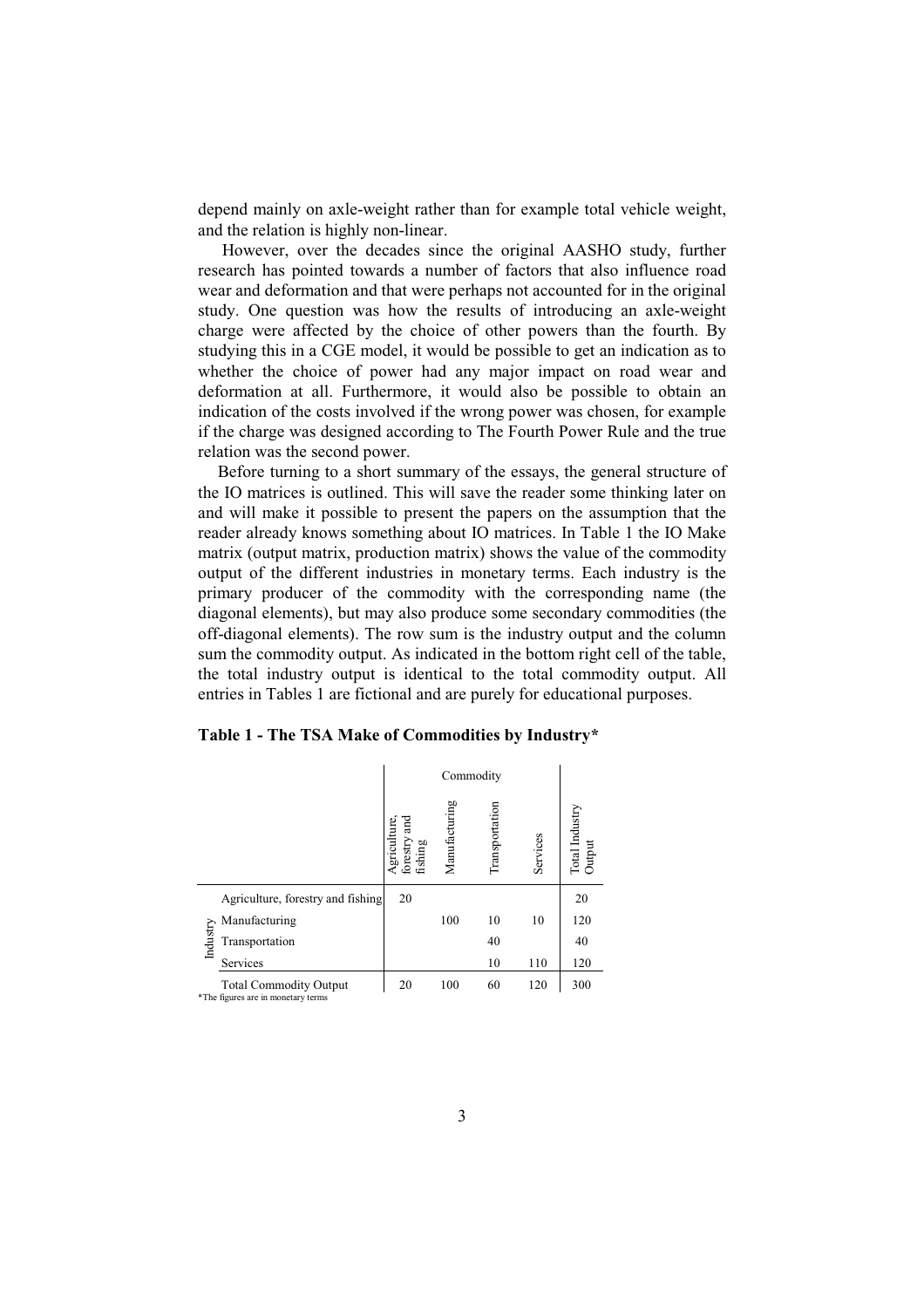Table 2 displays the IO Use matrix (input matrix, consumption matrix), which could be divided into three sub-matrices. The italicized elements under the 'Industry' heading and on the 'Commodity' rows represent the intermediate inputs in the industrial production. The sub-matrix below it shows the industry imports and value added. Along a specific industry column we thus see the use of intermediate inputs, imports and value added used in the production of that industry's output. The matrix on the right of the first matrix is the final demand matrix and it shows how the output not used for intermediate inputs is used. The row sum thus corresponds to the total commodity output.

Comparing Tables 1 and 2 we see that the row sums in Table 1 correspond to the column sums in Table 2 and vice versa. The total industry output is still identical to the total commodity output. This latter feature of the IO matrices is referred to as consistency, i.e. a matrix is consistent, throughout this publication.

|                                                                    |                                           |                | Industry       |          |                               |                        | <b>Final Demand</b>       |                |         |                              |
|--------------------------------------------------------------------|-------------------------------------------|----------------|----------------|----------|-------------------------------|------------------------|---------------------------|----------------|---------|------------------------------|
|                                                                    | fishing<br>Agriculture,<br>forestry and f | Manufacturing  | Transportation | Services | Total intermediate<br>linputs | consumption<br>Private | consumption<br>Government | Investment     | Exports | Commodity<br>Output<br>Total |
| $\geq$ Agriculture, forestry and fishing                           | 1                                         | $\mathfrak{Z}$ | $\theta$       | $\theta$ | $\overline{4}$                | 8                      | 5                         | $\overline{2}$ | 1       | 20                           |
| 与 Manufacturing                                                    | $\theta$                                  | 15             | $\overline{c}$ | 3        | 20                            | 35                     | 20                        | 15             | 10      | 100                          |
| ommo<br>Transportation                                             |                                           | 5              | 3              | 1        | 10                            | 25                     | 15                        | 7              | 3       | 60                           |
| Services                                                           |                                           | 10             | 3              | 21       | 35                            | 65                     | 20                        | 5              | 5       | 120                          |
| Total intermediate inputs                                          | $\overline{\mathbf{3}}$                   | 32             | 8              | 26       | 69                            | ---                    |                           |                |         |                              |
| Imports                                                            | 2                                         | 3              | $\overline{2}$ | 4        |                               |                        |                           |                |         |                              |
| Value Added (labor, capital, taxes)                                | 15                                        | 85             | 30             | 90       | ---                           |                        |                           |                |         |                              |
| <b>Total Industry Output</b><br>*The figures are in monetary terms |                                           | 120            | 40             | 120      |                               |                        |                           |                |         | 300                          |

Chapter 2 of this thesis, *Transportation Satellite Accounts – Measuring the Size of the Transport Industry in Sweden in 1995*, develops Transportation Satellite Accounts, where an estimate of the expenditure on different inhouse transportation activities is singled out from the Swedish 1995 IO matrices of the National Accounts. Measuring from the expenditure side of GDP, in-house transportation amounts to 1.7% of GDP as compared to the for-hire figure of 1.9%.

Chapter 3, *Transportation Industry Representation in CGE modeling – Does it Matter?* addresses the question of whether the transportation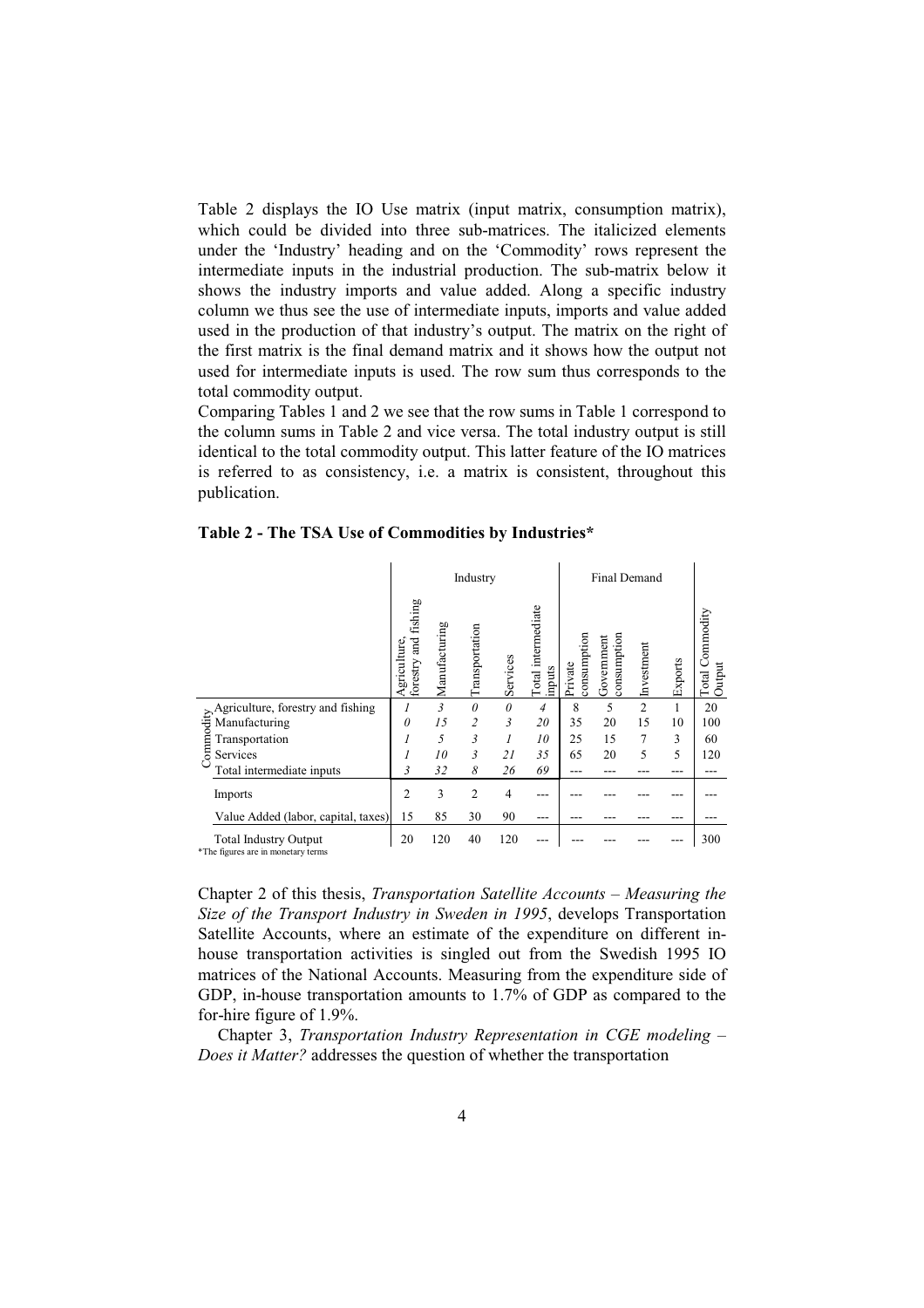industry representation has an impact on the results of tax policy simulations in CGE models. This is done by analyzing an equal yield  $CO<sub>2</sub>$  tax policy reform in two separate models. The models are identical in every respect except for the transportation industry representation, where one model includes the TSAs presented in Chapter 2. The results indicate that the choice of transport industry representation might be significant, as the results were lessened, magnified, or even pointed in the other direction depending on what type of industry representation was used.

Chapter 4, *Road Wear and the Kilometer Charge – A Computable General Equilibrium Analysis*, investigates the effects of a re-introduction of a distance-related kilometer charge based on the Fourth Power Law. In a CGE model of Sweden some purely policy-oriented scenarios are simulated. The results indicate that the kilometer charge will lead to lower road wear, that the road wear is not influenced by a simultaneous reduction of the annual vehicle registration tax and the Eurovignette charge to the minimum level set by the European Union, that most of the reduction in road wear stems from reduced trucking activity and not from substitution towards less damaging trucks and that most of the reduction in road wear will occur due to less long-distance trucking. Furthermore, there might be some modal shifts in freight transport. The changes do not seem to affect overall real wages, labor supply or household welfare. Finally, it is demonstrated that the ex ante changes in expected tax revenue are overstated and perhaps only 56% to 78% of the ex ante amounts could actually be expected to be collected. This is explained by the substitutions that take place after the new charges are introduced and that these substitutions in turn lead to less revenue being collected.

Chapter 5, *The Cost of Relying on the Wrong Power – Road Wear and the Importance of the Fourth Power Rule*, addresses the effects of an introduction of an axle-weight-distance related kilometer charge, differentiated for ten different truck categories according to their contribution to road wear and deformation. The results on road wear of alternatives to the Fourth Power Rule are tested, i.e. the charge is designed according to the first through the fifth power. The charges are simulated in a CGE model of Sweden. Most of the effects of the charges appear to come from an overall decrease in trucking activities and are only to a lesser extent due to substitution towards less damaging trucks. However, the substitutions increase with the power, and might in some cases even lead to increased activity in one of the least damaging truck categories. The latter effect could not have been captured in a partial equilibrium model, thereby providing an example of some of the benefits of a CGE model. A decrease of between 8% and 9% in overall trucking activity and an extra 0.2% to 1.2% in reduced road wear costs occur in the model, where the extra reduction in road wear increases with the power. Furthermore, as designing the charge according to the first power amounts to a weight-distance charge rather than an axle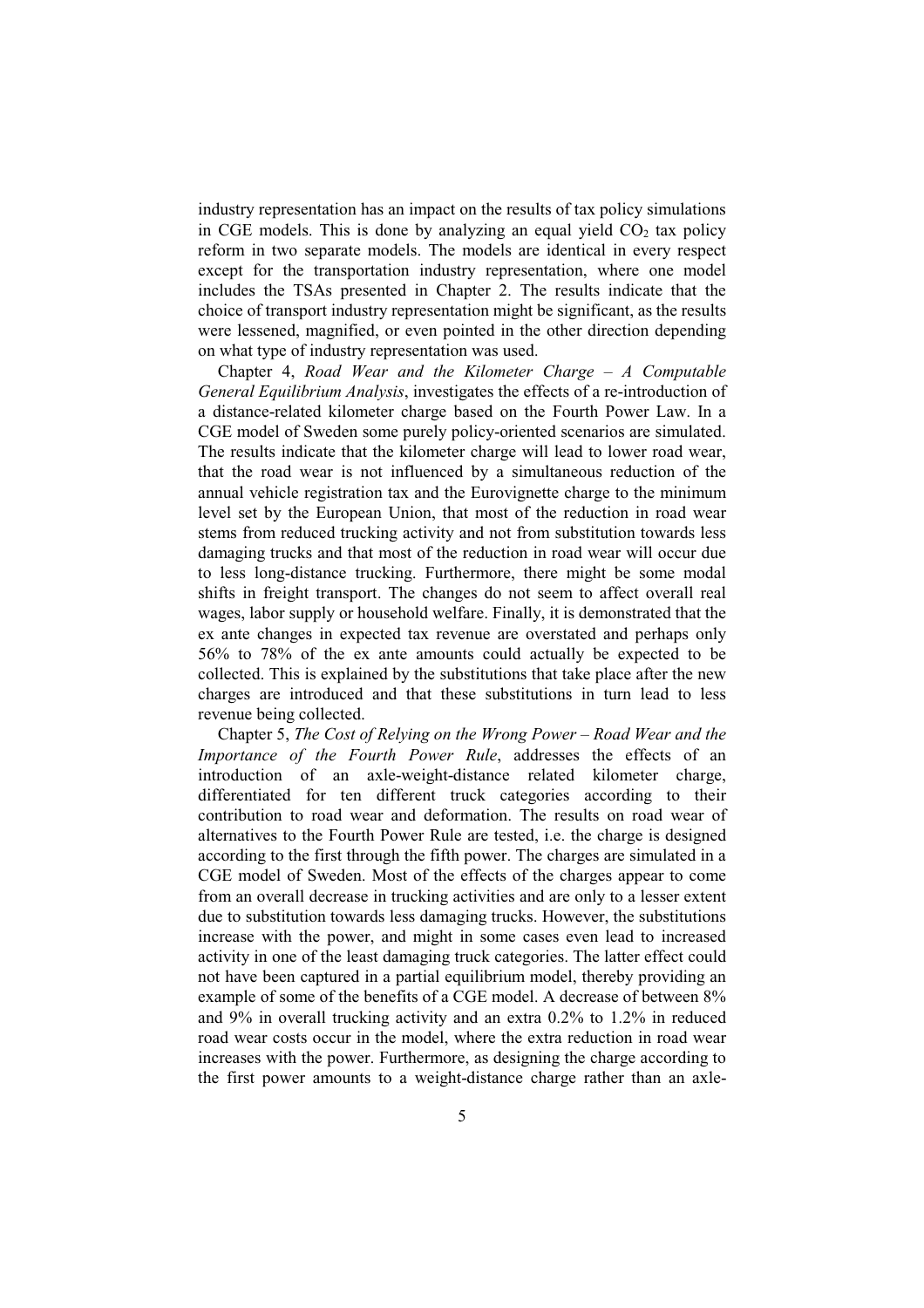weight-distance, the results also imply something for this distinction. For example, the government revenue is 6% lower when the weight-distance charge is implemented compared to when an axle-weight-distance charges are implemented. Choosing the wrong power when designing the charge leads to a deviation from the effects that occur when the right choice is made, ranging from  $-0.8\%$  to  $+0.2\%$  of the annual road wear costs.

A number of appendices can be found at the end of this publication. These mostly relate to data and computations that are somehow used in all the essays, but there are also instances of matters that are judged to be of secondary importance to the presentation of an essay but nevertheless important for the full details and understanding.

#### References

- AASHO (1962), the American Association of State Highway Officials, 'The AASHO road test', proceedings of a conference held May 16-18, 1962, St. Louis, Mo., Washington, National Academy of Sciences. National Research Council. Publication 1012, or in Special report / Highway Research Board, ISSN 0077-5622. p. 73.
- Harrison GW and Kriström B (1997), 'Carbon Emissions and the Economic Costs of Transport Policy in Sweden', in R. Roson and K. Small (ed.), Environment and transport in economic modeling, Kluwer Academic Press, Amsterdam , 1997.
- Hussain I (1996), 'Benefits of transport infrastructure investments. A spatial computable general equilibrium approach', Umeå Economic Studies No. 409.
- Jansson J O and Wall R (1994), 'Bensinskatteförändringars effekter' ('Effects of petrol tax changes'), Report to the Expertgruppen för studier i offentlig ekonomi [ESO], Stockholm, Fritze 1994. Also in Ds 1994:55, ISSN 0284-6012.
- Johansson B and Persson H (1996), 'ISMOD och transporter' ('ISMOD and transport'), Department of infrastructure and planning, Division of regional planning, The Royal Institute of Technology (KTH), Stockholm, Sweden.
- Shoven J B and Whalley J (1972), 'A General equilibrium calculation of the effects of differential taxation of income from capital in the U.S.', *Journal of Public Economics* 1: pp. 281–321.
- SIKA (2001), 'Trafikens externa effekter' ('The external effects of transportation'), Report 2001:7, The Swedish Institute for Transport and Communications Analysis (SIKA), Stockholm, Sweden.
- Steininger K W (2002), 'The Foreign Trade and Sectoral Impact of Truck Road Pricing for Cross-Border Trade: A CGE Analysis for a Small Open Economy', Environmental and Resource Economics 23:213-253.
- Tapper H (1997), 'Welfare assessment of public investment in a CGE-model', Department of infrastructure and planning, Division of regional planning, The Royal Institute of Technology (KTH), Stockholm, Sweden..
- Westin L (1990), 'Vintage models of spatial structural change', Umeå economic studies No. 227.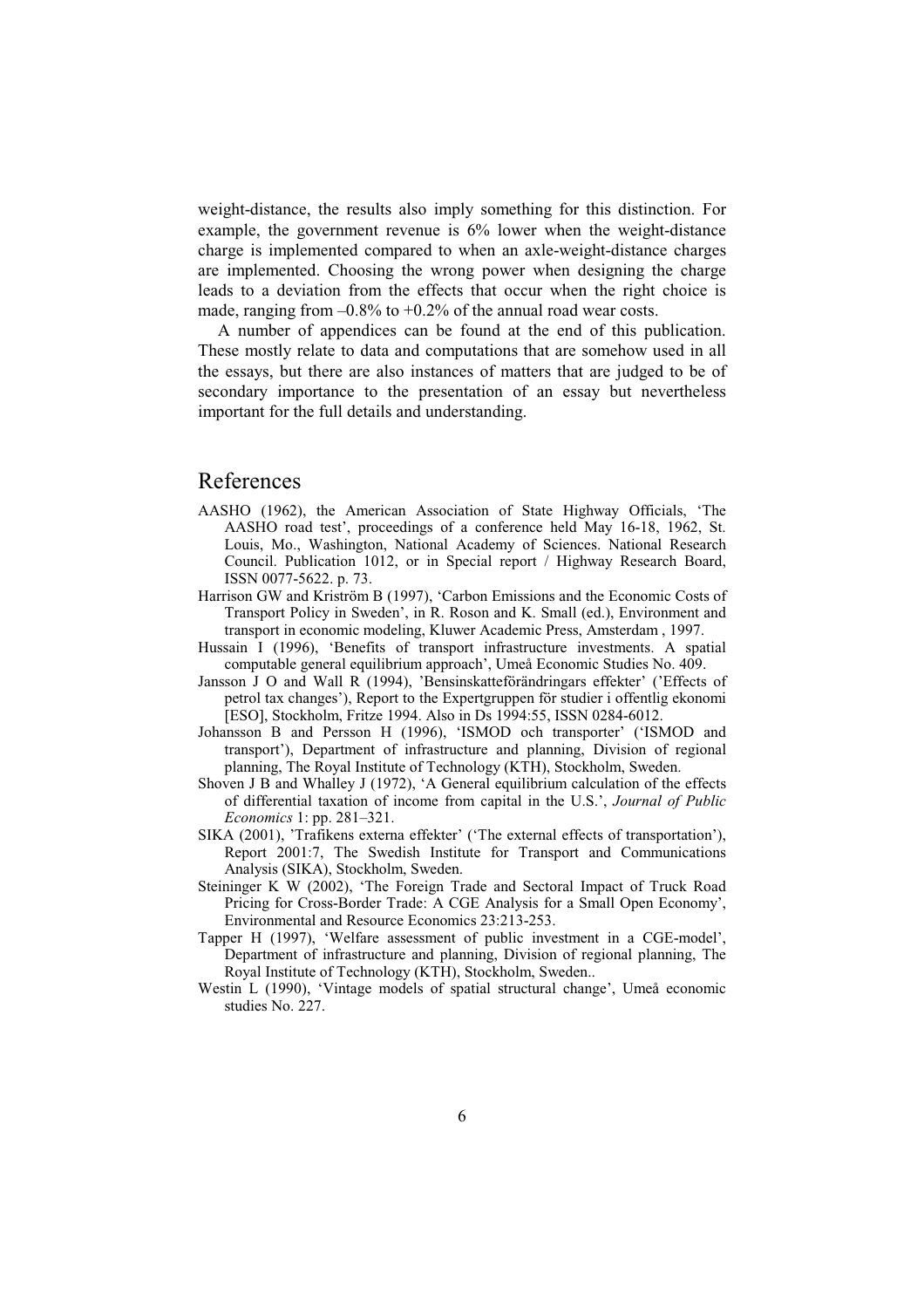# Chapter 2 – Transportation Satellite Accounts – Measuring the Size of the Transport Industry in Sweden in 1995

#### 1. Introduction

The input-output (IO) matrices of the National Accounts generally misrepresent the size of the expenditure on the transport activity performed in the economy. One reason for this is the existence of so-called in-house transportation services. When a firm chooses to own and operate its own trucks, the value of that activity shows up as an output of the corresponding industry, and not as an activity of the transportation industry. This is a pure accounting problem, meaning that the transportation activities are actually accounted for, but in a way that make them appear at a smaller value than they really account for. However, this has been recognized for a long time. For example, Swedish economist Eli Heckscher wrote in 1954 that "Statistics do not fully reveal the extent of that change [i.e. the increase in transportation] because a good deal of the increase in commercial activities proceeded within industry itself and appears therefore as industrial expansion."3 Another reason is the representation of the transportation industry in the National Accounts. The industry is often represented as one or just a few industries, whereas in reality there are considerable differences between modes of transportation that could justify a richer representation.

To solve these accounting problems, the IO matrices could be combined with other data sources and/or data at finer levels could be included. This method of developing the existing accounts goes under the name Satellite Accounting. It can be used for various purposes, for example, to analyze environmental, tourism and regional problems. Satellite accounts that relate to transportation are referred to as Transportation Satellite Accounts (TSAs). In these, a basic data set is extended to include some desired features of transportation services.

 $3$  See Heckscher (1954).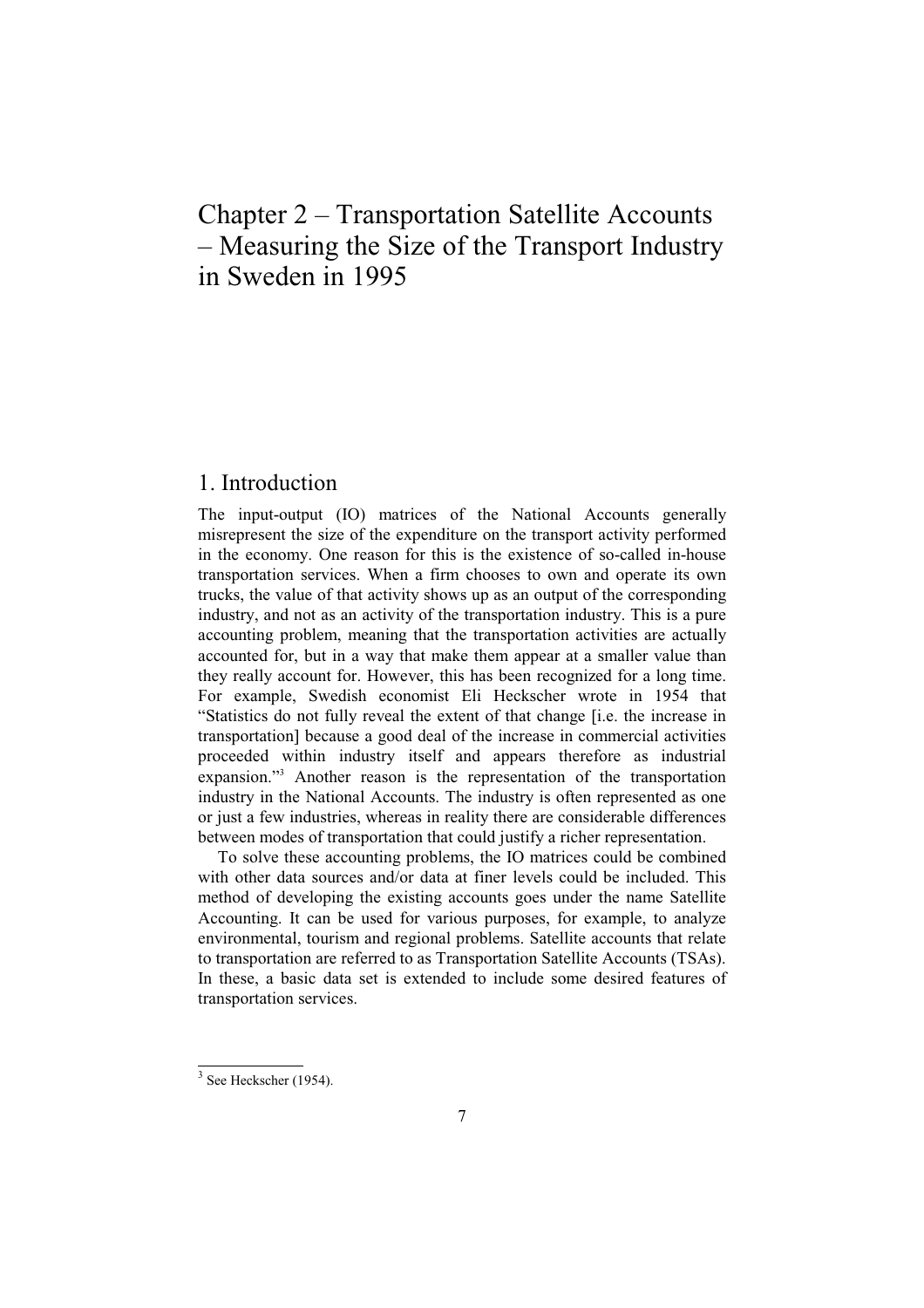#### 2. The Purpose, Method and Limitations of this Study

As already mentioned, satellite accounts have been created in several different fields, for a variety of purposes. Environmental satellite accounts supplement traditional National Accounts with monetary and physical environmental data (Hellsten et al. 1999) and tourism satellite accounts measure the flows that are related to travel and tourism activities in a wider context than the traditional National Accounts (Nordström 1999, Meis 1999). TSAs have been created by, for example, Madsen and Jensen-Butler (1999), Fang et al. (1998), Fang and Han (1999), Link et al. (2000) and Mayeres et al. (2000)<sup>4</sup>. Fang et al. (1998) provide a short definition of satellite accounts (p.16):

"Satellite accounts rearrange information from the basic economic accounts for the purpose of analyzing important economic activities more completely than is otherwise possible. They expand the analytical capacity of the basic accounts without overburdening them with details or interfering with their general-purpose orientation".

This tells us, among other things, that there are not necessarily any similarities between satellite accounts of different kinds (other than the general method), since they are mostly created for totally different purposes. But what are the possible expansions that could be made in TSAs?

Transportation exhibits some special features that provide reasons for developing TSAs. For example, all transportation requires infrastructure of some kind, be it roads, airports, ports or rail. These stock variables do not generally show up in the IO matrices, other than as depreciation and capital expenditure. Moreover, all transportation is per definition conducted in space, and the spatial dimension is generally not represented in the IO matrices. There might be regional accounts available, but these often do not include flows between regions and, hence, does not provide very useful information from a transportation perspective (since it is the flows that involve transportation). Furthermore, although time is an essential feature of all imaginable activities<sup>5</sup>, this becomes especially obvious when it comes to transportation activities. This is because transportation involves both time and space to an extent that other activities do not, and it is often conducted not for its own sake, but is derived from the desire to perform other activities. In addition, the IO matrices report figures on expenditure, i.e. quantities times prices. Whenever one wants to develop TSAs, one could run into the issue of having to make connections between transportation in

 $^{4}_{2}$  The latter provides an overview of other TSAs (Appendix G).

<sup>&</sup>lt;sup>5</sup> Since activity means change and change requires the passage of time. Without any changes, i.e. inactivity, the concept of time becomes meaningless.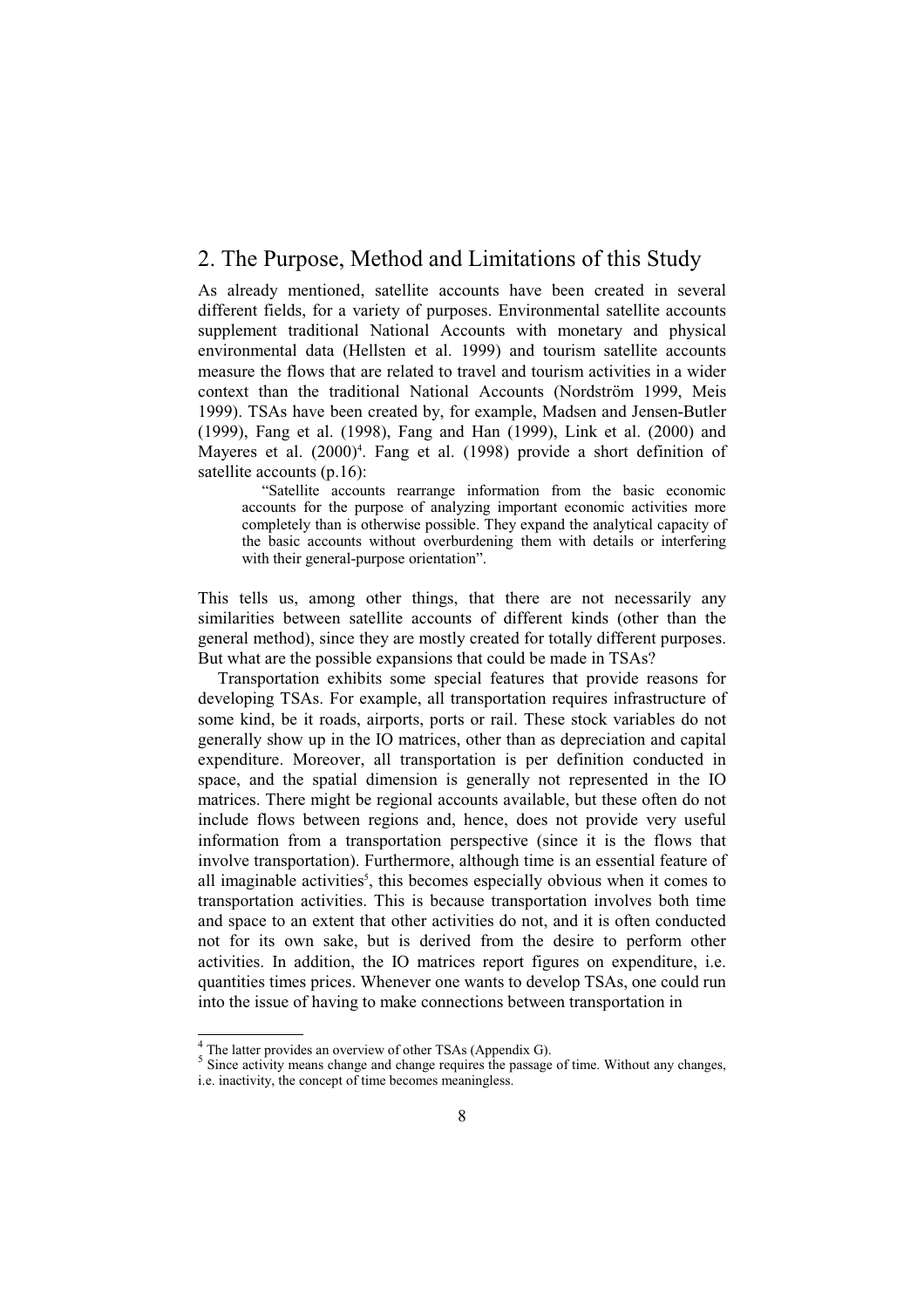physical terms and in monetary terms. This requires prices, which may not always be available. But there are also dimensions of the quantities of commodities *per se* that are important for transportation issues as well. It is not only the number of commodities that is of interest, but also their weight and volume. Making connections to include things like this provide further reasons for the development of TSAs.

But there are two more reasons, reasons that arise from pure accounting procedures. First, all transportation related activities could be divided into for-hire and in-house transportation related activities. The first kind is the transport activities that result in an external transaction, i.e. the expenditure turns up as a receipt for a different industry. The second kind is the transport activity that does not result in an external transaction, i.e. the expenditure turns up within the same industry. For example, when a firm chooses to own and operate its own trucks, the expenditure on that activity shows up as an output of the same industry, and not as an activity of the trucking industry. In the IO matrices both kinds of expenditure are accounted for. However, the in-house transport activity of, for example, the service industry shows up in the IO Use matrix as an output of the service commodity. Hence, there is a systematic underestimation of the transportation activities taking place within a given year. According to a study by Fang et al. (1999) the total expenditure on transport related activities represent 5% of GDP in the U.S. in 1992, whereas only 3.1% according to the IO matrices. Thus, at least 1.9% of GDP is accounted for under the 'wrong' heading and these figures represent the expenditure on in-house transportation activities performed by industries. That study only included the in-house private trucking and bus operations performed by industries, but there are other in-house transportation activities as well. It is possible that industries might perform in-house transportation in regard to railways, shipping, and air transportation, including possible smaller infrastructure expenditure. The government expenditure on military transportation and different infrastructure expenditure, like highways, ports and airports are other kinds of in-house transportation expenditure.

But there is also an accounting problem present in the household sector that is related to in-house transportation (i.e. expenditure that does not render an external transaction). The main private transport mode, the car, is not accounted for as a specific good in the IO matrices. The expenditure connected to car use is present in the matrices but is spread out under different headings. One of the major expenses is fuel. Taking fuel and other commodities for car-use into account, one could therefore capture more of the transport related expenditure in the economy.

A second accounting reason for developing TSAs is that the transport industry is often represented as a single whole in the IO matrices, or at least not more than a handful of industries, so simply by including the underlying micro data, a richer representation of the industry is feasible.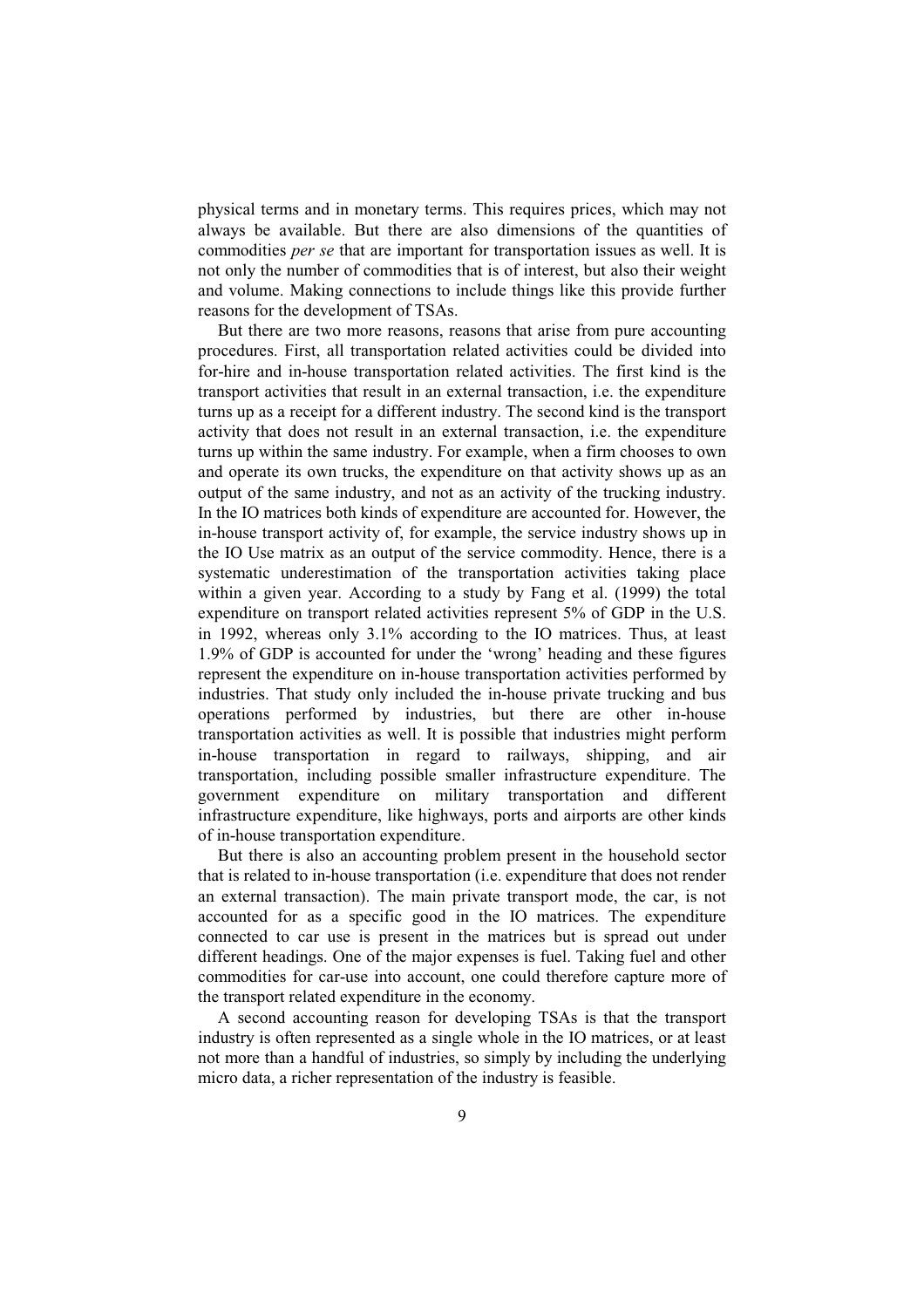As mentioned in Mayeres et al. (2000), when creating separate accounts for the transportation industry, it is crucial that the accounts are consistent with the national accounts to avoid the serious risk of general overestimation. This risk is present because, for example, as eager researchers try to show the importance of a specific industry, it is more likely that they overestimate the industry than underestimate it. And if this was done in every other area, it follows that the estimated value of total production would exceed the actual total production in the country. There simply is no way to be sure that the data is consistent. But by starting with the national accounts, this risk is completely avoided, the consistency is easily maintained, and any errors of over- or underestimation of the transportation activities would only be relative and not affect total national output.

To solve these pure accounting problems they have, of course, and first of all, to be recognized<sup>6</sup>. To the author's knowledge, TSAs for Sweden have not yet been attempted. The only reference I have come across mentions a level of expenditure on 'logistics' of 18% of GDP7 . But in attempting to create TSAs, one must try to identify the significant in-house activities. In this study, some of the expenditure on in-house trucking performed by industries and some of the expenditure on fuel for private car use by households are included. From a general knowledge of the Swedish transport system, one can venture to say that the in-house transportation performed by industries and households in regard to railways, shipping, and air transportation could hardly be very significant, at least not enough to be included in a first attempt. Moreover, government expenditure on military transportation could possibly be included, but it was decided that this has to wait until later. The infrastructure expenditure is highly relevant for transport issues, but this expenditure is also excluded at this stage. Bear in mind, though, that these expenditures are present in the IO matrices, but under the 'wrong' heading.

The purpose of this study is to make a more accurate estimate of the size of the overall transport industry in Sweden. To do this, TSAs based on the 1995 IO matrices are developed, keeping the resulting matrices consistent. In this study some of the in-house transportation activities are accounted for, i.e. the expenditure on in-house trucking performed by industries and some of the expenditure on private car use by households. Moreover, it accounts for including micro data to enrich the transport industry representation. Hence, the study is limited to the purely accounting issues.

The study proceeds in section 3 by describing how the IO matrices are extended to include some aspects of the in-house transportation performed by industries and others. Section 4 explains how micro data could be

 $\frac{6}{7}$  As in for example Madsen and Jensen-Butler (1999) and Mayeres et al. (2000).  $^7$  SOU (2001), p.70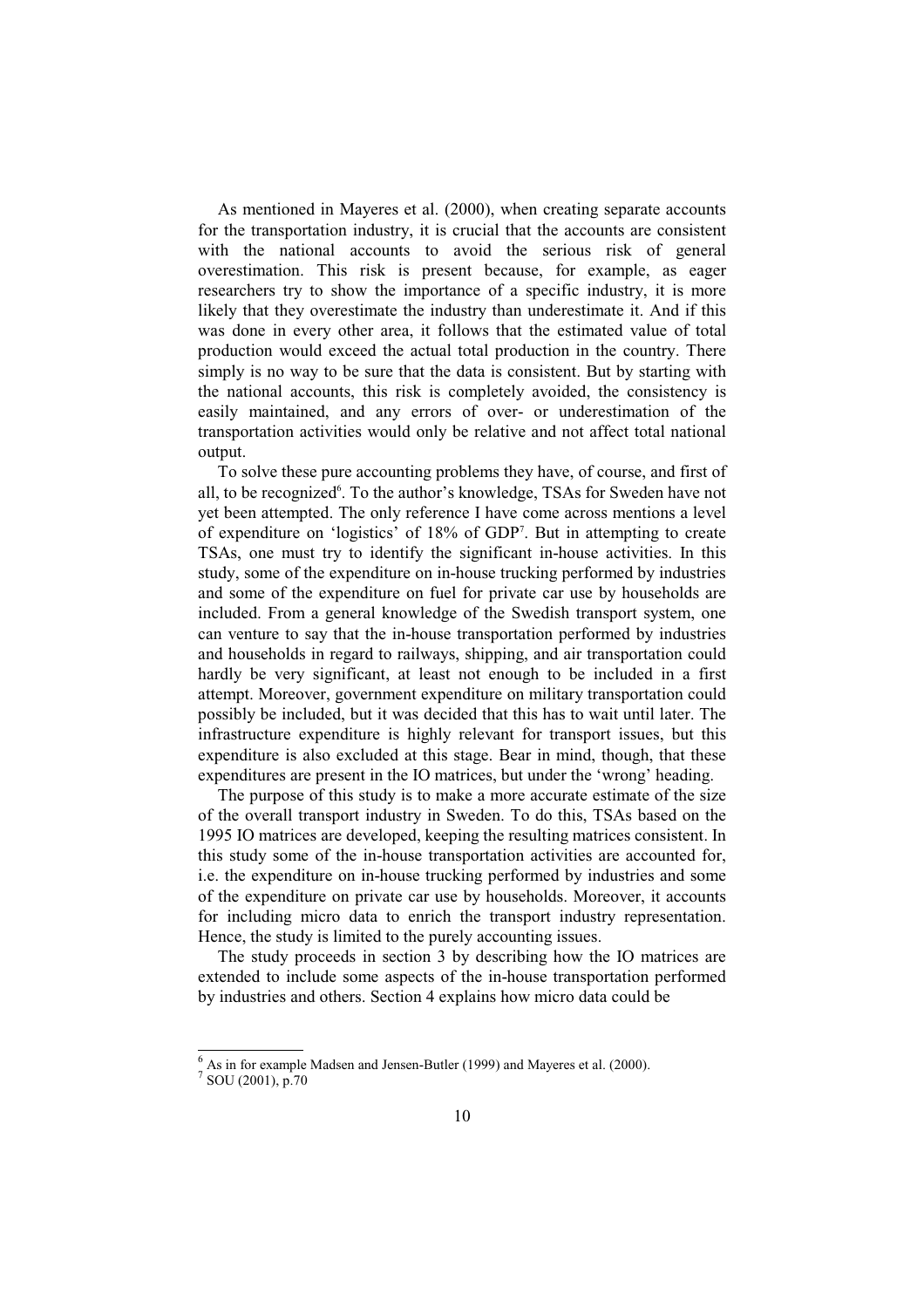included in the IO matrices. Section 5 discusses the results of the data manipulations and in section 6 some concluding remarks are made.

### 3. In-house Transportation Services

A first step towards finding an estimate of the in-house trucking activities is to estimate the fuel consumption of these in-house transports, i.e. basically diesel use. Statistics Sweden publishes a so-called Energy Use matrix that contains data over *physical quantities* of a number of energy-related commodities that are consumed by different industries in their production. The energy sources given in the Energy Use matrix of 1995 are shown in Table 3.1, together with prices and the percentage tax rates.

**Table 3.1 – Energy sources and 1995 prices and tax rates** 

|                     | Unit      |         | Price, SEK Energy tax, $%$ CO <sub>2</sub> tax, $%$ |     | SO <sub>2</sub> tax, $%$ |
|---------------------|-----------|---------|-----------------------------------------------------|-----|--------------------------|
| Petrol              | cu.m      | 2 1 7 5 | 148                                                 | 36  |                          |
| <b>Diesel</b>       | cu.m      | 1468    | 130                                                 | 67  | 0                        |
| Light oil           | cu.m      | 1 203   | 48                                                  | 82  | 0                        |
| Heavier oil         | cu.m      | 963     | 60                                                  | 102 | 11                       |
| Coal                | ton       | 319     | 77                                                  | 268 | 56                       |
| Coke                | ton       | 319     | 77                                                  | 268 | 56                       |
| Light Petroleum Gas | ton       | 1407    | 8                                                   | 73  | 0                        |
| Natural gas         | 1000 cu.m | 1 188   | 16                                                  | 61  |                          |

Source: SCB (a). An almost identical table can be found in the program code for Harrison and Kriström (1997) with cross-reference to the Ministry of Finance. Prices in SEK and tax rates as percentages of prices.

To find an estimate of the in-house transportation for each industry, the expenditure on diesel by each industry is estimated. The same thing is also made for the other energy sources. That is, the Energy Use matrix is combined with the prices, inclusive of tax, from Table 3.1. Then the share of the energy related expenditure of each industry that is used for diesel is used as an estimate of the amount of diesel expenditure by each industry. This amount is subtracted from the 'petroleum' commodity in the IO Use matrix and we now have a new commodity, 'diesel', while keeping the overall expenditure the same. In this way, the data from the physical quantities of the Energy Use matrix and the prices in Table 3.1 are made compatible with the IO Use matrix. For example, assume that the mining industry uses 10% of its overall energy expenditure for diesel. This share for the diesel expenditure is used to split up the expenditure on the 'petroleum' commodity in the IO Use matrix. Hence, if the latter amounts to 100, it is now replaced by a new commodity, 'diesel', at an amount of 10 and a 'petroleum'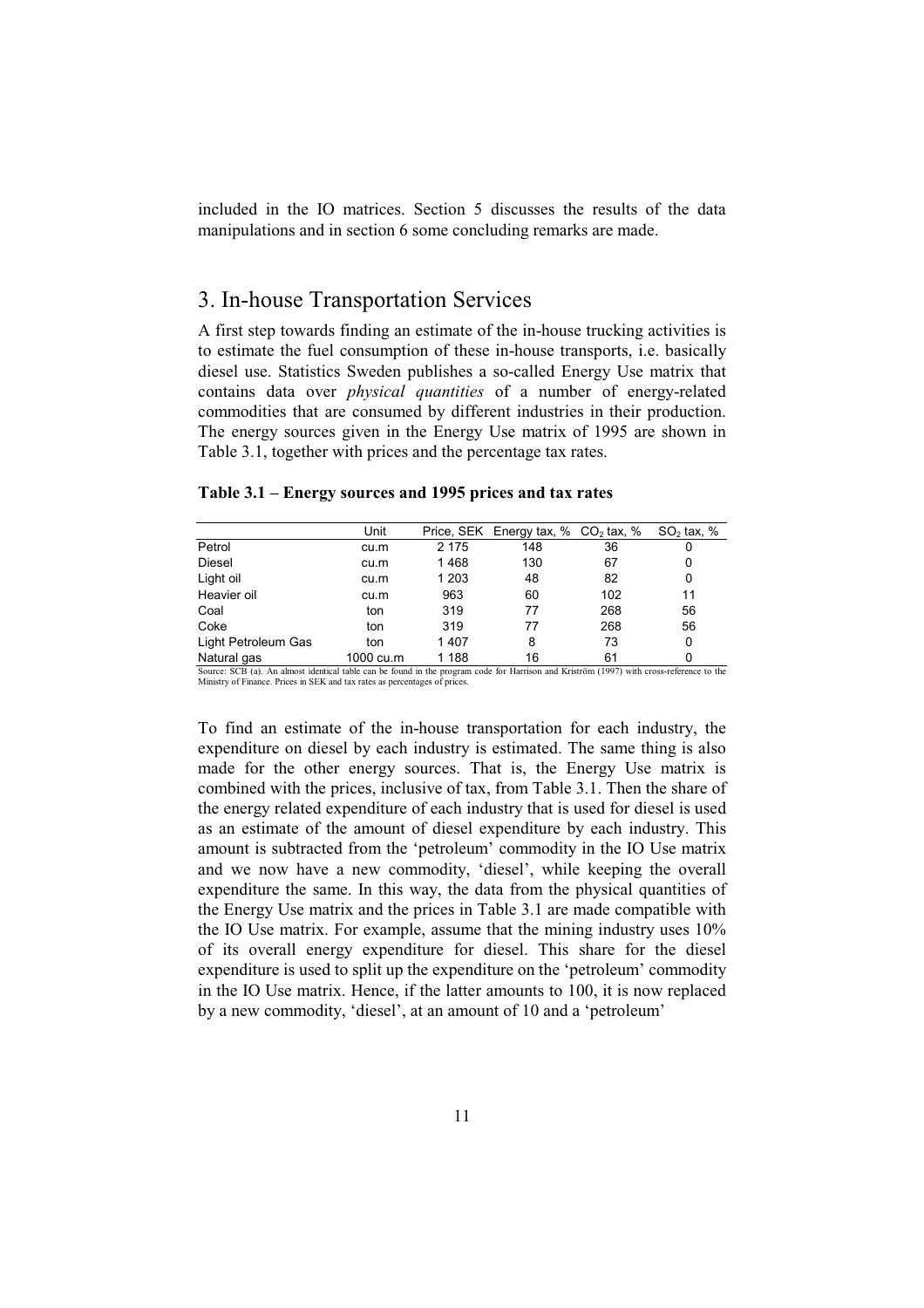commodity at an amount of 90. The results of the manipulations are shown in Table  $3.2^{\circ}$ .

**Table 3.2 – Step 1 of the new use matrix** 

|                | Ind $1$             | Ind $2$             | . | Ind n               |
|----------------|---------------------|---------------------|---|---------------------|
| Commodity 1    | $a_{11}$            | $a_{12}$            | . | $a_{1n}$            |
| Commodity 2    | $a_{21}$            | $a_{22}$            | . | $a_{2n}$            |
| Petroleum      | $(a_{p1} - a_{q1})$ | $(a_{p2} - a_{q2})$ | . | $(a_{pn} - a_{nd})$ |
| $\blacksquare$ | ٠                   | ٠                   | . | ٠                   |
| Commodity n    | $a_{n1}$            | $a_{n2}$            | . | $a_{nn}$            |
| <b>Diesel</b>  | $a_{d1}$            | $a_{d2}$            | . | $a_{dn}$            |

This provides an estimate of the diesel expenditure by each industry. But since not all diesel is used for transports but also, for example, for heating purposes, the new matrix is combined with data over how much diesel each industry uses for transportation purposes out of their total diesel use<sup>9</sup>. The result is that the 'diesel' commodity is split up into 'diesel tr' (for transportation purposes) and 'diesel non' (for non-transportation purposes). The result of the new manipulations is shown in Table 3.3.

**Table 3.3 – Step 2 of the new use matrix** 

|             | Ind 1                 | Ind $2$               | $\cdot$  | Ind n                               |
|-------------|-----------------------|-----------------------|----------|-------------------------------------|
| Commodity 1 | $a_{11}$              | $a_{12}$              | .        | $a_{1n}$                            |
| Commodity 2 | $a_{21}$              | $a_{22}$              | .        | $a_{2n}$                            |
| Petroleum   | $(a_{p1}$ - $a_{q1})$ | $(a_{p2} - a_{q2})$   | .        | $(a_{\text{on}}$ - $a_{\text{nd}})$ |
|             |                       |                       | .        |                                     |
| Commodity n | $a_{n1}$              | $a_{n2}$              | .        | $a_{nn}$                            |
| Diesel tr   | $(a_{d1} - a_{non1})$ | $(a_{d2} - a_{non2})$ | $\cdots$ | $(a_{nd}$ - $a_{nom}$               |
| Diesel non  | $a_{\text{non1}}$     | $a_{\text{non2}}$     | .        | $a_{\text{nonn}}$                   |
|             |                       |                       |          |                                     |

This gives an amount of expenditure on the total diesel used for transports by each industry. But it might also be of interest how much of this expenditure that is used on for example heavy trucks and for other purposes $10$ . By combining mileage data for heavy trucks with estimates of the distancerelated diesel consumption $11$ , an estimate of the total diesel consumption by heavy trucks 1995 is obtained. Combined with the price of diesel in Table 3.1, this figure gives an amount of the total diesel expenditure for heavy trucks. Next, this amount is compared to the total amount of the diesel used

 $8$  Because of the large size of the IO matrices only the method used is presented while all the real figures finally reached are shown in Appendix A.

This kind of information is found in SCB (b).

<sup>&</sup>lt;sup>10</sup> A heavy truck is a truck over 3.5 ton according to Swedish legislation.<br><sup>11</sup> See SCB (c) for data on mileage and Hammarström and Yahya (1999) for diesel consumption.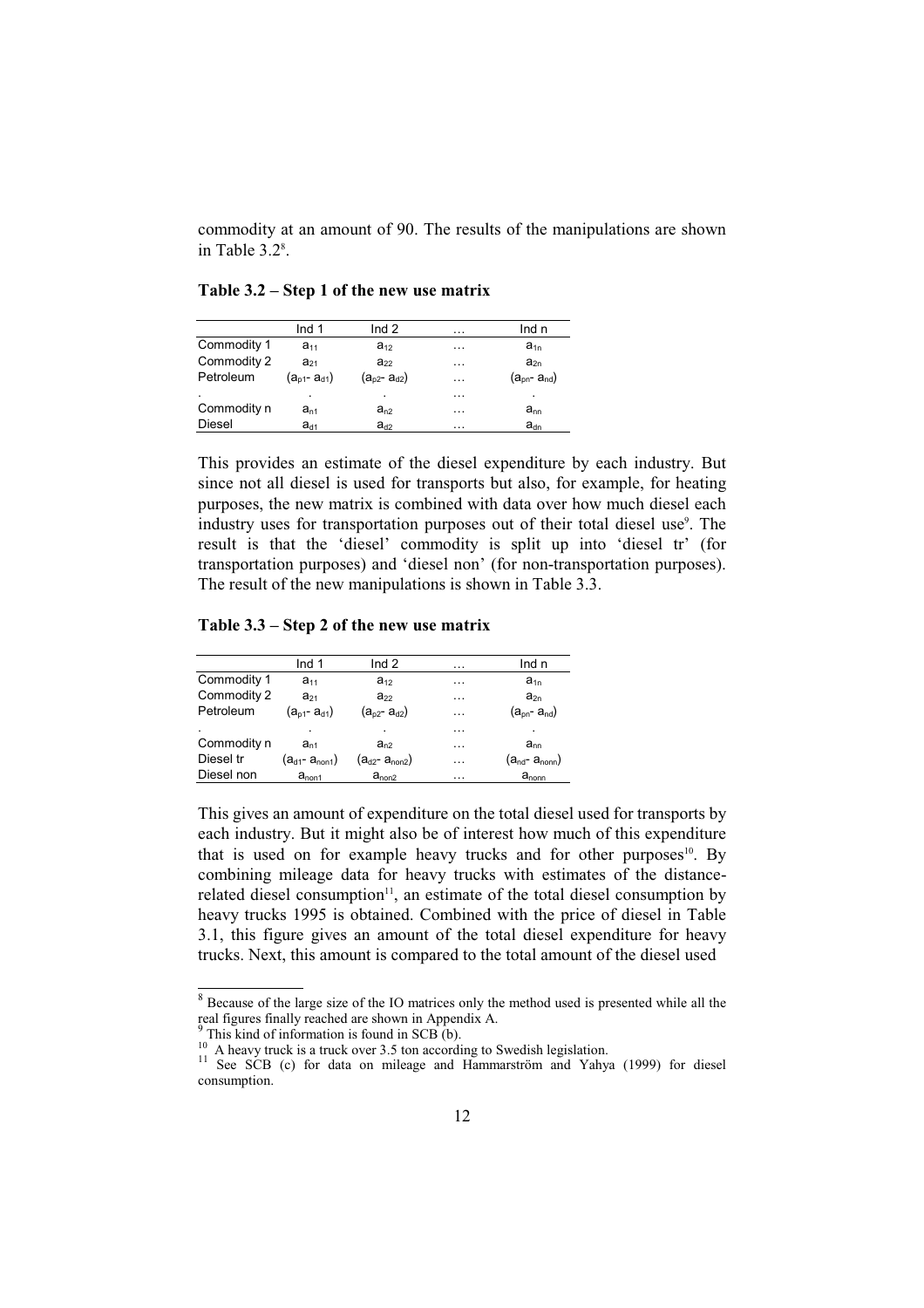for transports for all industries in Table 3.3 (the sum of the 'diesel tr' row) and this provides an estimate of how much diesel is used by heavy trucks as a share of the total diesel used for transports. Thus, the 'diesel tr' is split up into 'diesel tr' and 'diesel hv'. The former now represents light trucks and other cars, insofar as they are fuelled by diesel. This is shown in Table 3.4, where  $a_{\text{tri}} = a_{\text{di}} - a_{\text{noni}} - a_{\text{hvi}}$ , i=i,..,n.

**Table 3.4 – Step 3 of the new use matrix** 

|             | Ind $1$             | Ind <sub>2</sub>    | . | Ind n               |
|-------------|---------------------|---------------------|---|---------------------|
| Commodity 1 | $a_{11}$            | $a_{12}$            | . | $a_{1n}$            |
| Commodity 2 | $a_{21}$            | $a_{22}$            | . | $a_{2n}$            |
| Petroleum   | $(a_{p1} - a_{d1})$ | $(a_{p2} - a_{q2})$ | . | $(a_{pn} - a_{nd})$ |
|             |                     |                     | . |                     |
| Commodity n | $a_{n1}$            | $a_{n2}$            | . | $a_{nn}$            |
| Diesel tr   | $a_{\text{tr1}}$    | $a_{tr2}$           | . | $a_{\text{trn}}$    |
| Diesel hv   | $a_{hv1}$           | $a_{hv2}$           | . | $a_{\text{hvn}}$    |
| Diesel non  | $a_{\text{non1}}$   | $a_{\text{non2}}$   | . | $a_{\text{nonn}}$   |

Finally, it is also possible to use the mileage and diesel consumption data to split up the amount of expenditure on the heavy trucks into further categories according to the shares of total heavy vehicle diesel expenditure in each category. However, the different industries use the different truck categories to different degrees. The service industry, for example, probably use more of the medium sized trucks for local or short distance transports, while the forestry industry probably use more of the large truck and trailer combinations. This fact also needs to be taken into account<sup>12</sup>. For example, if category 1 had a mileage of 100 km for a specific industry, a diesel consumption of 0.4 liter per km at 5 SEK/liter, the expenditure on diesel is 200 SEK. And if the sum of the expenditure over all categories amounts to 2000 SEK for this industry, category one stands for 10% of the total expenditure. 10% of the 'diesel hv' commodity is therefore subtracted and makes up the new commodity 'diesel c1'. This method gives ten new commodities at the expense of the earlier 'diesel hv' commodity. The result is shown in Table 3.5, where  $a_{n,i} = a_{ni} - a_{di}$ , i=i,..,n.

Next, the expenditure on petrol used by the industries for transport purposes is estimated. This amount is found in exactly the same way as the expenditure on diesel, i.e. by following steps 1 and 2.

 $\frac{12}{12}$  For example by including data on the use of trucks after axle configuration by each industry. See SCB (d).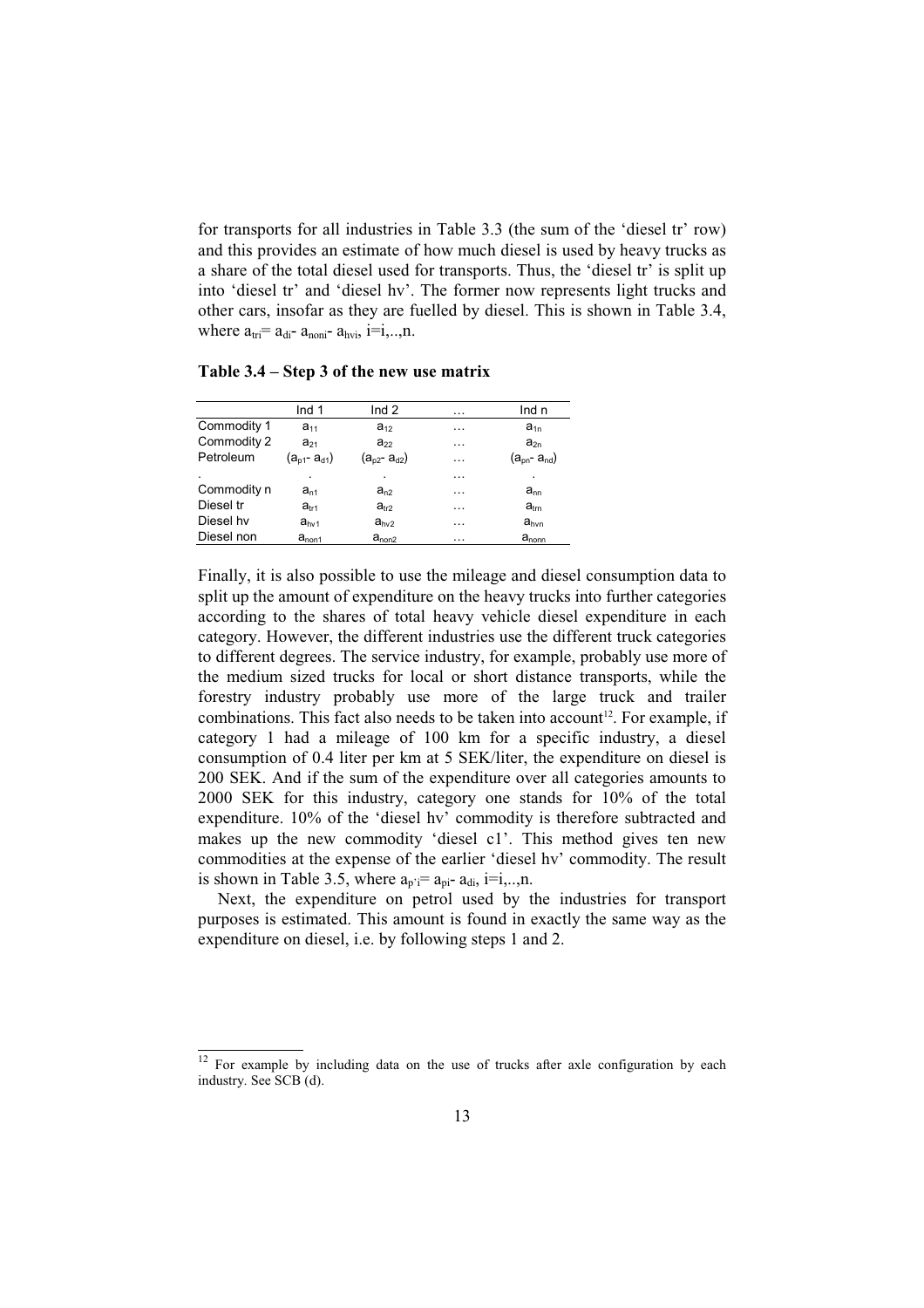| Table 3.5 – Step 4 of the new use matrix |  |  |  |  |  |
|------------------------------------------|--|--|--|--|--|
|------------------------------------------|--|--|--|--|--|

|                | Ind $1$           | Ind $2$           | .        | Ind n            |
|----------------|-------------------|-------------------|----------|------------------|
| Commodity 1    | $a_{11}$          | $a_{12}$          | $\cdots$ | $a_{1n}$         |
| Commodity 2    | $a_{21}$          | $a_{22}$          | .        | $a_{2n}$         |
| Petroleum      | $a_{p'1}$         | $a_{p2}$          | .        | $a_{p'n}$        |
| ٠              | ٠                 | ٠                 | .        |                  |
| Commodity n    | $a_{n1}$          | $a_{n2}$          | .        | $a_{nn}$         |
| Diesel tr      | $a_{tr1}$         | $a_{tr2}$         | .        | $a_{\text{trn}}$ |
| Diesel c1      | a <sub>c11</sub>  | $a_{c22}$         | .        | $a_{c3n}$        |
| $\blacksquare$ | ٠                 | ٠                 | .        | ٠                |
| Diesel c10     | a <sub>c101</sub> | a <sub>c102</sub> | .        | $a_{c10n}$       |

Finally, a similar method is used to estimate the expenditure on fuel for private car use by households. According to the 1996 Swedish household expenditure survey, the household expenditure on fuel for car use amounted to 28 400 million SEK. It is important here to note that the expenditure of 28 400 is inclusive of tax and that the net amount would be 8 200 million SEK13. However, the expenditure on the petroleum commodity in the final demand matrix amounted to only 2 200 million SEK. This inconsistency would appear to be present in the 1995 matrix but not in the one from 1993, and does not therefore constitute a systematic problem. However, parts of the 1995 matrix are shown in Table 3.6. The column to the right represents the Final Demand matrix that attaches to the right of the Use matrix (the final demand for other purposes is not shown).

|             | Ind $1$          | Ind $2$   | $\cdots$ | Ind n            | Household<br>consumption |
|-------------|------------------|-----------|----------|------------------|--------------------------|
| Commodity 1 | $a_{11}$         | $a_{12}$  | $\cdots$ | $a_{1n}$         | h <sub>1</sub>           |
| Commodity 2 | $a_{21}$         | $a_{22}$  | $\cdots$ | $a_{2n}$         | h <sub>2</sub>           |
| Petroleum   | $a_{p1}$         | $a_{p2}$  | $\cdots$ | $a_{\rm pn}$     | 2 2 0 0                  |
| Service     | $a_{r1}$         | $a_{r2}$  | $\cdots$ | $a_{m}$          | 185 800                  |
|             | ٠                | ٠         | $\cdots$ | ٠                |                          |
| Commodity n | $a_{n1}$         | $a_{n2}$  | .        | $a_{nn}$         | h <sub>n</sub>           |
| Petrol      | $a_{\text{pe1}}$ | $a_{pe2}$ | $\cdots$ | a <sub>pen</sub> | 0                        |

**Table 3.6 – The expenditure on household car use** 

A plausible explanation for this might be that households buy their fuel from gas stations, as opposed to from the petroleum industry, and these are 'hidden' under the service industry. The 2 200 million SEK of petroleum products bought from the petroleum industry, probably to a large extent represent the oil used for heating purposes. Thus, by creating a new

<sup>&</sup>lt;sup>13</sup> The CO<sub>2</sub> tax was 109%, the SO<sub>2</sub> tax 67% and the VAT on to the total is 25%. the figure of 8 200 million also includes diesel, although this turns out to be a negligible amount for households.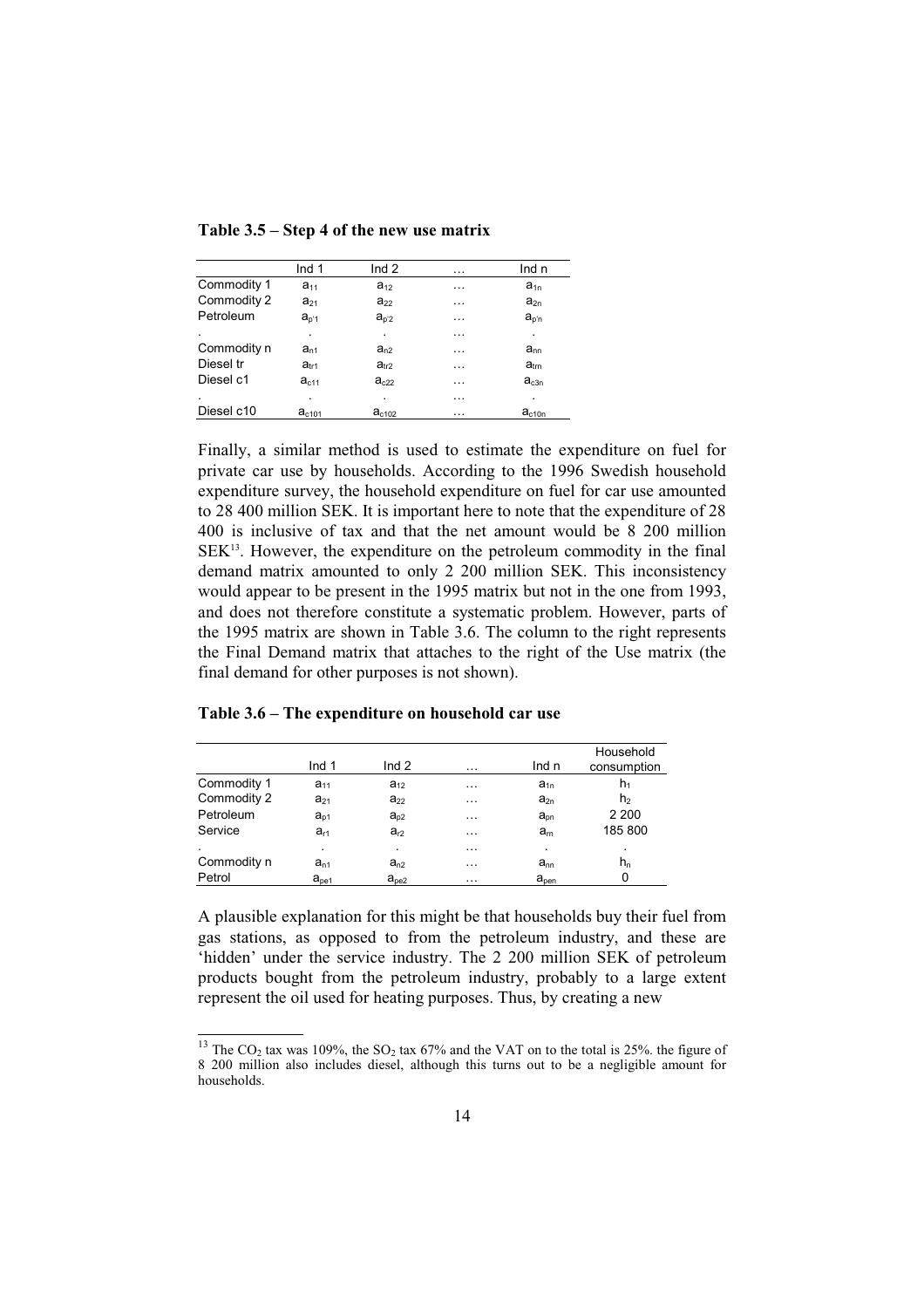commodity, 'Petrol', and subtracting the amount from the service industry, we have found a commodity that corresponds to the car fuel use, while keeping the matrix consistent. See Table 3.7.

|             | Ind $1$          | Ind $2$          | $\cdots$ | Ind n            | Household<br>consumption |
|-------------|------------------|------------------|----------|------------------|--------------------------|
| Commodity 1 | $a_{11}$         | $a_{12}$         | $\cdots$ | $a_{1n}$         | h,                       |
| Commodity 2 | $a_{21}$         | $a_{22}$         | $\cdots$ | $a_{2n}$         | h <sub>2</sub>           |
| Petroleum   | $a_{p1}$         | $a_{p2}$         | $\cdots$ | $a_{\text{on}}$  | 2 2 0 0                  |
| Service     | $a_{r1}$         | $a_{r2}$         | $\cdots$ | $a_{m}$          | 185 800-8 200            |
|             | ٠                |                  | $\cdots$ | ٠                | $\cdot$                  |
| Commodity n | $a_{n1}$         | $a_{n2}$         | $\cdots$ | $a_{nn}$         | $h_n$                    |
| Petrol      | $a_{\text{pe1}}$ | $a_{\text{pe2}}$ | $\cdots$ | a <sub>pen</sub> | 8 2 0 0                  |

**Table 3.7 – The expenditure of household car-use** 

## 4. Transport Industry Representation in the National Accounts

Another major reason for creating TSAs is the fact that the whole transport industry is often represented in the National Accounts by a single industry or a small number of industries. This prevents comparison between the amounts spent on different transport services and also affects the case where the data is used to perform economic analysis. If for example we want to study what might happen were the current  $CO<sub>2</sub>$  tax doubled, the different  $^{\circ}CO_{2}$ dependence', i.e. the different use of fuel that emits  $CO<sub>2</sub>$ , of different transport modes might lead to modal shifts, shifts that cannot be captured at a more aggregate level, and thus might lead to completely different results. Hence, by expanding the number of transport activities, more correct results are generally to be expected. In the Swedish 1995 IO matrices, the transport activities are represented by five industries and five corresponding commodities. These are rail, other land transport, shipping, air transport and forwarding. This study divides these into 17 commodities, still produced by the original five industries, by collecting the underlying micro data $14$ . The micro data is listed in Table 4.1 together with the corresponding industries.

<sup>&</sup>lt;sup>14</sup>There is even more disaggregate micro data available, but according to Statistics Sweden reliability at that level is weak. Reliability at lower levels might be better in a larger country such as the U.S..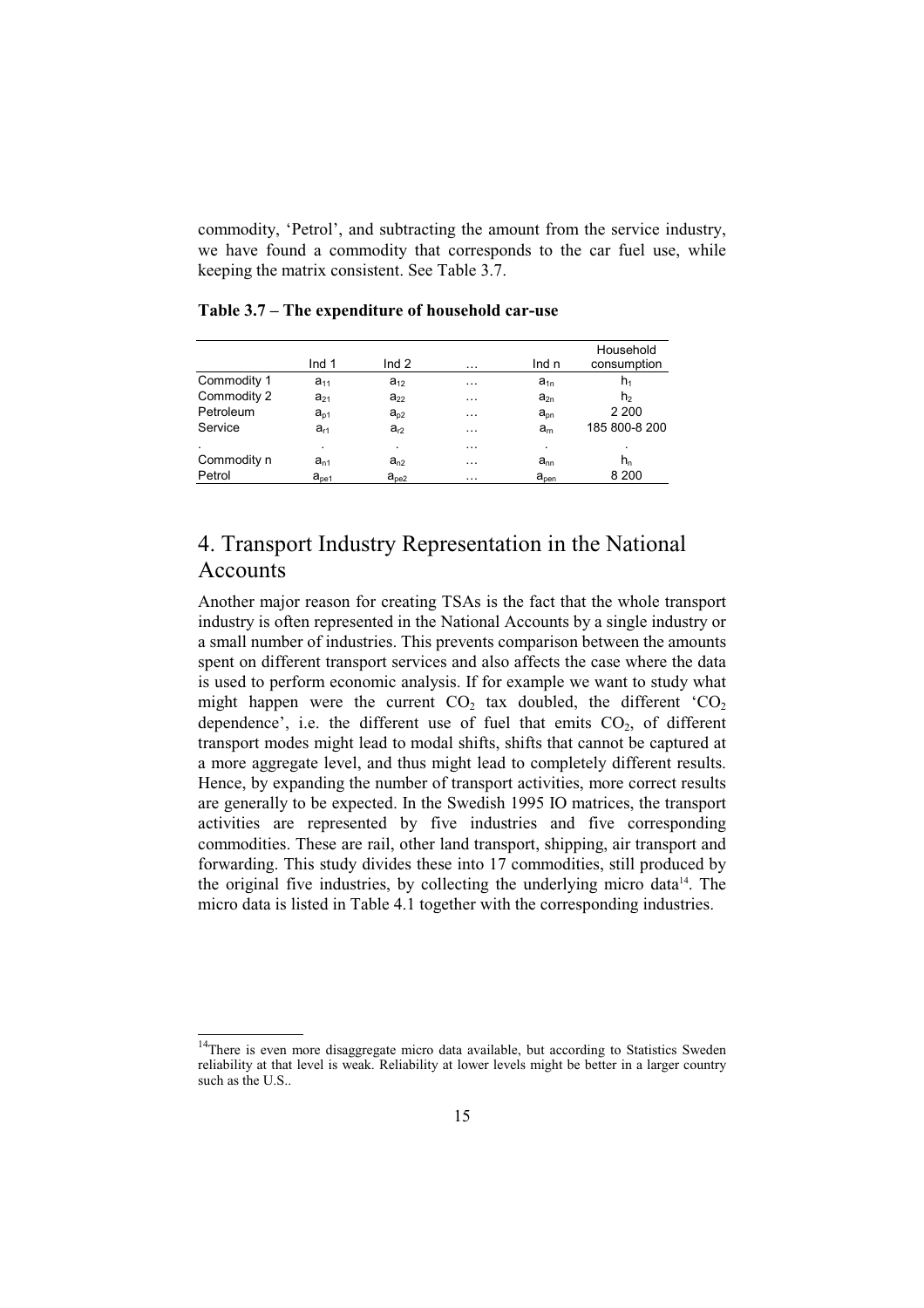| Producing industry         | Commodity in micro data               |
|----------------------------|---------------------------------------|
| Railway companies          | Railway passenger                     |
|                            | Railway freight                       |
| Other land transport       | Bus passenger                         |
|                            | Bus freight                           |
|                            | Trucking                              |
|                            | Taxi                                  |
|                            | Car parking/Car leasing               |
| Shipping                   | Shipping passenger                    |
|                            | Shipping freight                      |
|                            | Route services                        |
|                            | Stowage services                      |
|                            | Harbor services                       |
| Airline companies          | Air passenger                         |
|                            | Air freight                           |
| Travel agencies/forwarding | Travel agencies                       |
|                            | Private international charter flights |
|                            | Freight forwarding                    |
| SourceCPR(a)               |                                       |

**Table 4.1 – Industries in the 1995 IO Use matrix and commodities in the micro data** 

Source: SCB (e)

## 5. Results

The results of the manipulations presented thus far, using the real figures of the 1995 IO Use matrix, are presented in Appendix A. Here, the results are summarized, starting with the in-house transportation as part of total intermediate inputs and then continuing with in-house as part of final demand and GDP. Before starting to analyze and compare the figures in Table 5.1, one has to remember that the figures are pre-tax. A general sales tax of 25% was and still is applicable, with some exceptions. But then some commodities are also subject to other taxes. The taxes on energy sources are of especial interest when it comes to transportation and these taxes were stated earlier in Table 3.1. For example, we already know that the 8 200 million SEK of pre-tax household expenditure on petrol for transport purposes amounts to a tax-inclusive figure of 28 400 million SEK.

The total expenditure on in-house trucking, other diesel for transport use, petrol for transport, the commodities in the micro data, and the remaining expenditure on the petroleum and service commodities by industries is shown in Table 5.1. The rest of the IO Use matrix corresponds to the original matrix. The table also shows the corresponding share of total intermediate expenditure. Note how the inclusion of the micro data makes the table more much more informative and allows richer comparison.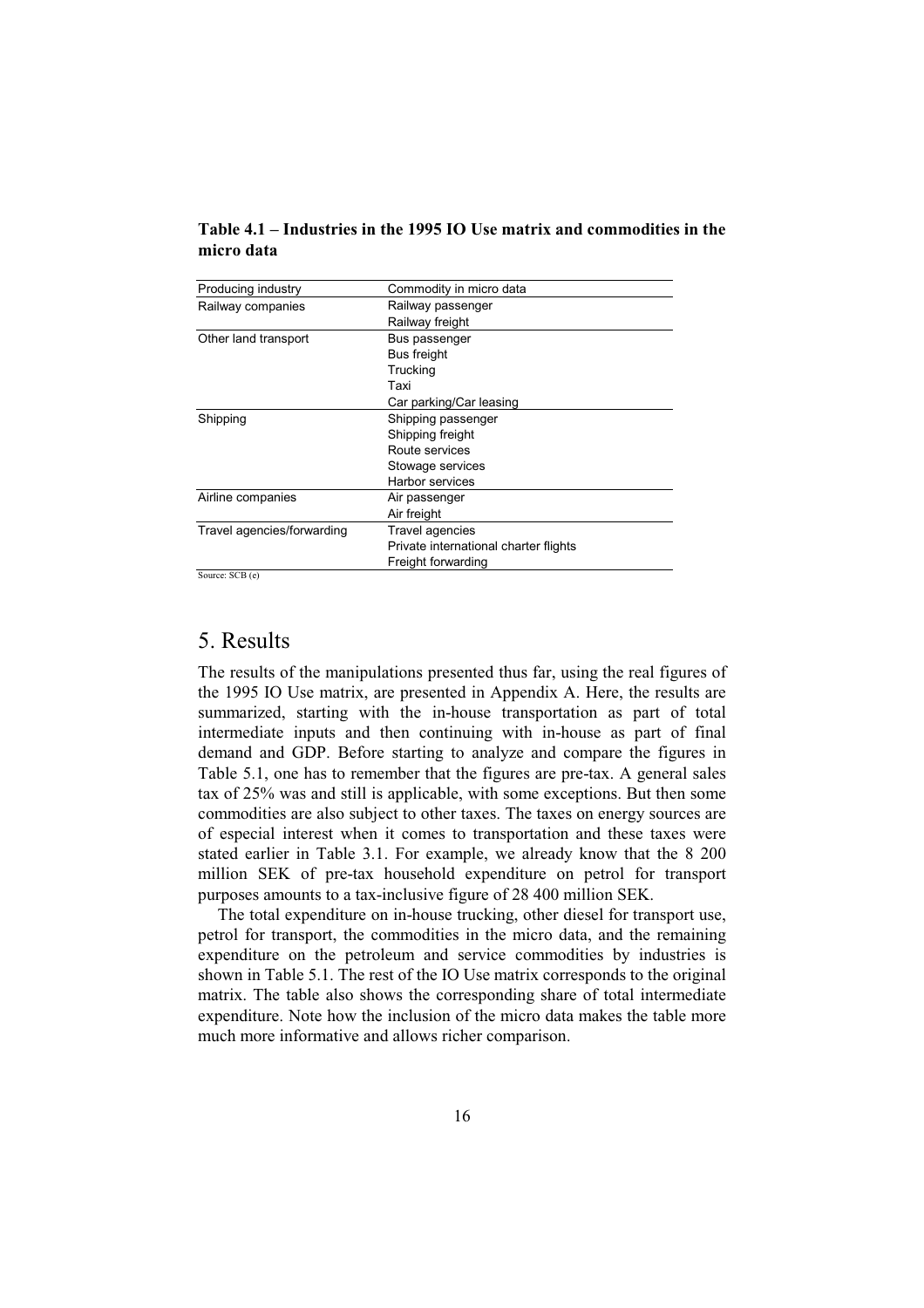| Commodity                                                                      | Intermediate inputs | Share of total intermediate, % |  |  |  |
|--------------------------------------------------------------------------------|---------------------|--------------------------------|--|--|--|
| In-house related                                                               |                     |                                |  |  |  |
| Diesel, heavy vehicle                                                          | 1 604               | 0.2                            |  |  |  |
| Diesel, other transport                                                        | 992                 | 0.1                            |  |  |  |
| Petrol, transport                                                              | 3 3 9 6             | 0.3                            |  |  |  |
| Petroleum'                                                                     | 5 1 3 0             | 0.5                            |  |  |  |
| Service'                                                                       | 82 151              | 8.4                            |  |  |  |
| Micro data                                                                     |                     |                                |  |  |  |
| Railway passenger                                                              | 851                 | 0.1                            |  |  |  |
| Railway freight                                                                | 7 0 7 3             | 0.7                            |  |  |  |
| Bus passenger                                                                  | 2 0 2 3             | 0.2                            |  |  |  |
| Bus freight                                                                    | 1 2 0 8             | 0.1                            |  |  |  |
| Trucking                                                                       | 42 276              | 4.3                            |  |  |  |
| Taxi                                                                           | 5 0 0 4             | 0.5                            |  |  |  |
| Car parking/Car leasing                                                        | 1 157               | 0.1                            |  |  |  |
| Shipping passenger                                                             | 35                  | 0.0                            |  |  |  |
| Shipping freight                                                               | 4 2 8 7             | 0.4                            |  |  |  |
| Route services                                                                 | 345                 | 0.0                            |  |  |  |
| Stowage services                                                               | 1646                | 0.2                            |  |  |  |
| <b>Harbor services</b>                                                         | 1827                | 0.2                            |  |  |  |
| Air passenger                                                                  | 11 333              | 1.2                            |  |  |  |
| Air freight                                                                    | 3 3 9 2             | 0.3                            |  |  |  |
| Travel agencies                                                                | 1684                | 0.2                            |  |  |  |
| Private international charter flights                                          | $\Omega$            | 0.0                            |  |  |  |
| Forwarding                                                                     | 5744                | 0.6                            |  |  |  |
| Total pre-tax expenditure                                                      | 974 796             | 100.0                          |  |  |  |
| *Petroleum'=adjusted petroleum commodity, Service'=adjusted service commodity. |                     |                                |  |  |  |

**Table 5.1 – Intermediate input of transport related commodities, million SEK\***

The table shows that the pre-tax expenditure on diesel for transport purposes by industries, i.e. the 'Diesel, heavy vehicles' and the 'Diesel, other transport' commodities amount to 1604+992=2596 million SEK. Corresponding to  $0.2+0.1=0.3\%$  of total intermediate inputs, although a small share, the amount is larger than a number of other expenditures on other transport related inputs. When we include the petrol used for transport by industries, we arrive at 0.2+0.1+0.3=0.6% of total intermediate expenditure on inputs. This may appear to be economically insignificant. But if we also observe that the figure includes the fuel expenditure by the forhire land transport producing industry (excluding the railways), i.e. the 'Other land transport' industry, it is possible to find a relation between inhouse excluding for-hire and the for-hire industry. In other words, we can estimate the proportion of 'real' in-house fuel expenditure to for-hire fuel expenditure. The results are shown in Table 5.2.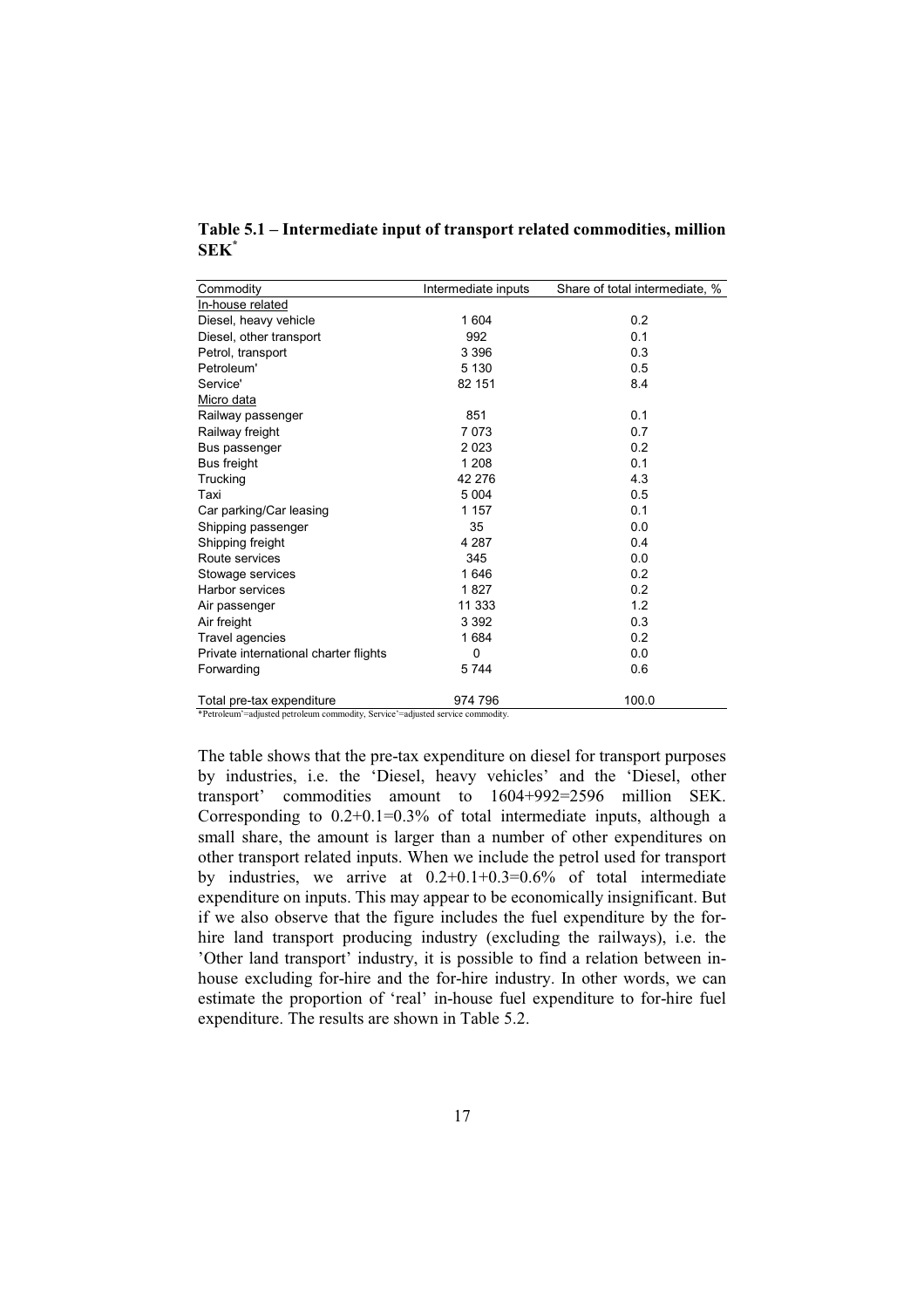|                         | Intermediate | Of which<br>'Other land<br>transport' | Remaining<br>Expenditure<br>i.e. 'real' in- | hire.           | In-house / for- Total in-house /<br>for-hire. |
|-------------------------|--------------|---------------------------------------|---------------------------------------------|-----------------|-----------------------------------------------|
|                         | inputs       | industry                              | house                                       | %               | $\%$                                          |
| Commodity               | (a)          | (b)                                   | (c)                                         | $100*(c) / (b)$ | $100*(c) / (b)$                               |
| Diesel, heavy vehicle   | 1 604        | 855                                   | 749                                         | 88              |                                               |
| Diesel, other transport | 992          | 529                                   | 463                                         |                 | 248                                           |
| Petrol, transport       | 3 3 9 6      | 338                                   | 3 0 5 8                                     | 905             |                                               |
| Sum                     | 5992         | 1722                                  | 4 2 7 0                                     |                 |                                               |

#### **Table 5.2 – Fuel expenditure of in-house and for-hire land transportation, million SEK**

Subtracting the 'Other land transport' expenditure on diesel for transport purposes (855+529=1 384) from the total intermediate diesel expenditure column (1 604+992=2 596) gives 749+463=1 212 million SEK. This inhouse diesel expenditure for transport purposes amounts to 88% of the corresponding total expenditure of the for-hire land transport industry of 1384 million SEK. A perhaps somewhat less interesting result is that the inhouse petrol used for transport purposes by industries, once again excluding for-hire, amounts to 905%. Adding up the total in-house intermediate fuel expenditure, excluding for-hire, and putting it in relation to the corresponding for-hire amount, gives the result that the in-house expenditure is 248% of the for-hire. These figures represent a first indication of the significance of the in-house transportation. Considering that the total intermediate inputs of the 'Other land transport' industry amounted to 29 472 million SEK and the total output 64 749 million SEK, we can conclude that the in-house production plays a not insignificant role. Moreover, the significance of the in-house intermediate transportation indicated here could be compared to a study referred to by a Swedish Commission (SOU (2001), p.70). According to the Commission, it was estimated that the size of the expenditure for 'logistics' exceeded 50 000 million SEK. If by 'logistics' the commission means trucking, we could compare the amount to the sum of the intermediate expenditure on for-hire trucking and the in-house fuel expenditure, the latter two making a total of 42 276+4 270=46 546 million SEK. Judging from the amounts of for-hire and in-house transportation found in the present study the figures would seem to be plausible<sup>15</sup>.

<sup>&</sup>lt;sup>15</sup> However, the commission also states that 18 % of GDP is expenditure on 'logistics'. But then they have mistakenly mixed up the total expenditure with GDP. Since intermediate input is not included in GDP, the figure of 18% is misleading. GDP only includes, and logistics hardly constitutes a large part of final demand. Instead, logistics might represent 18% of the total expenditure on intermediate inputs or even 18% of total expenditure, i.e. total production, a figure even more significant (since total production exceeds GDP by roughly the intermediate inputs).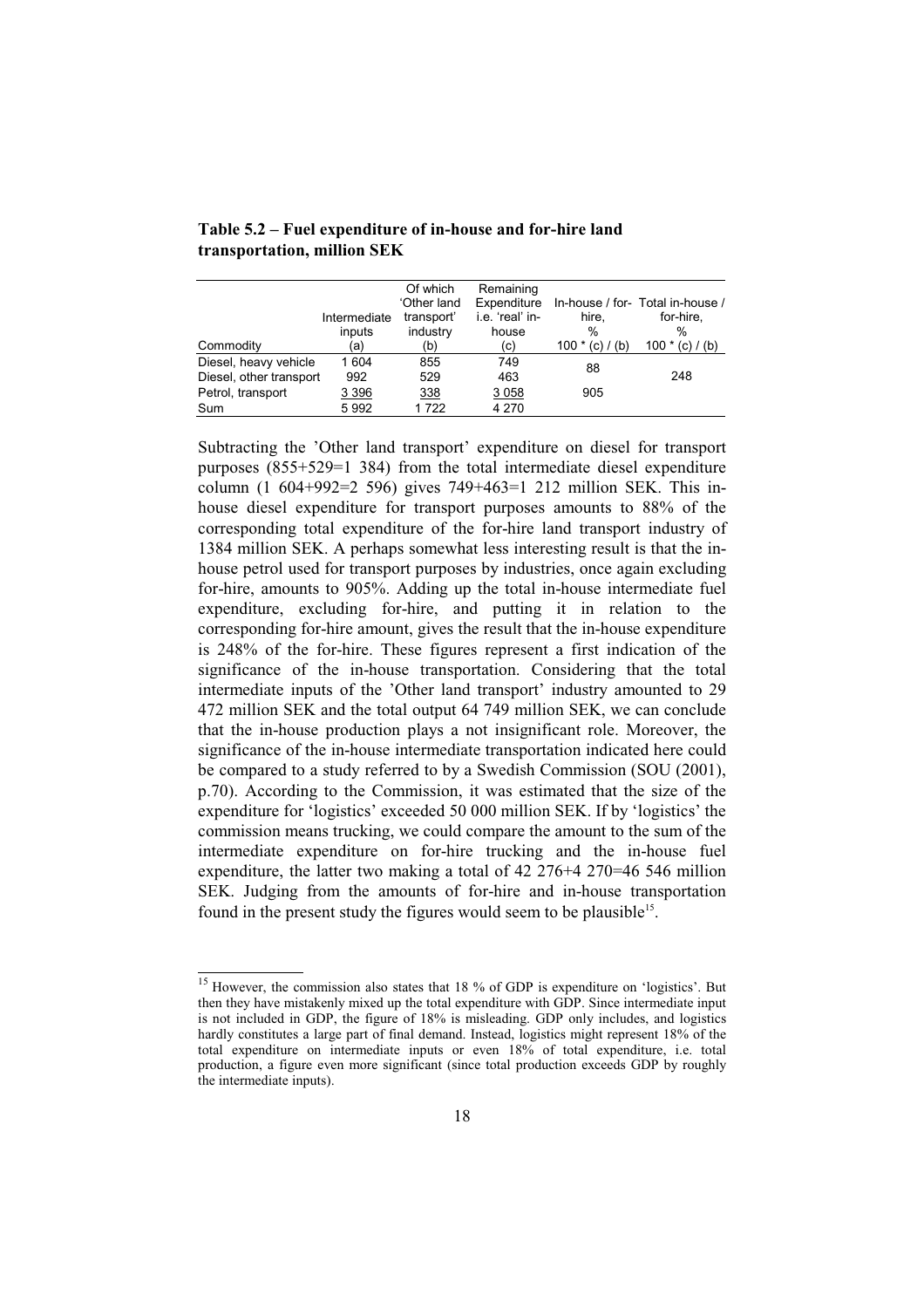Next, we continue with in-house as part of final demand and GDP. Table 5.3 displays the intermediate input, household consumption, government consumption / investments / exports  $(G+I+X)$  as well as the total commodity output for the same commodities as in Table 5.1. Household consumption together with the G+I+X column represents the final demand. To arrive at GDP from the expenditure side, the total imports are subtracted from the sum of household consumption and the G+I+X column. GDP was 1 649 920 million SEK 1995.<sup>16</sup>

|                                                                                                                             | Household    |             | Total     |           |
|-----------------------------------------------------------------------------------------------------------------------------|--------------|-------------|-----------|-----------|
|                                                                                                                             | Intermediate | Consumption |           | Commodity |
| Commodity                                                                                                                   | inputs       | expenditure | $G+I+X$   | output    |
| In-house related                                                                                                            |              |             |           |           |
| Diesel, heavy vehicle                                                                                                       | 1 604        | 0           | 0         | 1 604     |
| Diesel, other transport                                                                                                     | 992          | $\Omega$    | 0         | 992       |
| Petrol, transport                                                                                                           | 3 3 9 6      | 8 2 0 0     | 0         | 11 596    |
| Petroleum'                                                                                                                  | 5 1 3 0      | 2 2 3 3     | 9835      | 17 198    |
| Service'                                                                                                                    | 82 151       | 115 148     | 59 038    | 256 337   |
| Micro data                                                                                                                  |              |             |           |           |
| Railway passenger                                                                                                           | 851          | 2 1 9 9     | 158       | 3 2 0 8   |
| Railway freight                                                                                                             | 7073         | 123         | 504       | 7700      |
| Bus passenger                                                                                                               | 2023         | 7475        | 1406      | 10 904    |
| <b>Bus freight</b>                                                                                                          | 1 2 0 8      | 0           | 0         | 1 2 0 8   |
| Trucking                                                                                                                    | 42 276       | 336         | 1809      | 44 4 21   |
| Taxi                                                                                                                        | 5 0 0 4      | 1696        | 0         | 6700      |
| Car parking/Car leasing                                                                                                     | 1 1 5 7      | 359         | 0         | 1516      |
| Shipping passenger                                                                                                          | 35           | 2 3 3 0     | 1993      | 4 3 5 8   |
| Shipping freight                                                                                                            | 4 2 8 7      | 0           | 17 948    | 22 235    |
| Route services                                                                                                              | 345          | 0           | 705       | 1 0 5 0   |
| Stowage services                                                                                                            | 1646         | 0           | 0         | 1646      |
| Harbor services                                                                                                             | 1827         | 353         | 497       | 2677      |
| Air passenger                                                                                                               | 11 333       | 3 9 4 0     | 2658      | 17931     |
| Air freight                                                                                                                 | 3 3 9 2      | 0           | 1 100     | 4 4 9 2   |
| Travel agencies                                                                                                             | 1684         | 486         | 1717      | 3887      |
| Private international charter flights                                                                                       | $\Omega$     | 5458        | 0         | 5458      |
| Forwarding                                                                                                                  | 5744         | 0           | 1672      | 7416      |
|                                                                                                                             |              |             |           |           |
| Total pre-tax expenditure                                                                                                   | 974 796      | 614 960     | 1 351 356 | 2 941 112 |
| Imports                                                                                                                     | 376 236      | 96 640      | 96 325    | 569 201   |
| <b>Taxes</b>                                                                                                                | 44 852       | 128 228     | 10 606    | 183 686   |
| Total expenditure                                                                                                           | 1 395 884    | 839 828     | 1458287   | 3 693 999 |
| *Petroleum'=adjusted petroleum commodity, Service'=adjusted service commodity, G+I+X=government consumption, investment and |              |             |           |           |

**Table 5.3 – Final demand of transport related commodities, million SEK\***

\*Petroleum'=adjusted petroleum commodity, Service'=adjusted service commodity, G+I+X=government consumption, investment and exports.

<sup>16</sup> To be exact; an undistributed item of 78 994 millions SEK must also be subtracted. The GDP figure has later been revised.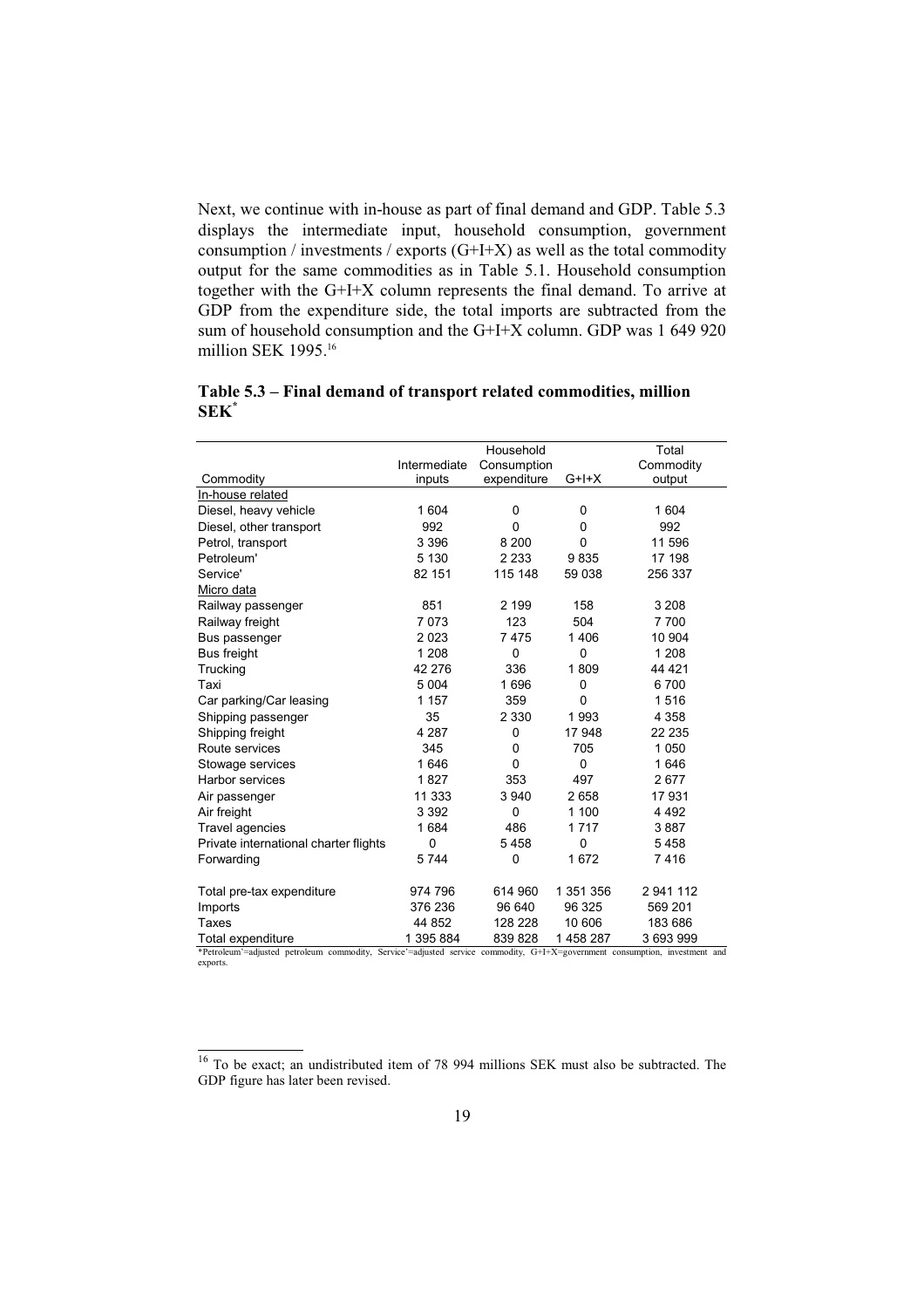The pre-tax expenditure on petrol by households of 8 200 million SEK, the 'Petrol, transport' of the 'Household consumption expenditure' column, is alone greater than the expenditure on a number of the other for-hire transport commodities. The same holds to an even greater degree when it comes to the tax-inclusive expenditure on petrol by households, since the taxes on petrol far exceed consumer taxes on the other commodities. The only in-house expenditure that is included in GDP in this study is therefore the pre-tax fuel expenditure by households. Taking GDP from the expenditure side, we add the in-house household petrol expenditure to the expenditure on the for-hire transport related commodities and then subtract the imports of these commodities to end up with 8 200+56 922-24 804=40 318 million SEK, i.e. 2.4% of GDP (the imports are the imports by the for-hire producing industries). Taking the household expenditure tax inclusive gives a figure of 28 400+56 922-24 804=60 518 or 3.7%. The in-house share is 0.5 and 1.7% respectively for pre-tax and tax inclusive, leaving about 1.9 for for-hire transportation.

The results presented here could be compared to the Fang et al. (1998) and Fang and Han (1999) studies that estimated the in-house transportation share of GDP from the production side, i.e. by estimating the value added of the in-house transportation. By this means they were able to come up with an amount of value-added of 1.9% of GDP, as compared to the for-hire share of 3.1%. A deeper comparison with the U.S. results is probably not possible because of differences in methodology etc. However, one could say that the size of the overall transportation expenditure, as related to both total intermediate inputs and to GDP, is much larger than the IO matrices indicate also in Sweden.

#### 6. Concluding Remarks

The main findings of the satellite accounting performed here are first of all that the in-house diesel expenditure for transport purposes amounts to 88% of the corresponding total expenditure of the for-hire land transport industry. Second, the total in-house transportation fuel expenditure estimated, i.e. including the expenditure on petrol for transport purposes, amounts to 248% of the for-hire industry's expenditure, but represents only 0.6% of total intermediate inputs. Third, taking GDP from the expenditure side, we find that the tax-inclusive expenditure on in-house transportation amounts to 1.7%, whereas the for-hire industry accounts for about 1.9%of GDP (net of imports).

Although this study has made it clear that the transport industry is underestimated in the input-output matrices of the National Accounts, the satellite accounting performed here is far from complete or fully reliable. However, it could be seen as a first step. Future work might include capital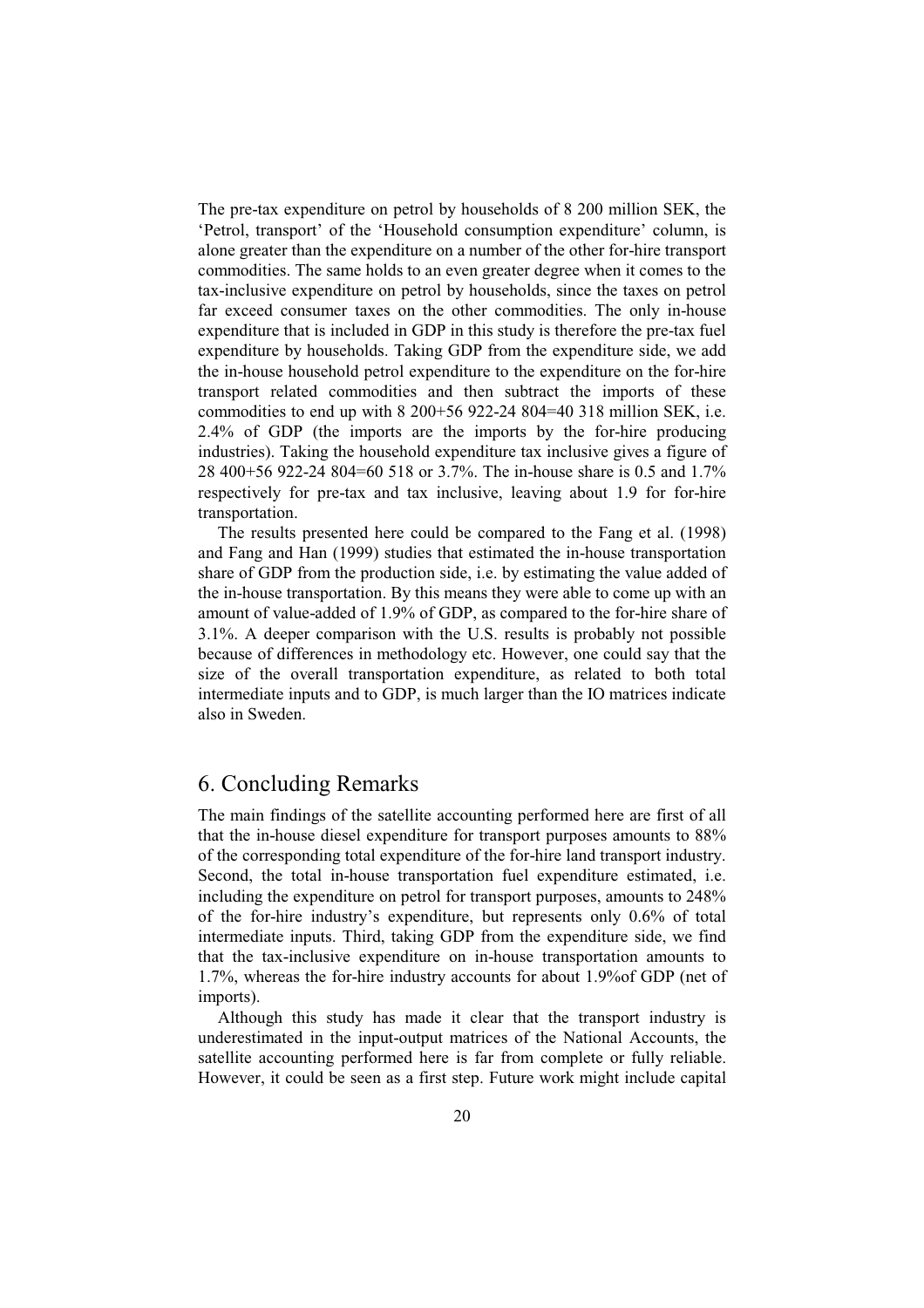expenditure on infrastructure and equipment (vehicles), other possible sources of in-house transportation, such as example military transport expenditure, other transport related expenditure besides fuel, the regional dimension, as well as other stock and flow variables.

## References

- Fang B and Han X (1999), 'Transportation Satellite Accounts: A new way of measuring Transportation Services in America', BTS99-R-01, U.S. Department of Transportation, Bureau of Transportation Statistics, Washington DC, 1999.
- Fang B, Han X, Lawson A and Lum S (1998), *U.S. Transportation Satellite Accounts for 1992.* Survey of current business, April 1998.
- Hammarström U and Yahya M-R, (1999), 'Uppskattning av representativa bränslefaktorer för tunga lastbilar – Intervjuundersökning', Swedish National Road and Transport Research Institute (VTI), preliminary draft dated 6/7/99.
- Harrison GW and Kriström B, (1997), 'Carbon Taxes in Sweden,' Final Report: January 15, 1997. Downloadable at http://dmsweb.badm.sc.edu/glenn/sweden.htm.
- Heckscher, Eli, 'An Economic History of Sweden', Harvard Economic Studies, 1954.
- Hellsten, E, Ribacke, S and Wickbom, G. *SWEEA Swedish environmental and economic accounts.* Structural Change and Economic Dynamics,10, 1999.
- Hill M, (1998), 'Green Tax Reform in Sweden: The Second Dividend and the Cost of Tax Exemptions', Beijer Discussion Paper Series No. 119, Economics Department, Stockholm School of Economics and The Beijer Institute, Stockholm, Sweden, December 1998.
- Link H, Stewart L, Maibach M (2000), 'The Accounts Approach', UNITE (UNIfication of accounts and marginal costs of Transport Efficiency), Funded by the  $5<sup>th</sup>$  Framework RTD Programme. ITS, University of Leeds, Leeds, October 2000.
- Madsen Band Jensen-Butler C (1999), 'Make and Use Approaches to Regional and Interregional Accounts and Models', Economic Systems Research, Vol.11, No.3, 1999.
- Mayeres I, Proost S, Quinet E, Schwartz D, Sessa C (2000), 'Alternative Frameworks for the Integration of Marginal Costs and Transport Accounts', UNITE, Deliverable 4, funded by the  $5<sup>th</sup>$  Framework RTD Progamme, ITS, University of Leeds, Leeds, U.K., May 2001.
- Meis, S. (1999), 'The Canadian experience in developing and using the satellite tourism account in Tourism Economics', December 1999.
- Nordström, J, (1999), 'Tourism and travel. Accounts, demand and forecasts', Umeå Economic Studies No. 509, 1999.
- SOU (2001), Final Report to the Godstransportdelegationen of the Swedish Parliament, Statens Offentliga Utredningar SOU 2001:61, 'Godstransporter för tillväxt - en hållbar strategi', ('Goods transports for growth – a sustainable strategy'), Official Reports to the Parliament, Stockholm, 2001.

- (a) Report 2000:3.
- (b) E20 SM9703
- (c) T30 SM 9603

Statistics Sweden: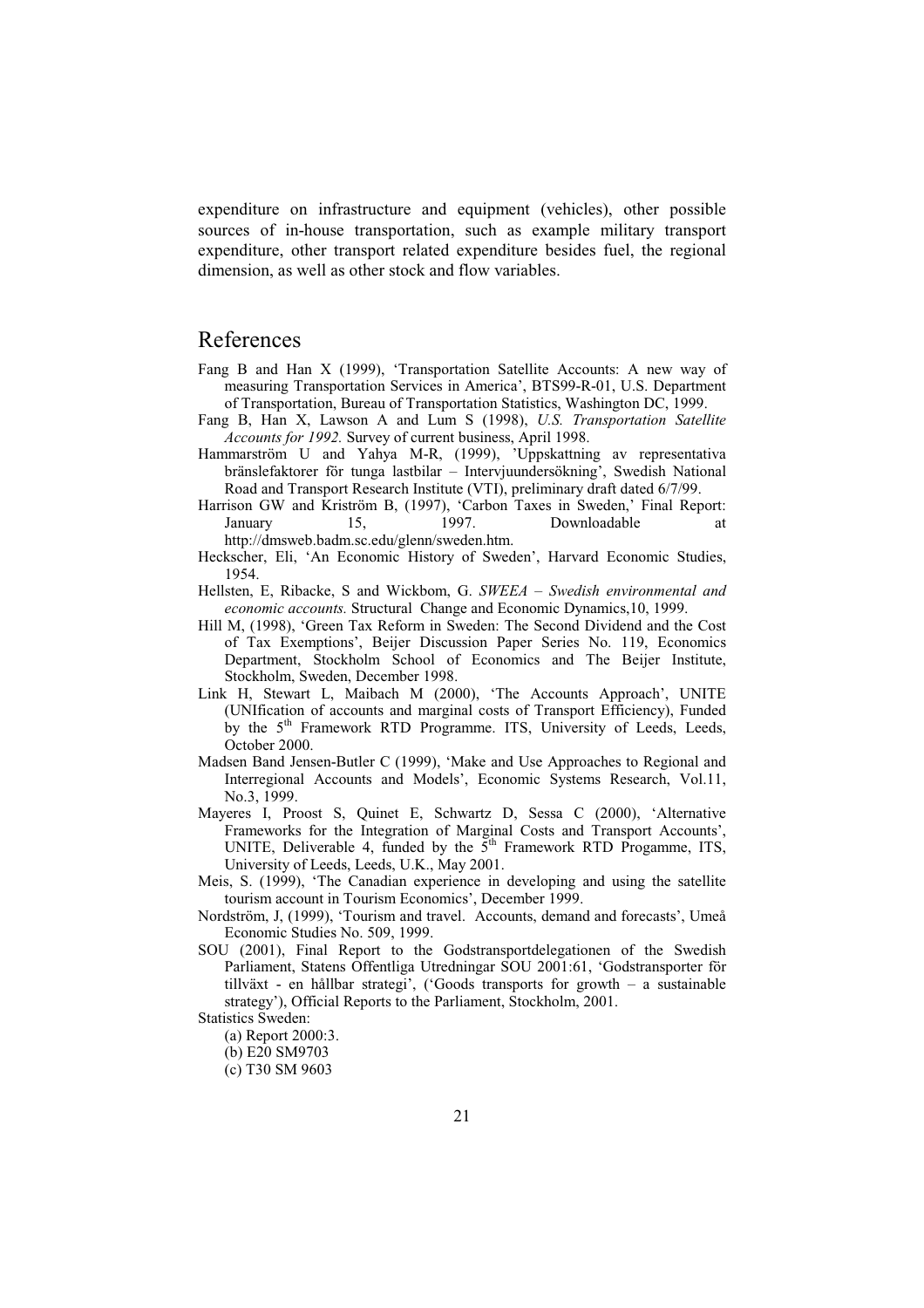(d) Data over trucking (by axle configuration) by industry 2000 (Unpublished material, Louise Ahlin-Fallberg, SCB Örebro)

 (e) Transport Micro Data 1995 (Unpublished material, Ann-Marie Bråthen,  $\hat{SCB}$ 

(f) Energy Use matrix 1995

 (g) Make and Use Matrices 1995 (Unpublished material, Ann-Marie Bråthen, SCB)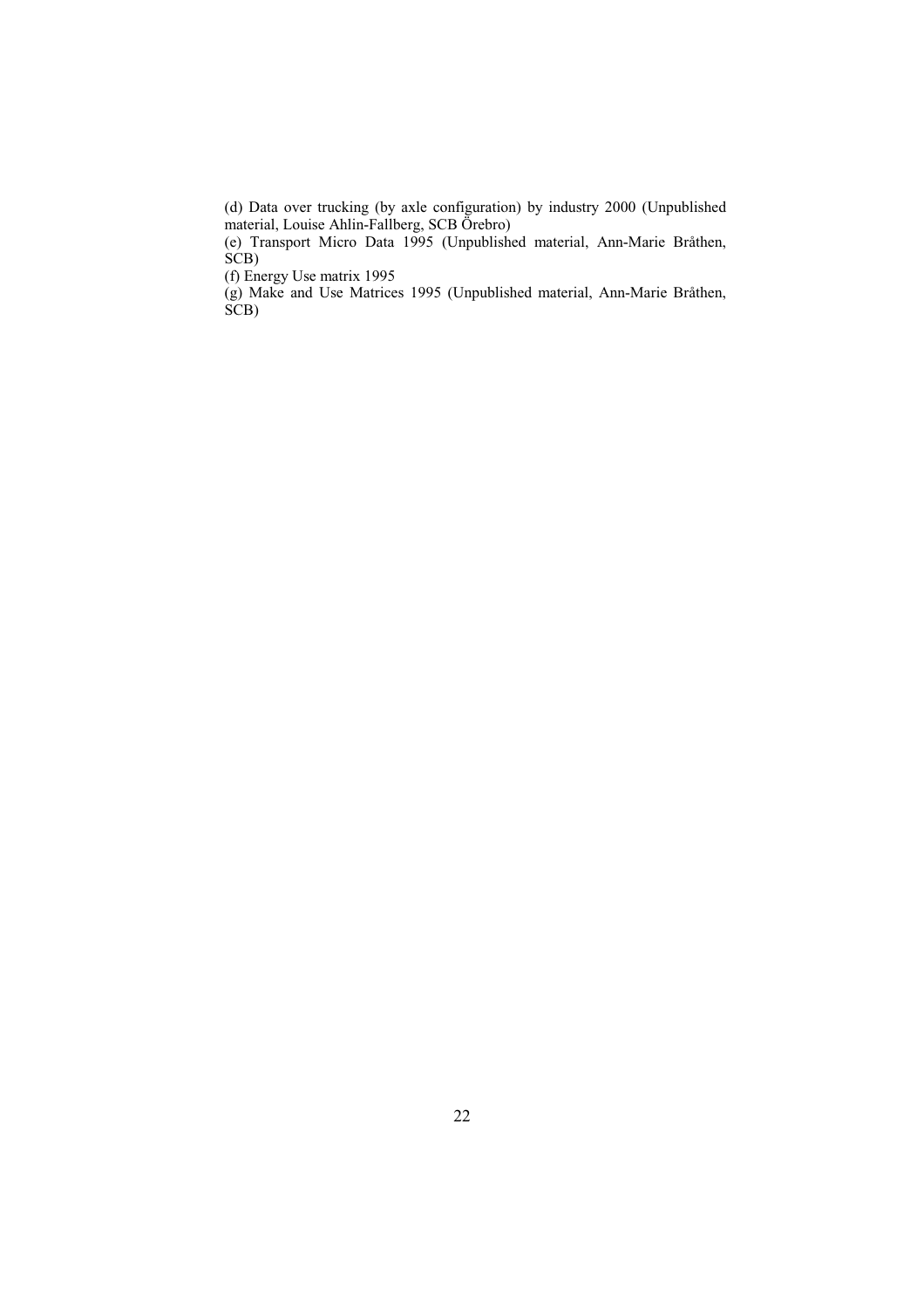# Chapter 3 **–** Transportation Industry Representation in CGE modeling **–** Does it Matter?

#### 1. Introduction

Computable General Equilibrium (CGE) models in the Shoven and Whalley (1972) tradition are generally calibrated to fit the input-output (IO) matrices of a particular year. When doing this, one inherits the merits and weaknesses of the IO matrices and, as for example Fang et al. (1998), Fang and Han (1999) and Johnsson (2003) show, the transportation industry representation is a general weakness of these matrices. This means that in CGE models the transportation industry is represented as a single industry, or at most by a handful of industries<sup>17</sup>. But one could argue that there are essential differences between for example freight by rail and freight by sea, or between passenger transport by rail and freight transport by rail. Furthermore, the IO matrices do not take into account the transportation that takes place on its own account, by trucks owned within an industry for example. The expenditure that corresponds to this in-house transportation shows up instead as an output of the industry in question $18$ .

Hence, there is a case for developing the transportation industry before performing CGE modeling. By not including the aspects just mentioned one runs the risk of missing certain effects that could be of crucial interest to, for example, the issue of  $CO<sub>2</sub>$  emissions. Allowing for a richer transportation industry representation introduces new ways of adapting to an increase in  $CO<sub>2</sub>$  tax, for example, and this could possibly affect the overall outcome of the policy simulation.

But now the following question arises; how far are the results affected by the fact that all the models have hitherto used the somewhat simpler transportation industry representation? This is what this paper investigates.

<sup>17</sup> Like for example Harrison and Kriström (1997a and 1997b), Hill (1998) and Conrad (2002). A search in databases Econlit and TRANSPORT gives no result to the contrary.

Conrad (2002) explicitly recognizes this problem and handles it very much in the same way as in this paper.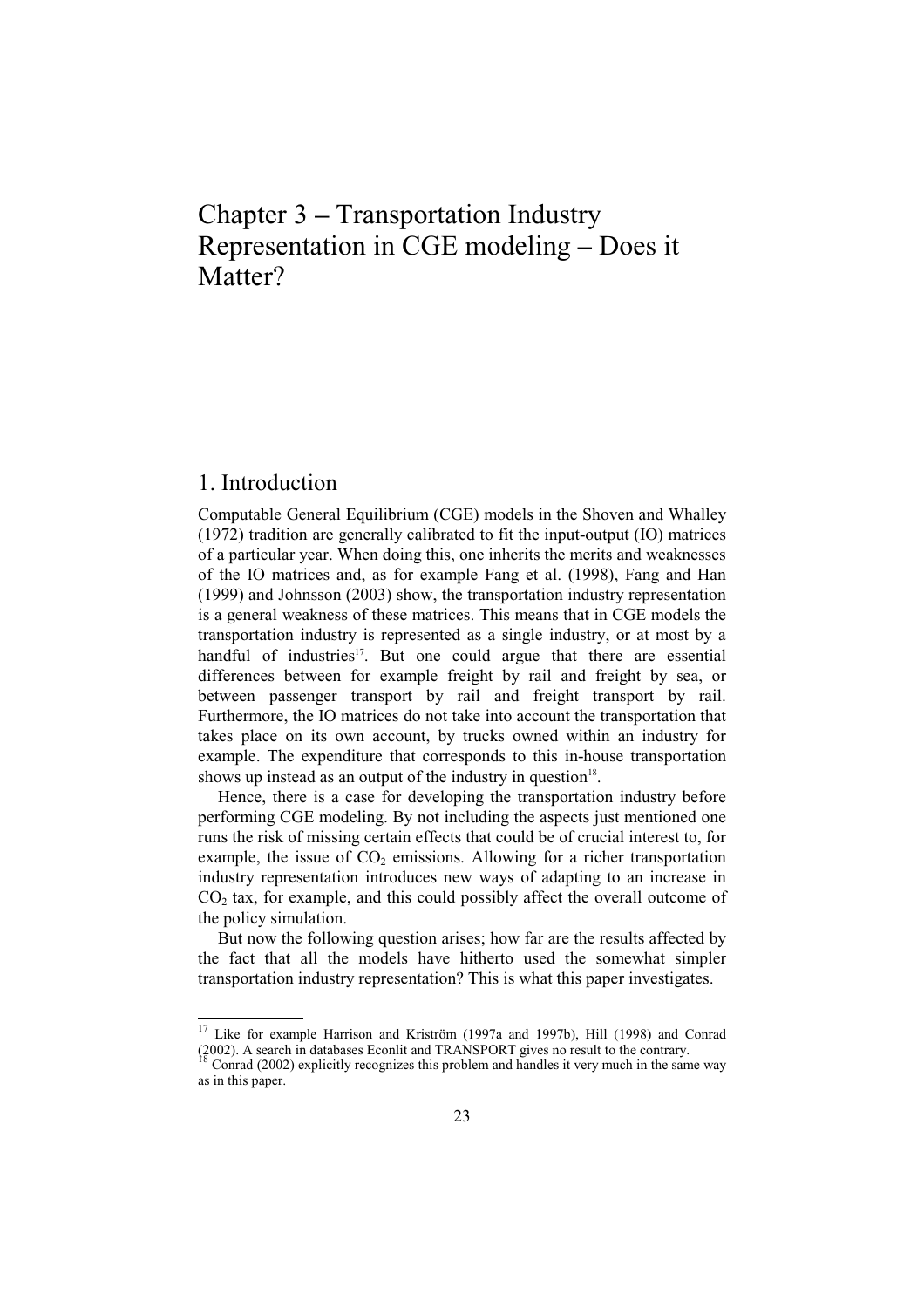By studying a radical increase in the  $CO<sub>2</sub>$  tax by 138% in two separate models, where the only thing that differs is the transportation industry representation, it is possible to test the impact of settling for the simpler transportation industry representation. The models are based on the 1995 Swedish IO matrices.

The study continues by outlining the model and then presents the results. Finally, some concluding remarks are made.

### 2. The Model

In this section, the two models used for the policy simulation are presented. Since the general structure of both the models is the same, it is convenient to start by describing the model with the simpler transportation industry representation. I will refer to this model as the 'Aggregate model'. Next, the richer transportation industry of the other model is described. I will refer to this model as the TSA model (an abbreviation of Transportation Satellite Accounting).

The basic model is a static, small open economy, computable general equilibrium (CGE) model. First of all, by the epithet 'static' means that there is no explicit time dimension in the model. Instead, any adjustments made in the model can implicitly be taken as happening after a time period of about five years. Second, the epithet 'small open economy' simply means that since Swedish foreign trade is a too small a part of world trade to be able to influence the prices of commodities on the world market, these are taken as given. Third, the CGE epithet means that all markets, i.e. labor market, commodities market etc, clear not one at a time as in a partial equilibrium, but rather simultaneously, all at the same time.

Based on neo-classical micro economic theory, there are a number of profit maximizing firms producing commodities using intermediate inputs (i.e. other commodities as well as some of the same commodity) as well as labor and capital inputs. The production exhibits constant returns to scale and the output is sold on so-called 'perfectly' competitive commodity markets. This can be described as:

$$
Y_j = G_{ji} (I_{ji}, V A_j) \tag{1}
$$

where the  $j<sup>th</sup>$  industry, Y, produces one or more commodities,  $G<sub>i</sub>$ , using intermediate inputs, I<sub>i</sub>, and value added, VA. The subindices j and i denote an industry and a commodity, respectively. The value added consists of capital and labor input according to:

$$
VAj = VAj (Kj, Lj)
$$
 (2)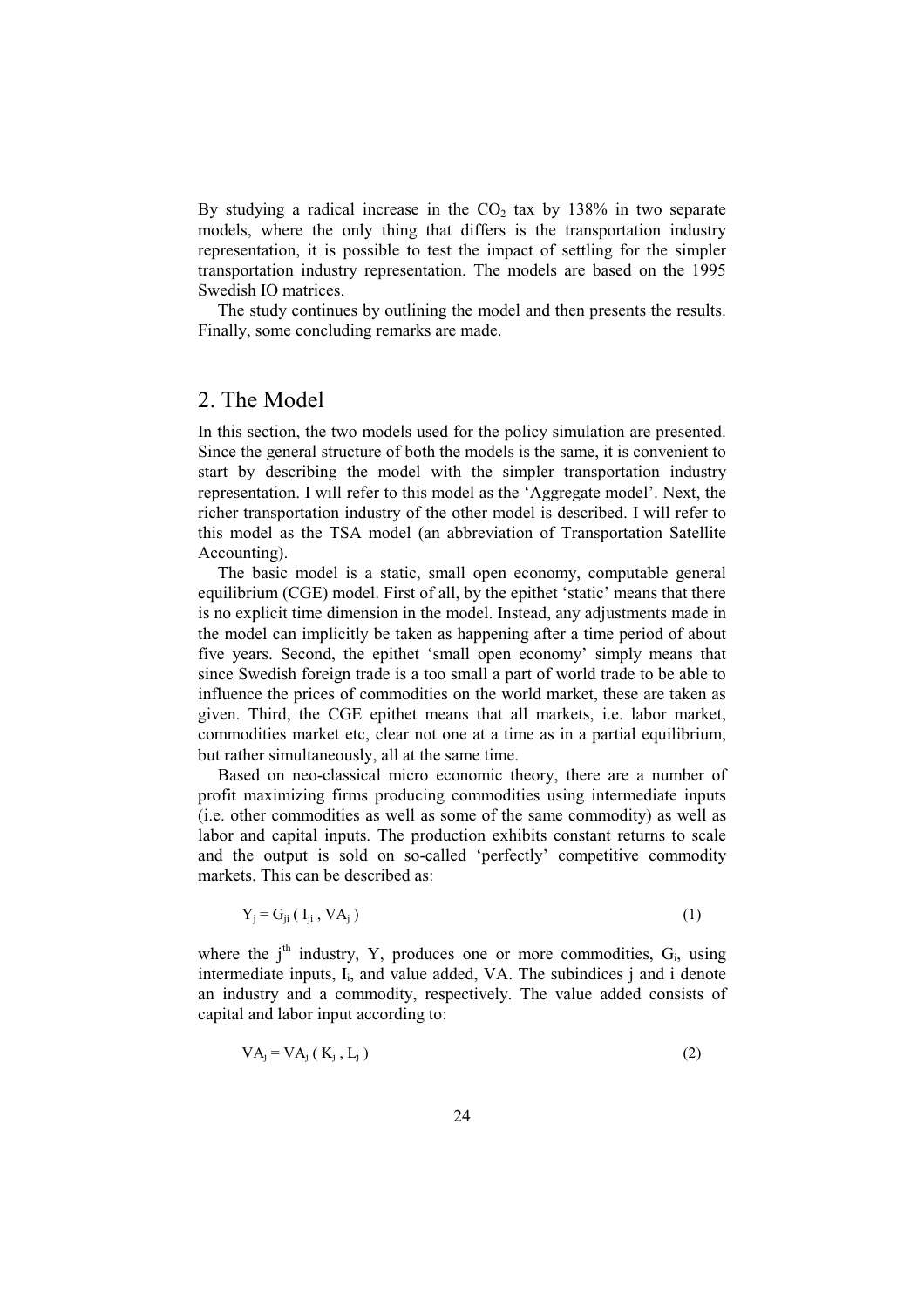where K and L denote capital and labor inputs respectively. The production functions are Leontief, Cobb-Douglas or CES. The output of each commodity is designated to the export or the domestic market. Together with the imported commodities the output designated for the domestic market form the domestic supply. The imports are modeled according to the Armington (1969) assumption, meaning that imported and domestic commodities are not perfect substitutes, but rather only close substitutes. For symmetry reasons the same applies for the exports.

The labor market is modeled as a competitive market that is cleared by adjustment of the real wage rate. The labor supply function is calibrated according to Ballard (1999), whereby the labor supply function is calibrated to the desired labor supply elasticity. As Ballard points out, the labor supply elasticity determines the elasticity of substitution between commodities and leisure in the utility function. Or, conversely, by choosing the latter, one indirectly determines the former, something often overlooked in CGE modeling. Ballard shows that this is of great importance, among other things for the welfare results<sup>19</sup>.

The domestic supply is either consumed as intermediate input, as an investment commodity, or consumed by the government or by a representative consumer. The final demand of the representative consumer is represented according to a utility function:

$$
U = U(G, l) \tag{3}
$$

where the consumer receives utility from consuming commodities and leisure, *l*. The consumer finances the purchases by selling their endowments of capital and labor to the producers in the labor and capital markets. In addition, the consumer also receives transfers from the government and the consumer carries out the investments. The government finances its consumption by collecting taxes from producers and the consumer. The model is closed by balancing the current account, keeping it at the benchmark level by adjusting the real exchange rate.

The adjustment process in the policy simulation is determined by the elasticities. Table 2.1 displays the key elasticities in the model. The elasticity of substitution between capital and labor in the value added nest ranges between 0.293 and 3.125 according to Harrison et al. (1993). The elasticity of substitution between value added and intermediate inputs is set to 0.25, i.e. close to a Leontief fixed share tradition, as is the elasticity within the nest of intermediate inputs. This figure is the same in both models. However, one might argue that when developing the transport related side of the model, one should also use a different nesting structure and elasticities for this part of the model. On the other hand, although the point is a reasonable one, since

<sup>&</sup>lt;sup>19</sup> See Appendix B for a fuller description of Ballard's point.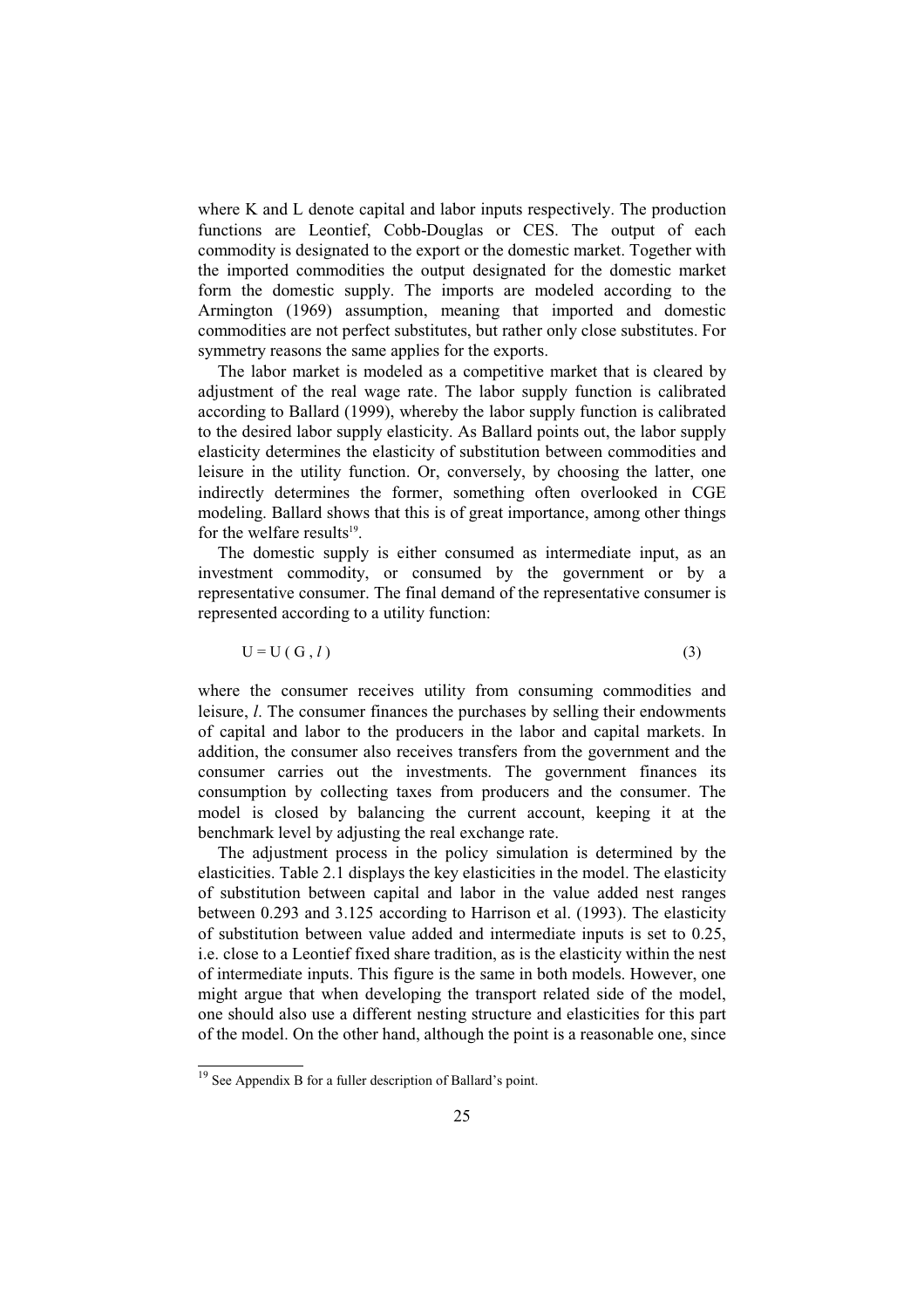the purpose is to compare the two models it could be argued that it becomes an end to vary as little as possible between the models. Hence, to put the transportation industry representation in focus, as opposed to the choice of nesting structure, it was decided to use a flat structure. The Armington elasticity and the transformation elasticity between output intended for the domestic and the foreign markets are set to 4.0, as shown in the table. On the consumption side, the elasticity of substitution between aggregate leisure and the composite of all commodities is determined by the Ballard (1999) calibration of the labor supply function. The result is an elasticity of 1.33, implying an uncompensated labor supply elasticity of 0.1. The uncompensated labor supply elasticity is used, as opposed to the compensated labor supply elasticity, because of the notion that the consumers are not directly compensated for any losses due to the raised tax. The elasticity of substitution between different commodities is set to 0.25, i.e. once again close to a fixed share. The elasticity of substitution between different commodities for the government's consumption is set to zero, i.e. to a Leontief nest.

The nesting structure is rather straightforward, as for example in Harrison and Kriström (1997a and 1997b), Hill (1998) and Steininger (2002). Most of the elasticities in the model will be subject to a systematic sensitivity analysis according to Harrison and Vinod (1992) and Harrison et al. (1993). For these, apart from the point estimate, also a distribution and a standard deviation are specified. These are also displayed in Table 2.1.

| Elasticity                                                     | Value           | Std. dev         | Distri           |
|----------------------------------------------------------------|-----------------|------------------|------------------|
| Production                                                     |                 |                  |                  |
| Elasticity of substitution between intermediate inputs and the | 0.25            | (0.0.0.5)        | uniform          |
| composite of primary factors                                   |                 |                  |                  |
| Elasticity of substitution between labor and capital input     | $0.293 -$       | $0.0268 -$       | normal           |
|                                                                | $3.125^{\circ}$ | 0.2411           |                  |
| Elasticity of transformation between commodities for domestic  | 4.0             |                  |                  |
| market and commodities for export market                       |                 |                  |                  |
| Armington elasticity of substitution between imported and      | 4.0             |                  |                  |
| domestically produced commodities                              |                 |                  |                  |
| <b>Private Consumption</b>                                     |                 |                  |                  |
| Elasticity of substitution between aggregate leisure and a     | $1.33^{b}$      | See <sup>b</sup> | See <sup>b</sup> |
| composite of all commodities                                   |                 |                  |                  |
| Elasticity of substitution between different commodities       | 0.25            |                  |                  |
| Government consumption                                         |                 |                  |                  |
| Elasticity of substitution between commodities                 | 0.0             |                  |                  |

#### **Table 2.1 – Key elasticities in the model**

Sources: a. Harrison et al. (1993) b. Implies an uncompensated labor supply elasticity of 0.1 in the benchmark data. This estimate is<br>perturbed in a uniform (0.05,0.15) distribution. The 0.1 value of the uncompensated elas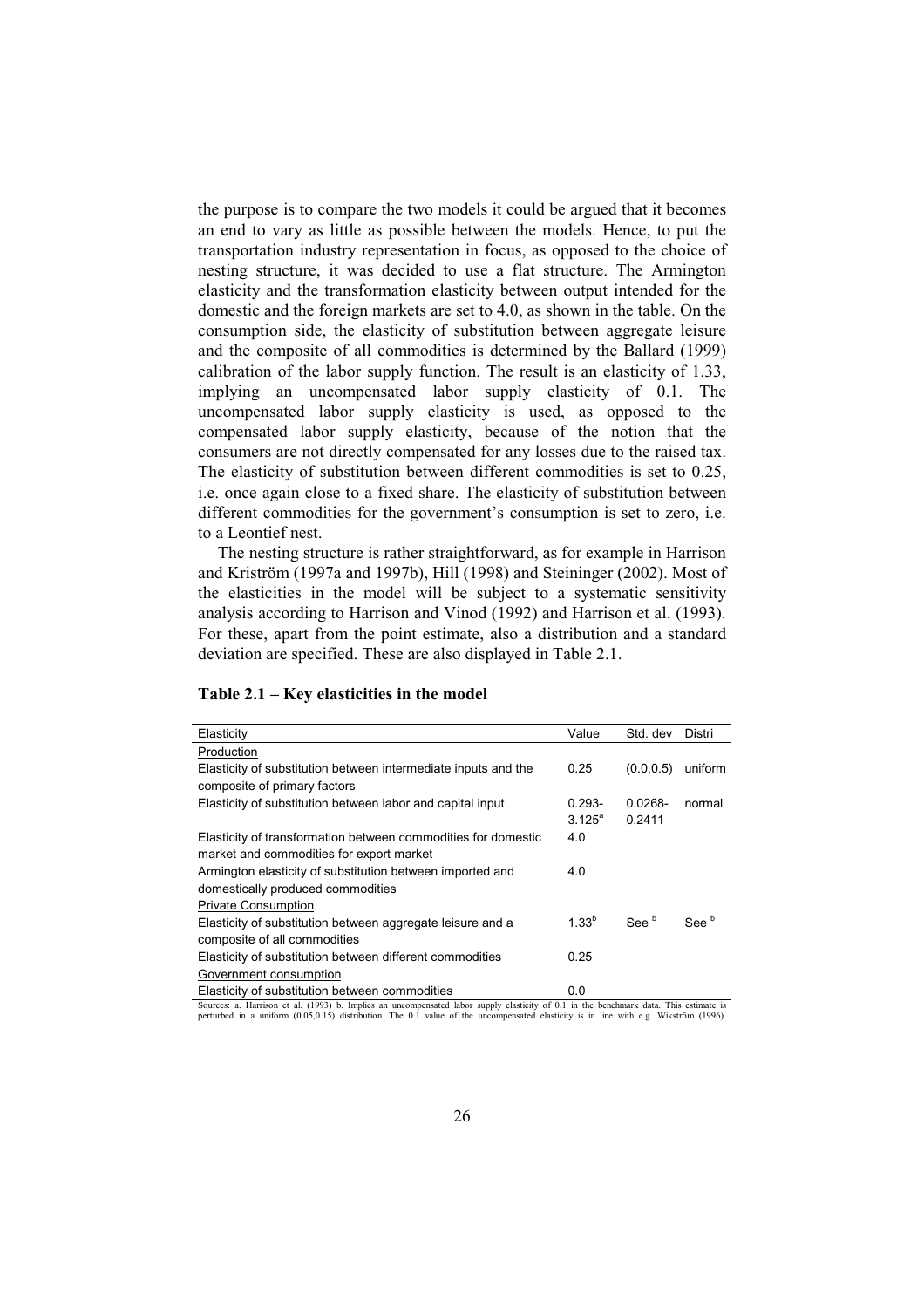The energy side in the model is based on data from the so-called Energy Use matrix. This matrix shows the amounts of various energy sources each industry used in production, by industry and measured in physical units. The energy sources given in the Energy Use matrix are shown in Table 2.2.

#### **Table 2.2 – Energy tax rates and prices**

|                     | Unit           | Price | Energy % | CO2 % | SO <sub>2</sub> % |
|---------------------|----------------|-------|----------|-------|-------------------|
| Petrol              | m <sub>3</sub> | 2175  | 148      | 36    | 0                 |
| <b>Diesel</b>       | m <sub>3</sub> | 1468  | 130      | 67    | 0                 |
| Light oil           | m <sub>3</sub> | 1203  | 48       | 82    | 0                 |
| Heavier oil         | m3             | 963   | 60       | 102   | 11                |
| Coal                | ton            | 319   | 77       | 268   | 56                |
| Coke                | ton            | 319   | 77       | 268   | 56                |
| Natural gas         | 1000 m3        | 1188  | 16       | 61    | 0                 |
| Light Petroleum Gas | ton            | 1407  | 8        | 73    |                   |

Source: Statistics Sweden (2000). An almost identical table can be found in the program code for the Harrison and Kriström (1997a) model with cross-reference to the Ministry of Finance.

The table also reveals some other important data, namely prices and tax levels of these energy sources for 1995, the benchmark year of the data set. Some further tax rates are also shown in Table 2.3.

#### **Table 2.3 – Some further tax rates**

|                               | Tax rate                 |  |
|-------------------------------|--------------------------|--|
| Households                    |                          |  |
| Labor income tax              | $0.46^{\circ}$           |  |
| Capital income tax            | 0.30                     |  |
| Producers                     |                          |  |
| Wage or pay roll tax          | $0.23 - 0.445^b$         |  |
| Corporate income (profit) tax | $0 - 1.285$ <sup>c</sup> |  |
| VAT                           | 0.25 <sup>d</sup>        |  |

a. According to ESO (1997, p.71). b. Figures in Harrison and Kriström (1997a), pp. 89-90 suggest levels on average of 32.86. c. Figures in<br>Harrison and Kriström (1997a), pp. 89-90 suggest levels on average of 0.25. The fig extreme case of 1.285. Most of the figures are below 0.1. d. Some industries have a lower VAT rate.

Thus far the Aggregate and the TSA models are identical. The differences could be explained with the help of Table 2.4, which lists the industries and the commodities in the two models. First, from the first and the last columns we can see that there are 20 industries in both models, and that the Aggregate model contains 20 commodities while the TSA model has 35. This is because the underlying micro data for the original transportation industry commodities and some of the in-house expenditure on transportation are included. All the commodities produced by Railway, Other land transport, Shipping, Airline companies and Travel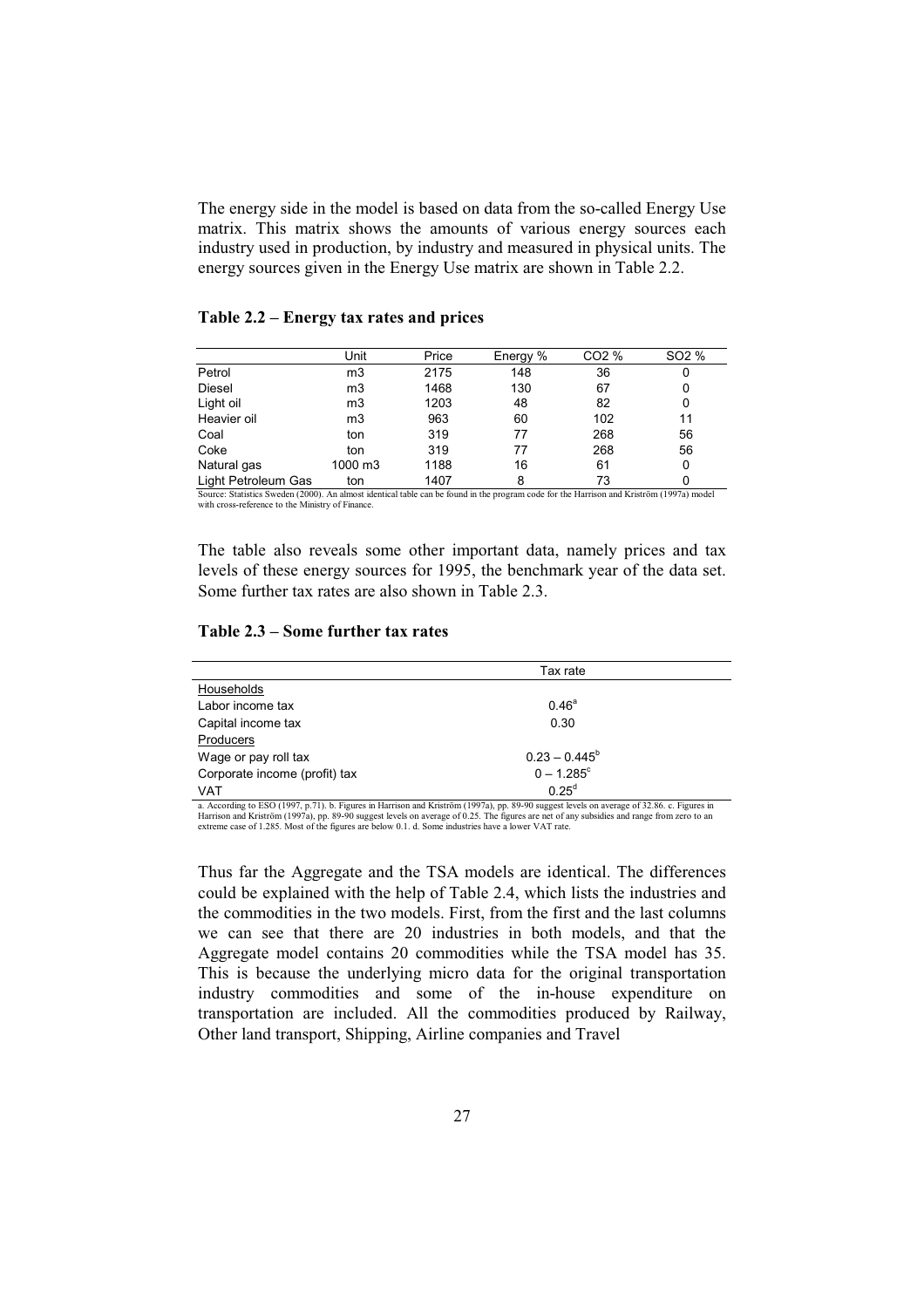agencies/freight forwarding industries fall into the first category, and the expenditure on diesel and petrol used for transport purposes by industries and households, expenditure that does not show up as receipts of the ordinary transportation industries, fall into the second category.

| Aggregate model                         |             | TSA model                                  |                           |    |
|-----------------------------------------|-------------|--------------------------------------------|---------------------------|----|
| Industries                              | Commodities | Industries                                 | Commodities               |    |
| Non-transport related                   |             | Non-transport related                      |                           |    |
| 1 Agriculture and fishing               | Identical   | Agriculture and fishing                    | Identical                 | 1  |
| 2 Forestry                              | Identical   | Forestry                                   | Identical                 | 2  |
| 3 Mining                                | Identical   | Mining                                     | Identical                 | 3  |
| 4 Other industries                      | Identical   | Other industries                           | Identical                 | 4  |
| 5 Pulp and Paper mills                  | Identical   | Pulp and Paper mills                       | Identical                 | 5  |
| 6 Chemical industries                   | Identical   | <b>Chemical industries</b>                 | Identical                 | 6  |
| 7 Basic metal industries                | Identical   | Basic metal industries                     | Identical                 | 7  |
| 8 Engineering                           | Identical   | Engineering                                | Identical                 | 8  |
| 9 Electricity, gas and water            | Identical   | Electricity, gas and water                 | Identical                 | 9  |
| 10 Construction                         | Identical   | Construction                               | Identical                 | 10 |
| 11 Postal services                      | Identical   | Postal services                            | Identical                 | 11 |
| 12 Real estate                          | Identical   | Real estate                                | Identical                 | 12 |
| 13 Public service                       | Identical   | Public service                             | Identical                 | 13 |
| Transport related                       |             | Transport related                          |                           |    |
| 14 Petroleum refineries                 | Identical   | Petroleum refineries                       | Other petroleum products  | 14 |
|                                         |             |                                            | Diesel used for transport |    |
|                                         |             |                                            | purposes                  | 15 |
|                                         |             |                                            | Petrol used for transport |    |
|                                         |             |                                            | purposes, by industries   | 16 |
| 15 Railway                              | Identical   | Railway                                    | Railway passenger         | 17 |
|                                         |             |                                            | Railway freight           | 18 |
| 16 Other land transport                 | Identical   | Other land transport                       | Bus passenger             | 19 |
|                                         |             |                                            | Bus freight               | 20 |
|                                         |             |                                            | Trucking                  | 21 |
|                                         |             |                                            | Taxi                      | 22 |
|                                         |             |                                            | Car parking/Car leasing   | 23 |
| 17 Shipping                             | Identical   | Shipping                                   | Shipping passenger        | 24 |
|                                         |             |                                            | Shipping freight          | 25 |
|                                         |             |                                            | Route services            | 26 |
|                                         |             |                                            | Stowage services          | 27 |
|                                         |             |                                            | Harbor services           | 28 |
| 18 Airline companies                    | Identical   | Airline companies                          | Air passenger             | 29 |
|                                         |             |                                            | Air freight               | 30 |
| 19 Travel agencies/forwarding Identical |             | Travel agencies/forwarding Travel agencies |                           | 31 |
|                                         |             |                                            | Private international     |    |
|                                         |             |                                            | charter flights           | 32 |
|                                         |             |                                            | Freight forwarding        | 33 |
| 20 Services                             | Identical   | Services                                   | Other services            | 34 |
|                                         |             |                                            | Petrol used for transport |    |
|                                         |             |                                            | purposes, by households   | 35 |

**Table 2.4 – Industries and Commodities in the two models** 

This exposition would hopefully give the general structure and differences between the models<sup>20</sup>. We turn next to the results of the simulated  $CO<sub>2</sub>$  tax increase in both models.

 $\frac{20}{20}$  For more on this, see Johnsson (2003). For a fully detailed exposition, the reader is referred to the program code, which is largely self-explanatory. The software used is called GAMS and the code developed for this study is obtainable upon request.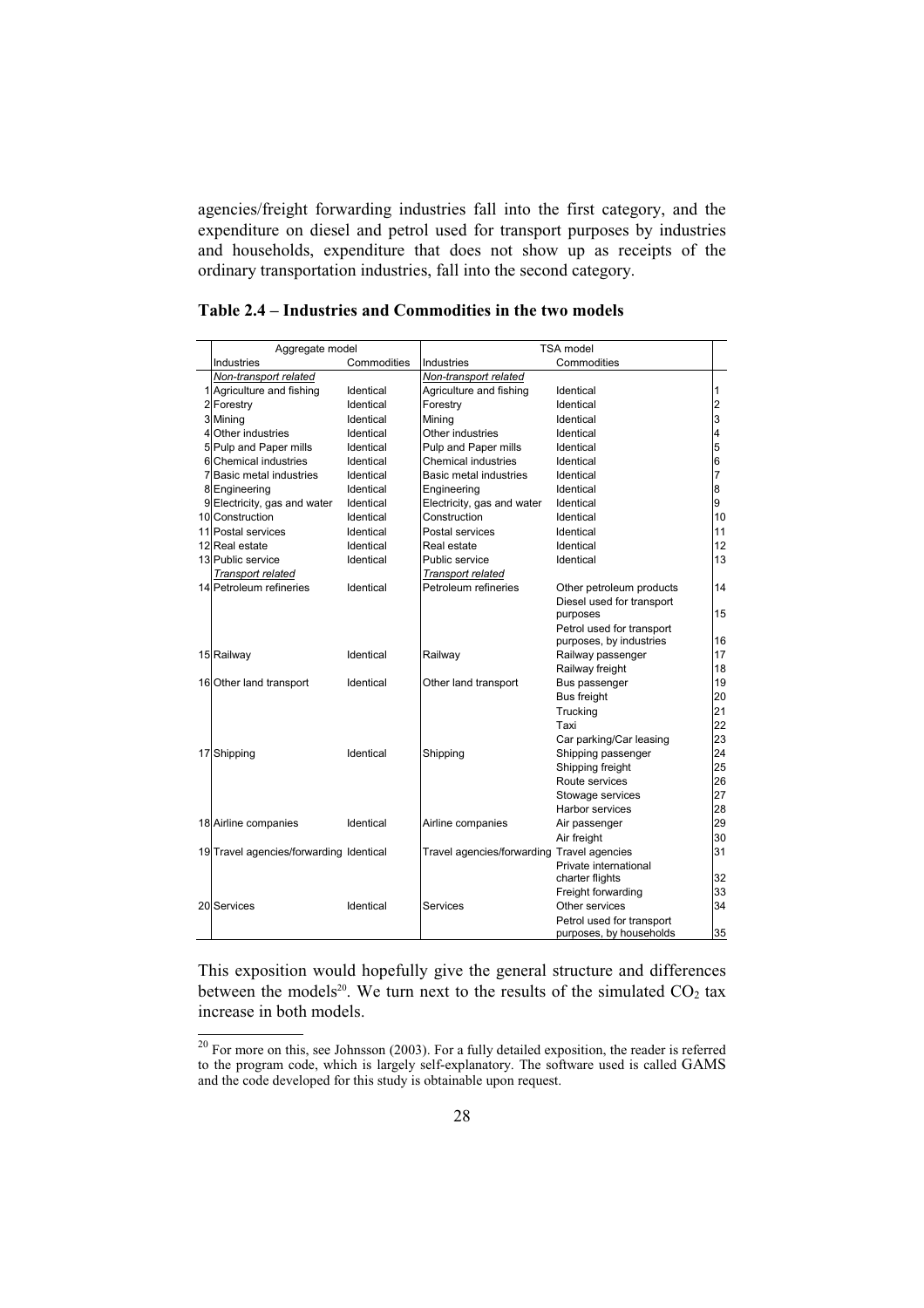#### 3. Results of the Policy Simulations

The  $CO<sub>2</sub>$  tax level was set at 0.25 SEK/kg  $CO<sub>2</sub>$  emitted when it was introduced in 1991 and has continually increased to the present 0.63 SEK/kg (Ministry of Finance (2002), p.2). In the infrastructure planning process a considerably higher figure of 1.50 SEK/kg is used and this figure serves as guidance for setting the actual  $CO<sub>2</sub>$  tax (SIKA (2002)). This level corresponds to an increased tax level of 138%. Although this seems to be a dramatic increase, considering the increase from 0.25 to 0.63 SEK/kg, i.e. an increase of 152% over the last ten years or so, the figure is perhaps not as radical as it first appears to be.

However, earlier increases in the  $CO<sub>2</sub>$  tax have often been accompanied by a simultaneous reduction in some other tax to alleviate the effects of the increase. Following this tradition, the policy scenario that will be run in both models will be revenue neutral. This means that an equal yield constraint is placed on government revenue in the models. The extra revenue from the increased  $CO<sub>2</sub>$  tax is balanced by a reduction in the labor tax rate to keep the government tax revenue at the benchmark level. This is summarized in Table 3.1.21

#### **Table 3.1 – The counterfactual scenario**

| Scenario         | $CO2$ tax, SEK/kg | Increase in $CO2$ tax, % | Decreasing tax |
|------------------|-------------------|--------------------------|----------------|
|                  | emitted           |                          |                |
| <b>Benchmark</b> | 0.63              | .                        | .              |
| Counterfactual   | 1.50              | 138                      | Labor tax rate |
|                  |                   |                          |                |

The results of the sensitivity analysis are shown in relation to each of the tables displaying the results<sup>22</sup>. When reviewing the results, the focus is on the *differences* between the results of the two models and the signs or the sizes of the changes are generally not commented on *per se*.

In Table 3.2, the results at the aggregate level are displayed. We see that the higher  $CO<sub>2</sub>$  tax is offset by a lower labor tax, by 8.1% and 8.3% of the original levels respectively<sup>23</sup>. The real wage increases more in the Aggregate model and the difference of 0.5% is not an economically insignificant figure.

 $\frac{21}{21}$  In 1995, the benchmark year of the data set, the CO<sub>2</sub> tax was set at 0.34 SEK/kg. To overcome this data issue, the percentage changes in the taxes are applied to the 1995 data set, i.e. the 0.34 SEK/kg is raised by 19% and 138% respectively.

Note that not all distributions are assumed to be normal, so that the critical t-values are valid only asymptotically.

The original level differs between sectors, ranging from 44.5% in the Petroleum producing industry to 23% for the Airline companies. This means for example that an 8.1% cut in the labor tax for the petroleum producing industry translates into a new level of 44.5\*(1- 0.081)=40.9%, i.e. a cut of 3.6%.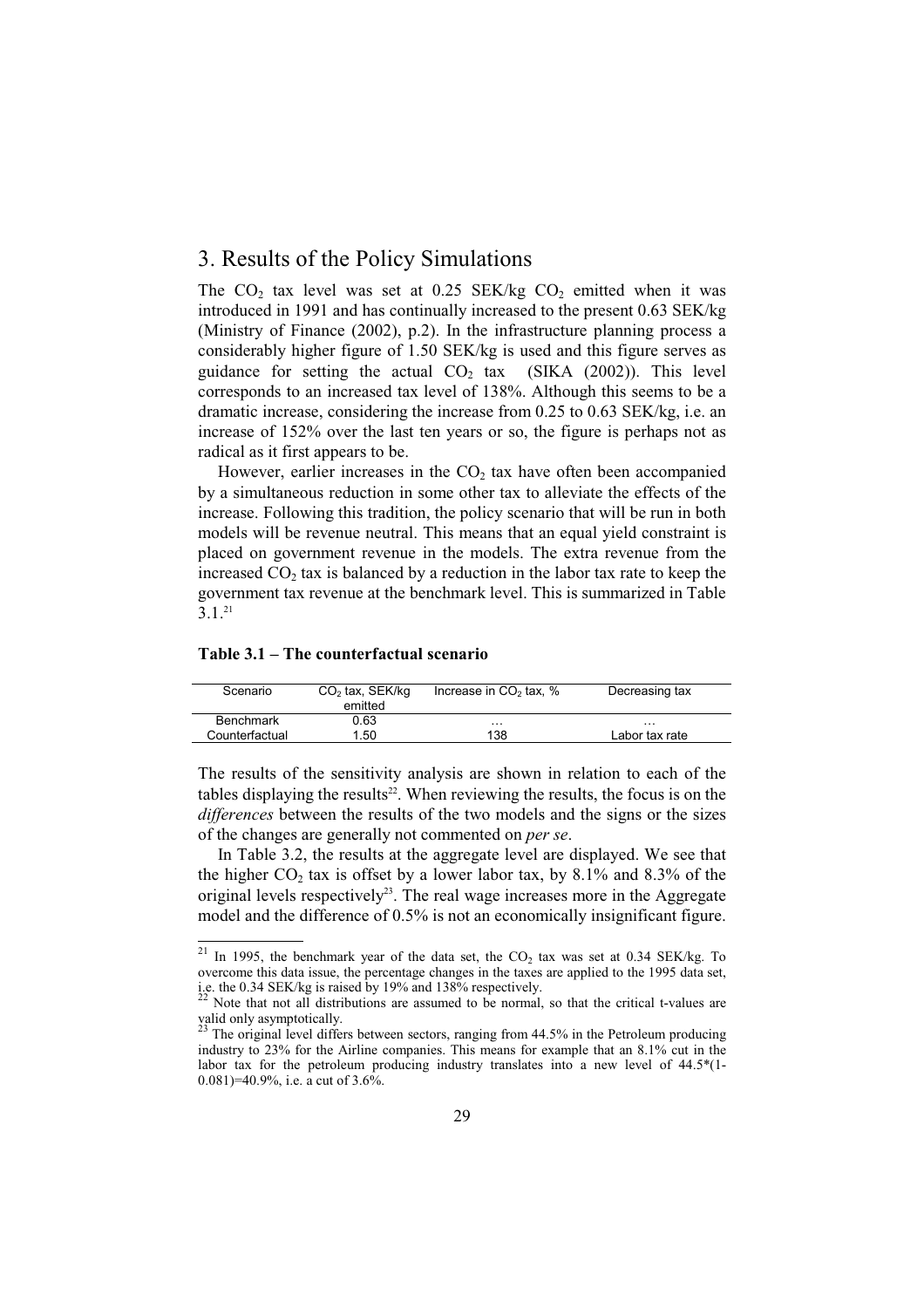The higher real wage in the Aggregate model also leads to a higher labor supply compared to the TSA model. However, these changes do not result in any significant changes in the Equivalent Variation (EV) welfare measure.

| Table 3.2 – Results at Aggregate Level |  |  |  |
|----------------------------------------|--|--|--|
|----------------------------------------|--|--|--|

|                                                                                            | Aggregate model | TSA model |
|--------------------------------------------------------------------------------------------|-----------------|-----------|
| Change in labor tax rate,                                                                  |                 |           |
| % of existing level                                                                        | $-8.1$          | $-8.3$    |
| Real wage <sup>a</sup>                                                                     | $+1.2$          | $+0.7$    |
| Labor supply                                                                               | $+0.7$          | $+0.5$    |
| Equivalent Variation, % b                                                                  | $+0.2$          | $-0.1$    |
| a. Wage/Utility index. b. None of the changes are statistically significant at a 5% level. |                 |           |

Continuing to Table 3.3, we see the results of the simulations for the nontransport industries, at an industry / commodity level.

|                                                                                                                                                    |                              | Domestic output    | Aggregate model <sup>a</sup> | TSA model <sup>b</sup> |
|----------------------------------------------------------------------------------------------------------------------------------------------------|------------------------------|--------------------|------------------------------|------------------------|
|                                                                                                                                                    | Industry / Commodity         | <b>Billion SEK</b> | Change %*                    | Change %               |
|                                                                                                                                                    | 1 Agriculture and fishing    | 32.66              | $-3.1$                       | $-3.1$                 |
| 2                                                                                                                                                  | Forestry                     | 26.3               | $-1.4$                       | $-1.4$                 |
| 3                                                                                                                                                  | Mining                       | 10.99              | $-13.6$                      | $-13.6$                |
| 4                                                                                                                                                  | Other industries             | 158.24             | $-3.0$                       | $-3.0$                 |
| 5                                                                                                                                                  | Pulp and Paper mills         | 133.67             | 0.4                          | 0.5                    |
| 6                                                                                                                                                  | Chemical industries          | 69.13              | $-34.7$                      | $-33.3$                |
|                                                                                                                                                    | Basic metal industries       | 60.45              | $-13.3$                      | $-13.5$                |
| 8                                                                                                                                                  | Engineering                  | 328.57             | 11.7                         | 11.2                   |
|                                                                                                                                                    | 9 Electricity, gas and water | 65.17              | $-1.1$                       | $-1.2$                 |
| 10 Construction                                                                                                                                    |                              | 130.5              | $-0.2$                       | $-0.3$                 |
| 11 Postal services                                                                                                                                 |                              | 43.02              | 1.2                          | 1.1                    |
| 12 Real estate                                                                                                                                     |                              | 275.27             | 0.7                          | 0.5                    |
| a. All figures are statistically significant at a 5% level except the change in construction. b. All figures are statistically significant at a 5% |                              |                    |                              |                        |

level except the change in real estate output.

We see that there are some differences between the models, although the directions of the changes and the sizes of the changes are similar in both  $models<sup>24</sup>$ . The satellite accounting procedure does not appear to have any major overall effect in this regard. However, turning to Table 3.4, we can see that the results with regard to the transport related industries and commodities differ between the models.

<sup>&</sup>lt;sup>24</sup> A reservation has to be made at this point. The output of a specific commodity is not produced solely by the corresponding industry as is assumed in Table 2.4. However, the main producer of a specific commodity is always the industry with the corresponding name. To include this dimension of the results would be over-burdening the reader with details.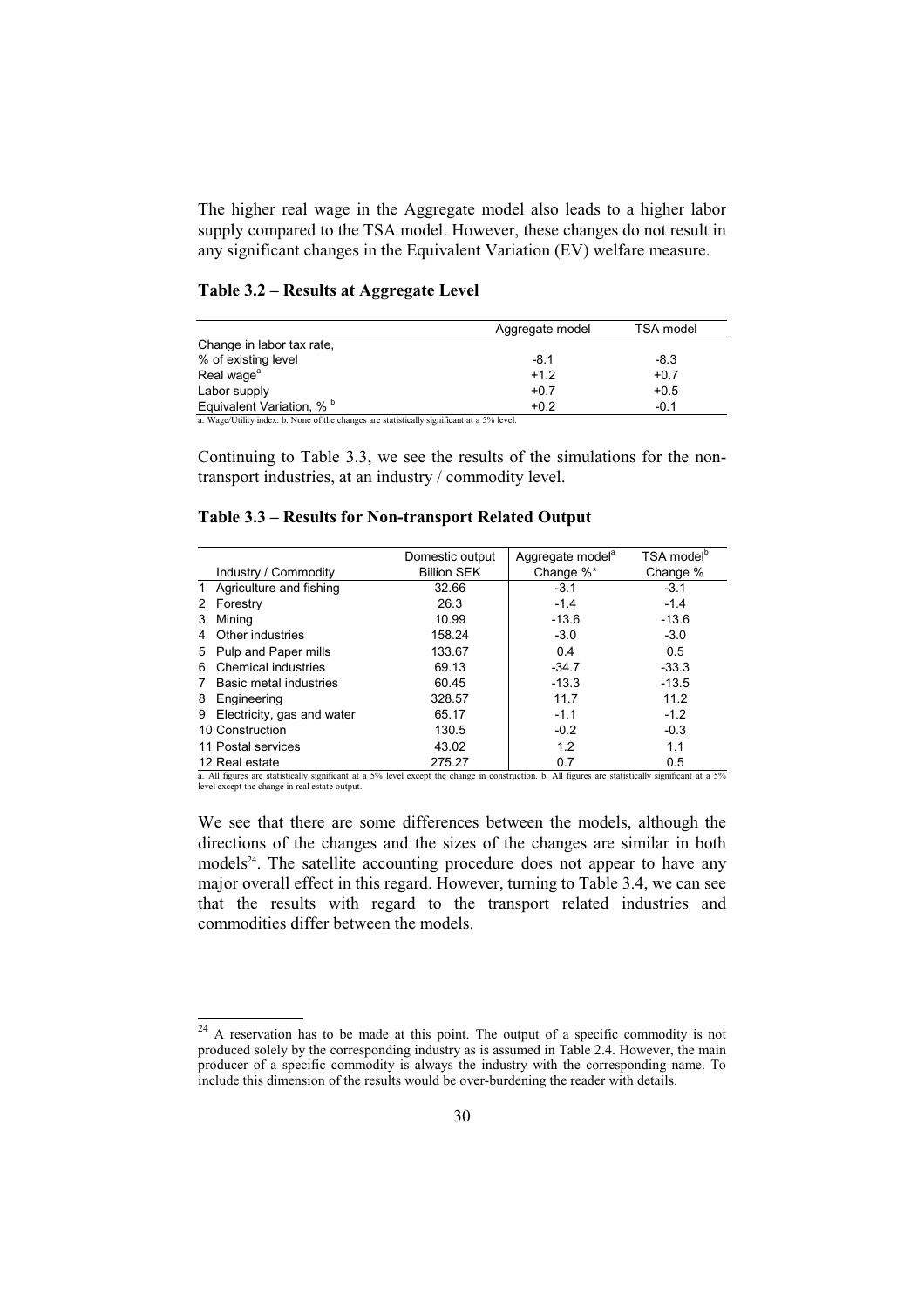|                |                                       | Domestic output    | Aggregate model <sup>a</sup> | TSA model <sup>b</sup> |
|----------------|---------------------------------------|--------------------|------------------------------|------------------------|
|                | Industry / Commodity                  | <b>Billion SEK</b> | Change %*                    | Change %               |
| $\mathbf{1}$   | Petroleum refineries                  | 7.79               | $-3.4$                       | $-7.78$                |
| 1.1            | Petroleum products less               | 4.65               |                              | $-6.1$                 |
| 1.2            | Diesel for transport                  | 0.86               |                              | $-22.5$                |
| 1.3            | Petrol for transport by industries    | 2.28               | .                            | $-6.0$                 |
| 2              | Railway                               | 13.06              | $-0.4$                       | $-0.22$                |
| 2.1            | Railway passenger                     | 3.84               | .                            | 0.2                    |
| 2.2            | Railway freight                       | 9.22               | $\ddotsc$                    | $-0.4$                 |
| 3              | Other land transport                  | 69.1               | $-1.4$                       | $-1.04$                |
| 3.1            | Bus passenger                         | 11.76              | .                            | $-0.9$                 |
| 3.2            | <b>Bus freight</b>                    | 1.3                |                              | 0.0                    |
| 3.3            | Trucking                              | 47.57              |                              | $-1.3$                 |
| 3.4            | Taxi                                  | 7.23               | .                            | $-0.1$                 |
| 3.5            | Car parking/Car leasing               | 1.24               |                              | 1.3                    |
| $\overline{4}$ | Shipping                              | 18.66              | $-6.9$                       | $-4.47$                |
| 4.1            | Shipping passenger                    | 2.54               | .                            | $-14.2$                |
| 4.2            | Shipping freight                      | 12.98              | .                            | $-2.4$                 |
| 4.3            | Route services                        | 0.61               |                              | $-6.4$                 |
| 4.4            | Stowage services                      | 0.96               | .                            | 0.0                    |
| 4.5            | Harbor services                       | 1.56               | $\sim$                       | $-7.9$                 |
| 5              | Airline companies                     | 16.9               | $-1.5$                       | 0.1                    |
| 5.1            | Air passenger                         | 13.52              | $\cdots$                     | 0.6                    |
| 5.2            | Air freight                           | 3.38               | $\cdots$                     | $-1.9$                 |
| 6              | Travel agencies/forwarding            | 13.77              | 6.2                          | 3.0                    |
| 6.1            | Travel agencies                       | 3.19               | .                            | 6.0                    |
| 6.2            | Private international charter flights | 4.48               | .                            | 1.0                    |
| 6.3            | Freight forwarding                    | 6.1                |                              | 2.9                    |
| $\overline{7}$ | Services                              | 623.6              | 0.7                          | 0.54                   |
| 7.1            | Services less                         | 614.61             | .                            | 0.6                    |
| 72             | Petrol for transport by bouseholds    | 8.99               |                              | $-35$                  |

## **Table 3.4 – Results for Transport Related Output**

7.2 Petrol for transport by households 8.99 … -3.5 a. All figures are statistically significant at a 5% level except the changes in petroleum and railway. b. All figures are statistically significant at a 5% level except the changes in railway passenger, bus freight, taxi, storage services, air passenger and petrol used by industries.

Table 3.4 shows first of all that the output of the domestic petroleum producing industry (1) falls by 3.4% in the Aggregate model, and by as much as 7.78% in the TSA model. We see that the results are different for different uses of diesel, petrol and other petroleum products, where the diesel used for transport purposes (1.2) is reduced by as much as 22.5%, while the other two commodities are reduced by around 6% (1.1 and 1.3). This result seems plausible because the substitution possibilities of for example a local retailer using his own truck is clearly of another nature compared to a factory that chooses between different kinds of energy sources for production or heating purposes. However, this is an effect that simply could not have been have been present in the Aggregate model and thus stresses the importance of a well-represented transportation industry.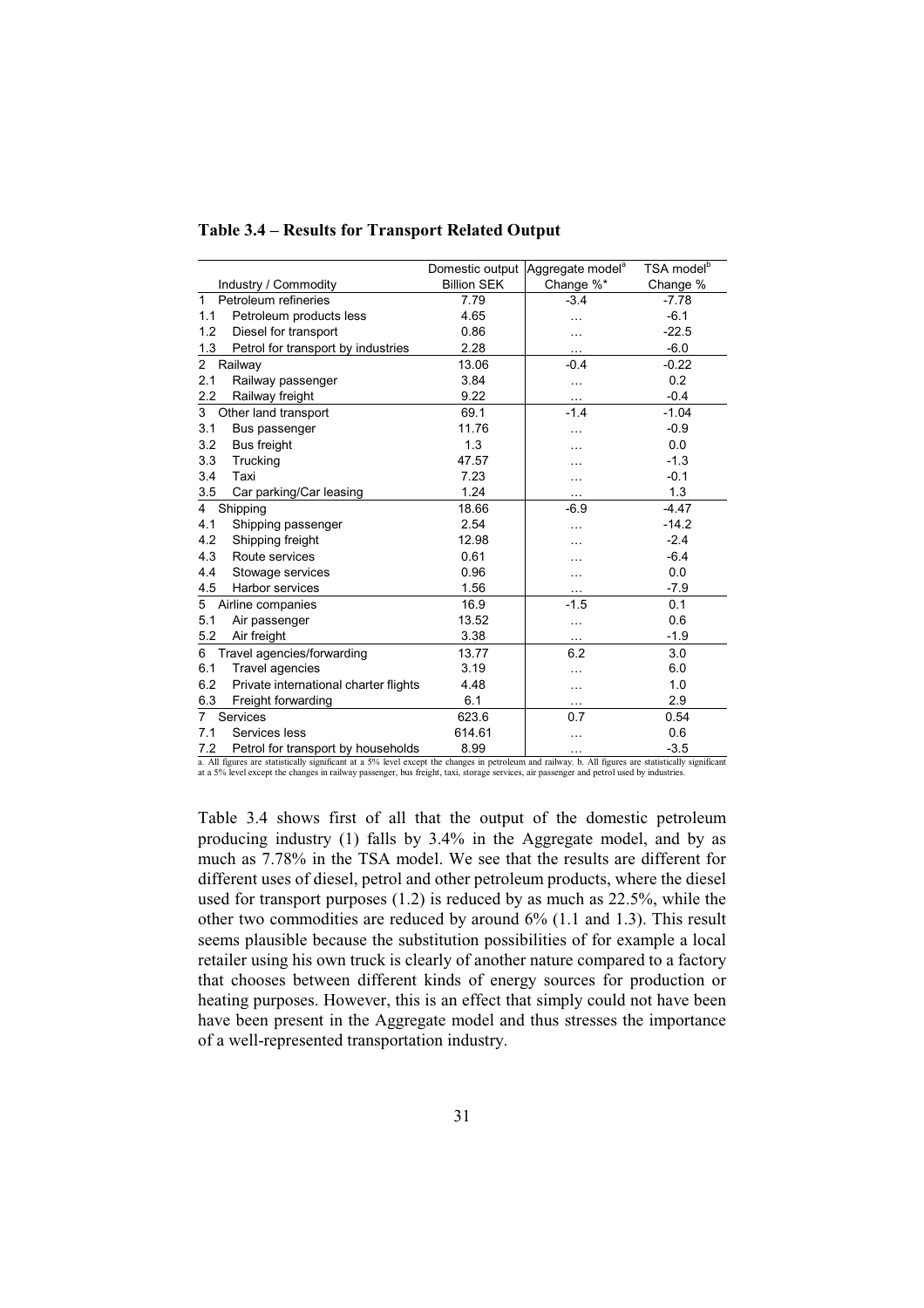Next, we see that the railways' production (2) is somewhat less affected in the TSA model than in the Aggregate model. Focusing on the railway commodities in the TSA (2.1 and 2.2), we see that the railway passenger commodity actually increases while it is the decrease in freight by rail that causes the overall reduction. Thus, we see that the possibility of substitution between the production of different kinds of commodities helps alleviate the overall reduction in output.

The same effect can be observed in Other land transport (3). The overall reduction in output is alleviated by the substitution possibilities in production. The output level of some commodities falls, for some it remains unchanged and for some it increases. A similar result can be seen in the shipping industries (4). The overall reduction in output is lessened by the substitution possibilities. Passenger traffic (4.1) is down by a significant amount while freight (4.2) decreases by a far smaller percentage.

One of the most interesting differences between the models appears in the air transport industry (5). In the Aggregate model, there is a reduction in output of 1.5%. In the TSA model there is an overall increase of 0.1%, due to an increase in the passenger commodity (5.1) and a decrease in the freight commodity (5.2). The results go in the opposite direction, from a decrease to an increase! This is once again purely a result of the transportation satellite accounting making further substitution possible.

In the traveling agencies industry (6) there is an increased overall output in both models, but the increase is smaller in the TSA model, with significant differences between the increases in the commodity output. Finally, the same holds for the service industry (7), with the exception that the petrol expenditure by households is down by 3.5% while the remaining and predominant part of the overall output increases.

A further insight must be commented on in relation to the result presented here. A disaggregation of the transportation industry is perhaps generally expected to lead to more substitution possibilities in the model, since 'more commodities' implies 'more commodities to substitute among'. However, there are numerous cases where industries have a zero input of a specific transport related commodity. This means that in the model, it is impossible to substitute to these inputs. The same holds in the cases where there is only a small input of a specific transport related commodity. It is then, of course, only possible to substitute away from that commodity down to a level of zero. The presence of both these limitations to the substitution possibilities is enhanced as the data is disaggregated. This is an effect of calibrating the model to the specific data set. However, this feature is not totally unrealistic. Zero input in the data set of a transport related commodity, for example freight by railway, could simply mean that the railway is no option for the industry in question. Hence, while the disaggregation in some instances increases the substitution possibilities, it also limits them in others. And this is a further reason for disaggregating the transportation industry.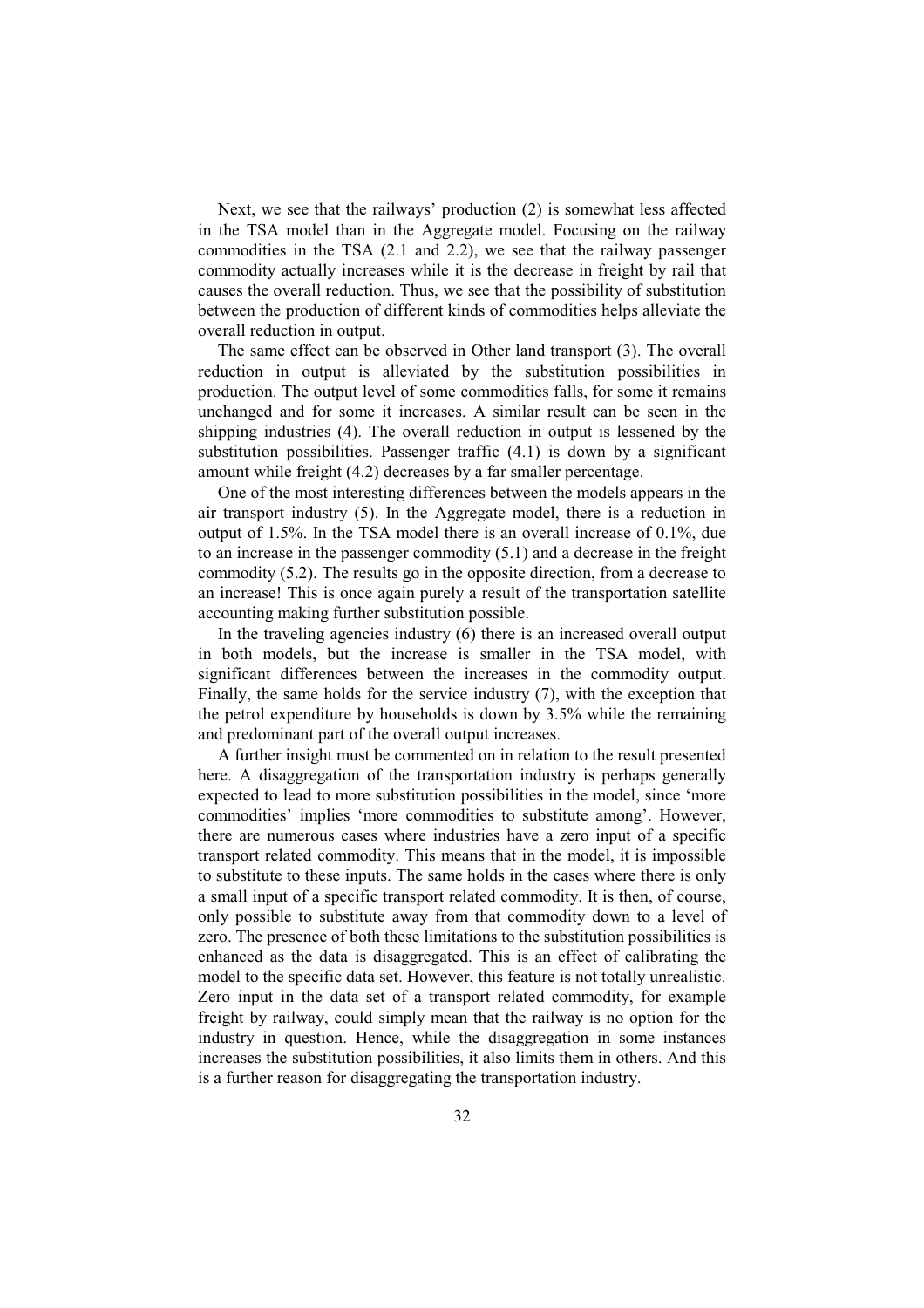The question now arises as to how far the results of these simulations can be generalized. In other words, we have to determine whether the Aggregate model could be viewed as representing the structure of previous models that did not have the richer transportation representation of the TSA model. To do this, a comparison is made with three models, Harrison and Kriström (1997a and 1997b) and Hill (1998). These are chosen since they are also based on Swedish data sets and because the structure of the models happens to be rather widespread.

In the Aggregate model, the transportation industry is represented by five industries. In Harrison and Kriström (1997a and 1997b), the transportation industry is represented by one industry (Transport and Storage) and in Hill (1998) as well (Transport). The Harrison and Kriström (1997b) model singles out the use of diesel and petrol as separate commodities and simulates different changes in the taxes levied on diesel relative to the taxes levied on petrol. The Harrison and Kriström (1997a) and Hill (1998) models levy taxes on energy commodities but do not single out the energy sources used for transportation. Hence, we see that the Aggregate model in some respects has a more detailed transportation industry representation, but a less detailed one in other respects. It is perhaps possible to conclude that the representation in the Aggregate model represents some kind of average.

There is another possible source of difference – these earlier models did not account for the Ballard (1999) calibration of the labor supply function (they did after all appear before 1999). This means, according to Ballard, that one could expect large differences in the welfare measures. The result of the present study with respect to the EV measure is perhaps somewhat surprising, i.e. that such a significant increase in the  $CO<sub>2</sub>$  tax did not result in any significant changes in the EV measure. The results in Hill (1998) appear to point towards an EV decrease in the region of 0.5% as the tax is increased by similar figures as in the present study (see Hill (1998), Table 4.2, p. 16). Harrison and Kriström (1997a and 1997b) found decreases ranging from 0.2-  $0.6\%$  for different kind of households as a result of a doubled CO<sub>2</sub> tax, i.e. larger EV decreases although a smaller increase in the  $CO<sub>2</sub>$  tax (see Harrison and Kriström (1997a), Table 8, p. 80 and Harrison and Kriström (1997b), Table 8, p. 43). To see if these differences are caused by not calibrating the labor supply function according to Ballard (1999), the Aggregate model is solved with the same labor-leisure elasticity as was used in Harrison and Kriström (1997a and 1997b). The result is that the EV change proved to be insignificant also in this version of the Aggregate model.

There are some differences between the Aggregate model of the present study and earlier models, but these differences appears to be of minor importance for the purpose of comparison between the Aggregate and the TSA models. Hence, the results just presented could possibly be generalized.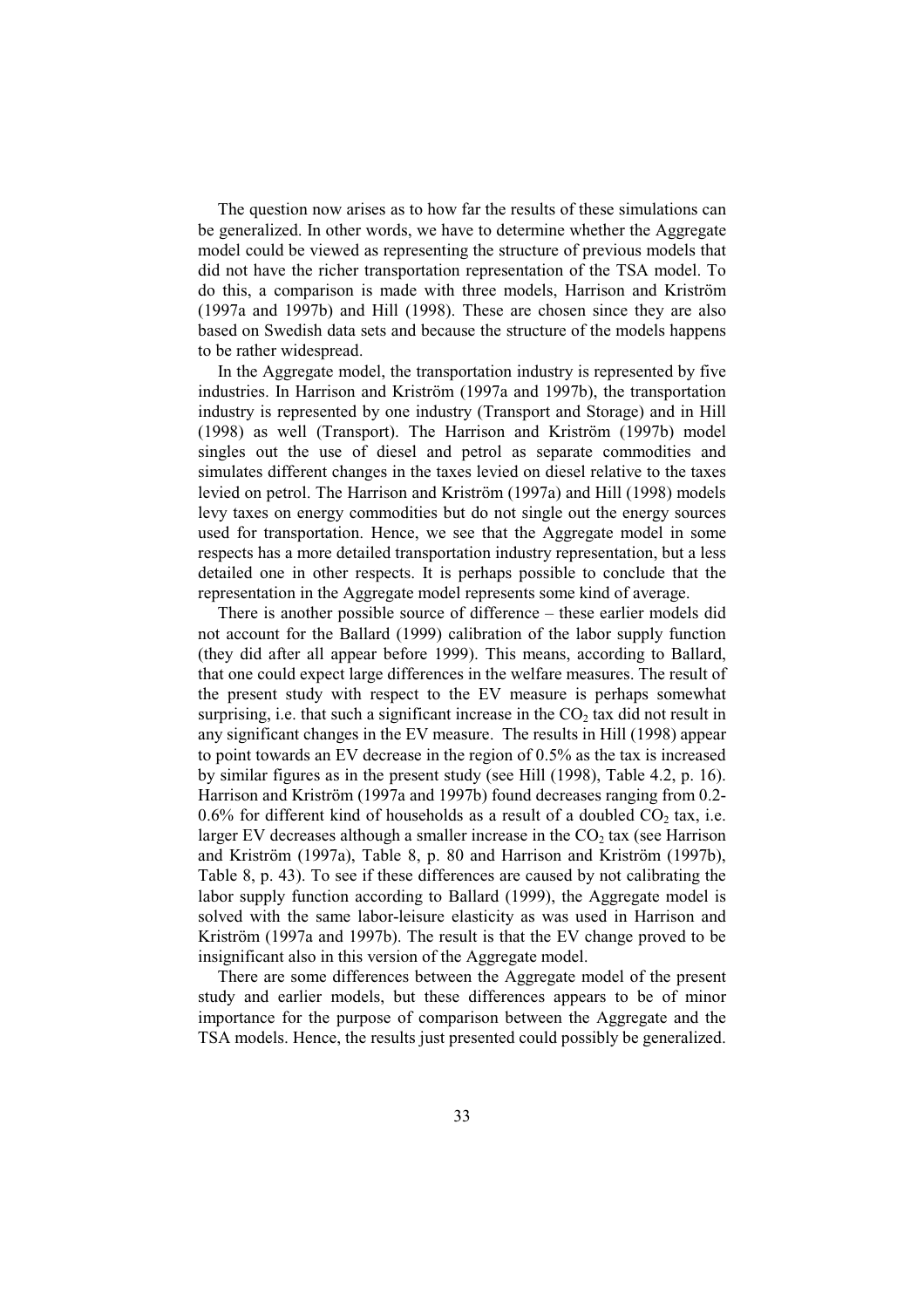# 4. Concluding Remarks

This paper has presented the simulated effects of raising the  $CO<sub>2</sub>$  tax level by 138% in two different CGE models; one where the transportation industry is represented by five separate industries and five corresponding commodities, and another where the transportation industry is represented by 22 transport related commodities according to Johnsson (2003). By using two different models we are able to study the impact of the transportation industry representation in CGE models.

According to the results, some differences appeared between the models depending on the transportation industry representation. Although the change in such an important welfare measure as the Equivalent Variation was found to be similar (insignificant) in both models, there were some differences with regard to changes in the real wage and labor supply. Moreover, the differences with respect to certain industry output levels were significant, as the use of the richer transportation industry representation made changes in output levels smaller, greater or even caused them to change sign. This was especially the case for the transport related industries. These changes could be explained not only by greater substitution possibilities as more commodities are employed, but also by fewer substitution possibilities as this introduces some substitution impossibilities (by means of relatively small or zero entries in the data set).

The results of the model could be generalized insofar as the Aggregate model could be regarded as a representative for earlier models, which seems plausible. Thus, we found that the choice of transport industry representation actually might be significant, especially when studying issues that have a bearing on energy and fuel related matters. A consequence of this result could be that earlier studies, using a less rich transportation industry representation, might have reported results that were lessened, magnified or even pointed in the wrong direction when it comes to important parameters. The transportation industry representation does matter.

## References

- Armington, P.S, (1969), 'A Theory of Demand for Products Distinguished by Place of Production', IMF Staff Papers 16, 159-176.
- Ballard CL, (1999), 'How many Hours are a Simulated Day? The Effects of Time Endowment on the Results of Tax-Policy Simulation Models', Paper prepared for the 'Using OLG Models for Policy Analysis' Workshop, Copenhagen, Denmark, August 13-14, 1999.
- Conrad, K and Heng, S, (2002), 'Financing road infrastructure by savings in congestion costs: A CGE analysis', *The Annals of Regional Science,* 36(1), pp. 107-122.
- ESO (1997), 'Lönar sig arbete?', ('Does work pay?'), Ministry of Finance, Ds 1997:73.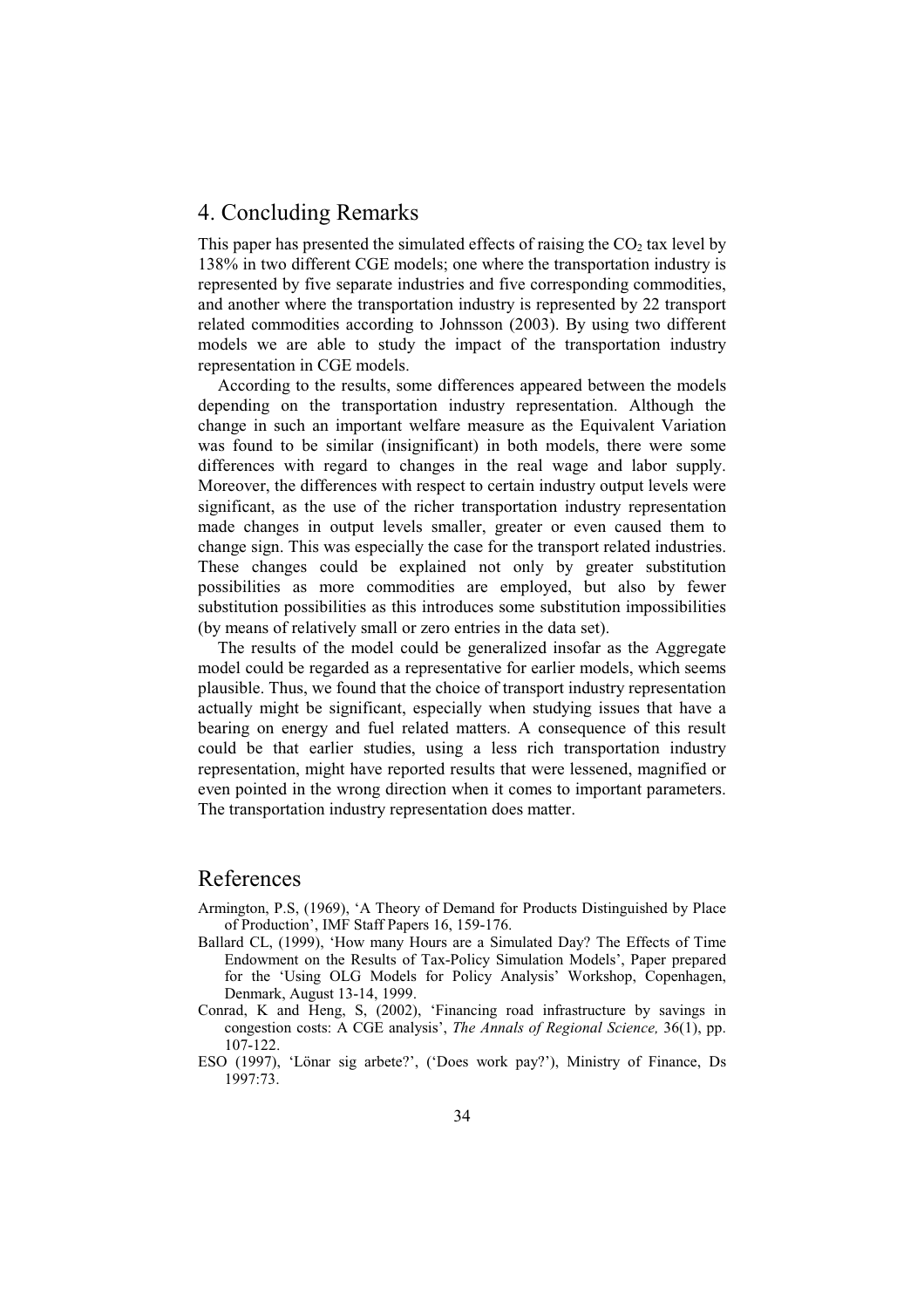- Fang B and Han X, (1998), 'Transportation Satellite Accounts: A new way of measuring Transportation Services in America', BTS99-R-01, U.S. Department of Transportation, Bureau of Transportation Statistics, Washington DC, 1999.
- Fang B, Han X, Lawson A and Lum S, (1999), 'U.S. Transportation Satellite Accounts for 1992', Survey of current business, April 1998.
- Harrison GW and Vinod HD, (1992), 'The Sensitivity Analysis of Applied General Equilibrium Models: Completely Randomized Factorial Sampling Design', The Review of Economics and Statistics, 79(May), pp. 357-62.
- Harrison GW, Jones R, Kimbell LJ and Wigle R, (1993), 'How Robust is Applied General Equilibrium Analysis?', Journal of Policy Modeling, 15(1), pp. 99-115.
- Harrison, GW, and Kriström B, (1997a), 'Carbon Taxes in Sweden,' Final Report to the Skatteväxlingskommittén of the Swedish Parliament, in Statens Offentliga Utredningar, 1997:11, 'Skatter, Miljö och Sysselsättning: Bilagedel', ('Taxes, Environment and Employment: Supplementary')*,* Stockholm: Finansdepartementet, January 1997, ISBN 91-38-20496-7). Down-loadable at http://dmsweb.badm.sc.edu/glenn/sweden.htm.
- Harrison GW and Kriström B (1997b), 'Carbon Emissions and the Economic Costs of Transport Policy in Sweden', in R. Roson and K. Small (eds.), Environment and transport in economic modeling, Kluwer Academic Press, Amsterdam , 1997.
- Hill M, (1998), 'Green Tax Reform in Sweden: The Second Dividend and the Cost of Tax Exemptions', Beijer Discussion Paper Series No. 119, Economics Department, Stockholm School of Economics and The Beijer Institute, Stockholm, Sweden, December 1998.
- Johnsson R, (2002), 'Transportation Satellite Accounts Measuring the Size of the Transport Industry in Sweden in 1995', included as Chapter 2 in this publication.
- Ministry of Finance (2002), 'Taxation of energy in Sweden', Report dated January 1, 2002, Stockholm, Sweden (Fiscal Affairs Department, Excise Duties Division, S-103 33 Stockholm, E-mail lars.lundholm@finance.ministry.se).
- Shoven, J B and Whalley J, (1972), 'A General equilibrium calculation of the effects of differential taxation of income from capital in the U.S.', *Journal of Public Economics* 1: 281–321.
- SIKA (2002), 'Värderingen av koldioxidutsläppen', (CO<sub>2</sub> emission valuation), Draft of a forthcoming report, dated January 31, 2002, The Swedish Institute for Transport and Communications Analysis (SIKA).
- Statistics Sweden, (2000), 'Miljöskatter och miljöskadliga subventioner', (Environmental taxes and environmentally harmful subsidies), Report 2000:3.
- Steininger K W (2002), 'The Foreign Trade and Sectoral Impact of Truck Road Pricing for Cross-Border Trade: A CGE Analaysis for a Small Open Economy', Environmental and Resource economics 23:213-253.
- Wikström, M (1996), 'Skatter, löner och sysselsättning en kunskapsöversikt', (Taxes, wages and employment – state of the art), in SOU 1996:117, Official Reports to the Government, Stockholm, 1996.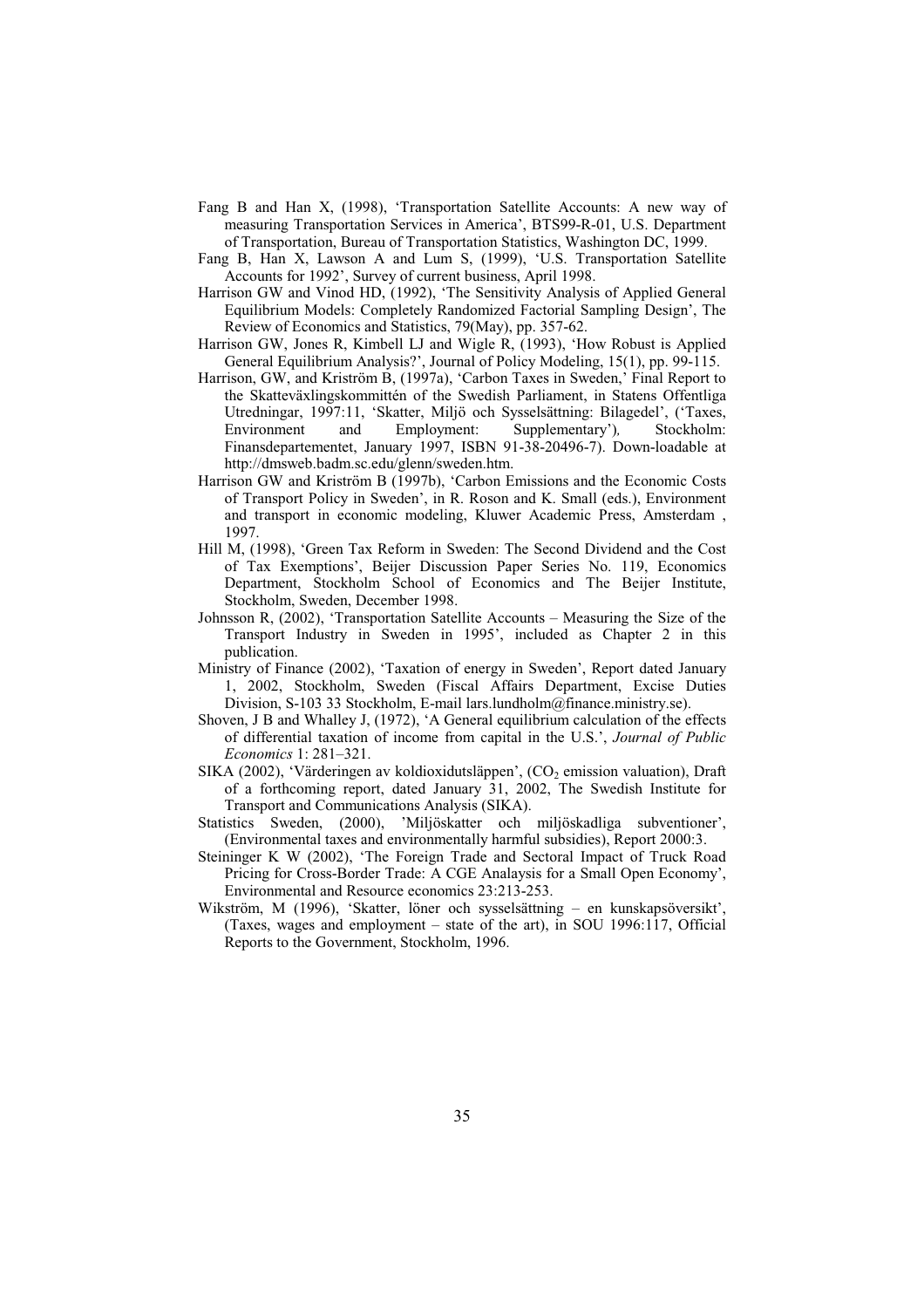# Chapter 4 – Road Wear and the Kilometer Charge – A Computable General Equilibrium Analysis

# 1. Introduction

As a step towards making each transport mode bear its own costs, a distancerelated charge on heavy goods vehicles has been suggested**25**. Consequently, the European Union (EU) is preparing legislation to make it possible for member countries to levy distance-related charges and to let these replace the Eurovignette system**26**. But while the EU machinery is working on common guidelines, there are concerns among member countries about possible negative effects of any unilateral action. In Sweden the concern relates to the risk of outsourcing trucking to countries with lower costs, and the risk of diminished competitiveness in the transport industry and industries highly dependent on trucking**27**. Concern has also been raised against possible negative fiscal effects of the charges**28**. There is, however, no clear evidence that these effects will materialize. After all, the taxes or charges needed to make trucking bear its own costs represent a relatively small part of the industries' overall costs. Faced with this uncertainty, suggestions have been made to reduce other taxes or charges to offset the consequences of a distance-related charge. These suggestions usually point

 $\frac{25}{26}$  See e.g. European Commission (1995) and (1998a), and SOU 2001:61, p. 287. The EV system consists of an annual charge for the use of most of the major roads in Sweden, Denmark, Germany and the Benelux countries. Currently, there are distance-related charging systems in operation, for example in New Zealand and Switzerland, and there are systems that have been abandoned, for example the system used in Sweden between 1974 and 1993. See Kågeson (2000) for the EU perspective. A description of New Zealand's system is found in Starkie (1988) and Switzerland's in Suter and Walter (2001). The former Swedish system is described in an official report to the Swedish Parliament, SOU 1969:45.

<sup>27</sup> See for example the official reports to the Swedish Parliament, SOU 1997:35, pp. 150-151, SOU 2000:8, pp. 41-42 and 145-146 and SOU 2001:61, p. 13.

See for example. the official report to the Swedish Parliament, SOU 2001:61, p. 296.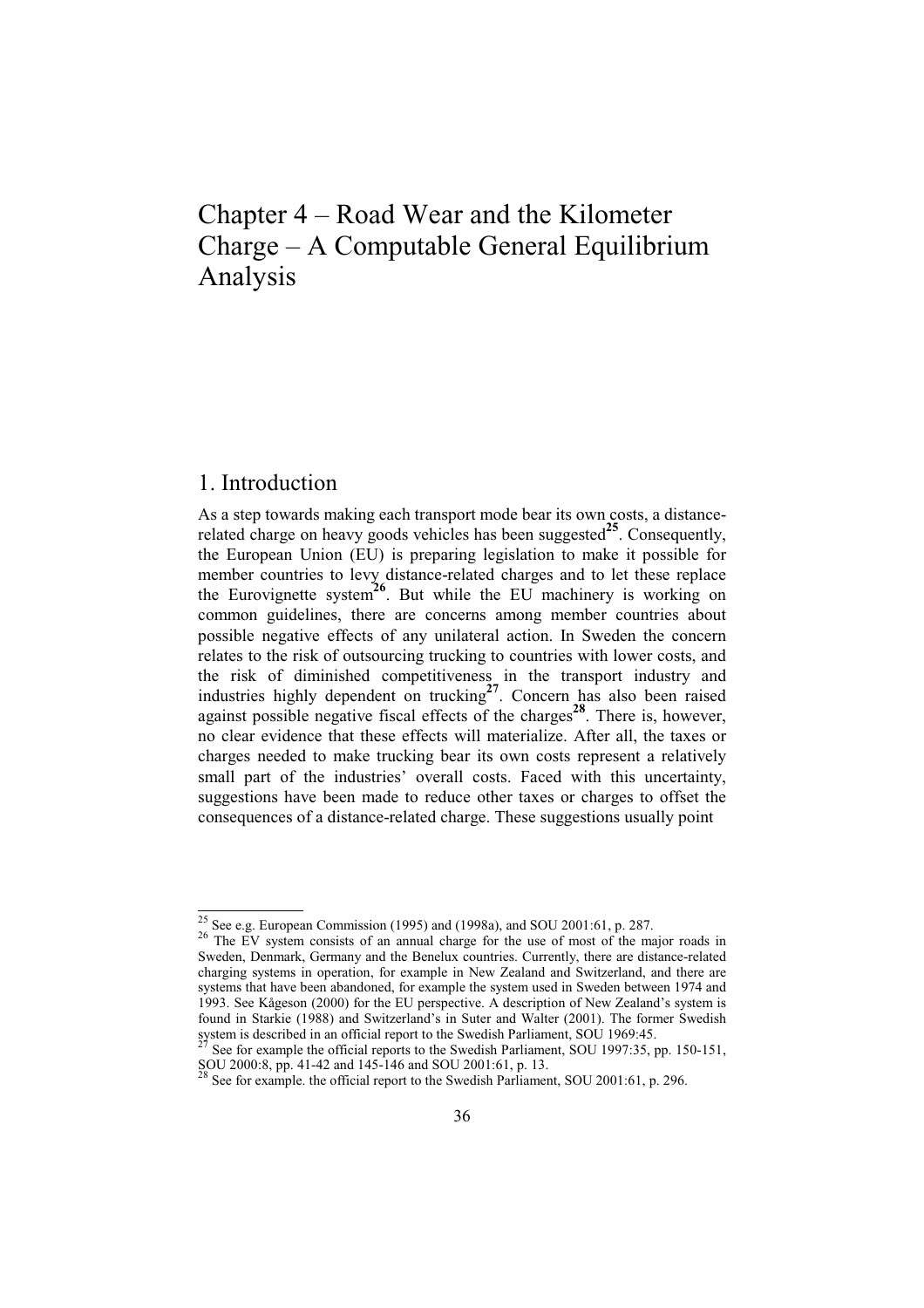to the annual vehicle registration tax and the Eurovignette charge as suitable candidates**29**.

This study simulates the effects of implementing a distance-related charge, i.e. a kilometer charge, in Sweden. The charge is designed to cover the costs of road wear and deformation. The level of the charge is determined by the status quo annual road maintenance cost and it is differentiated according to the so-called Fourth Power Law. The effects of a simultaneous reduction of the annual vehicle registration tax and the Eurovignette charge to the minimum level set by the EU are also simulated. Similar scenarios have been studied in for example Sweden (SIKA 2000), Switzerland (Ecoplan 1998) and in a joint British, Dutch, Swiss and Norwegian project (European Commission 1998b). However, this study will be able to address a somewhat different set of issues than previous studies. These include the effects on commodity output levels, substitution in the truck fleet and towards other modes of transport, fiscal effects and effects on the overall economy of re-introducing a kilometer charge. To this end a Computable General Equilibrium (CGE) model is applied to a data set especially developed for the purpose of this study. The model structure is similar to Steininger (2002), a study that also focuses on distance-related road pricing for heavy goods vehicles. However, that study does not include road wear and deterioration in the analysis.

The study will continue in section 2 by outlining the design of the charge for a number of different truck categories and by presenting the scenarios that will be used in the model. In section 3, the results are discussed and in section 4 some concluding remarks are made.

# 2. The Charge and Scenarios

In this section a short background is provided to the theoretical principles that are at work in relation to road wear and deformation. This will in turn be used as input to the design of the kilometer charge (henceforth km-charge) in the model. The actual level of the charge is designed to cover the status quo annual maintenance cost of sealed roads (rigid and flexible pavement). The charge is then applied in a number of scenarios.

## *i. The Idea behind a Kilometer Charge*

Originating in a 1950s study by the American Association of State Highway Officials (AASHO) it has been suggested that road wear and deformation depend on the axle weight of the vehicles using the road<sup>30</sup>. Moreover, the

 $\frac{29}{29}$  See the official report to the Swedish Parliament, SOU 2001:61, p. 249 and SIKA (2000, p. 7). 30 For more on this, see AASHO (1962) or its successor, AASHTO (1993).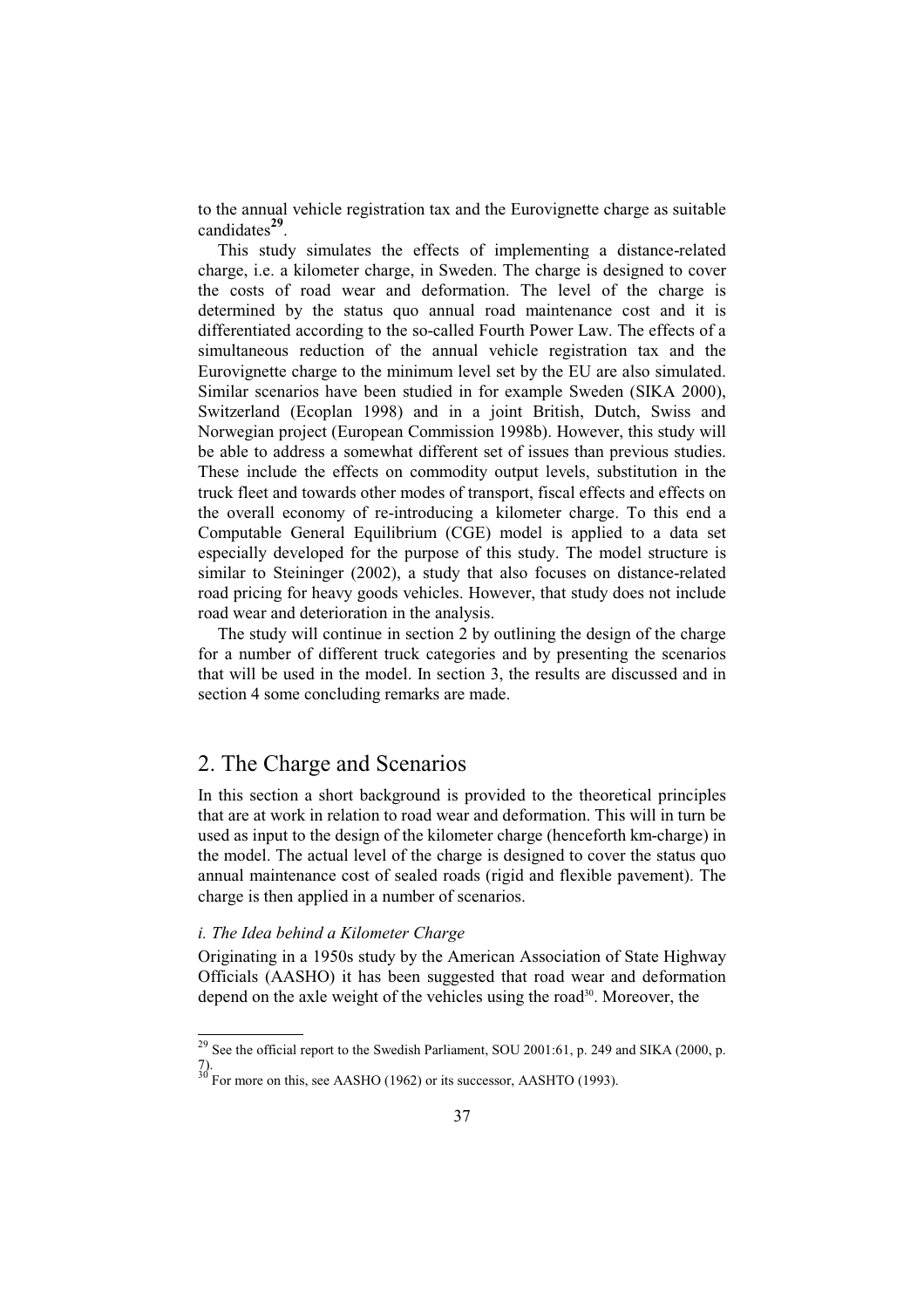relationship is highly non-linear and as a rule of thumb, based on the empirical tests, the Fourth Power Law has emerged. The results can be summarized as in Small et al. (1989, p. 11): "Two technological facts are crucial to understanding road wear. First, the equivalence factor [i.e. road wear caused by a specific wheel axle] for an axle rises *very* steeply with its load […]. […] Second, it is the weight per axle that matters, not total vehicle weight". Although Small et al. question the AASHO result by suggesting "… our estimates show a somewhat less steep relationship between pavement life and axle load – closer to a third-power principle than to the fourth-power principle conventionally used…", they are referring to rigid pavements. For flexible pavements, such as the asphalt used in Sweden, the famous rule of thumb from the AASHO study, the Fourth Power Law, seems to be verified by Small et al. (1989). It is also verified by the Swedish report to Parliament back in the 1960s, outlining the km-charge that was introduced in 1974 and abolished in 1993. In that report, it is noted that the power varies extensively depending on the type of road body, but that a study had found a figure of 3.9 for asphalt roads. $31$ 

The present study acknowledges the principle that it is the axle load that is the main determinant of road wear and deformation. The same holds for model simulations in for example SIKA (2000), European Commission (1998b, paragraph 3.52), Ecoplan (1998, p. A7), SOU 1997:35 (p. 88 in the supplement) and in reports such as KFV (2000, p. 38), DETR (1997, paragraph 8), DETR (2000, p. 4), Mayeres et al. (2001, p. 35) and VTI (1997). Perhaps the most notable study in this area is Small et al. (1989).

The Fourth Power Law has several implications for the design of the charge. First, it implies that a charge has to be differentiated according to axle load. This means for example that the charge for driving a certain distance should be higher for a two-axle truck weighing 20 tons than for a 20 ton four-axle truck. But it also implies that a 60 ton eight-axle truck and trailer combination could cause less damage than the 20 ton two-axle truck. Hence, it is not sufficient to categorize the trucks as for example 20 ton twoaxle trucks, 30 ton three-axle trucks, 40 ton five-axle trucks and 60 ton eightaxle truck and trailer combinations<sup>32</sup>. Second, the fourth power relation is estimated with reference to a standard axle of 18 thousand pounds (kip), i.e. 8.172 metric tons. Using a standard axle of 10 metric tons could be misleading and possibly even dubious. Third, following the imposition of a

 $\frac{31}{10}$  The coefficients were 3.241 for rigid pavements and 3.652 for flexible pavements in the Small et al. (1989) study. In a study by NCHRP (1993, p. 12) it was found that "Rutting damage is proportional to axle load, and fatigue is roughly proportional to load raised to the fourth power". The results of the Swedish study can be found in SOU1969:45 p. 134. A decision to impose the km-charge as of January 1, 1974, was taken in Prop. 1971:153, SkU 1971:67 and rskr 1971:339. For this see SOU 1972:42, p. 229. See also SOU 1970:36.

<sup>32</sup> As, for example, is the case of the Swiss kilometer charge that was imposed in 2001. It is basically differentiated according to weight and not axle load, see FCA (2000, p. 4).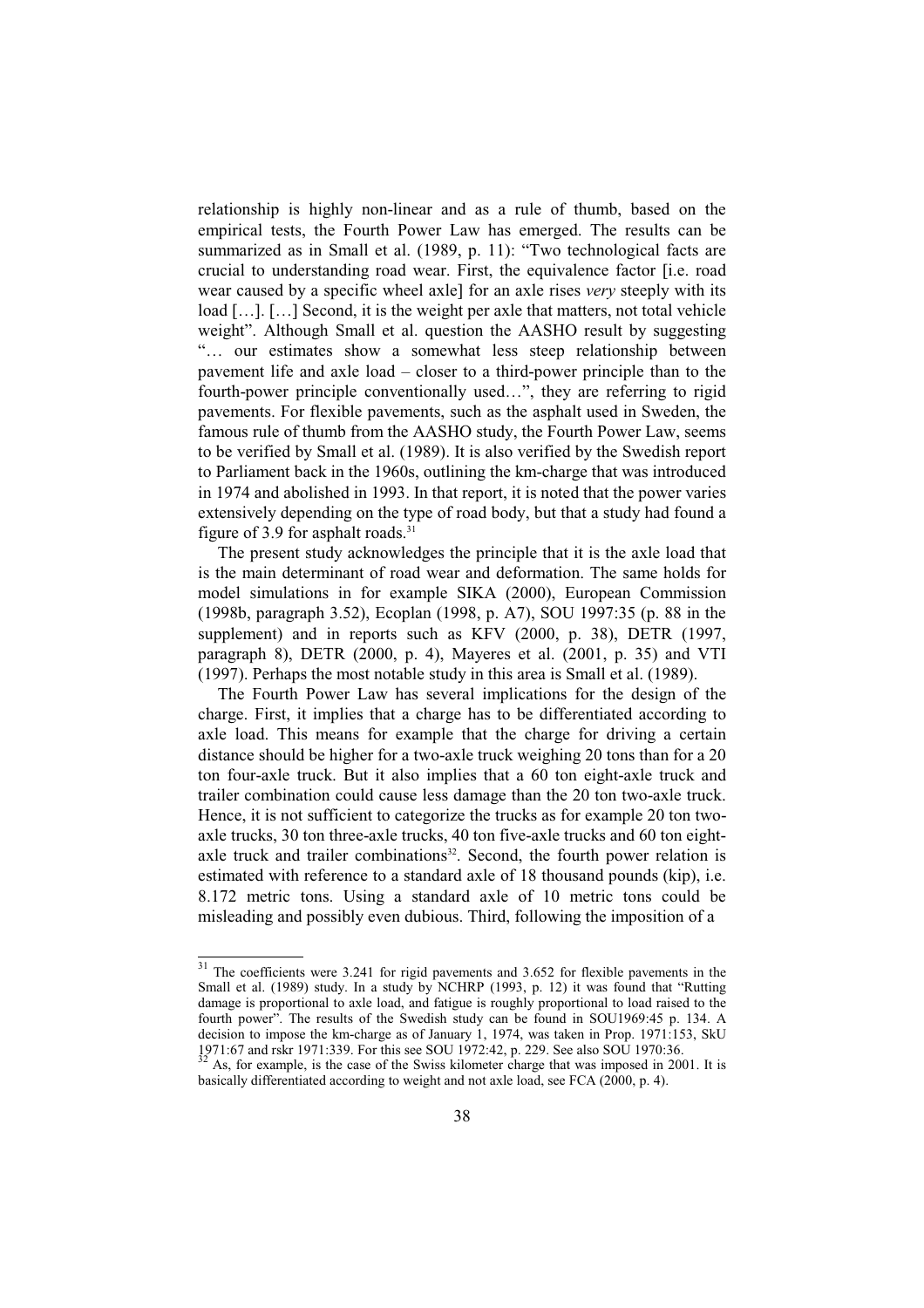charge, less road wear is to be expected to occur for several reasons. One of them is substitution toward less damaging trucks. Hence, although the cost for operating the less damaging trucks increases because of the charge, the use of these trucks could possibly increase. Thus, it is important that this kind of effect could occur also in the model used for simulating the effects of the charge, such as for example in a CGE model.

In this study, the charge is calculated in the following way<sup>33</sup>. First, the number of so-called equivalent standard axle loads (esals) for each truck category used in the study is calculated according to:

$$
ESALS_j = \sum_i x_i^{exp}
$$
 (1)

where for each truck category *j* the esals consist of the sum of the esal of each individual axle *i* and where in turn the esal of each individual axle, *x exp*, is the quotient between the actual axle weight and the standard axle of 8.172 metric tonnes (18 kip) raised to the fourth power (exp). That is the meaning of equation (1). The use of double and triple axles is also taken into account, following Kenis and Cobb (1990) for example, and this means that the standard axle reference varies somewhat for double and triple axles. Second, each truck category traveled z km the year in question. Hence, adding the product of the esals and kilometers performed for each truck category according to:

$$
ESALKM = \sum_{j} (ESALS_j * z_j)
$$
 (2)

gives the total number of esal-kilometers performed in the year. Third, the actual level of the charge is chosen so that the revenue from the charge would cover the annual road wear and deformation and as an approximation to this, the annual status quo road maintenance cost is used $34$ . The charge per esal-km is calculated according to:

Charge per esal-km = road maintenance cost / ESALKM  $(3)$ 

<sup>&</sup>lt;sup>33</sup> A distance-related charge could take several forms. One is a charge per unit of distance regardless of the vehicle weight. A second is a charge per unit of distance that is differentiated according to the vehicle weight. A third is a charge per unit of distance that is differentiated according to the vehicle axle weight, not total weight. In the first case a car pays the same charge as a truck, in the second a heavier truck pays more than a lighter truck or car, and in the third case a lighter truck might pay more than a heavier truck, or vice versa, according to the load and the axle configuration.

<sup>34</sup> According to SOU 1997:35, on p. 86 of the Supplement, the status quo annual maintenance cost of sealed roads was approximately 1 856 million 1990 SEK. This is the level of maintenance that keeps the roads in a condition that is in line with the expected life span of the road, i.e. the road will be usable for the length of time it was expected to in the investment plan. Road maintenance of sealed roads amounted to 1 889 million SEK in 1995, and this figure determines the level of the charge.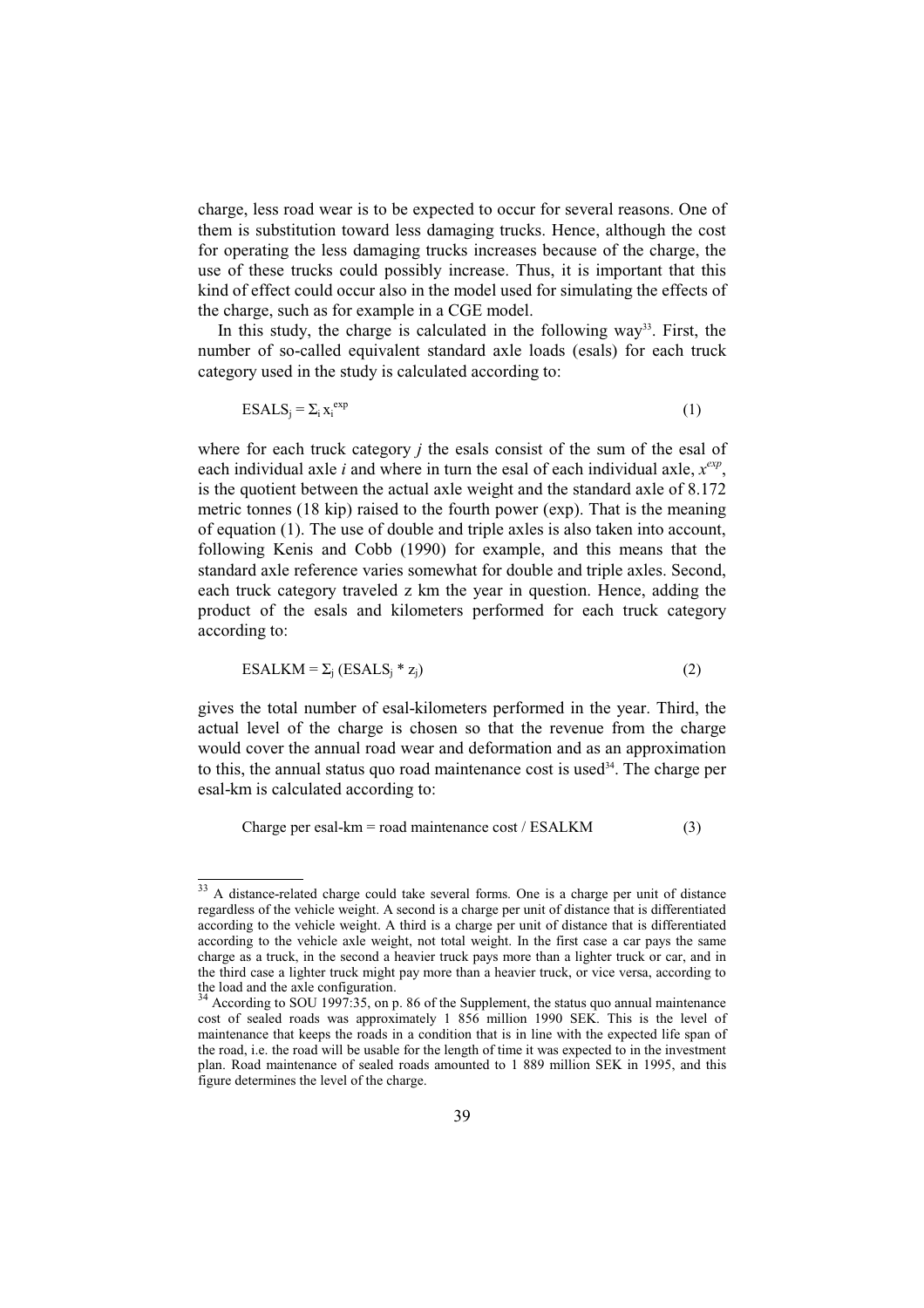Hence, the level of the charge is determined by (i) aggregating the total number of esal-km, i.e. the total number of kilometers performed by the standard load, and then, (ii) to divide the annual road wear and deformation cost with this number. The result is the implied charge of one esal-km. Fourth, the charge for a particular truck is now simply determined by the product of the esals it incurs and the charge per esal, according to:

(Charge per vkt)j = Charge per esal-km \* ESALSj (4)

where the left hand side is the charge for the particular truck category. In other words, the road wear cost of 1889 million SEK is divided by the total number of esal-kilometers and the result is the charge for driving a standard axle one kilometer. The number of standard axles it corresponds to then determines the charge for a specific truck category. These calculations can be performed by combining the data displayed in Tables C1 and C2 of Appendix C. The result is  $0.14$  SEK per esal-km<sup>35</sup>, with a resulting kmcharge for each category as displayed in Table 2.2 below.

## *ii. The Scenarios*

Three different scenarios are employed in the model and they are shown in Table 2.1. The first scenario, SC1, involves an imposition of the km-charge outlined above. The results of this scenario will show whether the concerns about adverse effects from imposing the charge unilaterally are motivated, but also the desirable effects it will have. In the second scenario, SC2, the km-charge is accompanied by a simultaneous reduction of the annual vehicle registration tax and the Eurovignette charge to the minimum level of the European Union<sup>36</sup>. The results will demonstrate whether the suggestions made to alleviate the fiscal effects of the km-charge by reducing other taxes is motivated as to offset the overall effect. The third scenario, SC3, is the same as SC2 except that the km-charge is doubled. This scenario is motivated by simply allowing for the case that the charge for some reason is to cover more than road wear and deterioration. The idea is to provide an alternative 'high level' in case a more drastic policy is required at some future date.<sup>37</sup>

<sup>&</sup>lt;sup>35</sup> The status quo level of maintenance was 1 889 million SEK, and at a total of 13 305 million esal-km in benchmark, gives a cost of the road wear imposed of SEK 0.14 per esal  $\frac{\text{km}}{36}$ 

 $\frac{36}{37}$  This means that the latter two are together reduced by 83%. See Appendix D.<br><sup>37</sup> A number of plausible alternative scenarios were considered. An equal yield scenario, where the vehicle registration tax and the Eurovignette charge were reduced to keep the overall government budget in balance was one alternative. However, since the revenue expected to be collected from the km-charge far exceeds the revenue from the vehicle registration tax and the Eurovignette charge, this would turn the latter into a subsidy. And that would not be a desirable policy, one would expect. Yet another equal yield alternative would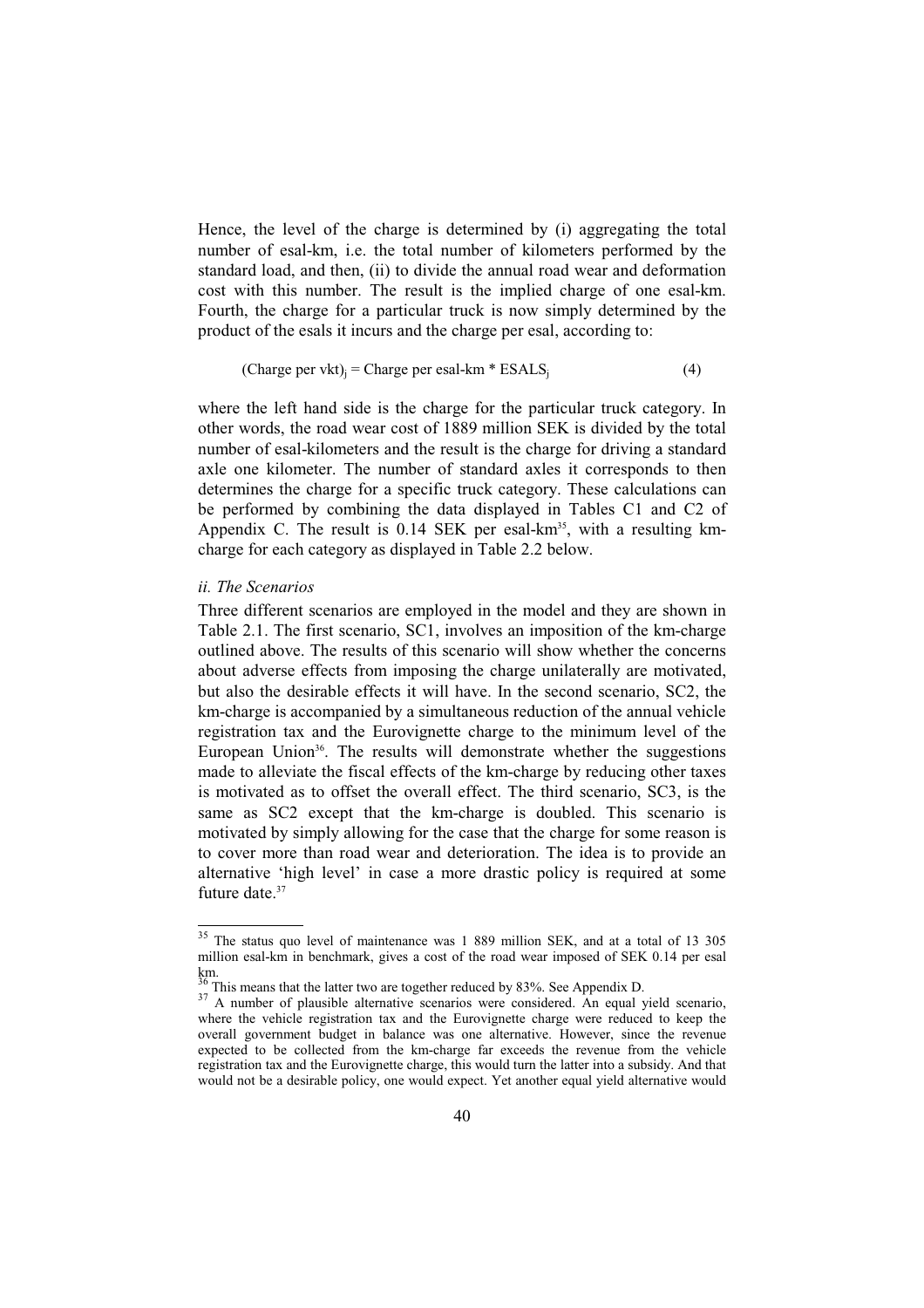**Table 2.1 – The scenarios; ex ante changes (million SEK)** 

|            | Label           | Description      |        | Tax payments Government budget |
|------------|-----------------|------------------|--------|--------------------------------|
| Scenario 1 | SC1             | Km-charge        | +1889  | +1889                          |
| Scenario 2 | SC2             | Km-charge        | +1889  |                                |
|            |                 | Lowered tax      | $-730$ | $+1159$                        |
| Scenario 3 | SC <sub>3</sub> | Double km-charge | +3778  |                                |
|            |                 | Lowered tax      | $-730$ | $+3048$                        |

The figures in the last two columns are the *ex ante* consequences on tax and charge payments and the government budget implied by the scenarios. By ex ante is meant that they refer to implied changes *before* any adjustment to these changes are made by individuals. We see that in all scenarios, the kmcharge leads to a net increase in tax payments and a positive effect on the government budget. They would thus at the same time lead to higher taxes for the industries, and the lowered annual vehicle registration tax and the Eurovignette charge are not enough to offset this. However, these are the ex ante effects and an objective of this study is to simulate the *ex post* effects (the expressions *ex ante* and *ex post* are here used in their Latin sense).

The km-charge is shown in more detail in Table 2.2. There we see the levels of the charge (the result of the computations outlined above). For example, in SC1 and SC2 we see that truck category L4 pays a charge of SEK 0.17 per kilometer while a truck in category L2 pays SEK 0.60, even though the latter weighs less, 18 tons as compared to 24. This stems from the fact that the weight applied to each axle is generally higher in the latter case.

**Table 2.2 – The km-charge in the scenarios, SEK per vehicle kilometer** 

|                                                                                                                                                           |      | $1.3*$ |      |           |      |                                    | L4* LS21* LS22* LS23* LS32* LS33* |      | LS34* | $LS44*$ |
|-----------------------------------------------------------------------------------------------------------------------------------------------------------|------|--------|------|-----------|------|------------------------------------|-----------------------------------|------|-------|---------|
| SC <sub>1</sub>                                                                                                                                           | 0.60 |        |      |           |      | 0.46  0.17  0.92  1.02  0.93  0.72 |                                   | 0.55 | 1.32  | 1.04    |
| SC <sub>2</sub>                                                                                                                                           | 0.60 | 0.46   |      | 0.17 0.92 | 1.02 | 0.93                               | 0.72                              | 0.55 | 1.32  | 1.04    |
| SC <sub>3</sub>                                                                                                                                           | 1 21 | 0.92   | 0.34 | 1.84      | 2.04 | 1.86                               | 1.44                              | 1.10 | 2.65  | 2.07    |
| $\mathbf{A}$ and the contract of $\mathbf{A}$ and $\mathbf{A}$ are contracted in the smaller $\mathbf{C}$ and $\mathbf{A}$ are contracted in $\mathbf{C}$ |      |        |      |           |      |                                    |                                   |      |       |         |

\* The categories L2-L44 are explained in Table C2 of Appendix C

# 3. The Model and Results

In this part the results of applying the scenarios in the CGE model are presented. We will start by reviewing the results with respect to the trucking activities, and then continue by reviewing the effects on different commodity output levels. From there we will move into more aggregate measures, like

be to determine the level of the charge the other way around, i.e. to impose a km-charge at a level that keeps the government budget in balance, while totally abolishing the vehicle registration tax and the Eurovignette charge (or perhaps lowering it to the EU minimum). But neither of these alternatives were judged to be more interesting than the current third scenario.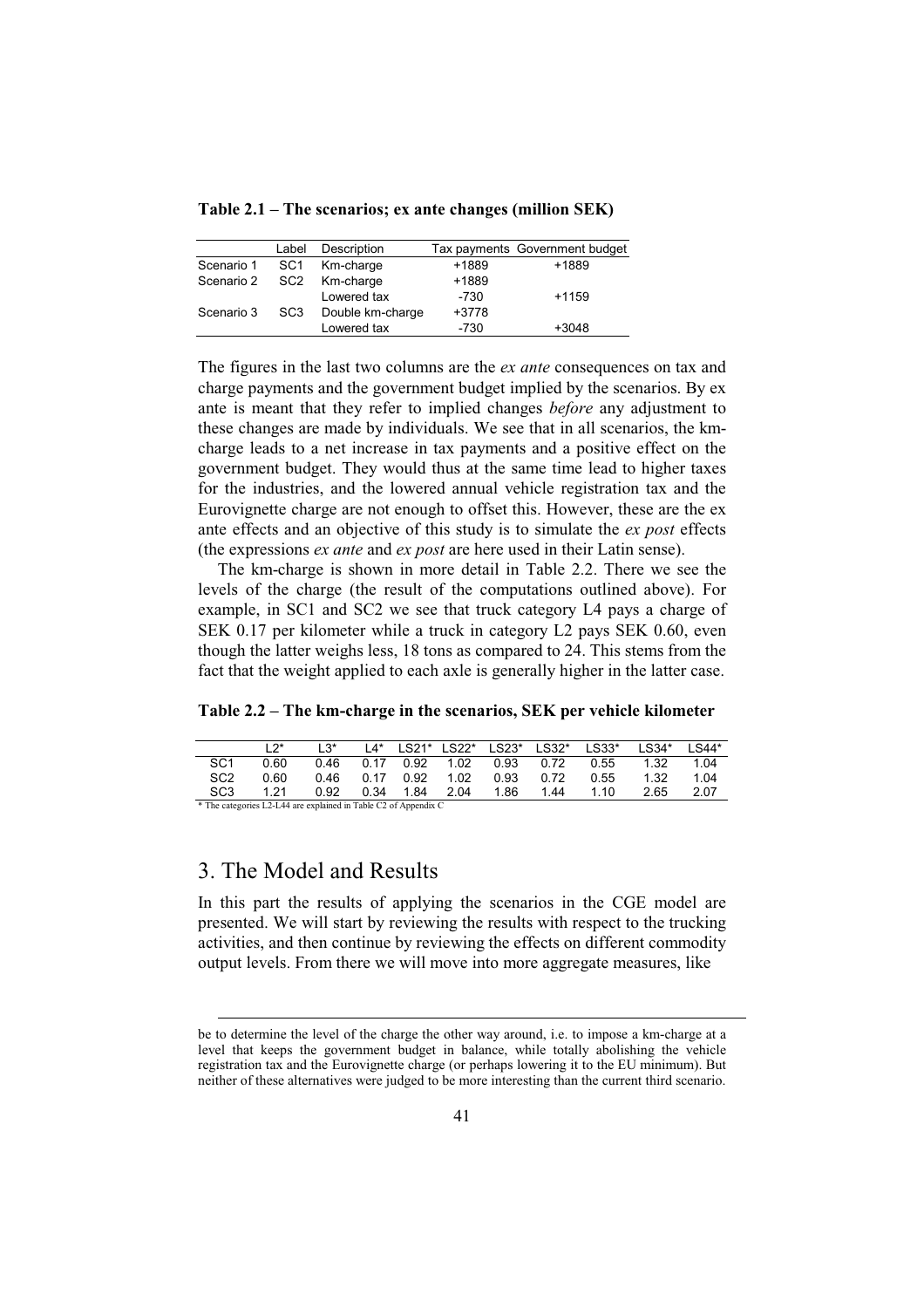overall welfare and labor supply. Finally, the results of the sensitivity analysis that has been performed will be reviewed. But first a few words about the model.

## *i. The Model*

The model is a static, small open economy, computable general equilibrium (CGE) model, where 'general' means that all markets, i.e. labor market, commodities market etc, clear, not one at a time as in a partial equilibrium, but rather simultaneously, all at the same time. The model structure is outlined in Johnsson (2003b). The main difference from Johnsson (2003b) is the inclusion of the truck categories discussed above, and this is done in the way implied in Johnsson (2003a). The particular nesting structure used in the model is shown in Appendix E together with the corresponding elasticities. The elasticities with respect to the transport commodities in Appendix E are motivated in Appendix F. It is assumed that some truck categories are primarily used locally, others regionally and some for long-distance transport. For example, a truck and trailer of 24 meters and 60 tons is assumed to be used other than locally and an 18 ton single truck is not used for long-distance hauling.

## *ii. Effects on Trucking*

Starting by looking at Table 3.1, we see the changes in the trucking activities that follow from the simulations. These imply the number of vehicle kilometers as well as the number of esal-km performed by the different truck categories (since that is exactly the assumption used to model the distance in the first place). In the first scenario, SC1, where the km-charge is imposed without any offsetting tax changes, we see that within each trucking nest there is a shift towards the less damaging truck categories. The use of the most damaging truck, the 2-axled 18 ton truck, decreases by over 10%, almost twice as much as the somewhat less damaging truck, the 2-axled 24 ton truck, while there is an increase in the use of the 3-axled 24 ton truck, the least damaging truck category within the nest<sup>38</sup>. Shifts towards less damaging trucks also take place within the other nests, i.e. in the 'regional' and the 'long-distance' nest. But all of these shifts also include an overall drop in the total number of vehicle kilometers performed. In the second scenario, where the km-charge is imposed but the vehicle registration tax and the Eurovignette charge are lowered, the effects are very similar to the first scenario. There is a shift towards less damaging trucks, in the same way as in SC1. The activity of each truck category decreases to a slightly smaller

<sup>38</sup> Here one of the major advantages of a CGE model becomes evident; there can be an increased activity even at a higher price. It is only within the general equilibrium framework this kind of effect is possible. The central principle at work is, of course, the principle that only relative prices are important.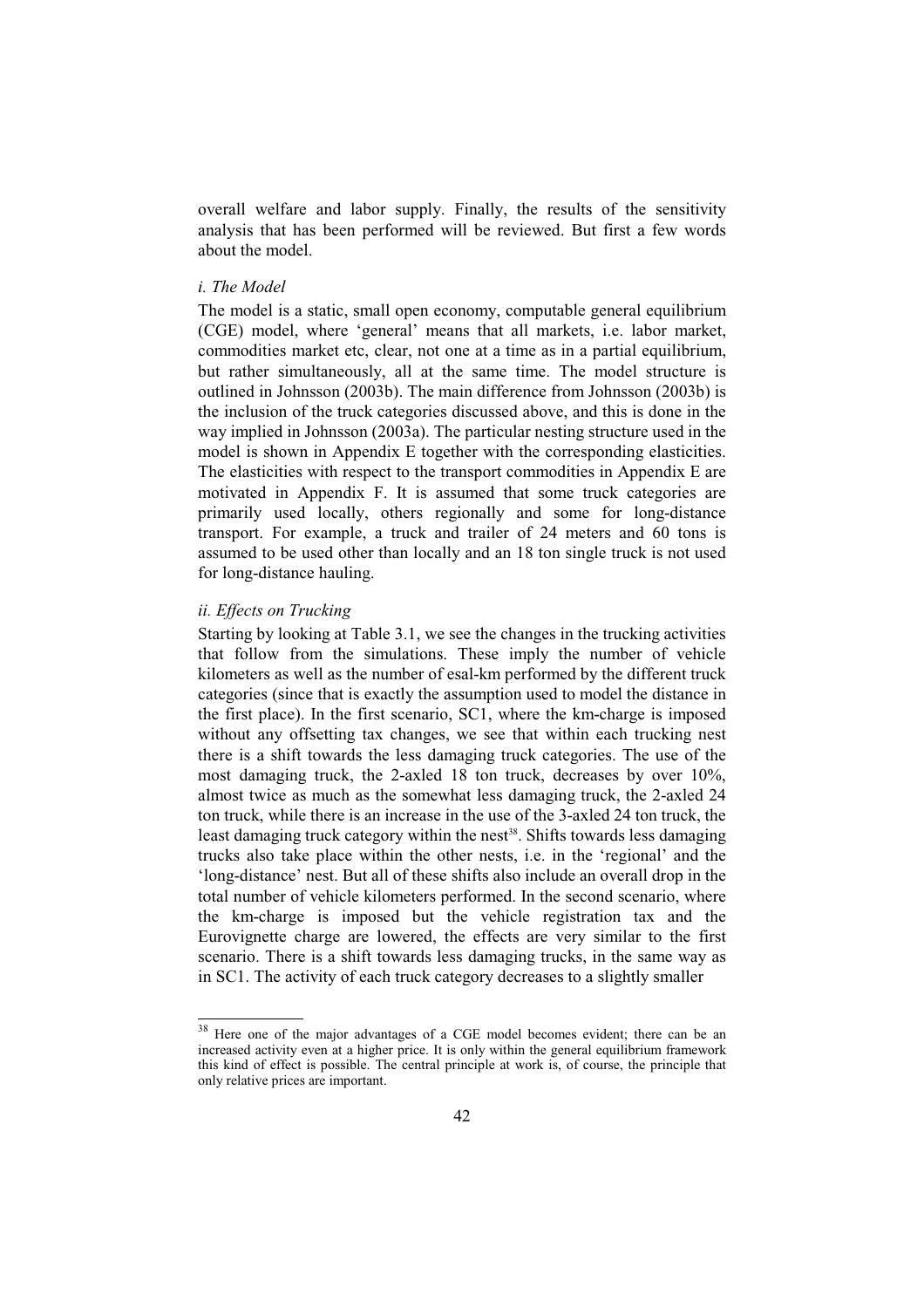extent in this scenario, as compared to SC1. In the third scenario, identical to SC2 except that the level of the km-charge is doubled, there is a further move towards less damaging trucks but with a larger reduction in overall activity. The use of one category falls by 27%. Notably, there is still an increased activity level in truck category L4.

|                                                                                | local   |        |     |                   | regional          |             |             |        |             | long-distance |
|--------------------------------------------------------------------------------|---------|--------|-----|-------------------|-------------------|-------------|-------------|--------|-------------|---------------|
|                                                                                | 12      |        | I 4 | I S <sub>21</sub> | <b>LS22</b>       | <b>LS23</b> | <b>LS32</b> | LS33   | <b>LS34</b> | LS44          |
| Scenario 1 %                                                                   | $-10.3$ | $-5.3$ | 2.4 |                   | $-21.7 -11.8$     | $-9.7$      | $-6.4$      | $-3.5$ | $-11.4$     | $-7.2$        |
| Scenario 2 %                                                                   | $-10.2$ | $-5.2$ | 2.4 | $-21.7$           | -11.8             | $-9.6$      | $-6.2$      | $-3.3$ | $-11.2$     | $-7.1$        |
| Scenario 3 %                                                                   | $-15.2$ | $-8.9$ | 2.0 |                   | -26.8 -17.0 -14.8 |             | -10.5       | $-7.1$ | $-16.6$     | $-11.9$       |
| * vkt=vehicle kilometers and esal-km=equivalent standard axle load-kilometers. |         |        |     |                   |                   |             |             |        |             |               |

**Table 3.1 - Results w.r.t. trucking; effect on vkt and esal-km performed\*** 

The overall effects of the scenarios on vehicle kilometers and esal-km performed are summarized in Table 3.2, together with the implied changes in road wear. As the second and third column show, the drop in number of esalkm performed closely follows the drop in number of vehicle kilometers performed. The only difference is that the esal-km performed drops by around one percentage unit more than the vehicle kilometers performed. This 'extra' drop is caused by the shift towards less damaging trucks. If these figures are translated into the measure of road wear used in this study, i.e. the status quo maintenance cost, the scenarios imply a drop in road wear, or maintenance cost, of between 179 million SEK and 270 million SEK, i.e. by between 9.5 and 14.3%. The bulk of this saving comes from the general drop in vehicle kilometers performed by heavy trucks, while only a smaller part comes from the shift towards less damaging trucks.

## **Table 3.2 – Effect on road wear**

|            | vkt     | esal-km | road wear |
|------------|---------|---------|-----------|
|            | %       | $\%$    | mSEK      |
| Scenario 1 | $-8.5$  | $-9.5$  | $-179$    |
| Scenario 2 | $-8.4$  | $-9.4$  | $-177$    |
| Scenario 3 | $-13.0$ | $-14.3$ | $-270$    |

Table 3.3 shows the consequences for road wear in the scenarios once again, this time split up according to the different nests. The results are of course highly dependent on simplifying assumptions like, for example, that only truck categories L34 and L44 are used for long-distance transport. Nevertheless, they might serve as an indication of what might happen in the local, regional and long-distance trucking markets.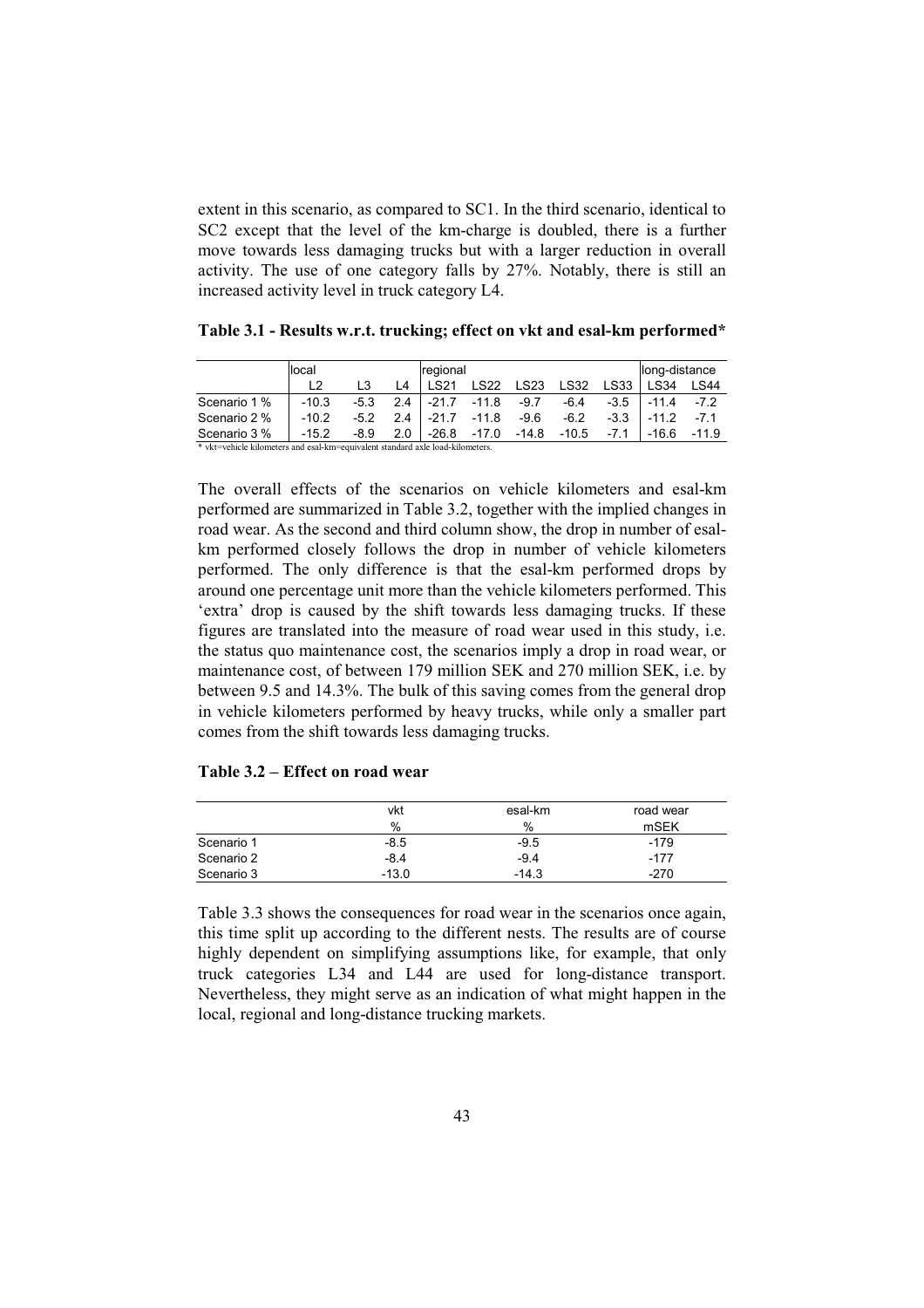|  |  | Table 3.3 – Effect on local, regional and long-distance related road wear |  |
|--|--|---------------------------------------------------------------------------|--|
|--|--|---------------------------------------------------------------------------|--|

|            | local | regional | long-dist | Total  |
|------------|-------|----------|-----------|--------|
|            | mSEK  | mSEK     | mSEK      | mSEK   |
| Scenario 1 | $-43$ | $-38$    | -98       | $-179$ |
| Scenario 2 | $-43$ | $-38$    | -96       | $-177$ |
| Scenario 3 | -66   | -58      | $-146$    | $-270$ |

Most of the reduction in road wear will appear in relation to the longdistance trucking. This means that most savings will occur on regional and inter-regional trunk roads, i.e. on the network of roads used for long-distance transport. But it is possible that the savings will also occur on the not-somajor rural roads used for transporting lumber, for example, from forest areas. Regardless of where it occurs, it is the really heavy trucks that will be less used, or used in such a way as to cause less road wear, i.e. by using less damaging trucks.

## *iii. Effects on a Commodity Basis*

In the following review and analysis, we will focus on SC2 and only comment on the other two scenarios where this is considered appropriate. Table 3.4 shows that most of the output levels of the different non-transport related commodities are by and large left unaffected in all of the scenarios<sup>39</sup>. There are, however, commodity output levels that are affected negatively as well as those that are affected positively. The most negatively affected industries are the mining and chemical industries.

## **Table 3.4 – Non-transport related output\***

|                            | Output             | Scenario 1 | Scenario 2 | Scenario 3 |
|----------------------------|--------------------|------------|------------|------------|
| Industry / Commodity       | <b>Billion SEK</b> | %          | %          | %          |
| Agriculture and fishing    | 32.66              | $-0.3$     | 0.1        | 0.0        |
| Forestry                   | 26.30              | $-0.1$     | 0.0        | 0.0        |
| Mining                     | 10.99              | $-1.5$     | $-1.4$     | $-2.5$     |
| Other industries           | 158.24             | $-0.4$     | 0.0        | $-0.3$     |
| Pulp and Paper mills       | 133.67             | 0.1        | 0.0        | 0.1        |
| Chemical industries        | 69.13              | 0.3        | $-1.0$     | $-1.2$     |
| Basic metal industries     | 60.45              | 0.4        | 0.3        | 0.5        |
| Engineering                | 328.57             | 0.2        | 0.3        | 0.4        |
| Electricity, gas and water | 65.17              | 0.0        | 0.0        | 0.0        |
| Construction               | 130.50             | $-0.1$     | 0.0        | 0.0        |
| Postal services            | 43.02              | 0.0        | 0.0        | 0.1        |
| Real estate                | 275.27             | $-0.1$     | 0.0        | $-0.1$     |
| Public service             | 476.93             | 0.2        | 0.1        | 0.3        |

\* Output destined for both domestic and foreign markets.

<sup>&</sup>lt;sup>39</sup> Each commodity is primarily produced by the industry with the same name. For the transport related commodities, see Johnsson (2003a).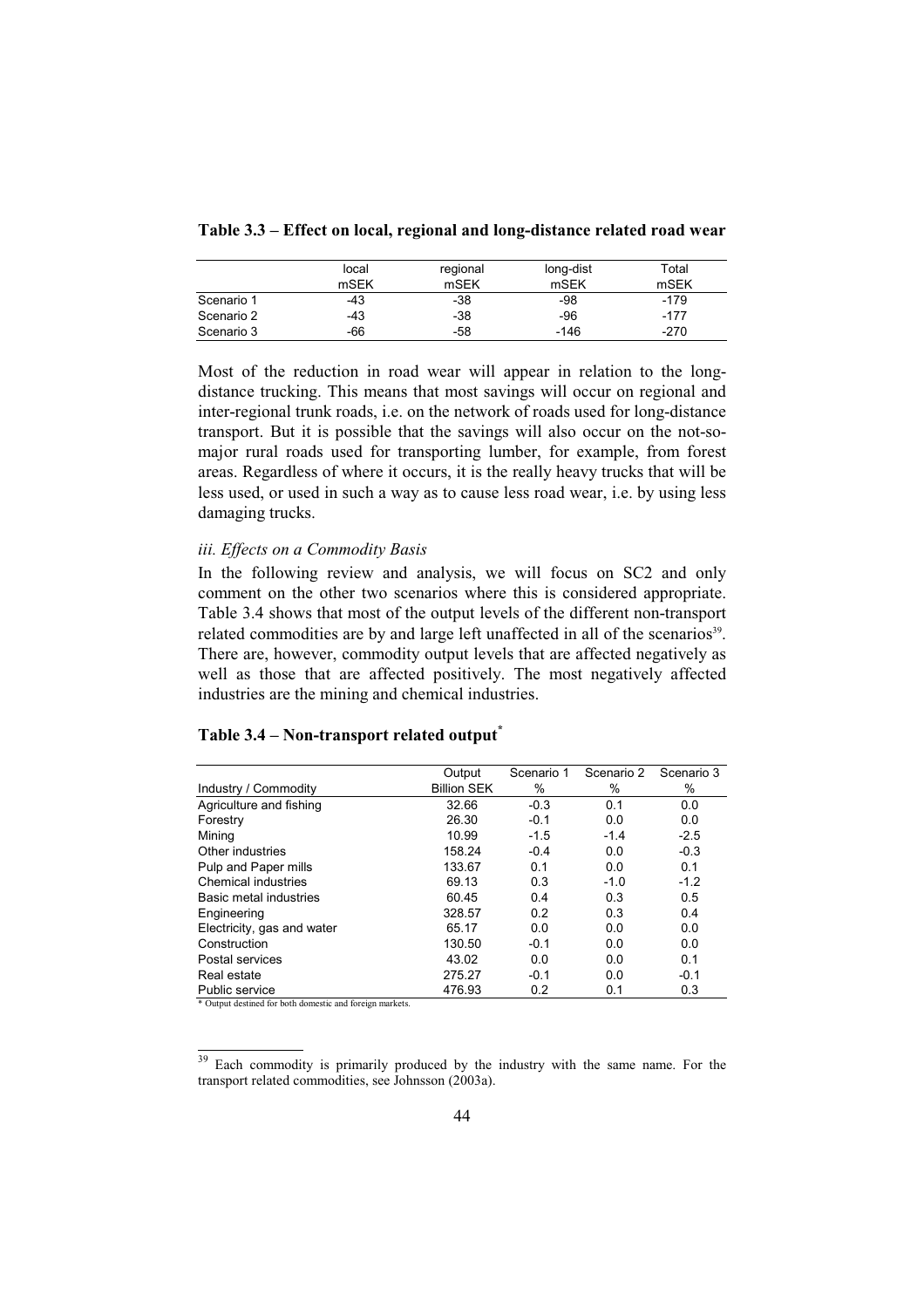This might be a little surprising since they are not perhaps perceived to be great users of trucking. Instead, it is possible to find an explanation in the structure of the use of trucks. The use of trucks in the mining industry is concentrated to categories L2-L4 and LS34-LS44, which together account for 87% of the total vehicle kilometers performed. Within these nests, most of the activity is concentrated to the most damaging trucks, and it is exactly the use of these categories that involves the highest kilometer charges. The chemical industry has a somewhat different structure, where 73% of the vehicle kilometers are performed by categories L2-L4 and the rest by category LS22. The model allows the industry to substitute towards less damaging categories within the L2-L4 nest. However, the model does not allow any substitution away from LS22 towards other truck categories within the nest since these zero-entries are simply treated as non-alternatives to substitute towards. This means that as a high charge is imposed on the highly damaging LS22 category, it is difficult for the chemical industry to adapt to this in the model $40$ .

The effects on the transport related industries are shown in Table 3.5. As the charges are introduced, the for-hire trucking activity is reduced. But this effect is dealt with above since it is integrated in the overall trucking activity (in-house and for-hire) in a Leontief fixed share nest. Freight by bus is also reduced. This effect is implied by the drop in overall trucking activity, since the charge as it is designed in the model does not distinguish between heavy trucks and buses. A perhaps surprising result is the reduction in bus passenger traffic. It is modeled as an intermediate substitute in production, so this cannot explain the result. Instead, the effect has to stem either from the final demand side or from the transformation elasticity between the outputs of the 'Other land transport' industry.

There is substitution towards freight activity by rail as the 'Railway freight' increases by 0.7%. This effect is expected since the charges are levied on an obvious substitute. There also is a slight increase in railway passenger traffic, most likely stemming from the final demand side and not from the production side.

There are two major activities produced by the shipping industry, i.e. the freight and the passenger activities. The slight increase in the freight activity is to be expected since it is modeled as a substitute to trucking. However, the rather large reduction in passenger traffic by boat is perhaps surprising. It is not plausible that this stems from the intermediate demand side, but rather from the output transformation elasticity or the final demand side. Some

 $\frac{40}{40}$  Furthermore, there is a slight possibility that the use of trucks by these two industries is overestimated. For example, the mining industry use a lot of underground transportation and it is possible that this is treated as trucking in the data set and the model. Also the chemical industry is highly dependent on petroleum products, for example as plastics are produced. Some erroneous accounting may also have taken place here.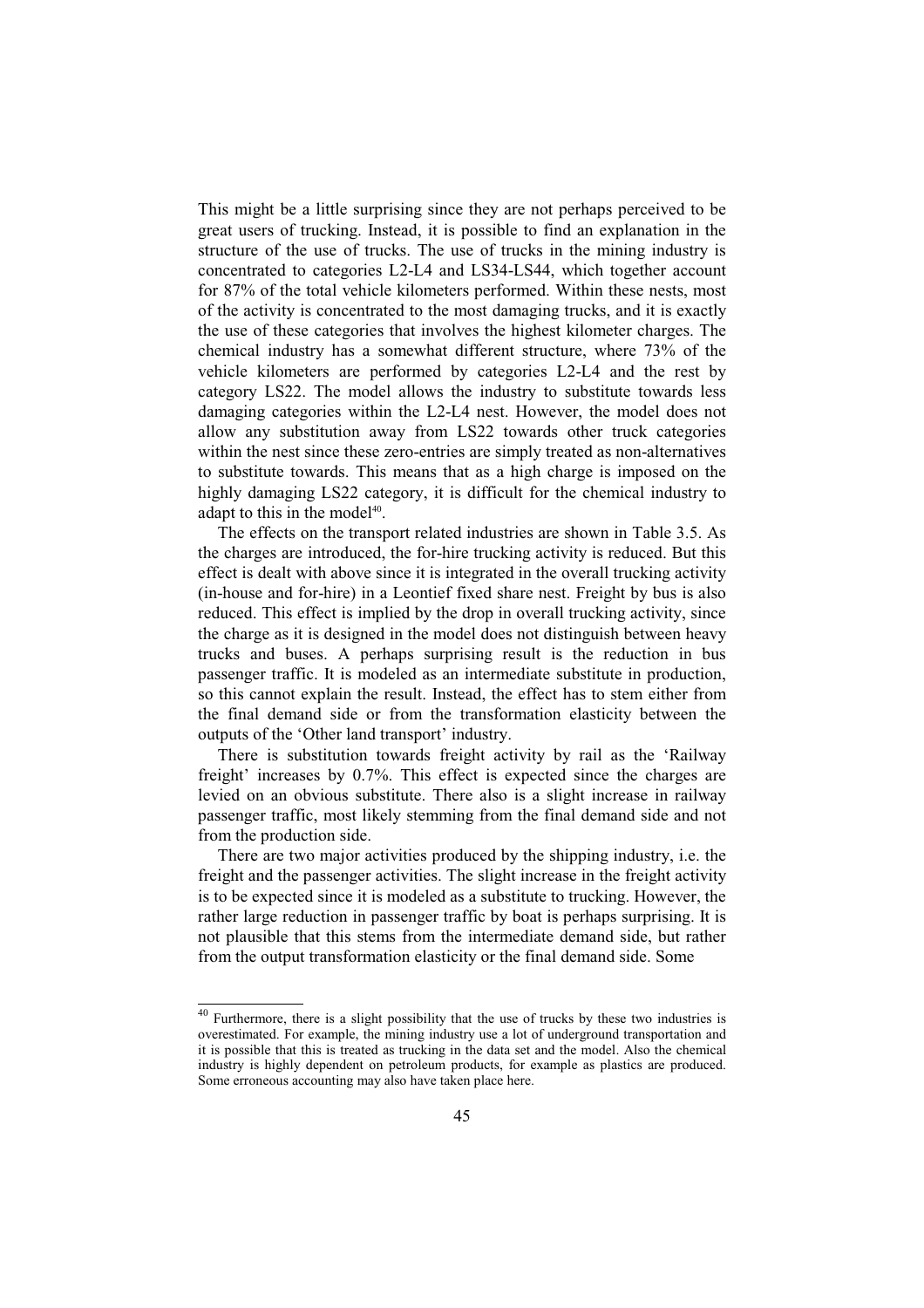could accrue to the former, but not much since the transformation elasticity is close to a Leontief fixed share. Instead it is most likely that it stems from the latter.

|                                       | Output             | Scenario 1 | Scenario 2 | Scenario 3 |
|---------------------------------------|--------------------|------------|------------|------------|
| Industry / Commodity                  | <b>Billion SEK</b> | %          | $\%$       | %          |
| Other land transport                  | 69.1               |            |            |            |
| Bus passenger                         | 11.76              | $-1.4$     | $-1.2$     | $-2.2$     |
| Bus freight                           | 1.30               | $-0.6$     | $-0.5$     | $-0.9$     |
| For-hire trucking                     | 47.57              | $-2.4$     | $-2.3$     | $-4.1$     |
| Taxi                                  | 7.23               | $-0.5$     | $-0.4$     | $-0.7$     |
| Car parking/Car leasing               | 1.24               | 0.8        | 0.8        | 1.5        |
| Railway                               | 13.06              |            |            |            |
| Railway passenger                     | 3.84               | 0.0        | 0.1        | 0.1        |
| Railway freight                       | 9.22               | 0.7        | 0.7        | 1.2        |
| Shipping                              | 18.66              |            |            |            |
| Shipping passenger                    | 2.54               | $-1.4$     | $-1.4$     | $-2.2$     |
| Shipping freight                      | 12.98              | 0.1        | 0.1        | 0.2        |
| Route services                        | 0.61               | 0.2        | 0.1        | 0.2        |
| Stowage services                      | 0.96               | 0.7        | 0.6        | 1.3        |
| Harbor services                       | 1.56               | $-0.2$     | $-0.2$     | $-0.2$     |
| Airline companies                     | 16.9               |            |            |            |
| Air passenger                         | 13.52              | 0.9        | 0.9        | 1.7        |
| Air freight                           | 3.38               | 1.3        | 1.1        | 2.2        |
| Travel agencies/forwarding            | 13.77              |            |            |            |
| Travel agencies                       | 3.19               | 0.8        | 0.9        | 1.6        |
| Private international charter flights | 4.48               | $-0.1$     | 0.0        | $-0.1$     |
| Freight forwarding                    | 6.10               | 0.9        | 0.9        | 1.7        |
| Services                              | 623.6              |            |            |            |
| Services less                         | 614.61             | $-0.1$     | 0.0        | $-0.1$     |
| Petrol for transport by households    | 8.99               | $-0.1$     | $-0.1$     | $-0.2$     |
| Petroleum refineries                  | 7.79               |            |            |            |
| Petroleum products less               | 4.65               | $-0.4$     | $-0.3$     | $-0.5$     |
| Diesel for transport                  | 0.86               | 0.4        | 1.8        | 1.9        |
| Petrol for transport by industries    | 2.28               | 2.3        | 0.7        | 0.7        |

## **Table 3.5 – Transport related output\***

\* Output destined for both domestic and foreign markets.

Freight by air increases somewhat and as a substitute to trucking, this is to be expected. We also see that passenger traffic by air increases. This effect most likely stems from the final demand side since it only plays a minor role in production.

The petrol used by households for transport purposes, i.e. mainly car-use, is hardly affected at all. This is perhaps to be expected since the kilometer charges are levied on heavy vehicles and households do not use heavy vehicles at all in the model. On the other hand, we see that the kilometer charge instigates substitution towards diesel used for transports other than for heavy trucks, i.e. mostly for lighter trucks, and towards vehicles fuelled by petrol. The latter might include heavy trucks fuelled by petrol, since these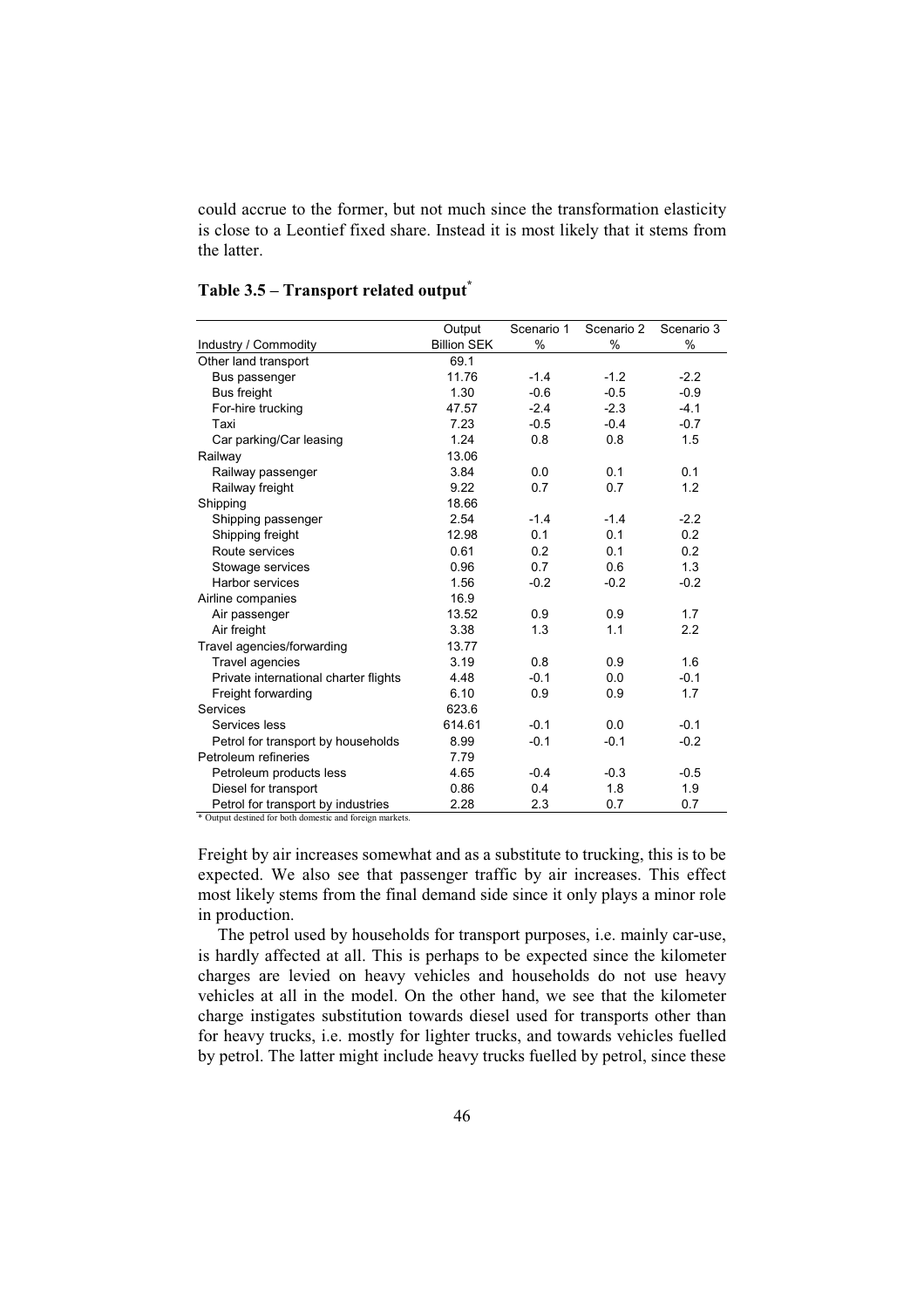are not subject to the charges in the model, so the effect could be somewhat over-estimated.

## *iv. Aggregate Measures*

Table 3.6 reports the changes in the real wage, the labor supply and the Hicksian Equivalent Variation. The changes in real wage are counted in hundredths of a percentage point, i.e. the tax changes seem to have close to zero effect on the real wage. The same holds for the labor supply. The Equivalent Variation welfare measure shows that the tax changes will result in a slight decrease in the welfare of the households. However, the changes are relatively small also in this case, especially in the main scenario. The result can be interpreted as the percentage of current income the consumers are willing to pay to have the tax changes, i.e. they are close to neutral on the subject. Remember that these are not balanced budget simulations and that, ex ante, the overall tax payments increase (more on this below). This effect is perhaps to be expected, since, first of all, the households do not directly consume trucking activities and, second, since they would only be affected indirectly and as they have the possibility to substitute towards other commodities if a particular commodity is seriously affected. And even if domestic producers are affected negatively, this will be offset to a certain degree by larger imports, so that the total supply is less affected. Another way for households to be affected would be via their income from labor and capital, but as the real wage proved to be largely unaffected, this explanation seems unlikely.

|                       | Real Wage* | Labor supply | Equivalent Variation |
|-----------------------|------------|--------------|----------------------|
|                       | $\%$       | %            | %                    |
| Scenario 1            | $-0.07$    | 0.01         | $-0.12$              |
| Scenario 2            | $-0.02$    | 0.01         | $-0.06$              |
| Scenario 3            | $-0.06$    | 0.03         | $-0.13$              |
| * Wage/Utility index. |            |              |                      |

**Table 3.6 – Aggregate measures** 

The fiscal effects, i.e. the effects on total tax payments and the government budget are shown in Table 3.7. To understand this table, we start by recognizing that it is divided into ex ante and ex post effects. The ex ante effects simply state that in for example SC2, the revenue from the vehicle registration tax and the Eurovignette charge are together reduced by some 730 million SEK, while the revenue from the km charge means an addition of 1889 million SEK. At the same time, nothing is done with the cost of road maintenance, for example. Hence, the government budget would increase by a total of 1159 million SEK. This is the change in the budget that we can say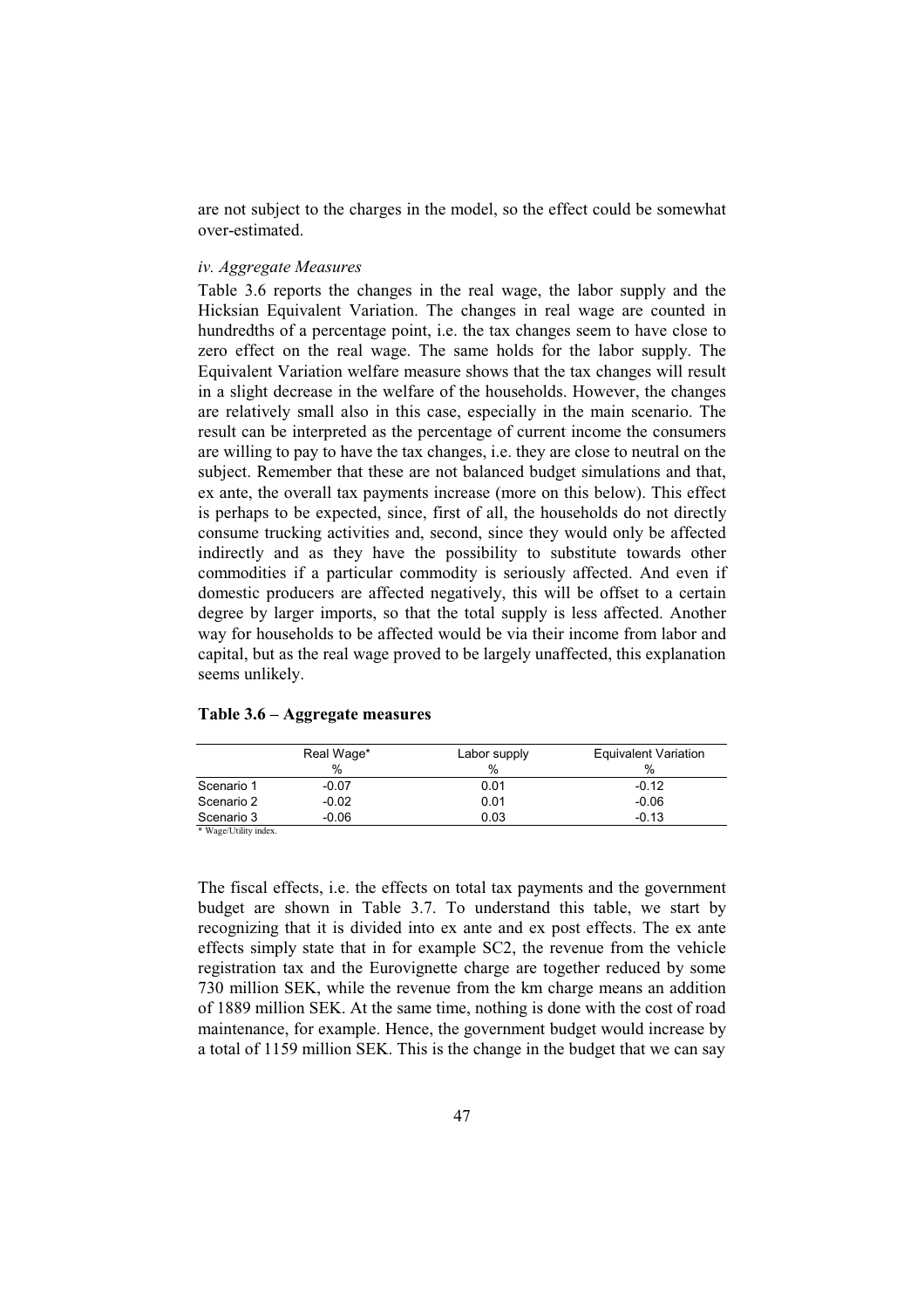will occur prior to any substitutions, i.e. ex ante. These figures were also shown in Table 2.1 above.

| Ex ante |                                                                           |                |                                |         | Total change |
|---------|---------------------------------------------------------------------------|----------------|--------------------------------|---------|--------------|
|         | <b>SC1 Costs</b>                                                          | Government     |                                | Revenue |              |
|         | Road maintenance                                                          | 0              | Vehicle reg. +EV charge*       |         |              |
|         |                                                                           |                | +1889 Km-charge                |         |              |
|         |                                                                           | $\Omega$       | +1889                          |         | +1889        |
|         | SC2 Costs                                                                 | Government     |                                | Revenue |              |
|         | Road maintenance                                                          | $\mathbf{0}$   | -730 Vehicle reg.+EV charge*   |         |              |
|         |                                                                           |                | +1889 Km-charge                |         |              |
|         |                                                                           | 0              | $+1159$                        |         | $+1159$      |
|         | SC3 Costs                                                                 | Government     |                                | Revenue |              |
|         | Road maintenance                                                          | $\overline{0}$ | -730 Vehicle reg. + EV charge* |         |              |
|         |                                                                           |                | +3778 Km-charge                |         |              |
|         |                                                                           | $\mathbf{0}$   | $+3048$                        |         | $+3048$      |
| Ex post |                                                                           |                |                                |         |              |
|         | <b>SC1 Costs</b>                                                          | Government     |                                | Revenue |              |
|         | Road maintenance                                                          | $-179$         | Vehicle reg. +EV charge*       |         |              |
|         |                                                                           |                | +1710 Km-charge                |         |              |
|         |                                                                           |                | -696 Other tax payments        |         |              |
|         |                                                                           | $-179$         | $+1014$                        |         | $+1193$      |
|         | SC <sub>2</sub> Costs                                                     | Government     |                                | Revenue |              |
|         | Road maintenance                                                          | $-177$         | -730 Vehicle reg. + EV charge* |         |              |
|         |                                                                           |                | +1712 Km-charge                |         |              |
|         |                                                                           |                | -254 Other tax payments        |         |              |
|         |                                                                           | $-177$         | $+728$                         |         | $+905$       |
|         | SC <sub>3</sub> Costs                                                     | Government     |                                | Revenue |              |
|         | Road maintenance                                                          | $-270$         | -730 Vehicle reg.+EV charge*   |         |              |
|         |                                                                           |                | +3508 Km-charge                |         |              |
|         |                                                                           |                | -1340 Other tax payments       |         |              |
|         |                                                                           | $-270$         | $+1438$                        |         | $+1708$      |
|         | * Benchmark payments amount to 877 for industries and 216 for households. |                |                                |         |              |

**Table 3.7 – Tax payments and changes in the government budget** 

If we turn to the ex post results, we see in SC2 that the adjustment to the new tax scheme causes the km charge payments to decrease by 177 million SEK from the ex ante 1889 million SEK to a net increase of 1710 million SEK. At the same time, the cost of road maintenance is reduced by the same 177 million SEK, also strengthening the government budget. The reduction of the vehicle registration tax and the Eurovignette charge by 730 million SEK is followed by another 254 million SEK in reduced payments from other taxes. The latter could be explained as for example lower  $CO<sub>2</sub>$  tax payments as trucks are used less. In all, we see that the government budget is strengthened by 905 million SEK in the second scenario.

The simulated tax changes result in changes in the government budget of +1193, +905 and +1708 million SEK in scenarios SC1, SC2 and SC3 respectively. This amounts to respective increases of  $+0.2\%$ ,  $+0.2\%$  and +0.3% in the modeled government budget. Hence, we see that the changes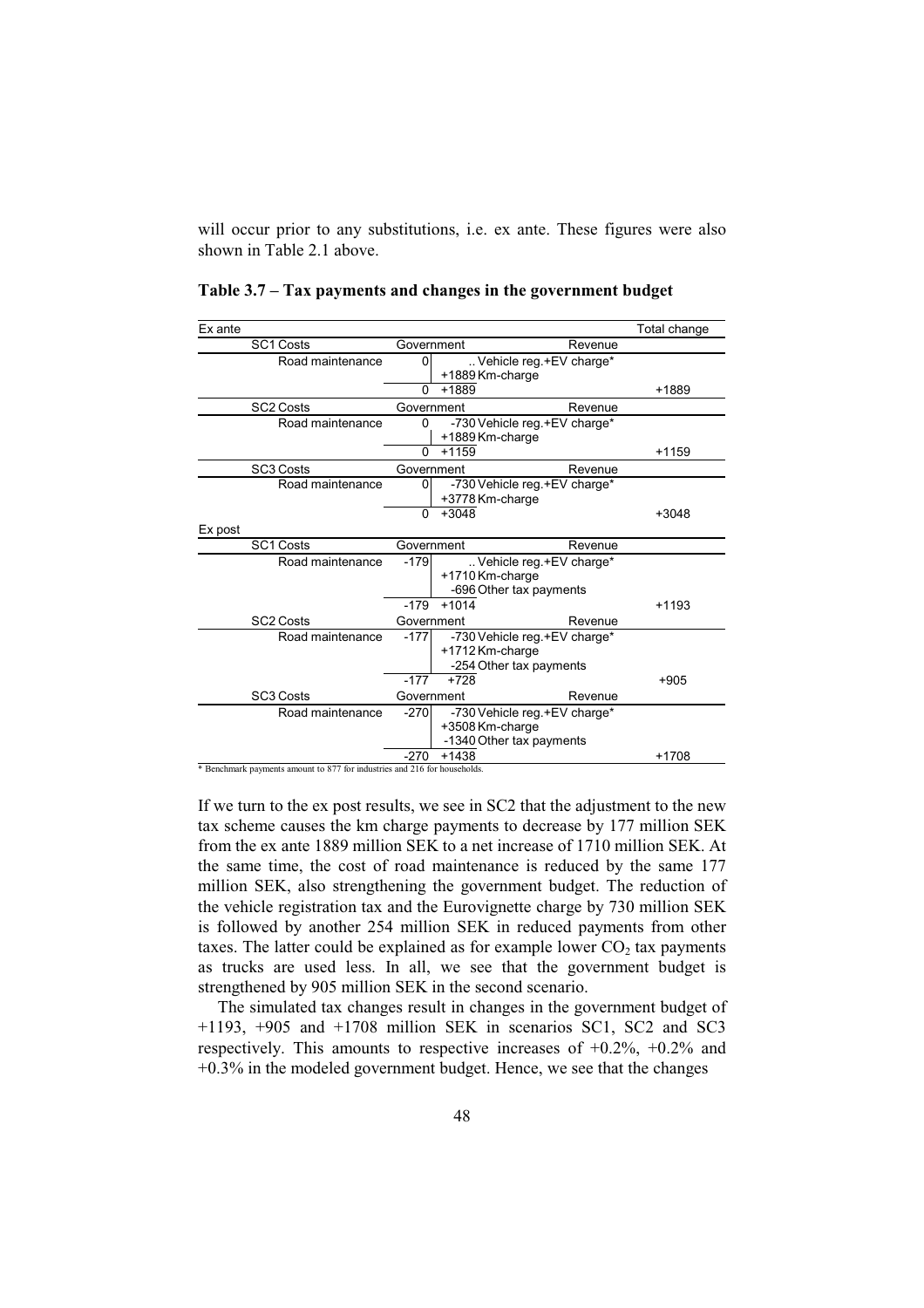that occur in all three scenarios are small in relation to the overall government budget in the model. The fears that the km-charge would leave holes in the government budget would thus seem to be unfounded. There is, however, another important lesson to be drawn from these simulations. We see that the ex ante changes in tax revenue are not at all the revenue that one could expect to be able to collect. Of the ex ante revenue increases, only 63%, 78% and 56% were actually collected. This kind of analysis is probably only possible to perform within a CGE framework.

#### *v. Sensitivity Analysis*

The aim of the sensitivity analysis is to try to see how robust the results are with regard to certain assumptions about parameter values, in particular the elasticities. The procedure, a so-called unconditional systematic sensitivity analysis, follows Harrison and Vinod (1992). The idea is that the model is solved over and over again with some key parameters being simultaneously perturbed41. The sensitivity analysis is limited to the main scenario, i.e. SC2, for the sake of briefness.

Turning first to Table 3.8, we see that the change for each truck category appears to be robust and the t-value seems to indicate that the results are statistically significant at a 5% level of statistical significance.

## **Table 3.8 – Trucking**

|                                                                      | $\Box$ 1.3 |  |  |  | L4 LS21 LS22 LS23 LS32 LS33 LS34 LS44 |  |
|----------------------------------------------------------------------|------------|--|--|--|---------------------------------------|--|
| SC2 -10.15 -5.21 2.41 -21.73 -11.84 -9.55 -6.18 -3.32 -11.22 -7.06   |            |  |  |  |                                       |  |
| t-value* 24.97 30.61 28.11 13.54 33.95 36.45 41.95 36.75 29.25 27.11 |            |  |  |  |                                       |  |
| * Over 1000 solutions.                                               |            |  |  |  |                                       |  |

The result of the sensitivity analysis with regard to the Hicksian Equivalent Variation welfare measure is shown in Table 3.9, where we see that the small change in EV of SC2 proved in fact to be insignificant at a 5% level of statistical significance.

#### **Table 3.9 – Equivalent Variation\***

|                               | Result  |
|-------------------------------|---------|
| SC2, %                        | $-0.06$ |
| t-value**                     | $-1.93$ |
| $*$ Results of 1000 solutions |         |

\* Results of 1000 solutions. \*\* t-value computed as (point estimate – 0) / standard deviation over 1000 solutions.

<sup>&</sup>lt;sup>41</sup> The key parameters are those assigned a distribution in Table F3 of Appendix F. Following Harrison and Kriström (1997) and Hill (1998), the sample size, i.e. the number of times the model is solved, is set to 1000. As for example Harrison et al. (1993) explain, the procedure is said to test the 'robustness' of the results. Note that not all distributions are assumed to be normal, and the critical t-values presented here are therefore valid only asymptotically.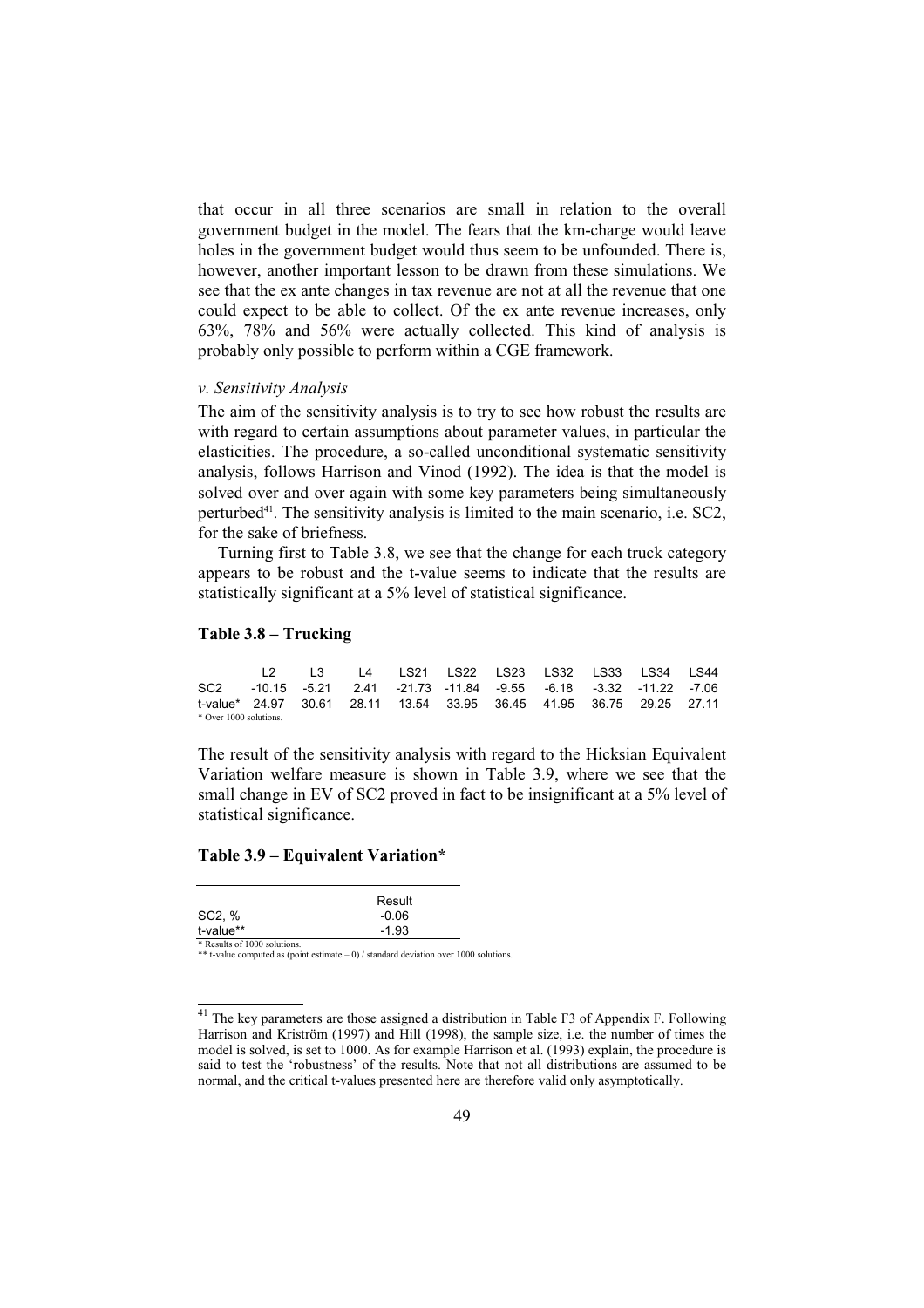Thus, we see that the results presented above seem to be robust with respect to the assumptions made about the key parameters in the model. The results that proved to be not significant do not affect the main results of the simulations.

# 4. Concluding Remarks

The results presented in this study give an indication of the effects that can be expected from an introduction of a km-charge based on the Fourth Power Law. There are some interesting conclusions that can be drawn from the results presented so far. First, imposition of the km-charge will lead to lower road wear and the decrease in road wear will occur in all the scenarios. Second, by comparing SC1 and SC2, we can conclude that the effects on road wear are not influenced by the simultaneous reduction of the vehicle registration tax and the Eurovignette charge to any large extent. This is perhaps to be expected, since the vehicle registration tax and the Eurovignette charge are not in any strong relation to the actual use of the road, and are thus not expected to influence the road wear if lowered. Third, the results indicate that the effect of the km-charge will largely come from a general reduction in trucking activity, i.e. less heavy truck traffic, and only to a lesser extent from shifts towards less damaging trucks. This follows from the fact that the changes in vehicle kilometers are about the same as the changes in esal-km, a result that is perhaps surprising. It also indicates that most of the effect would occur even if the tax were only a weight-distance related charge, as opposed to the axle-load-distance related charge used here<sup>42</sup>. This actually contradicts the importance of the Fourth Power Law since the results indicate that most of the decrease would occur even if a first power were used (because a first power would imply a weight-distance charge). Finally, the major part of the decrease in road wear is related to the decrease in long-distance trucking.

We have also seen how a km-charge could affect the output level of different commodities. For example, we have seen that modal shifts towards freight by rail, ship and air may occur as in-house and for-hire trucking decrease. Moreover, in-house road transportation fuelled by petrol and that fuelled by diesel, other than the heavy trucks, also increases. Furthermore, the imposition of the km-charge and the simultaneous reduction in the vehicle registration tax and the Eurovignette charge do not seem to affect overall real wages, labor supply or household welfare. Finally, we have seen that the ex ante changes in expected tax revenue are possibly overstated and

 $\frac{42}{42}$  Once again; since the effect largely comes from decreased activity and not shifts to less damaging trucks.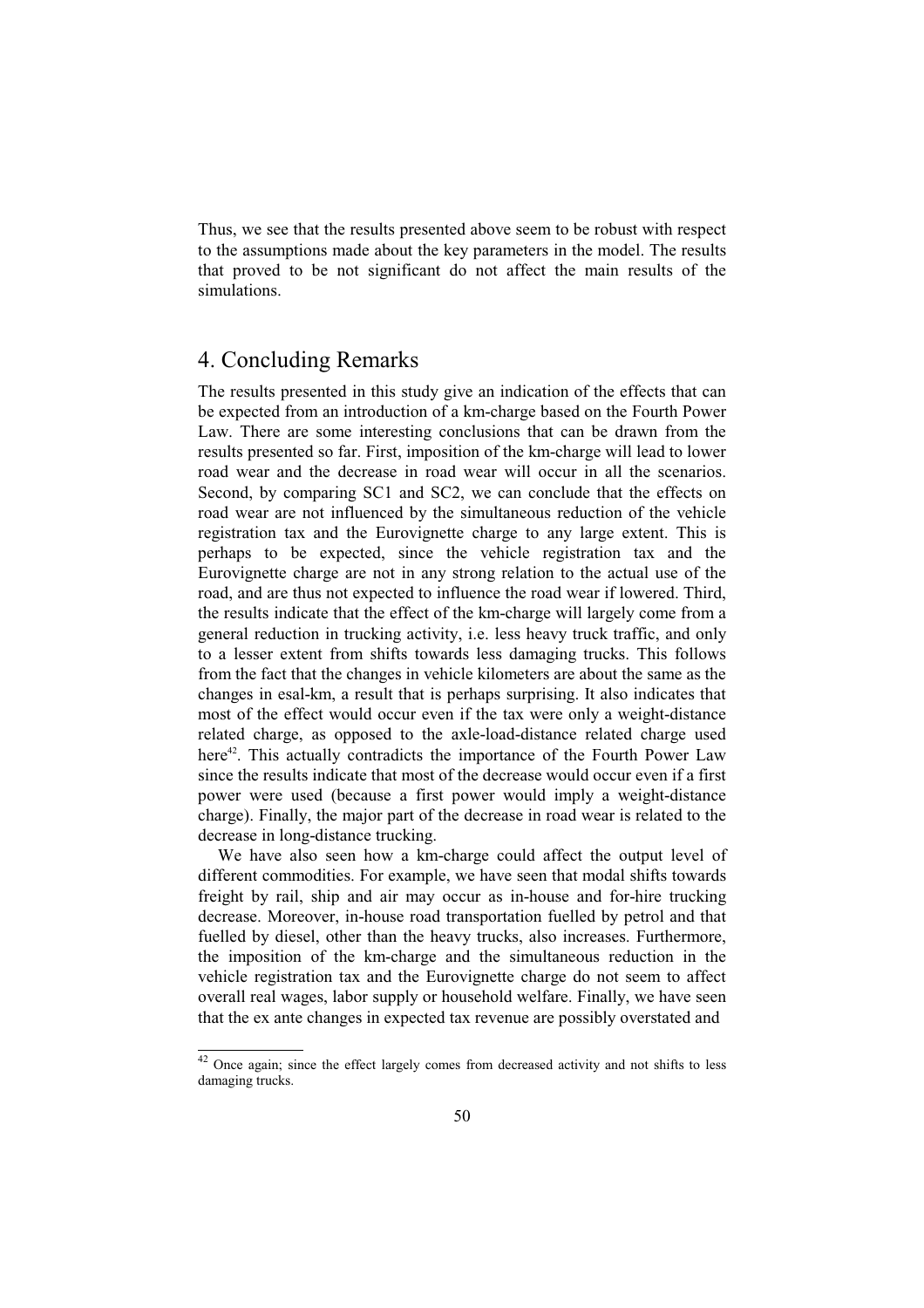perhaps only 56-78% of the ex ante amounts could actually be expected to be collected. On the other hand, the amounts involved do not affect the overall government budget to any large extent.

Thus, in short, road wear will decrease, mainly because fewer vehicle kilometers are performed, but also because of modal shifts and shifts toward other road transportation than heavy trucks. The effects seem to cancel out on aggregate, leaving households unaffected. The overall government budget is only affected in a limited way, although the tax revenue is not as large as one could expect beforehand.

These results may add some new insights into the possible effects of a km-charge. In the future, it might be interesting to follow up on the indication that was found in this study about the apparently limited importance of the Fourth Power Law. Most of the effects seem to be driven by the overall level of the charge and not as much by the non-linearity that was integrated into the design of the charge.

## References

- AASHO (1962), the American Association of State Highway Officials, 'The AASHO road test', proceedings of a conference held May 16-18, 1962, St. Louis, Mo., Washington, National academy of sciences. National research council. Publication ; 1012, or in Special report / Highway Research Board, , ISSN 0077-5622 ; 73.
- AASHTO (1993), 'Guide for Design of Pavement Structures', American Association of State Highway and Transportation Officials, Washington D.C. 1993.

DETR

- (1997), UK Department of the Environment, Transport and the Regions, 'Lorry Weights - A Consultation Document', Last updated 17 January 1997.
- (2000), UK Department of the Environment, Transport and the Regions, '*NERA Report on Lorry Track and Environment Costs',* Published 14 August 2000.
- Ecoplan (1998), 'Transalpine Freight Transport- case study', Research project STEMM, contract no. ST-96-SC.301, of the Transport Research and Technological Development Programme 1994 - 1998 (4th Framework Programme), Strategic Research. Jointly with MDS-Transmodal. European Commission
- (1995), 'Towards Fair and Efficient Pricing in Transport', Green Paper, COM (1995) 69 (Provisional), European Commission, Brussels, Belgium.
- (1998a), 'Fair Payment for Infrastructure Use: A phased approach to a common transport infrastructure charging framework in the EU', White Paper, COM (1998) 466 (final), European Commission, Brussels, Belgium.
- (1998b), 'Electronic Kilometre Charges for Heavy Goods Vehicles in the EU', by WS Atkins Consultants Ltd (Manchester, UK), Institute of Transport Economics (T∅I, Oslo, Norway), Netherlands Economic Institute (NEI, Rotterdam, Netherlands), DHV (Amersfoort, Netherlands), Prognos (Switzerland), European Commission DG VII, Report VII B1 31/97 (final), Brussels, Belgium.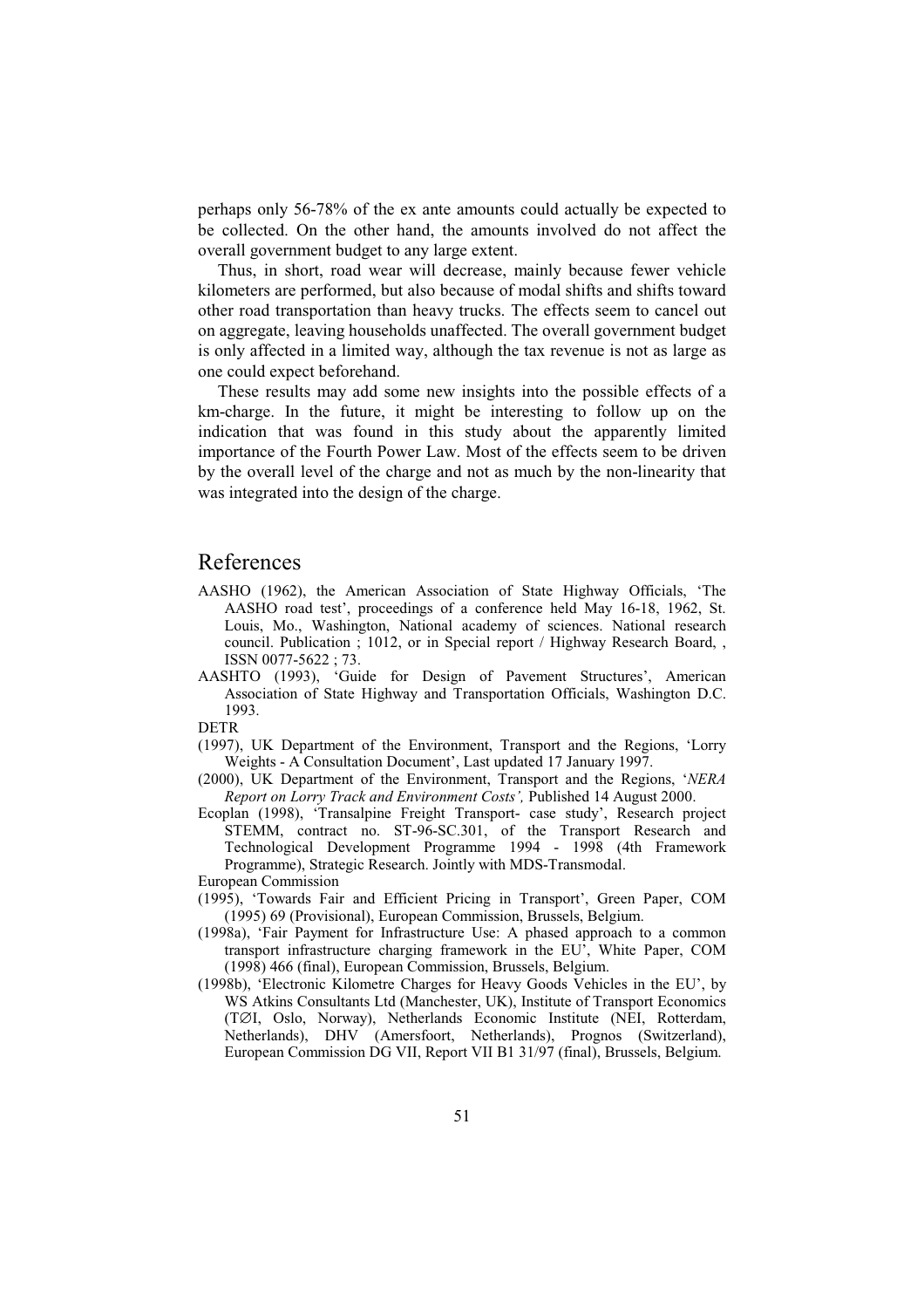- FCA (2000), 'HFV-in concrete terms', Federal Customs Administration, Switzerland.
- Harrison GW and Vinod HD, (1992), 'The Sensitivity Analysis of Applied General Equilibrium Models: Completely Randomized Factorial Sampling Design', The Review of Economics and Statistics, 79(May), pp. 357-62.
- Harrison GW, Jones R, Kimbell LJ and Wigle R, (1993), 'How Robust is Applied General Equilibrium Analysis?', Journal of Policy Modeling, 15(1), pp. 99-115.
- Harrison GW and Kriström B, (1997), 'Carbon Taxes in Sweden,' Final Report: January 15, 1997. Downloadable at http://dmsweb.badm.sc.edu/glenn/sweden.htm.
- Hill M, (1998), 'Green Tax Reform in Sweden: The Second Dividend and the Cost of Tax Exemptions', Beijer Discussion Paper Series No. 119, Economics Department, Stockholm School of Economics and The Beijer Institute, Stockholm, Sweden, December 1998.
- Johnsson R, (2002a), 'Transportation Satellite Accounts Measuring the Size of the Transport Industry in Sweden in 1995', included as Chapter 2 in this publication.
- Johnsson R, (2002b), 'Transportation Industry Representation in CGE modeling Does it Matter?', included as Chapter 3 in this publication.
- Kenis and Cobb (1990), 'Computer Simulations of Load Equivalence Factors', Transportation Research Record 1286.
- KFV (2000), Kommission Verkehrsinfrastrukturfinanzierung, Schlussbericht, Germany, 5. September 2000.
- Kågeson P, (2000), 'Bringing the Eurovignette into the Electronic Age: The need to change Directive 1999/62/EC to allow kilometre charging for heavy goods vehicles', TandE 00/4, Brussels.
- Mayeres I, Proost S, Quinet E, Schwartz D and Sessa C. (2001), 'Alternative Frameworks for the Integration of Marginal Costs and Transport Accounts, UNITE (UNIfication of accounts and marginal costs for Transport Efficiency), Deliverable 4, Funded by the  $5<sup>th</sup>$  Framework RTD Programme, ITS, University of Leeds, Leeds, May 2001.
- NCHRP (1993), 'Effects of Heavy-Vehicle Characteristics on Pavement Response and Performance', NCHRP Report 353, Transportation Research Board, National Academy Press, Washington D.C. 1993.
- Official Reports to the Swedish Parliament:
- SOU 1969:45, 'Fordonsbeskattningen', Stockholm: Fritzes, 1969
- SOU 1970:36, 'Kilometerbeskattningen', Stockholm: Fritzes, 1970
- SOU 1972:42, 'Vägtrafikbeskattningen', Stockholm: Fritzes, 1972
- SOU 1997:35, 'Ny kurs i trafikpolitiken', Final Report to the Kommunikationskommittén of the Swedish Parliament, in Statens Offentliga Utredningar, Stockholm: Fritzes, 1997.
- SOU 2000:8, Final Report to the Godstransport-delegationen, of the Swedish Parliament, in Statens Offentliga Utredningar, 'Framtida godstransporter – Transportköparnas krav på transportsystem', ('The future goods transports – The demand on the system'), Stockholm, 2000.
- SOU 2001:61, Final Report to the Godstransport-delegationen, of the Swedish Parliament, in Statens Offentliga Utredningar, 'Godstransporter för tillväxt - en hållbar strategi', ('Goods transports for growth – a sustainable strategy'), Stockholm, 2001.
- SIKA (2000), 'Effekter av alternativ till Eurovinjettsystemet' (Effects of alternatives to the Eurovignette system), Report 2000:4, The Swedish Institute for Transport and Communications Analysis (SIKA), Stockholm, Sweden.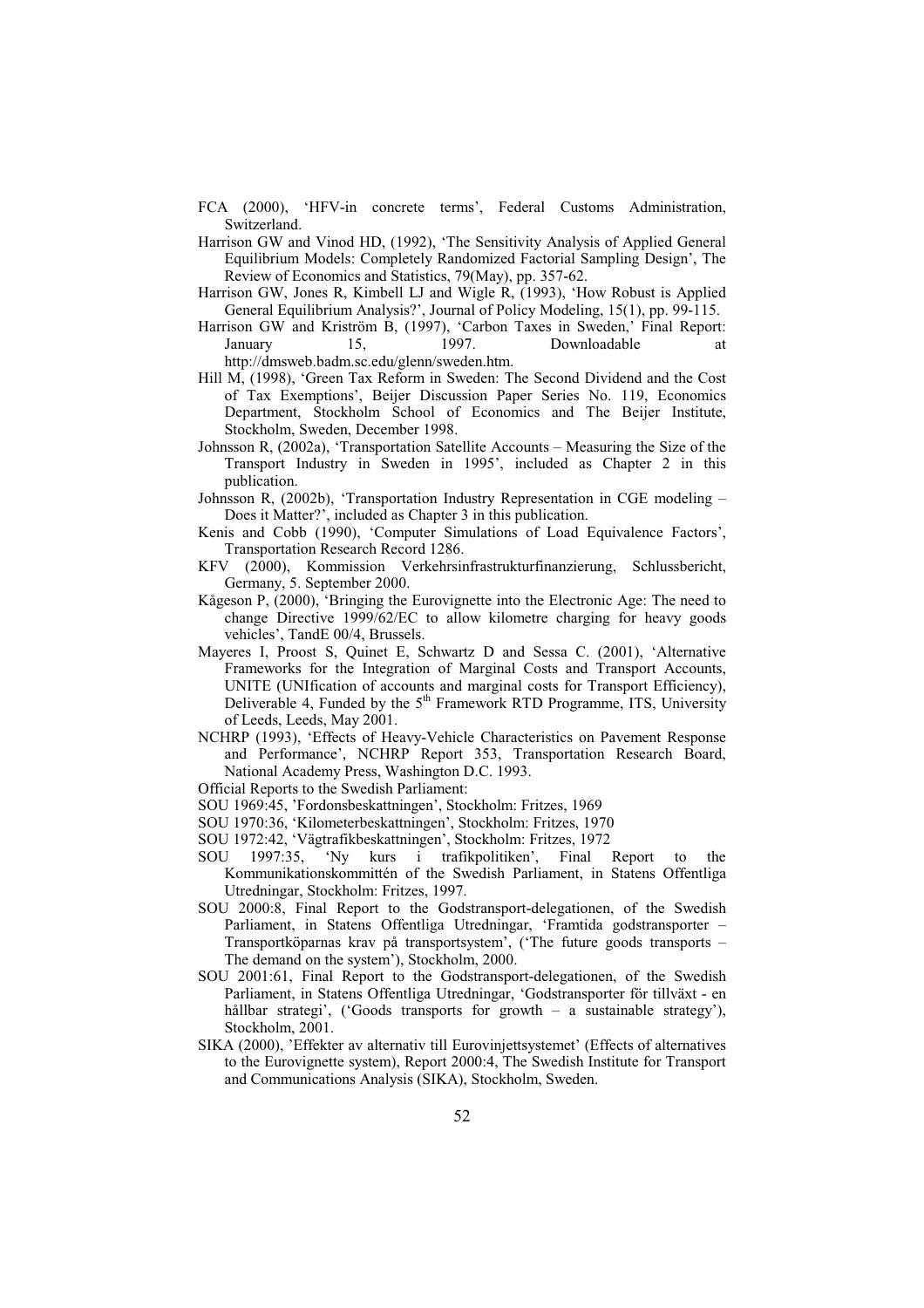- Small K A, Winston C and Evans C A, (1989), 'Road work: a new highway pricing and investment policy', xii, 128 s. : ill., Brookings Institute, Washington, D.C., 1989. ISBN:0-8157-9470-3.
- Starkie D, (1988), 'The New Zealand Road Charging System', Journal of Transport Economics and Policy, Volume XXII, no 2, May 1988.
- Steininger K W (2002), 'The Foreign Trade and Sectoral Impact of Truck Road Pricing for Cross-Border Trade: A CGE Analaysis for a Small Open Economy', Environmental and Resource economics 23:213-253.
- Suter S and Walter F, 'Environmental Pricing Theory and Practice: The Swiss Policy of Heavy Vehicle Taxation', The Journal of Transport Economics and Policy, Vol.35(3), September 2001.
- VTI (1997), 'Den tunga trafikens betydelse för vägens nedbrytning' (Heavy vehicle influence on road deformation), VTI notat 65-1997, Linköping, Sweden.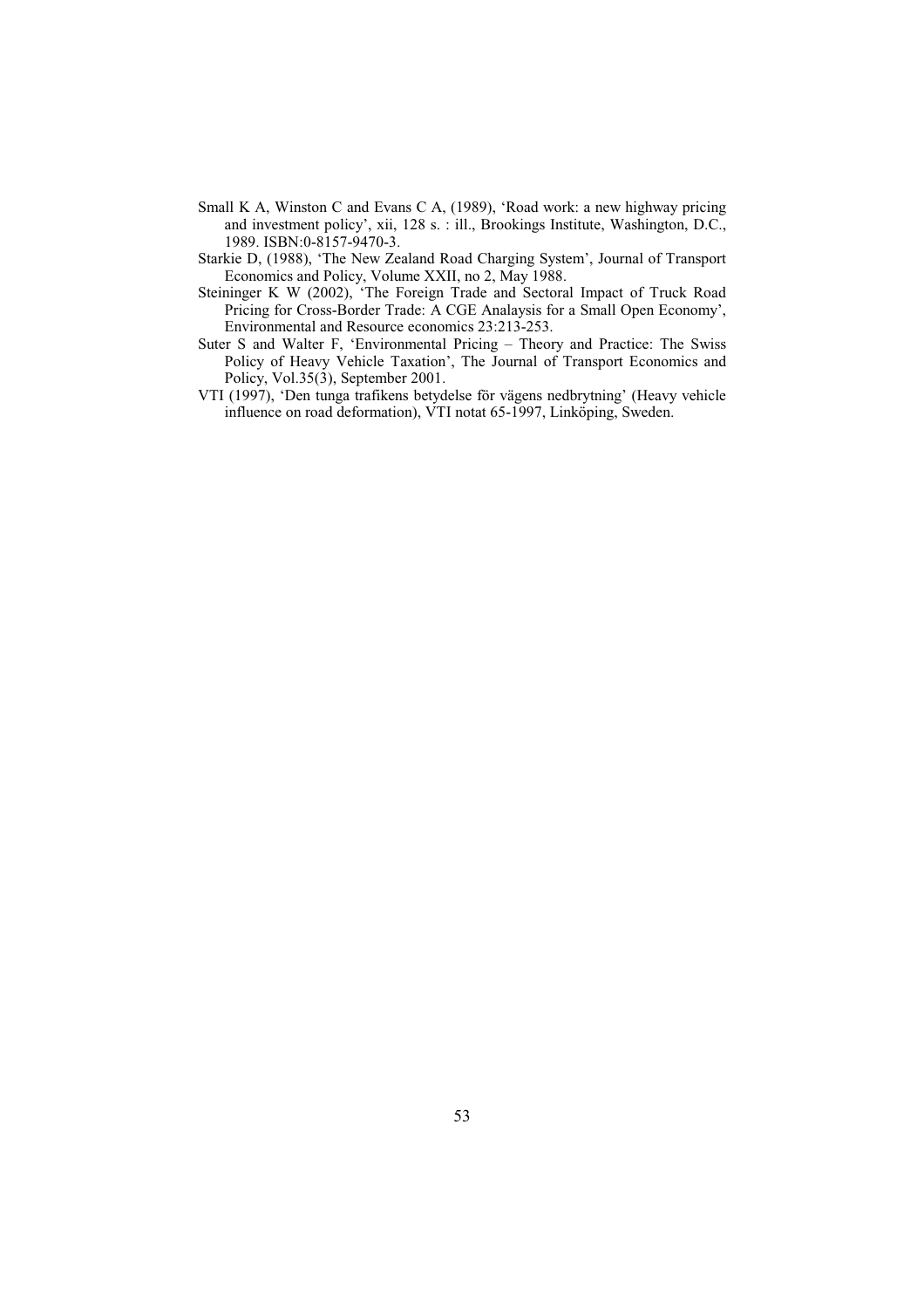# Chapter 5 – The Cost of Relying on the Wrong Power – Road Wear and the Importance of the Fourth Power Rule

# 1. Introduction

When it comes to road wear and deformation, it is perhaps surprising how influential the American Association of Highway and Transportation Officials (AASHO (1962)) study, conducted back in the 1950s and 1960s, still is. The study found that road wear and deformation was largely related to axle weight rather than vehicle weight. The study also found that the relationship of road wear and deformation to axle weight was highly nonlinear and the so-called Fourth Power Rule emerged.

Using the same data set as the original AASHO study, the relationship has been re-estimated and largely confirmed by Small et al. (1989) and other studies have extended the original study by including new axle configurations. But no new empirical data similar to, and as extensive as, the AASHO data has been collected. Instead, yet other studies have highlighted other characteristics affecting the relationship between road wear and deformation and the use of the road. These studies have for example focused on tire characteristics, suspension systems, axle spacing, the use of liftable axles and the use of triple axles (tridems)<sup>43</sup>. The result is that the Fourth Power Rule has been questioned. Is it really a fourth power, or is it rather a third if the effect of the axle spacing is included? Etc, etc, etc.

National road administrations in many countries are considering the possibility to use an axle weight-distance related kilometer charge to cope with costs related, for example, to road infrastructure and maintenance. It has been suggested that there is no real alternative to the AASHO Fourth Power Rule (see Martin (2000, p. 90)). But is it the 'right' power rule? What if the true relation is better represented by, for example, a second power rule? This study will analyze the implications of the design of a charge according to a specific power rule, while allowing for the possibility that the true relation is represented by another power. This will provide an indication

<sup>43</sup> See for example FHWA (1995), DETR (2000), and Kenis and Cobb (1990).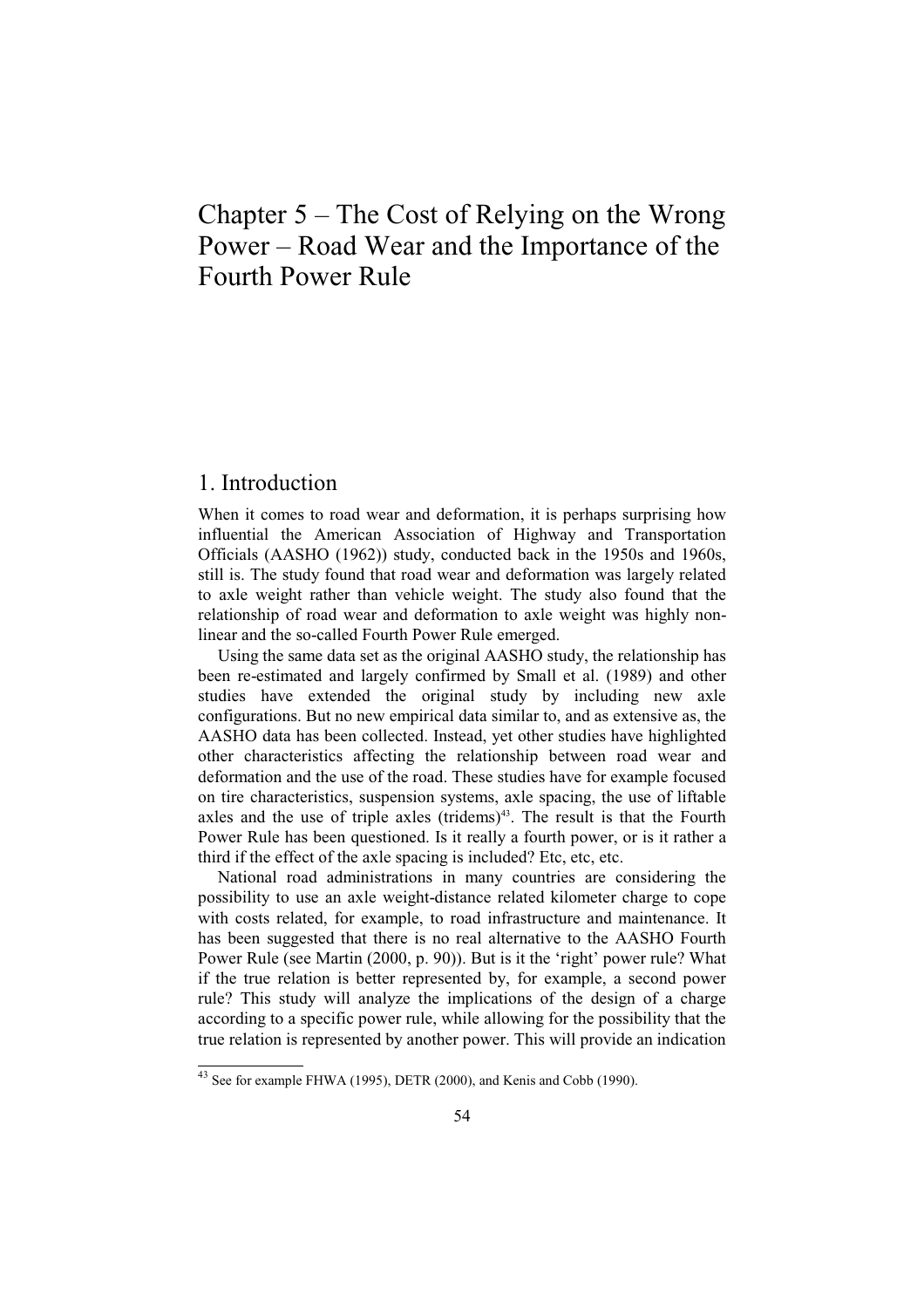as to whether the issue is of any practical interest at all. The analysis will be made by implementing a charge designed according to the first through the fifth power and for ten different truck categories, in a computable general equilibrium (CGE) model of Sweden.

In section 2 the study proceeds to discuss a number of aspects, beside axle-weight, that have been suggested as affecting road wear and deformation. In section 3 the charge is calculated, and in section 4 the simulation results are presented. Section 5 concludes the study.

# 2. The Fourth Power Rule?

The results of the AASHO (1962) study and the Fourth Power Rule can be summarized, as in Small et al. (1989, p.11): "Two technological facts are crucial to understanding road wear. First, the equivalence factor for an axle rises *very* steeply with its load – roughly as its third power. […] Second, it is the weight per axle that matters, not total vehicle weight". Although Small et al. question the AASHO result by suggesting "our estimates show a somewhat less steep relationship between pavement life and axle load – closer to a third-power principle than to the fourth-power principle conventionally used…", they are referring to rigid pavements. For flexible pavements, such as the asphalt used in Sweden, the AASHO rule of thumb, the Fourth Power Law, seems to be verified by Small et al. (1989). It is also verified by a report to the Swedish Government back in the sixties, report designing the kilometer charge that was introduced in 1974 and abolished in 1993. The report noted that the exponent (i.e. the power) fluctuates widely depending on the type of road body, but that a study had arrived at an exponent of 3.9 for asphalt roads when applying the AASHO formula under Swedish conditions.<sup>44</sup>

Since the AASHO study, however, several other factors have been identified as influencing the road wear. These include tire characteristics, suspension systems, the use of liftable axles, axle spacing and the use of triple axles (tridems) and the fact that the road types are a major determinant of the exponent. And there have naturally been many changes in truck characteristics since the AASHO study.

First of all, for commercial considerations, tires have generally become lighter, smaller in diameter and able to carry a greater load. This has for example resulted in the use of radial instead of bias-ply tires, higher tire pressure and more frequent use of dual tires. When it comes to tires, it is a

<sup>44</sup> The coefficients in the Small et al. study were 3.241 for rigid pavements and 3.652 for flexible pavements. In a study by NCHRP (1993, p. 12) it was found that "Rutting damage is proportional to axle load, and fatigue is roughly proportional to load raised to the fourth power". The results of the Swedish study can be found in SOU 1969:45 p. 134.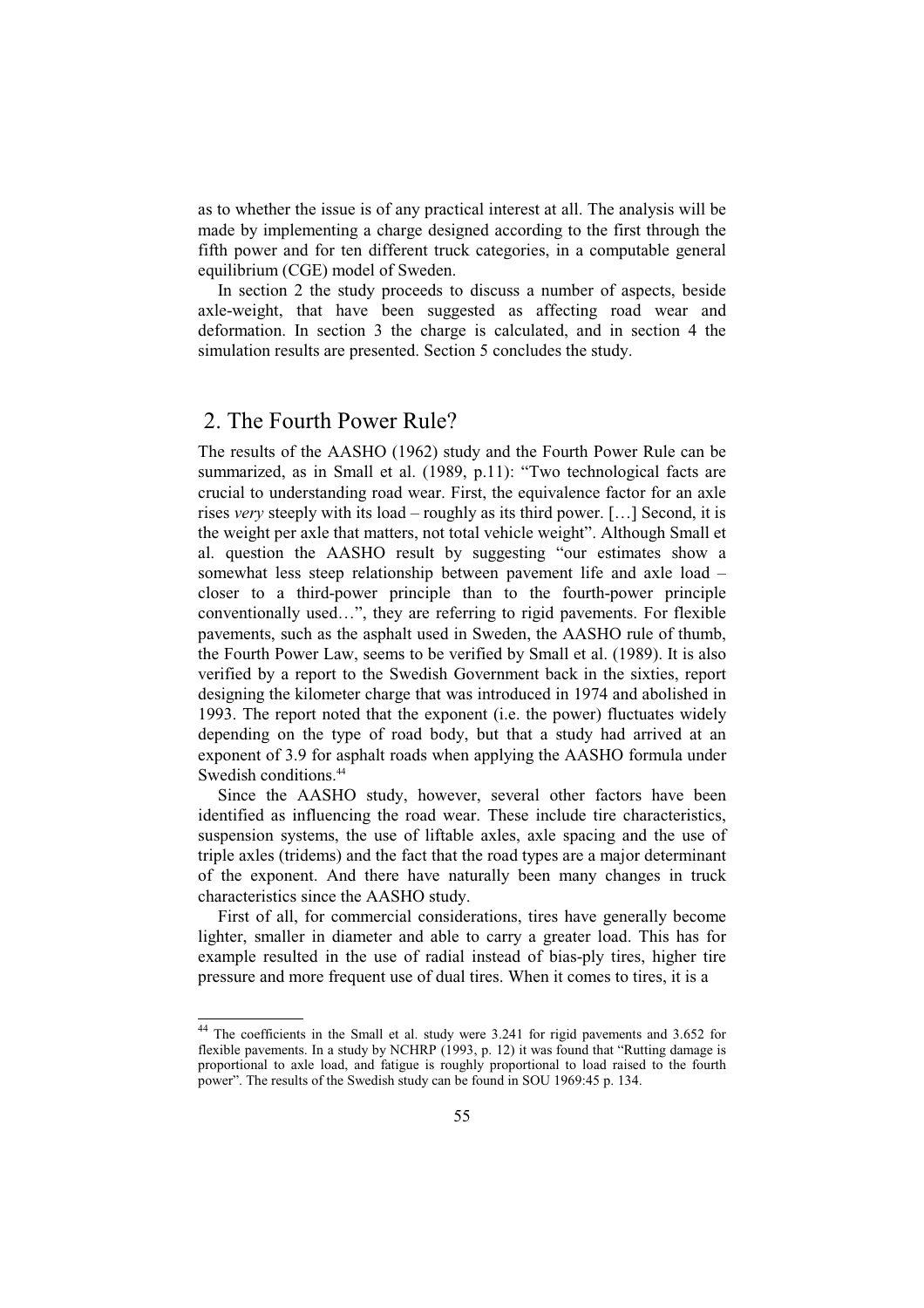known fact that higher tire pressure reduces the size of a tire's 'footprint' on the pavement, so that the weight of the wheel is distributed over a smaller area, suggesting greater road wear. The wide single tires bring about savings in fuel costs but might result in higher road wear than otherwise identical dual tires. On the other hand, although dual tires could be expected to cause less road wear than single tires, in reality one of the tires may often be overloaded due to unequal tire pressures, uneven tire wear, or pavement crown. This to some extent offsets the expected advantage of dual tires. Another effect of dual tires is the effect of randomness in the lateral placement of the truck on the road. This means that the single tire often wander sideways over the lane, spreading the wear out sideways. A dual tire lessens this 'positive' effect. FHWA (1995) summarizes this in the following way (p. 16): "Taking all of these findings into consideration suggests that the relative damage potential [of single tires] is much less than commonly believed, and conceivably the wide base [single] tires might be less damaging than duals." This is a conclusion not found in for example DETR (2000), hinting at the major uncertainties in the field.

A second truck characteristic that has changed since the AASHO study is the suspension systems. Again quoting FHWA (1995): "As a heavy truck travels along the highway, axle loads applied to the pavement surface fluctuate above and below their average values. […] On the assumption that the pavement wear effects of dynamic loads are similar to those of static loads and follow a fourth-power relationship, increases in the degrees of fluctuation increase pavement wear." Thus, better suspension systems might decrease the road wear, but, as noted in DETR (2000), this is for example conditional upon the suspension system being "maintained at a specified level in order to maximize those benefits" (p. 70). Thus, there is a large uncertainty in how the suspension system might affect road wear and the Fourth Power Rule.

A third truck characteristic influencing the road wear that was not accounted for in the AASHO study is the use of liftable axles. Liftable axles "provide the vehicle operator with the opportunity of reducing tire wear and fuel consumption at times when the vehicle is substantially less than fully laden", but there is "a risk that the lift axle can be misused or abused" (DETR (2000), p. 76). This is because it is conceivable that an operator will take the opportunity to reduce tire wear and fuel consumption also when the truck is fully loaded. FHWA (1995) also mentions the use of liftable axles to get around the – often employed – charges determined by the combination of weight and the number of axles. Charging the liftable axles as if they were rigid axles could of course, solve this problem. But that perhaps introduces other problems. Anyhow, there is a great uncertainty in this area as well.

Fourth, the axle configuration also affects road wear in different ways. For example, it is unlikely that axle spacing affects rutting, but is more likely to affect the fatigue. If axles are placed close enough together, they start to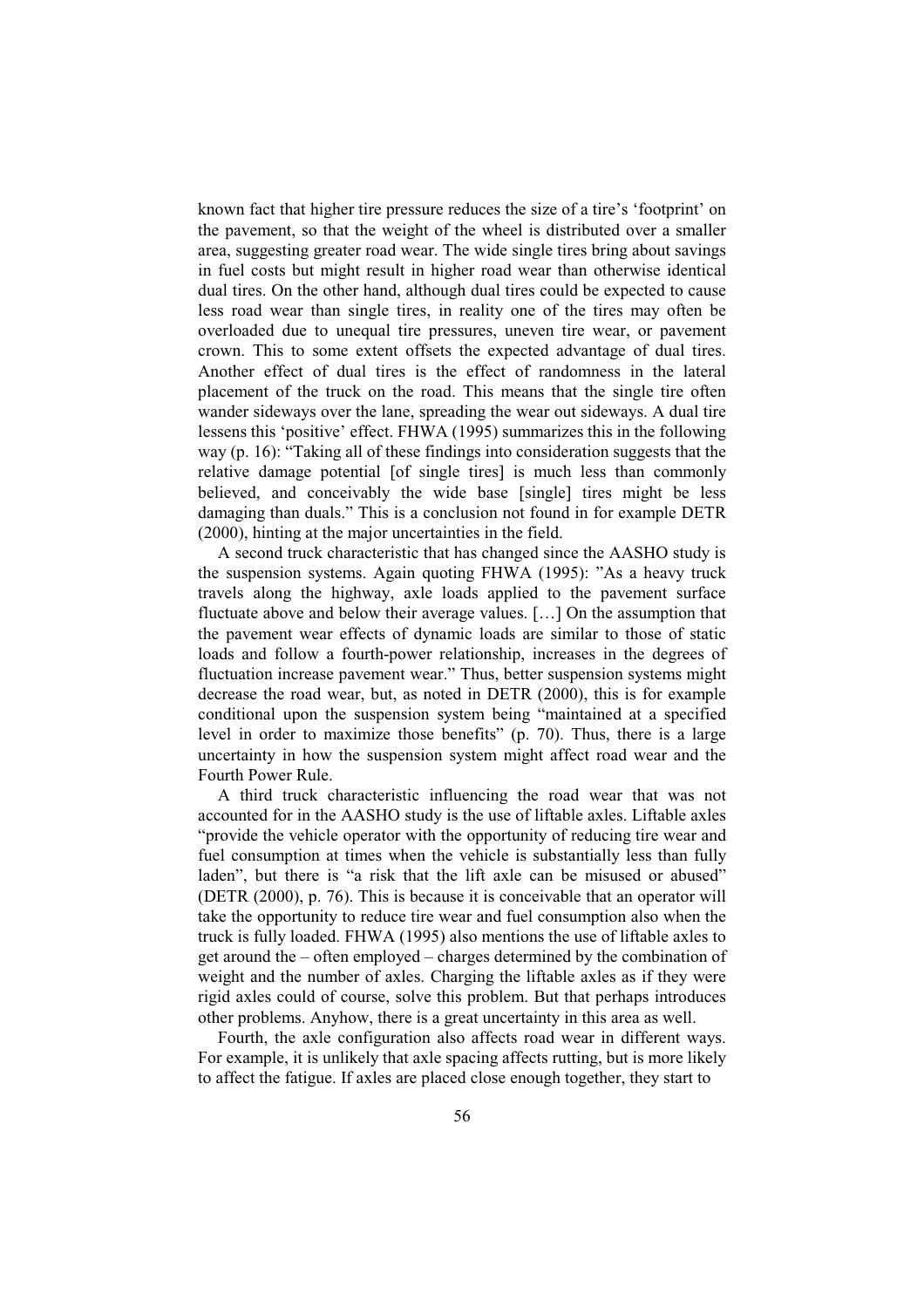act as an entity and it is suggested in the FHWA (1995) study (p. 18) "that the AASHTO<sup>45</sup> esal [equivalent standard load] values appear to understate the damaging effect of dual and triple axles in comparison to single axles." FHWA (1995) also mentions studies that question the AASHTO (1993) values for tridems. The road wear factor for tridems used in the present study are based on Kenis and Cobb (1990). Hence, there is a great deal of uncertainty in this field, too.

Finally, the value of the exponent seems to be determined to a high degree by the road type. DETR (2000) refers to results where the exponent has been allowed to vary between three and nine, that is, to a very high degree. In the Swedish study referred to above, the exponent for road types built on different types of soil ranges from 1.16 to 8.52 with a weighted average of 3.30 (SOU 1969:45, pp. 136-7). The exponent seems to be lower where most of the transport by heavy truck is conducted (which in turn is a reflection of the fact that roads are often better where traffic is heavy). However, there might be exceptions to the last point<sup>46</sup>. But let us now proceed to the next section, which outlines how the charge is calculated.

# 3. The Charge

The charge is calculated according to the first, second, third, fourth and fifth power. However, this is not as straightforward as it might seem and requires some explanation. First of all, the number of so-called equivalent standard axle loads (esals) for each truck category used in the study (L2-L44) is calculated according to:

$$
ESALS_j = \sum_i x_i^{exp}
$$
 (1)

where the truck category *i* is the sum of the esal of each individual axle *i* and where the esal of each individual axle,  $x^{\exp}$ , is the quotient between the actual axle weight and the standard axle of 8.172 metric tonnes (18 kip) raised to the exponent in question  $(1^{st}, 2^{nd}, 3^{rd}, 4^{th} \text{ or } 5^{th})$ . Second, each truck category traveled z km the year in question. Hence, adding the product of the esals and kilometers performed for each truck category according to:

$$
ESALKM = \sum_{j} (ESALS_j * z_j)
$$
 (2)

gives the total number of esal-kilometers performed over the year. Third, the actual level of the charge is set to cover the annual road wear and

<sup>45</sup> American Association of State Highway and Transportation Officials (AASHTO) is the predecessor to AASHO.

<sup>46</sup> An example could be the extensive timber trucking on secondary and tertiary roads, for example in the Swedish northern inlands.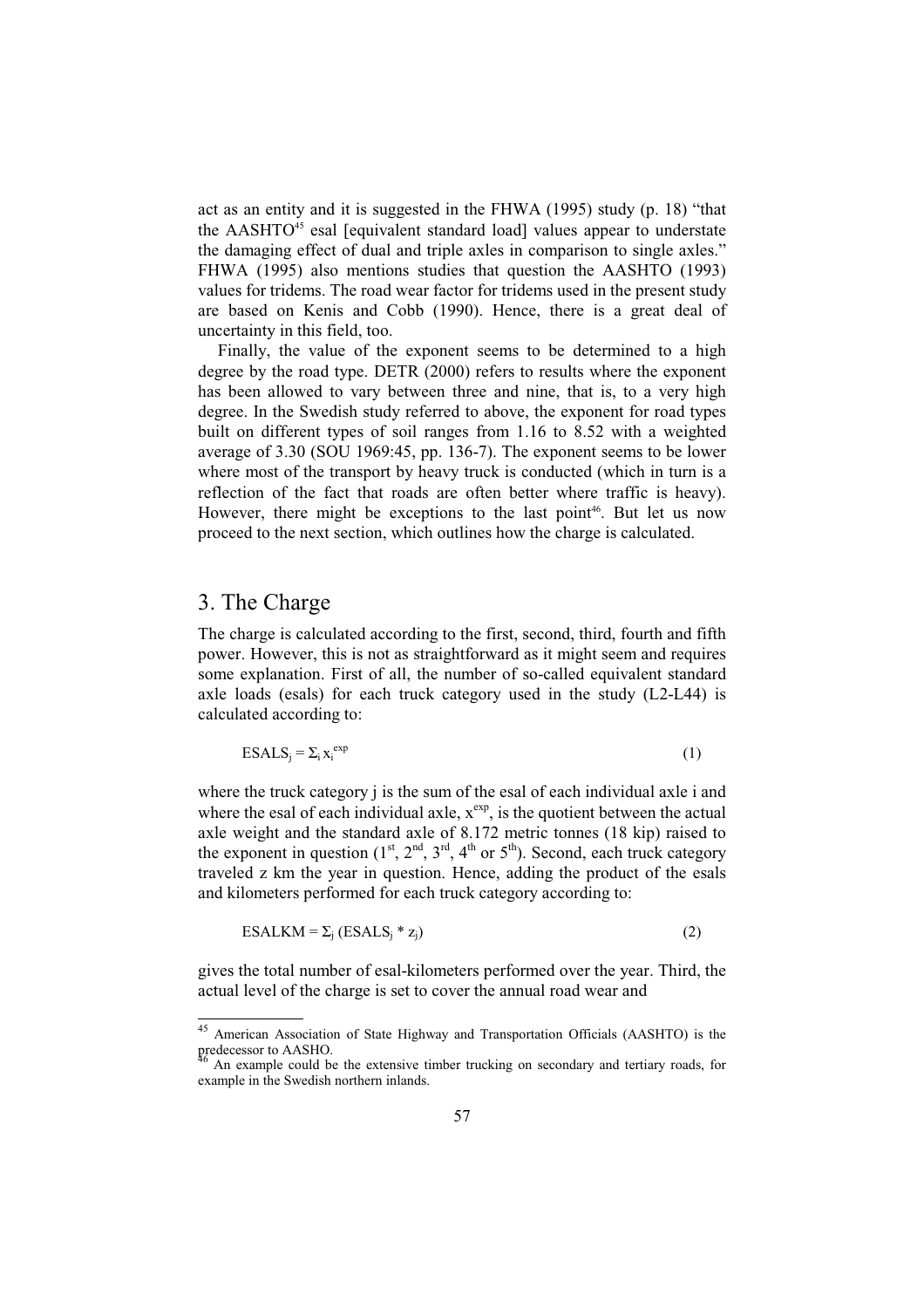deformation and as an approximation to this, the annual status quo road maintenance cost is used<sup>47</sup>. The charge per esal-km is calculated according to:

$$
Change per esal-km = road maintenance cost / ESALKM
$$
\n(3)

Hence, the level of the charge is determined by aggregating the total number of esal-km, i.e. the total number of kilometers performed by the standard load (step (1)-(2)), and then to divide the annual road wear and deformation cost with this number (step (3)). The result is the implied charge of one esalkm. After this, and fourthly, the charge for a particular truck is now simply determined by the product of the esals it incurs and the charge per esal, according to:

(Change per vkt)<sub>j</sub> = Charge per esal-km \* ESALS<sub>j</sub> 
$$
(4)
$$

where the left hand side is the charge for the particular truck category. In other words, the road wear cost of 1889 million SEK is divided by the total number of esal-kilometers and the result is the charge for driving a standard axle one kilometer. This procedure is repeated for each exponent. The charges are thus all designed to recover the maintenance cost.

The levels of the charges are shown in Table 3.1. The first two columns show the power rule (exponent) with the corresponding scenario in the model. The table shows that for some truck categories, increasing the exponent means a lower charge (L3, L4, LS22, LS23, LS32, LS33, LS44) while the reverse holds for other categories  $(L2, LS21, LS34)^{48}$ . It is assumed that some truck categories are used locally, others regionally and some for long-distance transport, as explained in Johnsson (2003c). The main implication of this is with regard to the substitution possibilities between the different truck categories. The nested production structure and the elasticities employed are outlined in Appendixes E and F respectively. Further details of the model and the benchmark 1995 data set are provided in Johnsson (2003a-c).

Before turning to the results, an important implication from the choice of powers has to be mentioned. Using the first power when calculating the

<sup>&</sup>lt;sup>47</sup> According to SOU 1997:35, on p. 86 of the supplement, the status quo annual maintenance cost of sealed roads is stated as approximately 1856 million SEK at 1990 prices. This is the level of maintenance that keeps the roads in a condition that is in line with the expected life span of the road, i.e. the road will be usable for the period expected in the investment plan. The road maintenance of sealed roads amounted to 1889 million SEK in 1995, and this figure determines the level of the charge. This is considered to be the best estimate of the road wear available.

The truck categories are explained in Appendix C. L2=2 axles, L3=3 axles, L4=4 axles, L21=2-axle truck with 1-axle trailer, etc.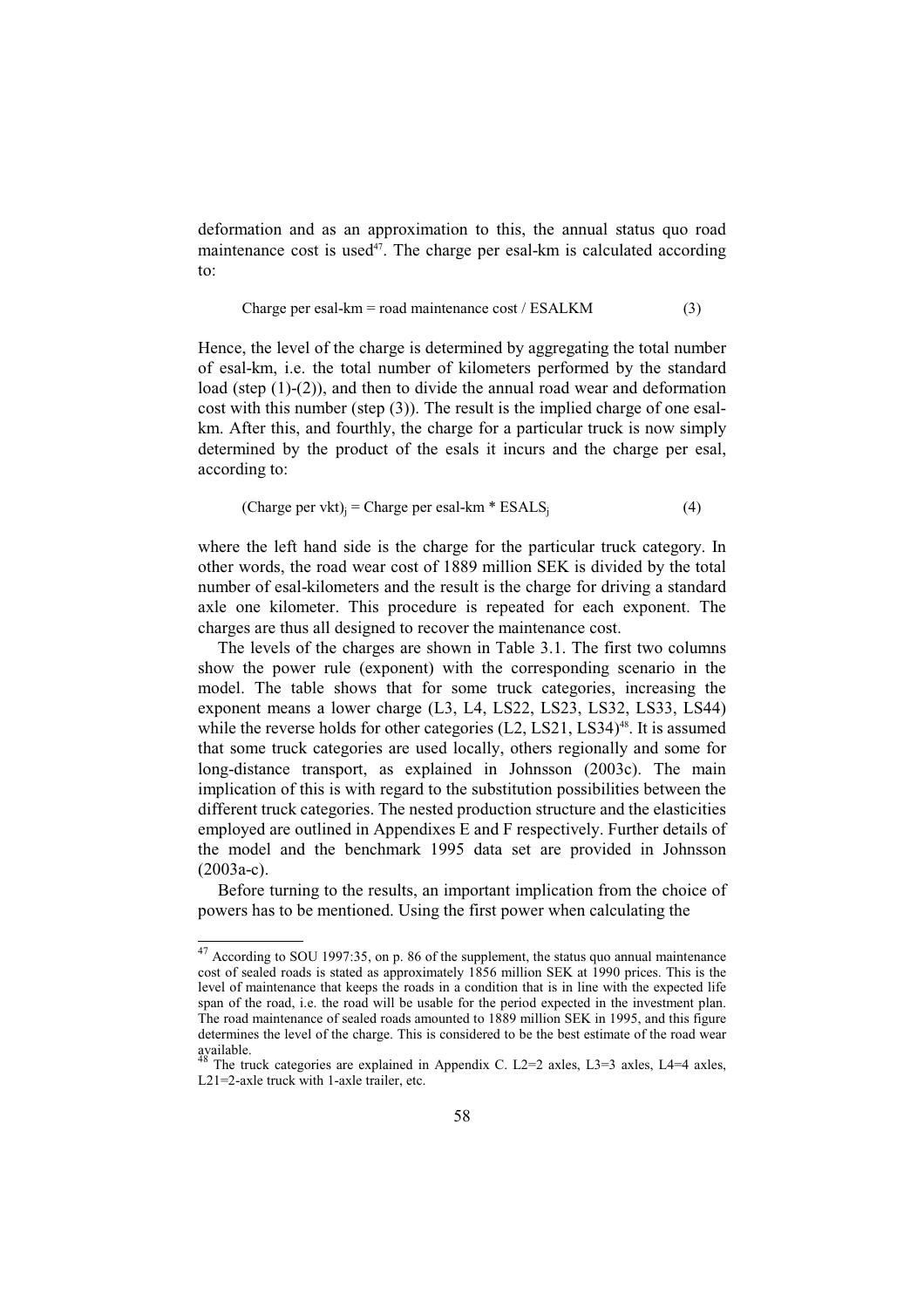charge, (1)-(4) above collapse into a weight-distance charge, rather than an axle-weight-distance charge. A weight-distance charge is different in some aspects from an axle-weight charge. First, considerably less information is needed to implement the charge. For example, the existing vehicle registration tax registers would probably contain the necessary information. Second, collection of the charges would probably impose a lower burden on the involved parties. The vehicles could, for example, be weighed before driving up onto a toll road, something that would be more difficult were axle-weight charges to be employed. On the other hand, we would expect some of the advantages from an axle-weight charge to be diminished were a weight-distance charge to be imposed instead. The simulations will help give an indication of the relative sizes of these offsetting effects.

**Table 3.1 – The kilometer charge in SEK per vehicle kilometer** 

| Local      |                   |                |      |                | Regional |      |           |           |      | Long-distance |      |
|------------|-------------------|----------------|------|----------------|----------|------|-----------|-----------|------|---------------|------|
|            | Scenario Exponent | $\overline{2}$ | L3   | L <sub>4</sub> | LS21     |      | LS22 LS23 | LS32 LS33 |      | LS34          | LS44 |
| Scenario 1 |                   | 0.47           | 0.44 | 0.37           | 0.73     | 0.93 | 0.9       | 0.85      | 0.75 | 1.00          | 0.93 |
| Scenario 2 |                   | 0.55           | 0.48 | 0.32           | 0.87     | 1.06 | 1.00      | 0.89      | 0.72 | 1.22          | 1.06 |
| Scenario 3 | 3                 | 0.57           | 0.47 | 0.24           | 0.90     | 1.05 | 0.96      | 0.80      | 0.62 | 1.28          | 1.05 |
| Scenario 4 | 4                 | 0.60           | 0.46 | 0.17           | 0.92     | 1.02 | 0.93      | 0.72      | 0.55 | 1.32          | 1.04 |
| Scenario 5 | 5                 | 0.63           | 0.45 | 0.12           | 0.94     | 1.00 | 0.90      | 0.65      | 0.50 | 1.35          | 1.02 |

# 4. Results

#### *i. The Results on Road Wear*

Table 4.1 shows the changes in vehicle kilometers and esal-kilometer for each truck category in each scenario. First, in the first scenario, where the first power was used to determine the level of the charge, we see that the vehicle and esal-kilometers decreased for all truck categories, but that the decrease is different for different categories. It is the activity of the most damaging truck categories that decreases most. Secondly, we see that these results repeat themselves in the second, third, fourth and fifth scenario, only now the decrease in the activity of the most damaging truck categories is larger, and the decrease in the activity of the least damaging truck categories is smaller, than in the first scenario. We see that this effect is enhanced as the power used to design the charge increases. Moreover, the activity of the least damaging truck category within the 'local' nest, L4, even turned into positive figures in SC3-SC5. In relation to the latter result, one of the major advantages of CGE model becomes apparent; there may be more activity even at a higher price. It is only within the general equilibrium framework this kind of effect is possible. In a partial equilibrium framework, a higher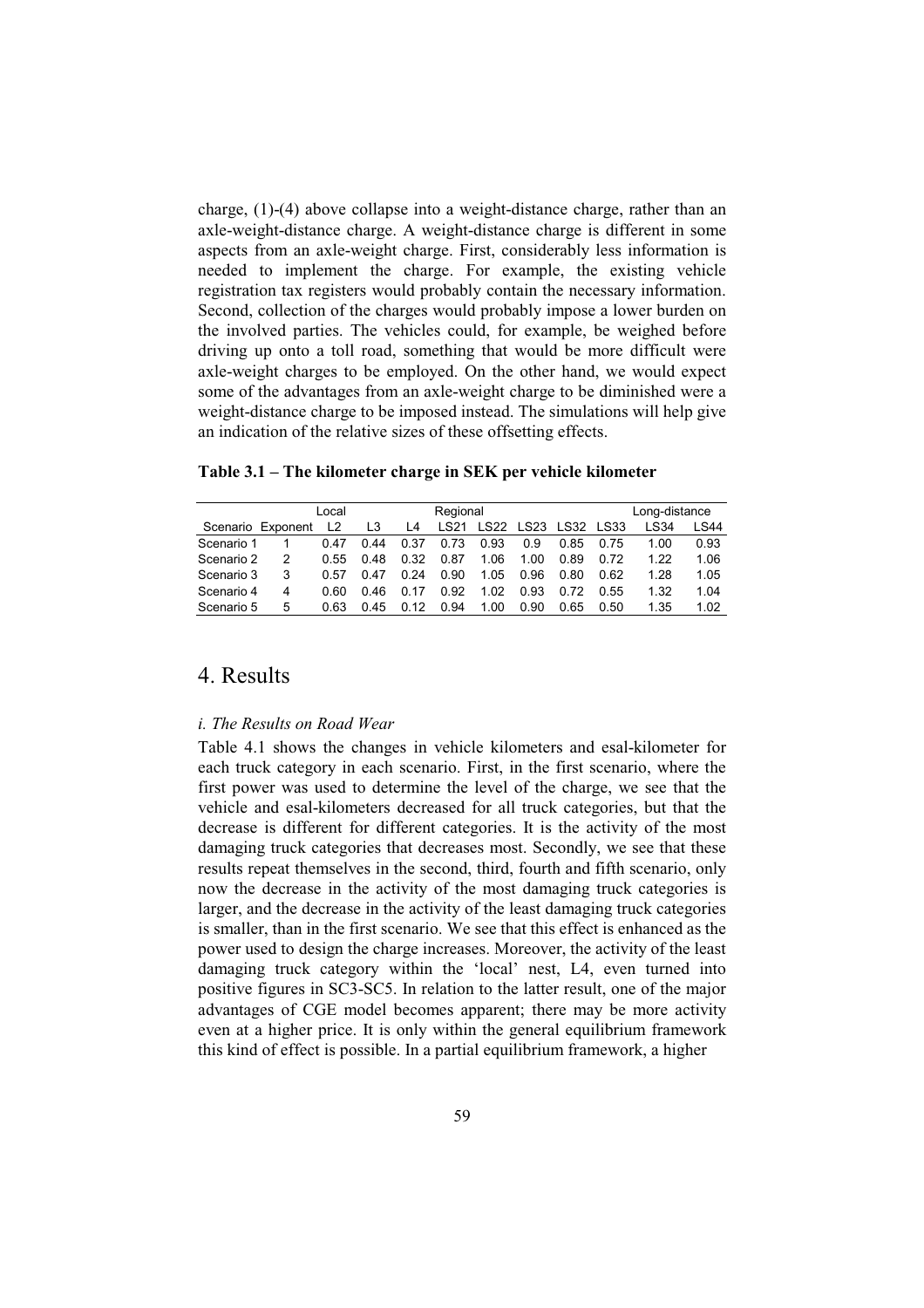price generally implies less activity. The central principle at work is, of course, the principle that only relative prices are important.

**Table 4.1 - Results w.r.t. trucking; percentage change in vkt and esalkm** 

| Truck category             |              |                  |                 |                 |                  |                  |                  |                 |                 |                  |                 |
|----------------------------|--------------|------------------|-----------------|-----------------|------------------|------------------|------------------|-----------------|-----------------|------------------|-----------------|
|                            |              | L <sub>2</sub>   | L3              | L4              | LS21             | <b>LS22</b>      | LS23             | <b>LS32</b>     | LS33            | LS34             | LS44            |
| Benchmark value mSEK 399.4 |              |                  | 306.0           | 23.4            | 4.4              | 21.3             | 41.3             | 49.0            | 162.4           | 520.8            | 64.1            |
| SC <sub>1</sub>            | %            | $-8.5$           | $-5.3$          | $-1.6$          | $-18.9$          | $-10.4$          | $-9.1$           | $-8.4$          | $-7.3$          | $-8.9$           | $-7.9$          |
| SC <sub>2</sub>            | t-value<br>% | 27.02<br>$-9.6$  | 33.81<br>$-5.6$ | 47.40<br>$-0.4$ | 13.05<br>$-20.9$ | 33.98<br>$-11.7$ | 38.66<br>$-10.0$ | 41.21<br>$-8.5$ | 38.09<br>-6.1   | 35.63<br>$-10.5$ | 34.63<br>$-8.2$ |
| SC <sub>3</sub>            | t-value<br>% | 25.04<br>$-9.9$  | 30.98<br>$-5.5$ | 38.24<br>1.1    | 13.02<br>$-21.4$ | 33.04<br>$-11.8$ | 37.36<br>$-9.8$  | 40.97<br>$-7.4$ | 36.83<br>$-4.6$ | 30.77<br>$-11.0$ | 29.41<br>$-7.7$ |
| SC <sub>4</sub>            | t-value<br>℅ | 24.95<br>$-10.3$ | 30.68<br>$-5.4$ | 32.52<br>2.4    | 13.36<br>$-21.7$ | 33.58<br>$-11.8$ | 37.22<br>$-9.7$  | 41.96<br>$-6.4$ | 37.09<br>$-3.5$ | 29.51<br>$-11.4$ | 27.73<br>$-7.2$ |
| SC <sub>5</sub>            | t-value<br>% | 24.82<br>$-10.7$ | 30.37<br>$-5.2$ | 28.03<br>3.4    | 13.57<br>$-22.1$ | 33.43<br>$-11.7$ | 35.93<br>$-9.6$  | 41.20<br>$-5.3$ | 36.13<br>$-2.8$ | 28.7<br>$-11.6$  | 26.59<br>$-6.8$ |
|                            | t-value      | 24.67            | 29.98           | 25.02           | 13.74            | 33.01            | 34.59            | 39.84           | 34.95           | 28.31            | 25.99           |

If the figures in Table 4.1 are transformed into figures of road wear they result in Table 4.2. There we find, in the right hand column, that road wear decreases in all scenarios, ranging from 155 to 181 million SEK. The differences between the scenarios are thus rather small, at least in relation to the overall road wear of 1889 million SEK.

| Table 4.2 – Effect on road wear |  |
|---------------------------------|--|
|---------------------------------|--|

|            | vehicle kilometers<br>% | esal-kilometers<br>$\%$ | road wear<br>mSEK |
|------------|-------------------------|-------------------------|-------------------|
| Scenario 1 | $-8.0$                  | $-8.2$                  | $-155$            |
| Scenario 2 | $-8.7$                  | $-9.2$                  | $-174$            |
| Scenario 3 | $-8.6$                  | $-9.3$                  | $-176$            |
| Scenario 4 | $-8.5$                  | $-9.5$                  | $-179$            |
| Scenario 5 | $-8.4$                  | $-9.6$                  | $-181$            |

The table also shows that the total esal-kilometers performed decrease to a larger extent than the vehicle kilometers performed and that this result holds for all the scenarios. However, we see that most of the effects come from the overall decrease in vehicle kilometers performed, and only to a lesser degree by shifts to less damaging truck categories. This is manifested by the relatively small differences between the decreases in esal-kilometers and the vehicle kilometers performed, ranging "only" to an additional 0.2% on top of the 8.0% in scenario 1, to 1.2% on top of the 8.4% in scenario 5. These figures also reveal that the shifts towards less damaging truck categories increase as the power used to design the charge increases. Finally, we see that employing a weight-distance charge in scenario 1 leads to a smaller decrease in both vehicle and esal-kilometers performed, and that the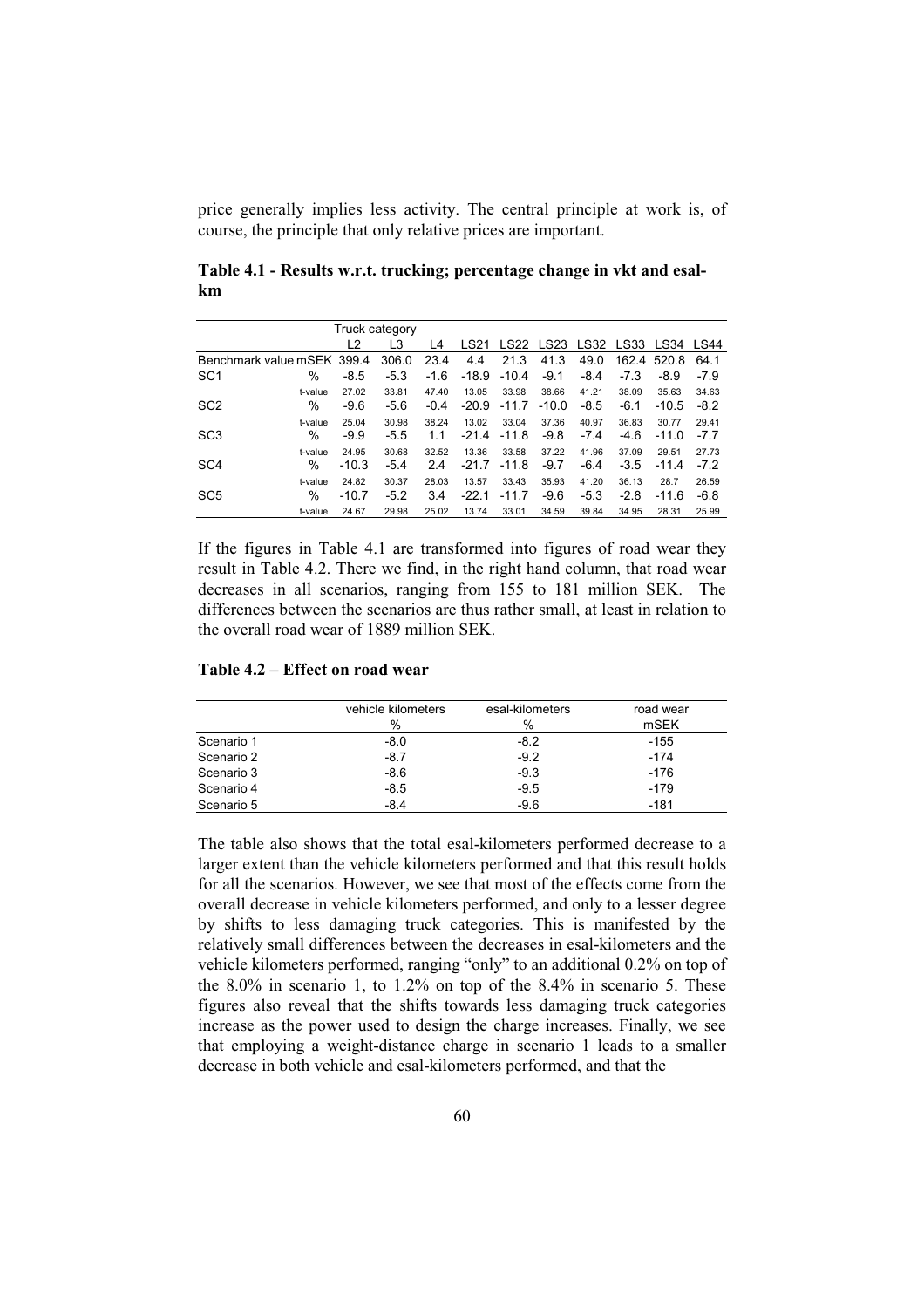difference between these measures is smaller. The latter effect is perhaps expected, but the former is not as obvious.

Table 4.3 shows the effect on the government budget in all scenarios. The ex ante static effect is that another 1889 million SEK will be raised to cover road maintenance. However, after the adjustments to the charge, ex post, it turns out that only 56-63% of the 1889 million SEK will flow into the government budget.

| Ex ante |        |                       |              |         |                    | Total change |
|---------|--------|-----------------------|--------------|---------|--------------------|--------------|
|         | $SC1-$ |                       |              |         |                    |              |
|         |        | SC5 Costs             | Government   |         | Revenue            |              |
|         |        | Road maintenance 0    |              | +1889   | Km-charge          |              |
|         |        |                       | $\mathbf{0}$ | +1889   |                    |              |
| Ex post |        |                       |              |         |                    | +1889        |
|         |        | SC <sub>1</sub> Costs | Government   |         | Revenue            |              |
|         |        | Road maintenance -155 |              | $+1734$ | Km-charge          |              |
|         |        |                       |              | $-826$  | Other tax payments |              |
|         |        |                       | $-155$       | $+908$  |                    |              |
|         |        | SC <sub>2</sub> Costs | Government   |         | Revenue            | +1 063       |
|         |        | Road maintenance -174 |              | $+1715$ | Km-charge          |              |
|         |        |                       |              | -697    | Other tax payments |              |
|         |        |                       | $-174$       | $+1018$ |                    |              |
|         |        | SC <sub>3</sub> Costs | Government   |         | Revenue            | $+1$ 192     |
|         |        | Road maintenance -176 |              | $+1713$ | Km-charge          |              |
|         |        |                       |              | -696    | Other tax payments |              |
|         |        |                       | $-176$       | $+1017$ |                    | +1 193       |
|         |        | SC4 Costs             | Government   |         | Revenue            |              |
|         |        | Road maintenance -179 |              | $+1710$ | Km-charge          |              |
|         |        |                       |              | -695    | Other tax payments |              |
|         |        |                       | $-179$       | $+1015$ |                    | +1 194       |
|         |        | SC5 Costs             | Government   |         | Revenue            |              |
|         |        | Road maintenance -181 |              | +1708   | Km-charge          |              |
|         |        |                       |              | -696    | Other tax payments |              |
|         |        |                       | $-181$       | $+1012$ |                    | +1 193       |

**Table 4.3 – Tax payments and changes in the government budget** 

Once again we see that the weight-distance charge of scenario 1 leads to a different result. The net positive effect on the government budget is about 120 million SEK less compared to the other scenarios. This amount is an economically relevant figure in this context since the reduction in road wear in the first scenario amounts to 155 million SEK. When choosing a weightdistance charge designed according to the first scenario over an axle-weight charge, the 120 million SEK has to be weighed against the more practical advantages of the former (as discussed above).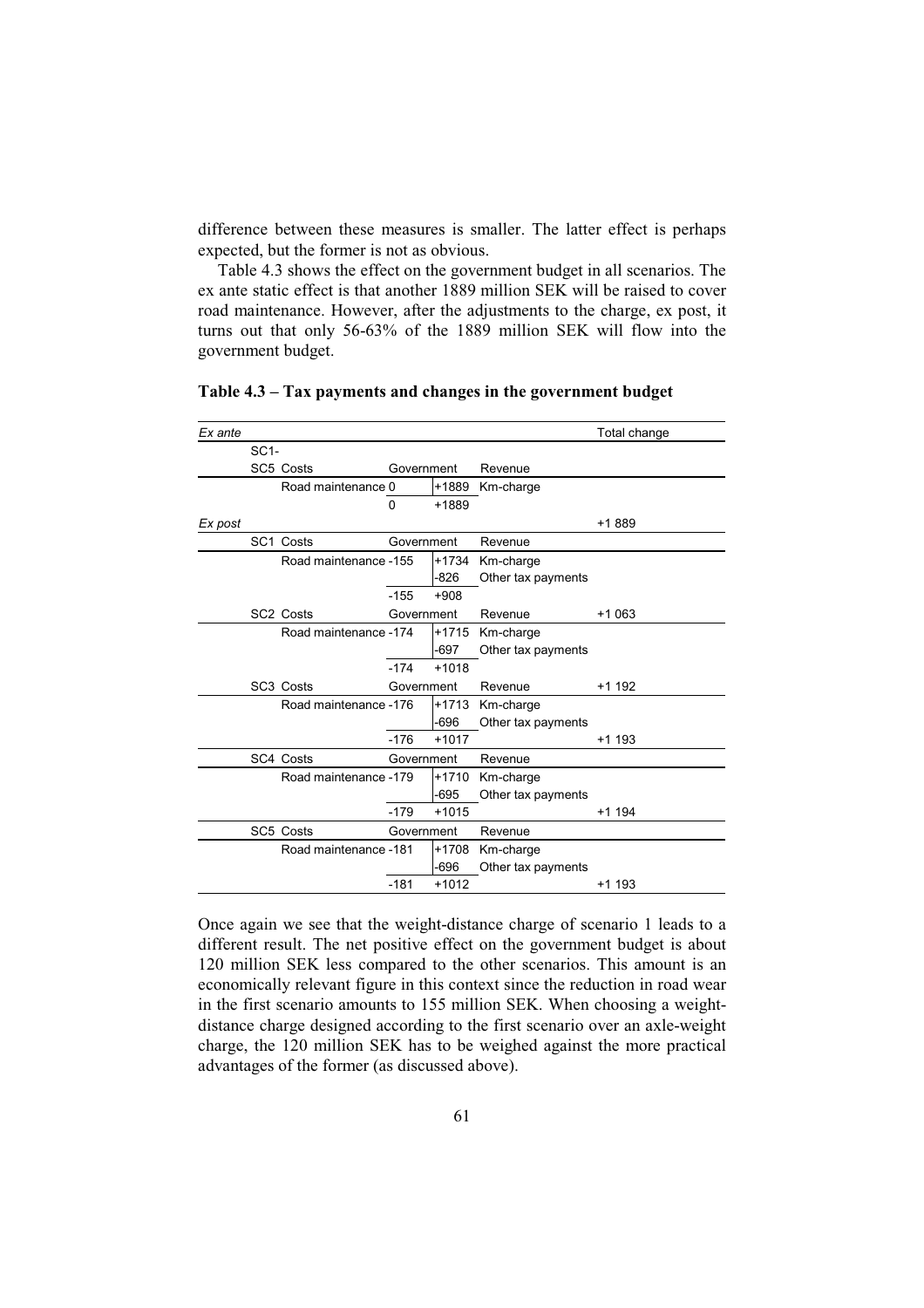So far we have implicitly assumed that the charge actually was designed according to the true relation between truck characteristics and road wear. Let us relax that assumption. Table 4.4 provides an example in relation to the fourth power. In the second row of the table, we see the resulting changes for each truck category following the imposition of a charge designed according to the fourth power, which is most commonly assumed to be the true relation (these figures were also given in Table 4.1). In the first column, we find the true power, ranging from 1 to 5. If the charge was designed correctly, the results of the two rows next to "true=4" would hold. These are the results presented above for the fourth scenario, and we see that the 9.5% decrease in road wear equals the decrease in esal-kilometers in the fourth scenario in Table 4.2. But Table 4.4 also shows the effects on road wear when the charge is designed according to the fourth power but when the true relation is something else. The right hand column shows that the reduction in road wear range from 8.9% to 9.6% as the true relation varies from the first to the fifth power.

**Table 4.4 - Charge designed according to the 4th power and true power varies between 1 and 5** 

|            |                                      | L <sub>2</sub> | L3      | L4   | LS21    |         |         |         |         | LS22 LS23 LS32 LS33 LS34 LS44 |         | Total              | % |
|------------|--------------------------------------|----------------|---------|------|---------|---------|---------|---------|---------|-------------------------------|---------|--------------------|---|
|            | $\frac{0}{0}$                        | $-10.3$        | $-5.4$  | 2.4  | $-21.7$ | $-11.8$ | $-9.7$  | $-6.4$  | $-3.5$  | $-11.4$                       | $-7.2$  |                    |   |
|            | Esal-km <sup>*</sup> 1 098.9         |                | 672.8   | 32.2 | 23.4    | 170.6   | 266.1   | 561.7   |         | 1 207.7 3 478.4               | 292.5   | 7 804.3            |   |
| true=1     | change                               | $-112.9$       | $-36.0$ | 0.8  | $-5.1$  | $-20.1$ | $-25.8$ | $-35.8$ | $-42.3$ | $-396.2$                      | $-21.0$ | $-694.5 - 8.9$     |   |
|            | Esal-km <sup>*</sup> 1 298.4         |                | 742.6   | 28.2 | 28.0    | 194.7   | 295.4   | 585.9   |         | 1 1 54.7 4 2 64.4             | 334.9   | 8927.4             |   |
| true=2     | change                               | $-133.4$       | $-39.8$ | 0.7  | $-6.1$  | $-22.9$ | $-28.7$ | $-37.4$ | $-40.5$ | $-485.7$                      | $-24.0$ | $-817.8 - 9.2$     |   |
|            | Esal-km <sup>*</sup> 1624.1          |                | 864.8   | 25.0 | 34.8    | 229.5   | 341.5   | 632.7   |         | 1 189.0 5 371.1               | 398.1   | 10 710.5           |   |
| true=3     | change                               | $-166.9$       | $-46.3$ | 0.6  | $-7.6$  | $-27.0$ | $-33.1$ | $-40.3$ | $-41.7$ | $-611.8$                      | $-28.6$ | $-1002.7 - 9.4$    |   |
|            | Esal-km <sup>*</sup> 2 117.1 1 047.9 |                |         | 22.2 | 44.3    | 278.2   | 409.4   | 705.7   |         | 1310.6 6882.8                 | 487.5   | 13 305.7           |   |
| true=4     | change                               | $-217.6$       | $-56.1$ | 0.5  | $-9.6$  | $-32.8$ | $-39.7$ | $-45.0$ | $-46.0$ | $-783.9$                      | $-35.0$ | $-1, 265.1$ $-9.5$ |   |
|            | Esal-km <sup>*</sup> 2836.7 1304.8   |                |         | 20.0 | 57.6    | 345.6   | 506.7   | 810.5   |         | 1526.4 8914.2                 | 610.3   | 16 932.8           |   |
| true=5     | change                               | $-291.5$       | $-69.9$ | 0.5  | $-12.5$ | $-40.7$ | $-49.2$ | $-51.7$ | -53.5   | $-1015.3$                     | $-43.8$ | $-1627.6 - 9.6$    |   |
| * millions |                                      |                |         |      |         |         |         |         |         |                               |         |                    |   |

If the same kind of computation is performed for all the five scenarios, the results could be displayed in a matrix, as in Table 4.5. In the table, the columns represent the power relation chosen when the charge was designed and the rows the true relation. Again, focusing for example on the column where the fourth power relation was used for the charge, we see that the deviation from the true relation resulted in a deviation of -0.6, -0.3, -0.1 and  $+0.1\%$  of annual road wear costs. These figures could also be found in the right hand column in Table 4.4 by subtracting –8.9, -9.2, -9.4 and –9.6 from the true fourth power result of –9.5. Making the same computations for all the other scenarios shows that the deviation from the optimal change in road wear costs ranges from  $-0.8\%$  to  $+0.2\%$  of annual road wear costs. A positive figure means actual road wear is reduced more than the optimal, a negative that actual road wear is reduced less than the optimal. Hence, if the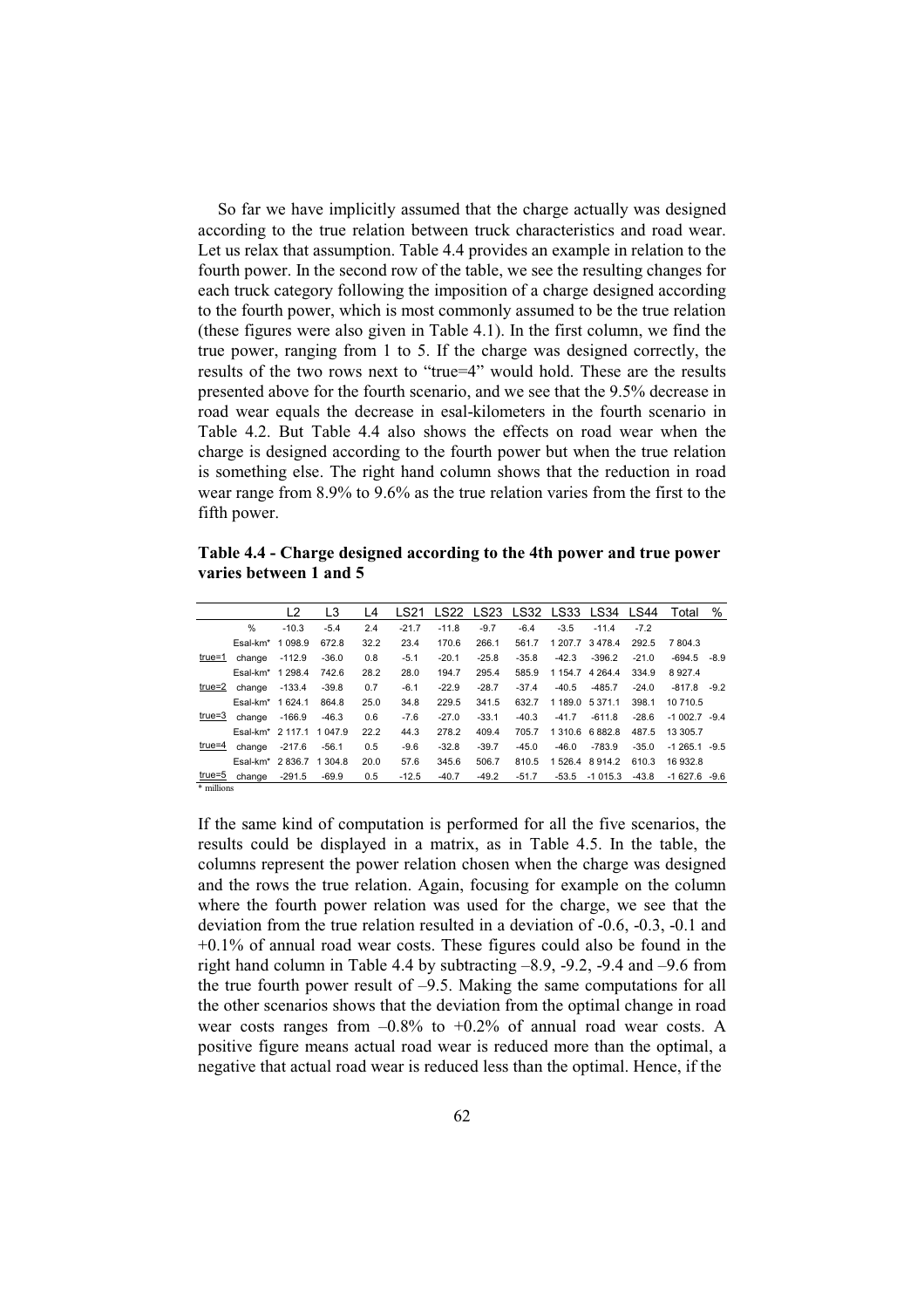true relation between truck characteristics and road wear lies somewhere between the first and the fifth power, the deviation from the optimal incurred by designing the charge according to a false power ranges between –15.1 and 3.8 million SEK, as long as the charge is designed according to one of the five powers.

|                |   |     | Charge designed according to exponent: |           |           |           |  |  |  |  |
|----------------|---|-----|----------------------------------------|-----------|-----------|-----------|--|--|--|--|
|                |   |     |                                        |           |           |           |  |  |  |  |
|                |   |     | $-0.2$                                 | $-0.3$    | $-0.6$    | $-0.8$    |  |  |  |  |
|                |   | 0.1 | $\sim$ $\sim$                          | $-0.1$    | $-0.3$    | $-0.5$    |  |  |  |  |
| True exponent: | 3 | 0.1 | 0.1                                    | $\cdot$ . | $-0.1$    | $-0.2$    |  |  |  |  |
|                | 4 | 0.2 | 0.2                                    | 0.1       | $\cdot$ . | $-0.1$    |  |  |  |  |
|                | 5 | 0.2 | 0.2                                    | በ 2       | 0.1       | $\cdot$ . |  |  |  |  |

| Table 4.5 - Cost of being wrong, percentage of annual road wear costs* |  |  |
|------------------------------------------------------------------------|--|--|
|------------------------------------------------------------------------|--|--|

\* a positive figure means actual road wear is reduced more than the optimal, a negative that actual road wear is reduced less than the optimal

#### *ii. The Results of the Sensitivity Analysis*

The aim of the sensitivity analysis is to try to see how robust the results are with regard to certain assumptions about parameter values, especially the elasticities. The procedure, a so-called unconditional systematic sensitivity analysis, follows Harrison and Vinod (1992). The idea is that the model is solved over and over again while some key parameters are simultaneously perturbed, very much like a Monte Carlo simulation. The key elasticities in the study are the substitution elasticities within the trucking nests and between the trucking nests. These are shown in Table 4.6<sup>49</sup>.

The parameter values are perturbed simultaneously and the model is then solved 1000 times**<sup>50</sup>**. The resulting t-values are shown in Table 4.1 above. The results do overall appear to be statistically significant at a 5% level of statistical significance**<sup>51</sup>**. Hence, the results seem to be robust with regard to the key parameters of the study.

## **Table 4.6 – Some key elasticities**

| Elasticity of substitution                | Point estimate | Range      | Distribution |
|-------------------------------------------|----------------|------------|--------------|
| - between input of 'local' trucks         | 0.2            | (0.0, 0.4) | uniform      |
| - between input of 'regional' trucks      | 0.4            | (0.0, 0.8) | uniform      |
| - between input of 'long-distance' trucks | 0.6            | (0.0, 1.2) | uniform      |
| - between the nests                       | 0.25           | (0.0, 0.5) | uniform      |

 $\frac{49}{50}$  For the source of these estimates, see Appendix F.<br>50 Following Harrison and Kriström (1997) and Hill (1998), the sample size, i.e. the number<br>1000 For more on this see Harrison et al. (1993). of times the model is solved is set to 1000. For more on this, see Harrison et al. (1993).

Note that not all distributions are assumed to be normal, so that the critical t-values are valid only asymptotically.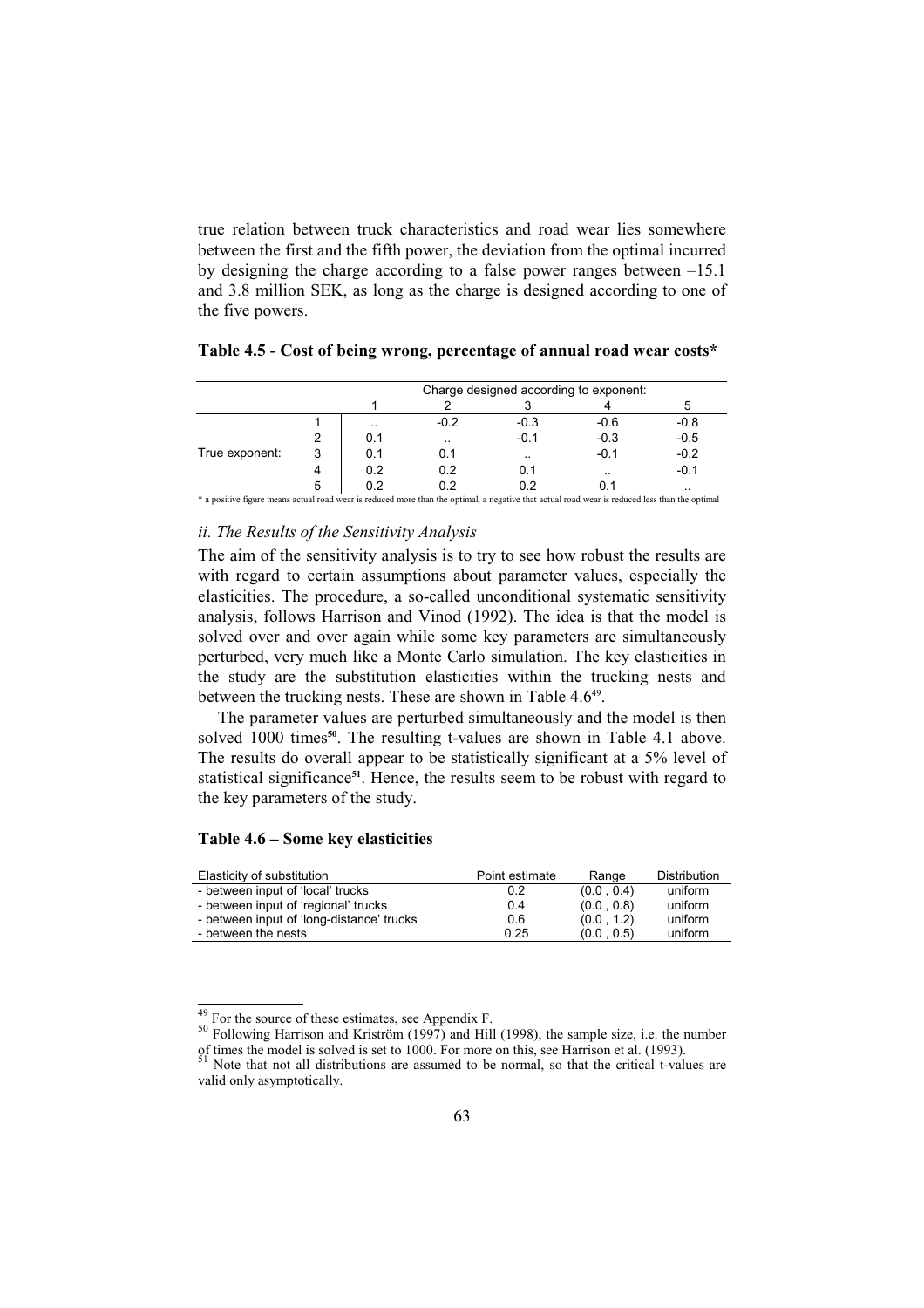# 5. Concluding Remarks

In this study, an axle-weight-distance related kilometer charge has been differentiated for ten different truck categories according to their contribution to road wear and deformation. The AASHO Fourth Power Rule, set to cover the annual road wear and maintenance costs in Sweden, determines the money cost of this contribution on the margin. The charge has also been designed by varying the power, from the first through the fifth power. The different charges have then been simulated in a CGE model.

The results tells us to expect a decrease in activity in the most damaging truck categories, while when the higher powers are used to design the charges, the charge actually might lead to significant increases in the activity of the least damaging truck category (assumed to be used only locally). This last is an effect only possible in a CGE model.

The decrease in road wear ranges from 155 when the first power is used to 181 million SEK when the fifth power is used. This could be compared to the total road wear cost of 1889 million SEK that was used to determine the level of the charges. Most of the decrease in road wear in the model appears to be a result of the decrease in the general trucking activity and only to a lesser extent a result of shifts towards less damaging truck categories. The decrease in the overall number of vehicle kilometers performed ranges between 8.0% when the first power is used and 8.7% when the second power is used. Moreover, the "extra" decrease in the overall number of esalkilometers performed increases as a higher power is used to design the charge.

The effect on the government budget does not vary much with the choice of power used to design the charge. However, only between 56% and 63% of the tax revenue expected to be raised, based on a static calculation, was actually raised in the model. That is, only 56-63% of 1889 million SEK actually flowed into the government's accounts after the adjustment to the newly imposed charges.

These results were based on the assumption that the people designing the charge, thereby choosing a power rule, made the right choice. By studying the effects of designing the charge according to one power relation, while the true one was another of the five at hand, the model results told us that the cost of being wrong appears to be modest. Choosing the wrong power leads to a deviation from the effects when one was right of between –0.8% and +0.2% of the annual road wear costs.

We have also seen that the results imply that we could expect a somewhat different outcome if a weight-distance charge was used, as compared to an axle-weight charge. The trucking activity and road wear costs would be reduced to a lesser extent by the weight-distance charge compared to the axle-weight charge. The positive fiscal effect on the government budget is 120 million SEK less with the weight-distance charge. If this figure is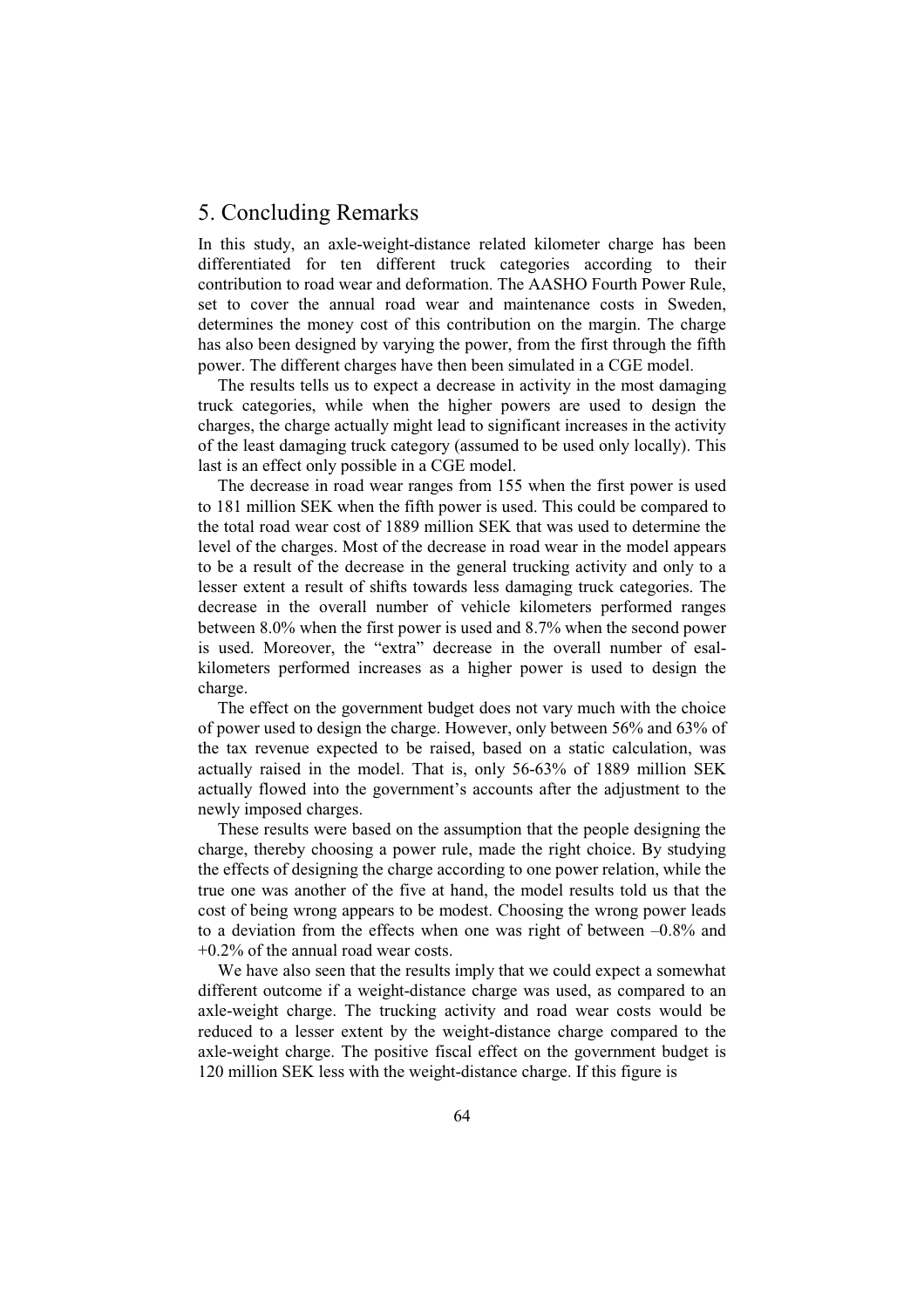compared to the reduced road wear costs of 155 million SEK in this scenario, the difference could be considered significant. This then has to be weighed against other practical advantages of the weight-distance charge, for example that less information is needed and that it imposes less of a burden to collect the charges. However, the present model provides no answer to this.

Furthermore, the results presented here appear to be robust with regard to the choice of some key parameters. However, it is perhaps also appropriate to raise some uncertainties regarding these results. The results are of course highly dependent on the design of the charge, the choice of model used for the simulations, the model structure itself, etc. A degree of caution is therefore called for when inferring the consequences of these results in the real world. In conclusion, a few words about future work. Since the model simulation of this study would seem to indicate that the choice of power is of only minor importance, I suggest that more effort needs to be put into (i) finding a monetary measure of road wear, (ii) finding a charging technology that satisfies relevant minimum cost and maximum convenience criteria, both for the trucking business and the collection of the charges, and (iii) finding ways to compensate the trucking businesses financially for their increased costs, for example by lowering some other tax they are forced to pay today.

# References

- AASHO (1962), the American Association of State Highway Officials, 'The AASHO road test', proceedings of a conference held May 16-18, 1962, St. Louis, Mo., Washington, National academy of sciences. National research council. Publication ; 1012, or in Special report / Highway Research Board, , ISSN 0077-5622 ; 73.
- AASHTO (1993), 'Guide for Design of Pavement Structures', American Association of State Highway and Transportation Officials, Washington D.C. 1993.
- DETR (2000), UK Department of the Environment, Transport and the Regions, '*NERA Report on Lorry Track and Environment Costs',* Published 14 August 2000.
- FHWA (1995), 'Comprehensive Truck Size and Weight (TSandW) Study, Phase 1- Synthesis, Pavement and TSandW regulations', Working Paper 3, February 1995, Prepared for the Federal Highway Administration and the U.S. Department of Transportation by the Batelle Team, 505 King Avenue, Columbus, Ohio 43201-2693.
- Harrison GW and Vinod HD, (1992), 'The Sensitivity Analysis of Applied General Equilibrium Models: Completely Randomized Factorial Sampling Design', The Review of Economics and Statistics, 79(May), pp. 357-62.
- Harrison GW, Jones R, Kimbell LJ and Wigle R, (1993), 'How Robust is Applied General Equilibrium Analysis?', Journal of Policy Modeling, 15(1), pp. 99-115.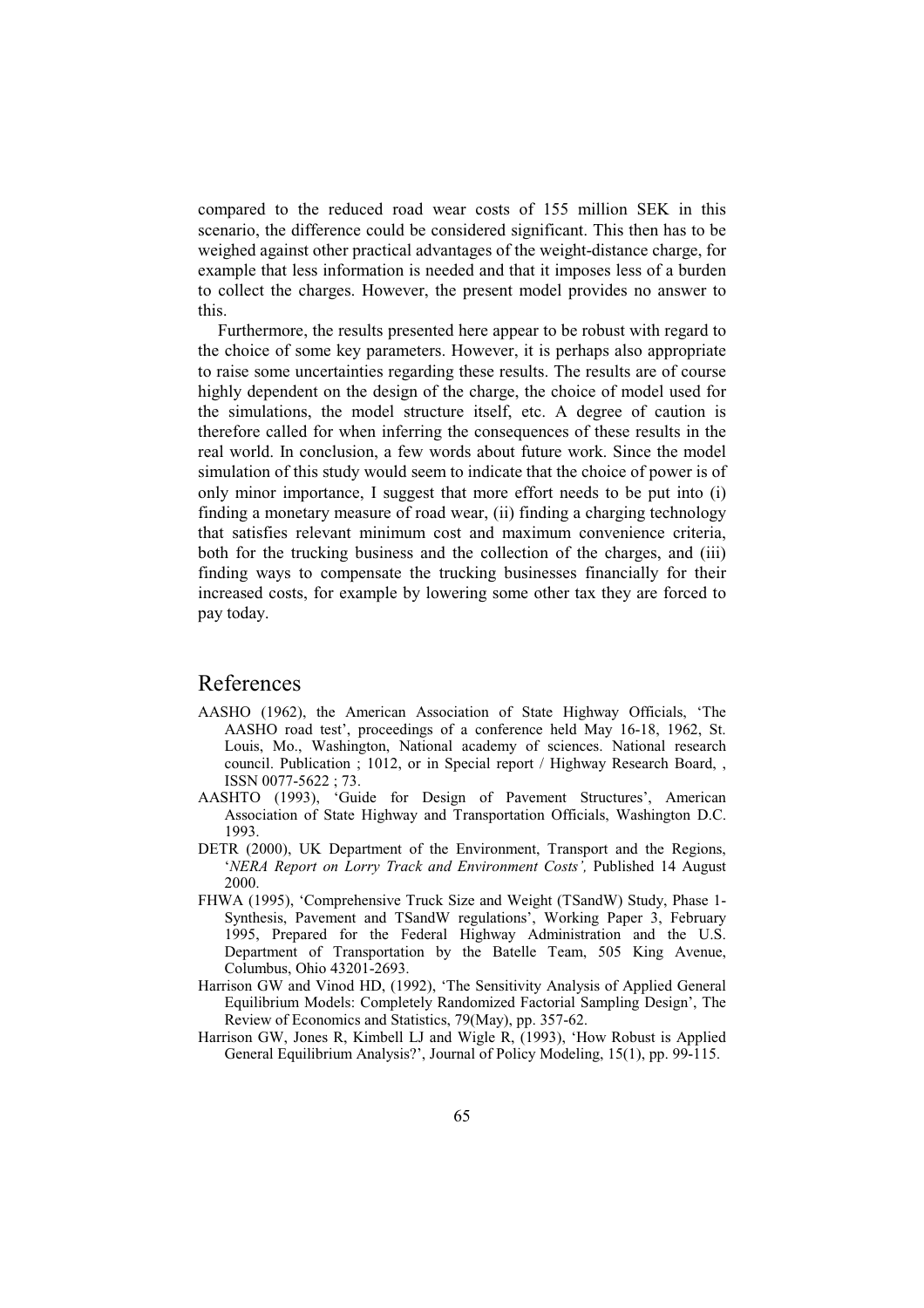Harrison GW and Kriström B, (1997), 'Carbon Taxes in Sweden,' Final Report: January 15, 1997. Downloadable at

http://dmsweb.badm.sc.edu/glenn/sweden.htm.

- Hill M, (1998), 'Green Tax Reform in Sweden: The Second Dividend and the Cost of Tax Exemptions', Beijer Discussion Paper Series No. 119, Economics Department, Stockholm School of Economics and The Beijer Institute, Stockholm, Sweden, December 1998.
- Johnsson R, (2002a), 'Transportation Satellite Accounts Measuring the Size of the Transport Industry in Sweden in 1995', included as Chapter 2 in this publication.
- Johnsson R, (2002b), 'Transportation Industry Representation in CGE modeling Does it Matter?', included as Chapter 3 in this publication.
- Johnsson R, (2002c), 'Road Wear and the Kilometer Charge a Computable General Equilibrium Analysis', included as Chapter 4 in this publication.
- Kenis and Cobb (1990), 'Computer Simulations of Load Equivalence Factors', Transportation Research Record 1286.
- Martin TC, (2000), 'Commentary: estimating heavy vehicle attributable road wear costs (marginal cost of road wear)', Road and Transport Research, 9, 1, 2000- 03, pp. 84-91, ARRB Transport Research Ltd, 1037-5783.
- NCHRP (1993), 'Effects of Heavy-Vehicle Characteristics on Pavement Response and Performance', NCHRP Report 353, Transportation Research Board, National Academy Press, Washington D.C. 1993.
- Official Reports to the Swedish Parliament:
- SOU 1969:45, 'Fordonsbeskattiningen'.
- SOU 1997:35, 'Ny kurs i trafikpolitiken', Final Report to the Kommunikationskommittén of the Swedish Parliament, in Statens Offentliga Utredningar, SOU 1997:35, Stockholm: Fritzes, April 1997.
- Small K A, Winston C and Evans C A, (1989), 'Road work: a new highway pricing and investment policy', xii, 128 s. : ill., Brookings Institute, Washington, D.C., 1989. ISBN:0-8157-9470-3.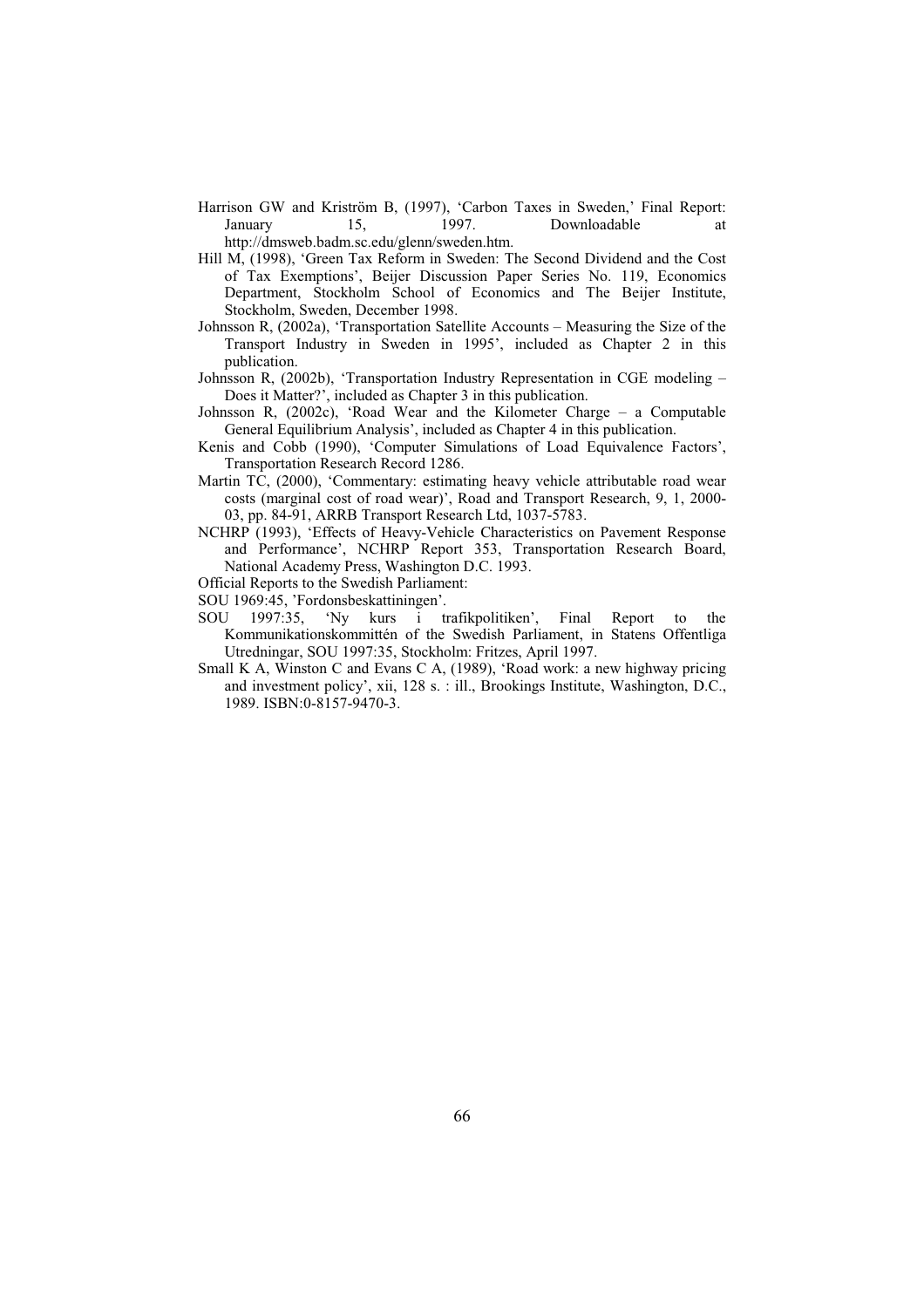### Appendices

**Appendix A – TSA Sweden 1995** 

**Appendix B – Calibration of the Labor Supply Function** 

**Appendix C – Truck Data** 

**Appendix D – The Reduction of the Existing Annual Vehicle Registration Tax and the Eurovignette Charge** 

**Appendix E – Nested Production Structure** 

**Appendix F – Elasticities**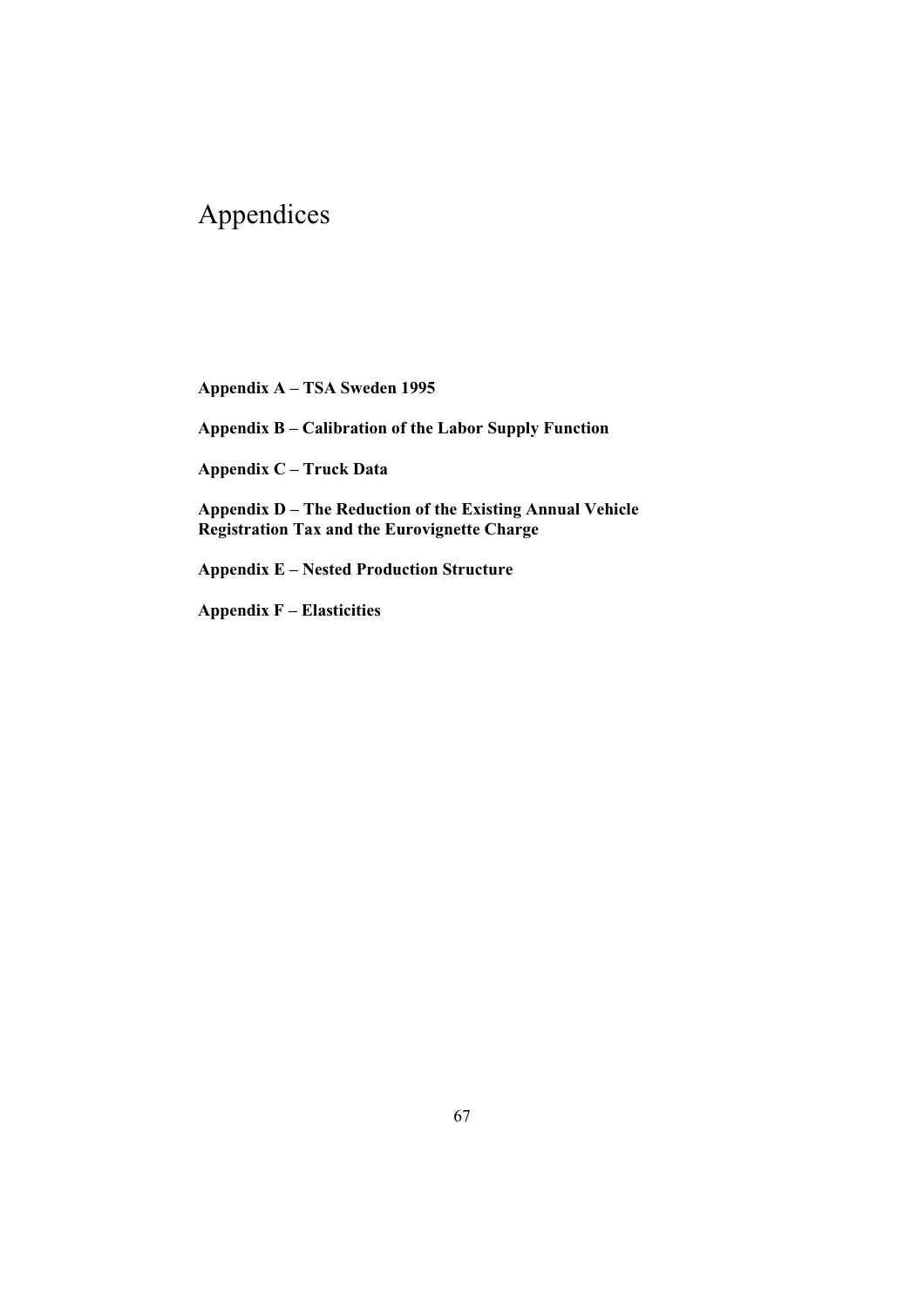## Appendix A - TSA Sweden 1995, page 1(4) **Appendix A – TSA Sweden 1995, page 1(4)**

## Use matrix expanded with new commodities **Use matrix expanded with new commodities**

|              | <b>AGRI</b>                                 | FORE MING           |                        | Daw             |                                                                     |                                                   | PULP PETR CHEM META   |                        | .<br>조                                                                         |                                                                                               | ELGW CONT RAIL LAND SHIP AIR                       |                               |                          |                |                                 | FORW POST       |                     | SERV                                                                                                                                                                 | <b>REAL</b>     | PUBL        | 三            |
|--------------|---------------------------------------------|---------------------|------------------------|-----------------|---------------------------------------------------------------------|---------------------------------------------------|-----------------------|------------------------|--------------------------------------------------------------------------------|-----------------------------------------------------------------------------------------------|----------------------------------------------------|-------------------------------|--------------------------|----------------|---------------------------------|-----------------|---------------------|----------------------------------------------------------------------------------------------------------------------------------------------------------------------|-----------------|-------------|--------------|
| ĄGRI         | 487                                         | $\circ$             | $\circ$                | 22648           |                                                                     | $\circ$                                           | 54                    |                        |                                                                                |                                                                                               | \$                                                 | $\circ$                       |                          | 80             |                                 | $\circ$         | $\circ$             | 442                                                                                                                                                                  | 8               | 438         | 24200        |
| FORE         | $\frac{8}{1}$                               | 699                 |                        | 12722           | 9303                                                                |                                                   | ౘ                     | $\circ$                | 5                                                                              | 861                                                                                           | 88                                                 |                               |                          |                |                                 |                 |                     |                                                                                                                                                                      | $\frac{5}{2}$   |             | 23795        |
| MING         | 76                                          | $\circ$             | 729                    | 587             | 320                                                                 | 253                                               | 206                   | 1866                   | 170                                                                            | 310                                                                                           | 681                                                |                               |                          |                |                                 |                 |                     | 22                                                                                                                                                                   |                 | 468         | 5789         |
|              | 4618                                        | 117                 | 132                    | 30987           | 4884                                                                |                                                   | 938                   | 747                    | 5635                                                                           | $\overline{78}$                                                                               | 0871                                               | 58                            | 607                      | 820            | 63                              | 322             | 223<br>2411         | 7750                                                                                                                                                                 | 204             | 6403        | 75464        |
| end<br>E     | 78                                          |                     |                        | 3121            | 28916                                                               | $\frac{6}{2}$                                     | 1798                  | 548                    | 6744                                                                           | 469                                                                                           | 1026                                               | $\overline{a}$                | 972                      | 236            | 83                              | 506             |                     | 5578                                                                                                                                                                 | 264             | 7439        | 70450        |
| PETR'        | 482                                         | ೫ ಕ್ಷ               | 65<br>79               | 615             | 362                                                                 | 293                                               | 479                   | 185                    | 461                                                                            | 482                                                                                           | 427                                                | $\frac{1}{2}$                 |                          | 416            |                                 | 5               |                     | 228                                                                                                                                                                  | 140             | 255         | 5130         |
| CHEM         | 801                                         | $\frac{2}{3}$       | 324                    | 2020            | 1886                                                                | 65                                                | 6214                  | 722                    | 13071                                                                          | 253                                                                                           | 970                                                | $\overline{a}$                | 487                      | 208            | ೫                               | 162             | 175                 | 1595                                                                                                                                                                 | 480             | 2967        | 32514        |
| META         |                                             | $\circ$             |                        | 217             | 43                                                                  | $\frac{8}{2}$                                     | 133                   | 6994                   | 18188                                                                          |                                                                                               | 933                                                |                               |                          |                |                                 | $\circ$         | $\circ$             | 190                                                                                                                                                                  |                 | 115         | 36836        |
| ENGI         | 1769                                        | 1223                | 205                    | 5481            | 2278                                                                | 222                                               | 1577                  | 4576                   | 47807                                                                          | 1262                                                                                          | 6852                                               | 1870                          | 1021                     | 821            | 116                             | 377             | 538                 | 5481                                                                                                                                                                 | 728             | 9291        | 105495       |
| ELGW         | 846                                         | $\overline{98}$     |                        | 3081            | 4268                                                                | 393                                               | 1939                  | 2032                   | 5353                                                                           | 1732                                                                                          |                                                    | 586                           | 169                      | 29             | 35                              |                 | 437                 | 4843                                                                                                                                                                 | 10435           | 7209        | 44404        |
| <b>LNO</b>   | 1720                                        | 364                 |                        | 1030            | 801                                                                 | 180                                               | 531                   | 574                    | 1650                                                                           | 8205                                                                                          | 273<br>1066                                        | 2314                          | 703                      | $\overline{a}$ | 35                              | $75$<br>202     | 1591                | 3862                                                                                                                                                                 | 32643           | 13596       | 71356        |
|              |                                             | $\circ$             |                        | $\circ$         |                                                                     |                                                   |                       |                        | 53<br>539                                                                      |                                                                                               | $\frac{6}{7}$                                      |                               | $\overline{\mathcal{S}}$ | $\circ$        |                                 | $\circ$         | $\overline{6}$      |                                                                                                                                                                      |                 | 484         |              |
| RAIP<br>RAIF | $\circ \circ \circ \circ \circ \circ \circ$ | $\circ \circ \circ$ |                        | 499             | $\begin{array}{c} 0.90000\\ 0.0000\\ 0.0000\\ 0.0000\\ \end{array}$ | $\circ \circ \circ \circ \circ \circ \circ \circ$ | $^{2}$ $\frac{22}{1}$ | $\frac{8}{2}$ o $-$ 88 |                                                                                | $\begin{array}{c} \mathbf{N} & \mathbf{O} & \mathbf{O} & \mathbf{O} & \mathbf{O} \end{array}$ |                                                    | $\circ$ $\frac{6}{5}$ $\circ$ | 1564                     | $\circ$        | $\circ \circ \circ \circ \circ$ | $\circ$ $\circ$ | 129                 | 246<br>2174                                                                                                                                                          | $\circ$ $\circ$ | 188<br>2023 | 851<br>7073  |
| <b>BUSP</b>  |                                             |                     |                        | $\circ$ $\circ$ |                                                                     |                                                   | $\circ$ $\circ$       |                        |                                                                                |                                                                                               | $\begin{smallmatrix} 586 \\ 286 \end{smallmatrix}$ |                               |                          |                |                                 |                 | $\circ$             |                                                                                                                                                                      |                 |             | 2023<br>1208 |
| BUSF         |                                             |                     |                        |                 |                                                                     |                                                   |                       |                        |                                                                                |                                                                                               |                                                    |                               | $\circ$                  |                |                                 | $\circ$ $\circ$ | $\frac{4}{1}$       |                                                                                                                                                                      | $\circ$         |             |              |
| <b>TRUK</b>  |                                             | $\circ$             |                        | 4877<br>48      |                                                                     |                                                   | 1716                  |                        | $\begin{matrix} 0 & 0 & 0 \\ 0 & 0 & 0 \\ 0 & 0 & 0 \\ 0 & 0 & 0 \end{matrix}$ |                                                                                               |                                                    | 481                           | 770                      |                |                                 |                 | $\circ$             | $-0.88$<br>$-0.88$<br>$-0.88$<br>$-0.88$<br>$-0.88$<br>$-0.88$<br>$-0.88$<br><br>$-0.88$<br><br><br><br><br><br><br><br><br><br><br><br><br><br><br><br><br><br><br> | $\circ$         | 2049        | 42276        |
| TAXI         |                                             | ဖ                   |                        |                 | 53                                                                  |                                                   | <b>64</b><br>25       | $\frac{1}{2}$          |                                                                                | 38                                                                                            | $\epsilon$                                         | $\overline{9}$                | 153                      | $\dot{z}$      | 34                              | 570             | $\overline{\infty}$ |                                                                                                                                                                      | 13              | 3284        | 5004         |
| PARK         | $\circ$                                     | $\circ$             |                        | င္ ၁            | 29                                                                  |                                                   |                       | $\ddot{ }$             | 106                                                                            | $\circ$ $\circ$                                                                               | $\overline{5}$                                     | $\circ$                       | ္က                       |                | $\sim$                          |                 | $\circ$             | 795                                                                                                                                                                  | ო               | 85          | 1157         |
| SHPA         | $\circ$                                     | $\circ$             |                        |                 | $\circ$                                                             |                                                   | $\circ$               | $\circ$                |                                                                                |                                                                                               |                                                    | $\circ$                       |                          |                | $\circ$                         |                 | $\circ$             |                                                                                                                                                                      | $\circ$         | 46          | 35           |
| <b>SHFR</b>  | $\circ$                                     | $\circ$             |                        | 677             | 329                                                                 | $\mathfrak{F}$                                    | 109                   | 145                    | 675                                                                            | $\circ$                                                                                       |                                                    |                               | $\circ$                  | 948            |                                 | $\circ$ $\circ$ | $\overline{a}$      | 246                                                                                                                                                                  |                 |             | 4287         |
| <b>ROUT</b>  | $\circ$ $\circ$                             | $\circ$ $\circ$     | $\circ$ $\overline{z}$ | $\circ$         | $\circ$                                                             | $\circ$                                           |                       | $\circ$                |                                                                                | $\circ$                                                                                       |                                                    |                               | $\circ$                  | 275            |                                 |                 | $\circ$             | $\mathcal{L}$                                                                                                                                                        |                 |             | 345          |
| <b>STOR</b>  |                                             |                     |                        | 226             | 46                                                                  |                                                   | 4                     | 58                     | 332                                                                            | $\circ$                                                                                       |                                                    |                               |                          |                |                                 | 38              |                     | 868                                                                                                                                                                  |                 | $\circ$     | 1646         |
| HARB         | $\circ$                                     | $\circ$             | 55                     | 328             |                                                                     |                                                   | ۶۶                    | ଌ                      | $^{430}$                                                                       | $\circ$                                                                                       |                                                    |                               | $\circ$                  | 147            |                                 | $\circ$         |                     | 654                                                                                                                                                                  |                 | $\circ$     | 1827         |
|              | Continued on the next page                  |                     |                        |                 |                                                                     |                                                   |                       |                        |                                                                                |                                                                                               |                                                    |                               |                          |                |                                 |                 |                     |                                                                                                                                                                      |                 |             |              |

68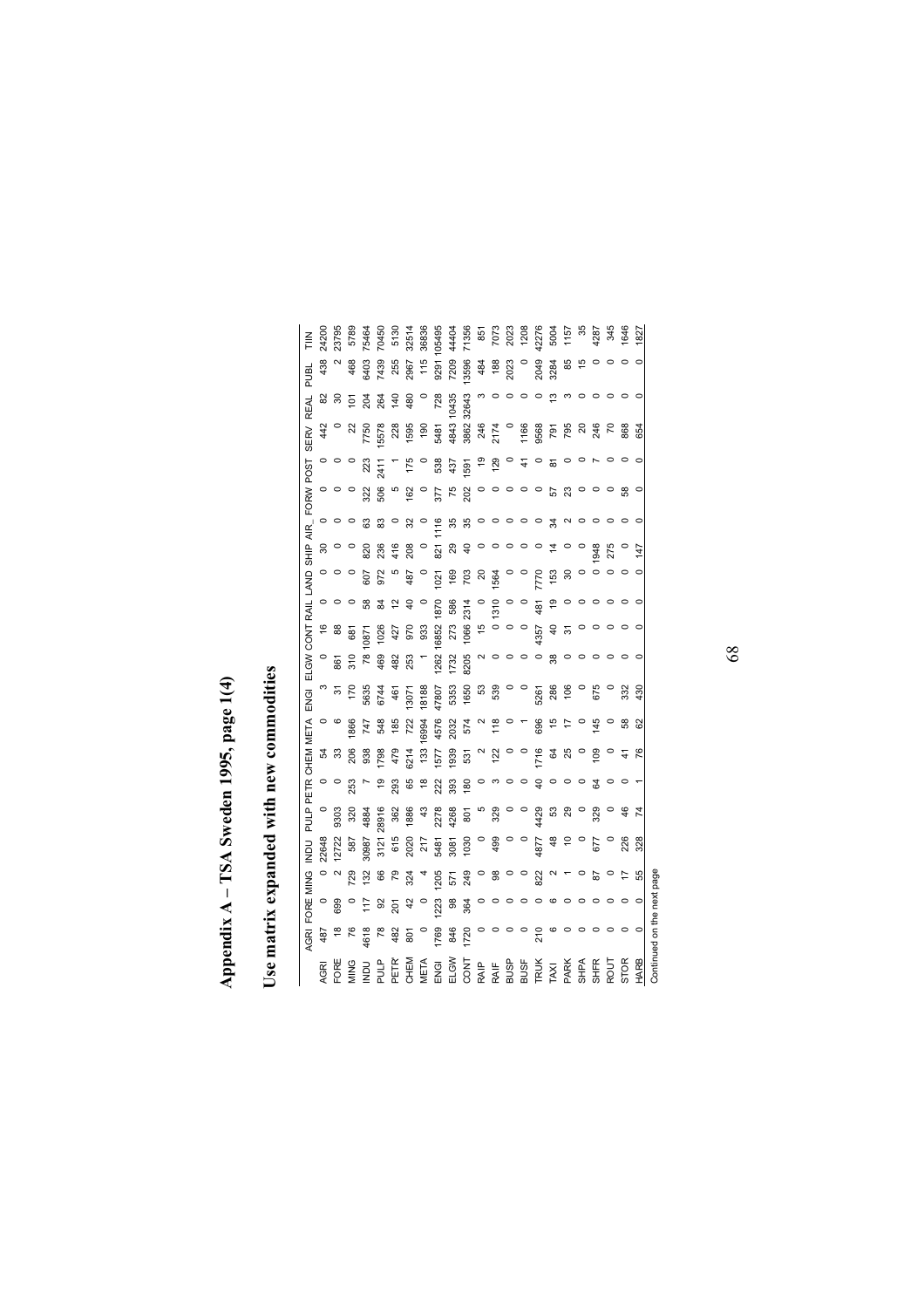## Appendix A - TSA Sweden 1995, page 2(4) **Appendix A - TSA Sweden 1995, page 2(4)**

# Use matrix expanded with new commodities (continued) **Use matrix expanded with new commodities (continued)**

| 三                                  | 1333    | 3392  | 1684          |             | 5744        | 30465           | 285054    | 45486         | 22481          | 1604           | 992     | 3396           |                                                          |                                                                                                                                                     |                                                                                                                                                                                                                                                                                                                                                                                                                                                                                                                                                                                                                            |
|------------------------------------|---------|-------|---------------|-------------|-------------|-----------------|-----------|---------------|----------------|----------------|---------|----------------|----------------------------------------------------------|-----------------------------------------------------------------------------------------------------------------------------------------------------|----------------------------------------------------------------------------------------------------------------------------------------------------------------------------------------------------------------------------------------------------------------------------------------------------------------------------------------------------------------------------------------------------------------------------------------------------------------------------------------------------------------------------------------------------------------------------------------------------------------------------|
| PUBL                               | 3267    |       |               |             |             | 7879            | 42554     | 25548         | 9566           | 68             | $^{42}$ | 169            | 6908 17043 181502 58166 145404 974796                    |                                                                                                                                                     |                                                                                                                                                                                                                                                                                                                                                                                                                                                                                                                                                                                                                            |
| <b>REAL</b>                        | 66      |       |               |             |             | 324             | 12226     |               | 315            | 35             | ನಿ      | 39             |                                                          |                                                                                                                                                     |                                                                                                                                                                                                                                                                                                                                                                                                                                                                                                                                                                                                                            |
| SERV                               | 3378    | 566   | 702           |             |             | 10716           | 84221     | 14573         | 7756           | $\frac{1}{9}$  |         | 1524           |                                                          |                                                                                                                                                     |                                                                                                                                                                                                                                                                                                                                                                                                                                                                                                                                                                                                                            |
| <b>POST</b>                        | 341     | 227   | 53            |             |             | 640             | 8223      | 174           | $\overline{0}$ |                |         |                |                                                          |                                                                                                                                                     |                                                                                                                                                                                                                                                                                                                                                                                                                                                                                                                                                                                                                            |
|                                    | 1165    | 247   |               |             |             | 529             | 2764      | 206           | 88             |                |         | ō              |                                                          |                                                                                                                                                     |                                                                                                                                                                                                                                                                                                                                                                                                                                                                                                                                                                                                                            |
|                                    |         | 01920 | 177           |             |             | $\overline{27}$ | 733       |               |                | ≌              |         |                |                                                          |                                                                                                                                                     |                                                                                                                                                                                                                                                                                                                                                                                                                                                                                                                                                                                                                            |
|                                    | $\circ$ |       | $\frac{2}{3}$ |             |             |                 | 1294      | 64            |                |                |         |                |                                                          |                                                                                                                                                     |                                                                                                                                                                                                                                                                                                                                                                                                                                                                                                                                                                                                                            |
|                                    | 568     |       | $\frac{5}{1}$ |             | 559         | 1099            | 528 11434 | 417           |                | 855            | 529     | 338            |                                                          |                                                                                                                                                     |                                                                                                                                                                                                                                                                                                                                                                                                                                                                                                                                                                                                                            |
|                                    | 47      |       |               |             |             | 84              |           | 38            | ō              |                | ᠷ       |                |                                                          |                                                                                                                                                     |                                                                                                                                                                                                                                                                                                                                                                                                                                                                                                                                                                                                                            |
| ELGW CONT RAIL LAND SHIP AIR_ FORW | 244     |       |               |             |             | 416             | 13273     | 142           | 839            | $\overline{0}$ | 68      | 388            |                                                          |                                                                                                                                                     |                                                                                                                                                                                                                                                                                                                                                                                                                                                                                                                                                                                                                            |
|                                    | 146     |       |               |             |             | 271             | 2182      | $\circ$       |                |                |         | 3              |                                                          |                                                                                                                                                     |                                                                                                                                                                                                                                                                                                                                                                                                                                                                                                                                                                                                                            |
| .<br>조                             | 1284    |       | ន្ទ           |             | 1881        | 4166            | 51303     | 191           | 1390           | న్             | ల్ల     | 283            | 2048 28859 39889 168564 16463 53178 7682 29472 6595 4770 |                                                                                                                                                     |                                                                                                                                                                                                                                                                                                                                                                                                                                                                                                                                                                                                                            |
|                                    | 20      |       |               |             | 316         | 268             | 9587      | 158           |                |                |         |                |                                                          |                                                                                                                                                     |                                                                                                                                                                                                                                                                                                                                                                                                                                                                                                                                                                                                                            |
| PULP PETR CHEM META                | 183     |       |               |             | ଅ           | 952             | 10297     | 344           | 594            |                |         | 모              |                                                          |                                                                                                                                                     |                                                                                                                                                                                                                                                                                                                                                                                                                                                                                                                                                                                                                            |
|                                    | $\circ$ |       |               |             |             |                 | 332       | $\frac{8}{1}$ |                | 15             | თ       | $\overline{6}$ |                                                          |                                                                                                                                                     |                                                                                                                                                                                                                                                                                                                                                                                                                                                                                                                                                                                                                            |
|                                    | 228     |       |               |             | 334         | 1752            | 13434     | 308           | 178            | ю              | ო       | 40             |                                                          |                                                                                                                                                     |                                                                                                                                                                                                                                                                                                                                                                                                                                                                                                                                                                                                                            |
| DONI                               | 266     |       |               |             | 1330        | 823             | 15152     | 624           | 102            | 52             |         | 43             | 3825 6008 108666 74677                                   |                                                                                                                                                     |                                                                                                                                                                                                                                                                                                                                                                                                                                                                                                                                                                                                                            |
|                                    |         |       |               |             |             | 35              | 1245      | 33            |                |                |         |                |                                                          |                                                                                                                                                     |                                                                                                                                                                                                                                                                                                                                                                                                                                                                                                                                                                                                                            |
|                                    | 36      |       |               |             |             | 58              | 756       |               | 69             |                |         | 39             |                                                          |                                                                                                                                                     |                                                                                                                                                                                                                                                                                                                                                                                                                                                                                                                                                                                                                            |
| AGRI FORE MING                     | 24      |       |               |             |             | 133             | 3516      |               | $\frac{88}{2}$ | σ              |         | 57             | 15077                                                    | AGRI=Agriculture and fishing, FORE=Forestry, MING=Mining, INDU=Other industries, PULP=Pulp and Paper mills, PETR=Petroleum refineries, CHEM=Chemica | OUT=Route services, STOR=Stowage services, HARB=Harbor services, AIRP=Air passenger, AIRF=Air freight, TRAV=Travel agencies, CHAT=Private internationa<br>ndustries, META=Basic metal industries, ENGI=Engineering, ELGW=Electricity, gas and water, CONT-Construction, RAIP=Railway passenger, RAIG=Railway freight<br>BUSP=Bus passenger, BUSF=Bus freight, TRUK=Trucking, TAXI=Taxi, PARK=Car parking/Car leasing, SHPA=Shipping passenger, SHFR=Shipping freight<br>charter flights, FFOR=Freight forwarding, POST=Postal services, SERV=Services, REAL=Real estate, PUBL=Public service, TIIN=Total intermediate inpu |
|                                    | AIRP    | AIRF  | TRAV          | <b>CHAT</b> | <b>FFOR</b> | POST            | SERV'     | <b>REAL</b>   | PUBL           | 三点             |         |                | ≧<br>F                                                   |                                                                                                                                                     |                                                                                                                                                                                                                                                                                                                                                                                                                                                                                                                                                                                                                            |

69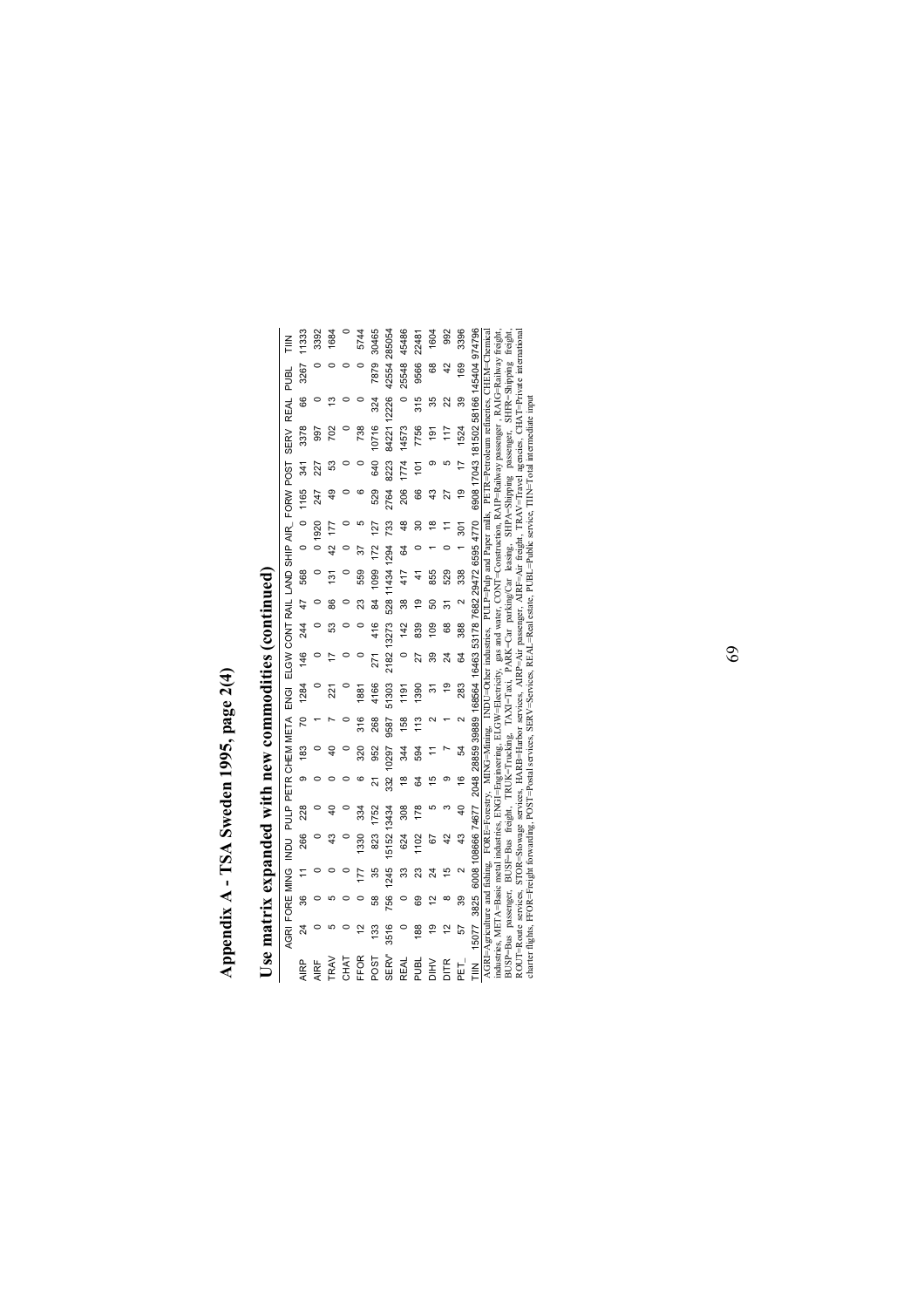## **Appendix A - TSA Sweden 1995, page 3(4)**  Appendix A - TSA Sweden 1995, page 3(4)

### **Value added matrix**  Value added matrix

70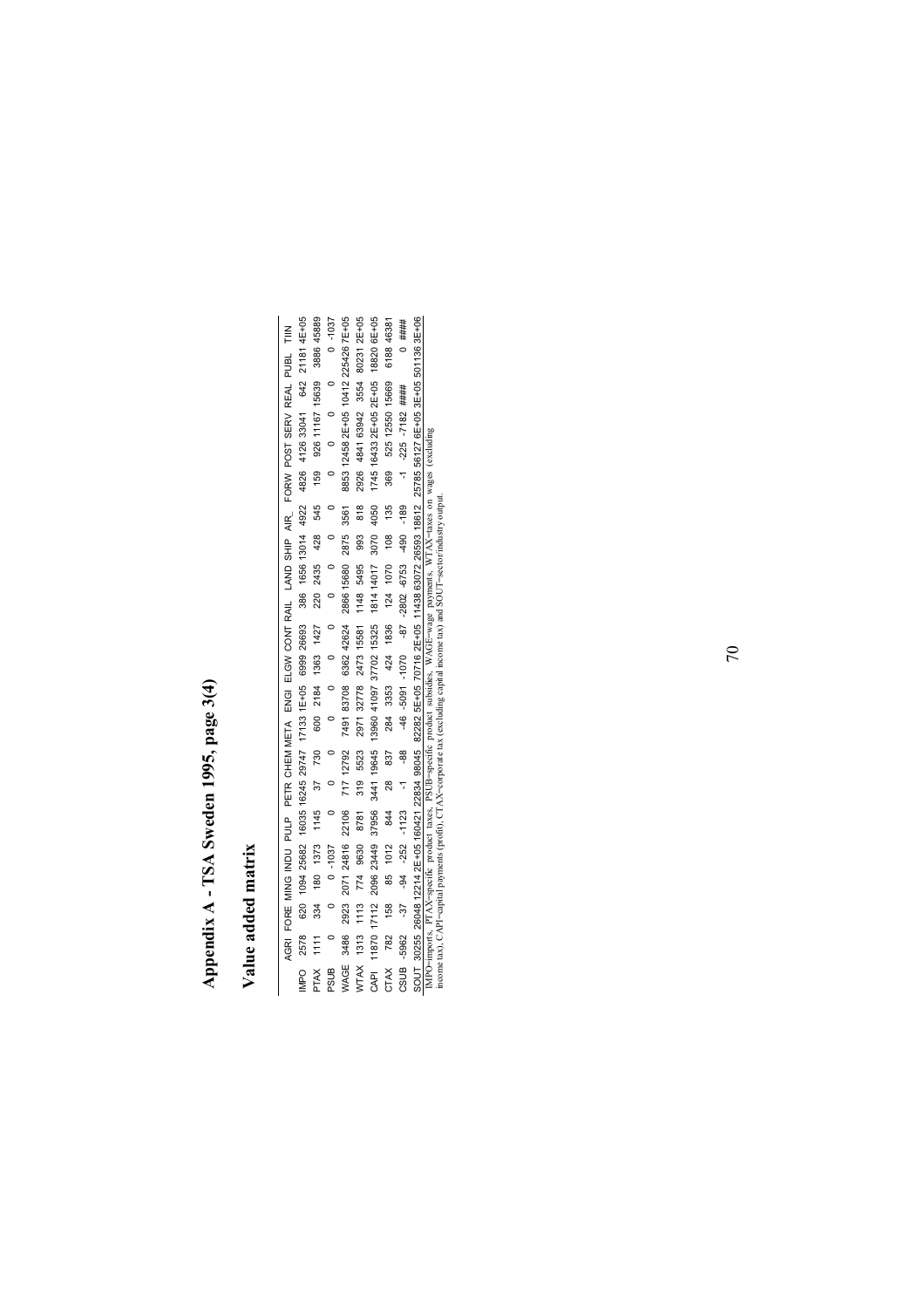### **Appendix A - TSA Sweden 1995, page 4(4)**

|             | CONS      | <b>PUBL</b> | <b>INVE</b>  | <b>EXPO</b> | <b>TOUT</b> |
|-------------|-----------|-------------|--------------|-------------|-------------|
| <b>AGRI</b> | 5488      | 0           | $-1511$      | 1953        | 30130       |
| <b>FORE</b> | 171       | 0           | 2252         | 637         | 26855       |
| <b>MING</b> | 3         | 0           | 1063         | 5161        | 12016       |
| <b>INDU</b> | 60049     | 0           | $-3356$      | 49342       | 181499      |
| <b>PULP</b> | 9264      | 0           | 2374         | 66802       | 148890      |
| PETR'       | 2233      | 0           | $-1604$      | 11439       | 17198       |
| CHEM        | 6240      | 0           | $-4371$      | 64346       | 98729       |
| <b>META</b> | 5         | 0           | 801          | 39426       | 77068       |
| <b>ENGI</b> | 13663     | 0           | 55130        | 295880      | 470168      |
| <b>ELGW</b> | 26318     | 0           | 9            | 1334        | 72065       |
| CONT        | 0         | 0           | 85723        | 0           | 157079      |
| RAIP        | 2199      | 0           | $\pmb{0}$    | 158         | 3208        |
| RAIF        | 123       | 0           | $\pmb{0}$    | 504         | 7700        |
| <b>BUSP</b> | 7475      | 0           | $\mathbf 0$  | 1406        | 10904       |
| <b>BUSF</b> | $\pmb{0}$ | 0           | $\mathbf 0$  | 0           | 1208        |
| <b>TRUK</b> | 336       | 0           | $\pmb{0}$    | 1809        | 44421       |
| TAXI        | 1696      | 0           | 0            | 0           | 6700        |
| PARK        | 359       | 0           | 0            | 0           | 1516        |
| <b>SHPA</b> | 2330      | 0           | 0            | 1993        | 4358        |
| <b>SHFR</b> | 0         | 0           | 0            | 17948       | 22235       |
| ROUT        | $\pmb{0}$ | 0           | 0            | 705         | 1050        |
| <b>STOR</b> | $\pmb{0}$ | 0           | 0            | $\mathbf 0$ | 1646        |
| <b>HARB</b> | 353       | 0           | 0            | 497         | 2677        |
| AIRP        | 3940      | 0           | $-1$         | 2659        | 17931       |
| AIRF        | $\bf 0$   | 0           | 0            | 1100        | 4492        |
| <b>TRAV</b> | 486       | 0           | 0            | 1717        | 3887        |
| CHAT        | 5458      | 0           | $\mathbf 0$  | 0           | 5458        |
| <b>FFOR</b> | $\bf 0$   | 0           | $\pmb{0}$    | 1672        | 7416        |
| POST        | 14986     | 0           | 3            | 1768        | 47222       |
| SERV'       | 185804    | 0           | 123148       | 71420       | 665426      |
| <b>REAL</b> | 229113    | 0           | $\mathbf{1}$ | 0           | 274600      |
| PUBL        | 28636     | 449386      | 141          | 492         | 501136      |
| <b>DIHV</b> | $\pmb{0}$ | 0           | $\mathbf 0$  | 0           | 1604        |
| <b>DITR</b> | 0         | 0           | $\mathbf 0$  | 0           | 992         |
| PET_        | 8232      | 0           | 0            | 0           | 11628       |
| TIIN        | 614960    | 449386      | 259802       | 642168      | 2941112     |

|  |  |  |  |  |  | Final demand matrix expanded with new commodities |
|--|--|--|--|--|--|---------------------------------------------------|
|--|--|--|--|--|--|---------------------------------------------------|

2941112<br>
TIM CHAB0 449802<br>
AGRI=Agriculture and fishing, FORE-Forestry, MING=Ming, INDU=Other industries, PULP=Pub and 186<br>
AGRI=Agriculture and fishing, FORE-Forestry, MING=Ming, INDU=Other industries, EVLP=Pub and Paper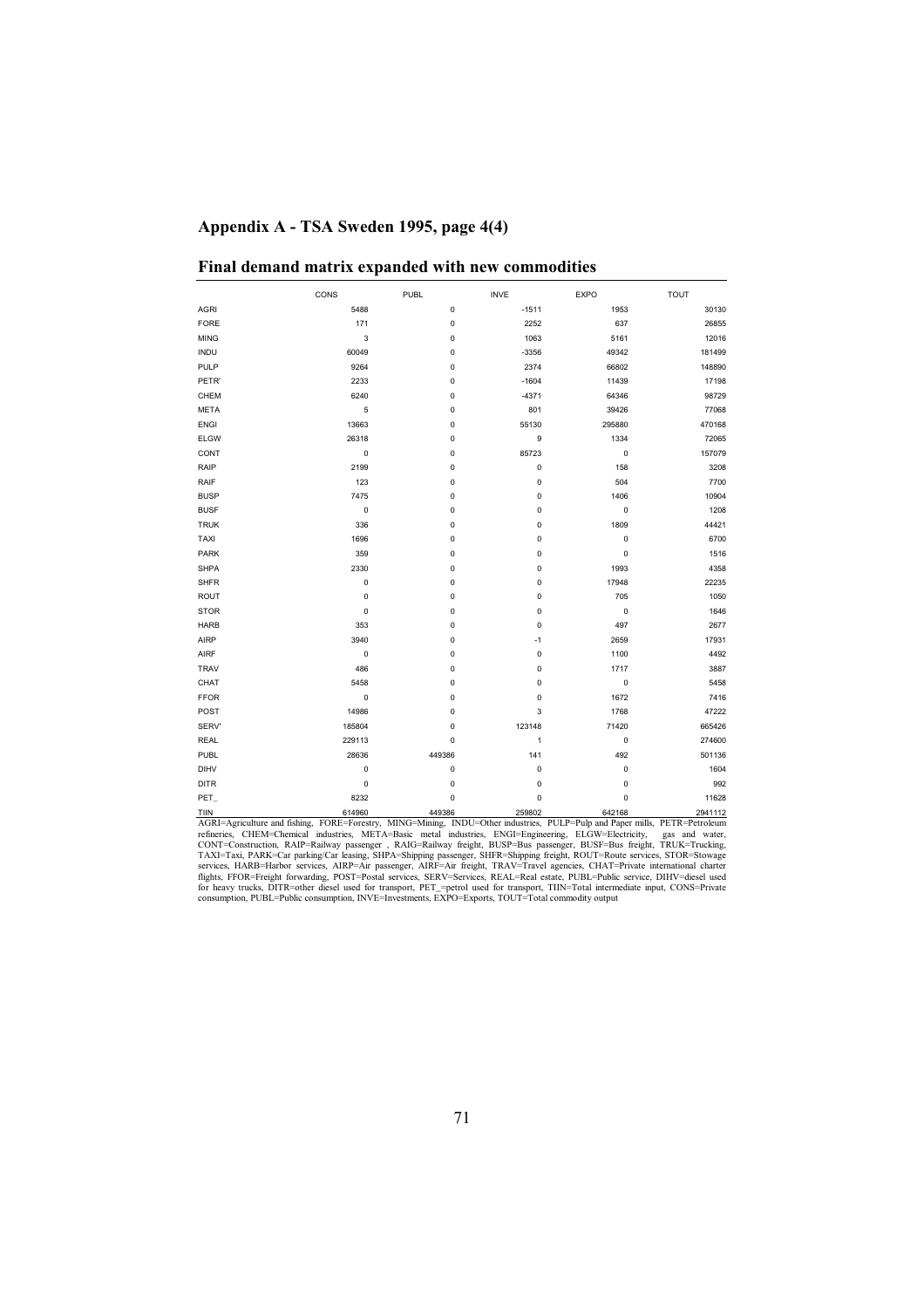### **Appendix B – Calibration of the Labor Supply Function**

Here an algebraic calibration of the labor supply function is made, including many of the steps Ballard (1999) leaves out in his article. Ballard starts by defining the time-endowment ratio as:

$$
\Phi = E / H \tag{1}
$$

where E is the consumer's endowment of time, and H is the amount of labor that is supplied in the benchmark. H is given by the benchmark input-output matrix and is net of any taxes. Adopting the following utility function, defined over leisure, *l*, and consumption, C:

$$
U = \left[ \beta^{\frac{1}{\varepsilon}} \frac{\varepsilon - 1}{\varepsilon} + (1 - \beta)^{\frac{1}{\varepsilon}} C^{\frac{\varepsilon - 1}{\varepsilon}} \right]^{\frac{\varepsilon}{\varepsilon - 1}} \tag{2}
$$

where  $\beta$  is a weighting parameter (the benchmark value share for leisure demand), and  $\varepsilon$  is the elasticity of substitution. The budget constraint is:

$$
WE + Y = WI + PC \tag{3}
$$

where  $W$  is the net-of-tax wage rate,  $E$  is the time endowment,  $P$  is the price of one unit of aggregate consumption, and *Y* is non-labor income. The time endowment is  $E=H + l$ . The leisure demand function derived from utility maximization is:

$$
l = \frac{\beta I}{W^{\varepsilon} \left[ \beta W^{1-\varepsilon} + (1-\beta) P^{1-\varepsilon} \right]}
$$
 (4)

where  $I = W E + Y$  is the consumer's 'full income'. The uncompensated leisure demand elasticity is:

$$
\eta' = \frac{\partial l}{\partial W} \frac{W}{l} = \frac{\beta E W}{W^{\epsilon} \Delta l} - \frac{\beta (1 - \varepsilon) W}{W^{\epsilon} \Delta} - \varepsilon
$$
\n(5)

where  $\Delta = \beta W^{1-\epsilon} + (1-\beta)P^{1-\epsilon}$ . The uncompensated labor supply elasticity can be expressed in terms of leisure:

$$
\eta = \frac{\partial H}{\partial W} \frac{W}{H} = \frac{\partial (E - l)}{\partial W} \frac{W}{(E - l)} = -\frac{\partial l}{\partial W} \frac{W}{(E - l)}
$$
(6)

since  $\delta E / \delta W = 0$ . (2) and (3) can be combined to derive an expression for the leisure demand elasticity in terms of the uncompensated labor supply elasticity and the time endowment parameter:

$$
\eta' = -\eta \frac{(E - l)}{l} = -\eta \left( \frac{1}{\Phi - 1} \right) \tag{7}
$$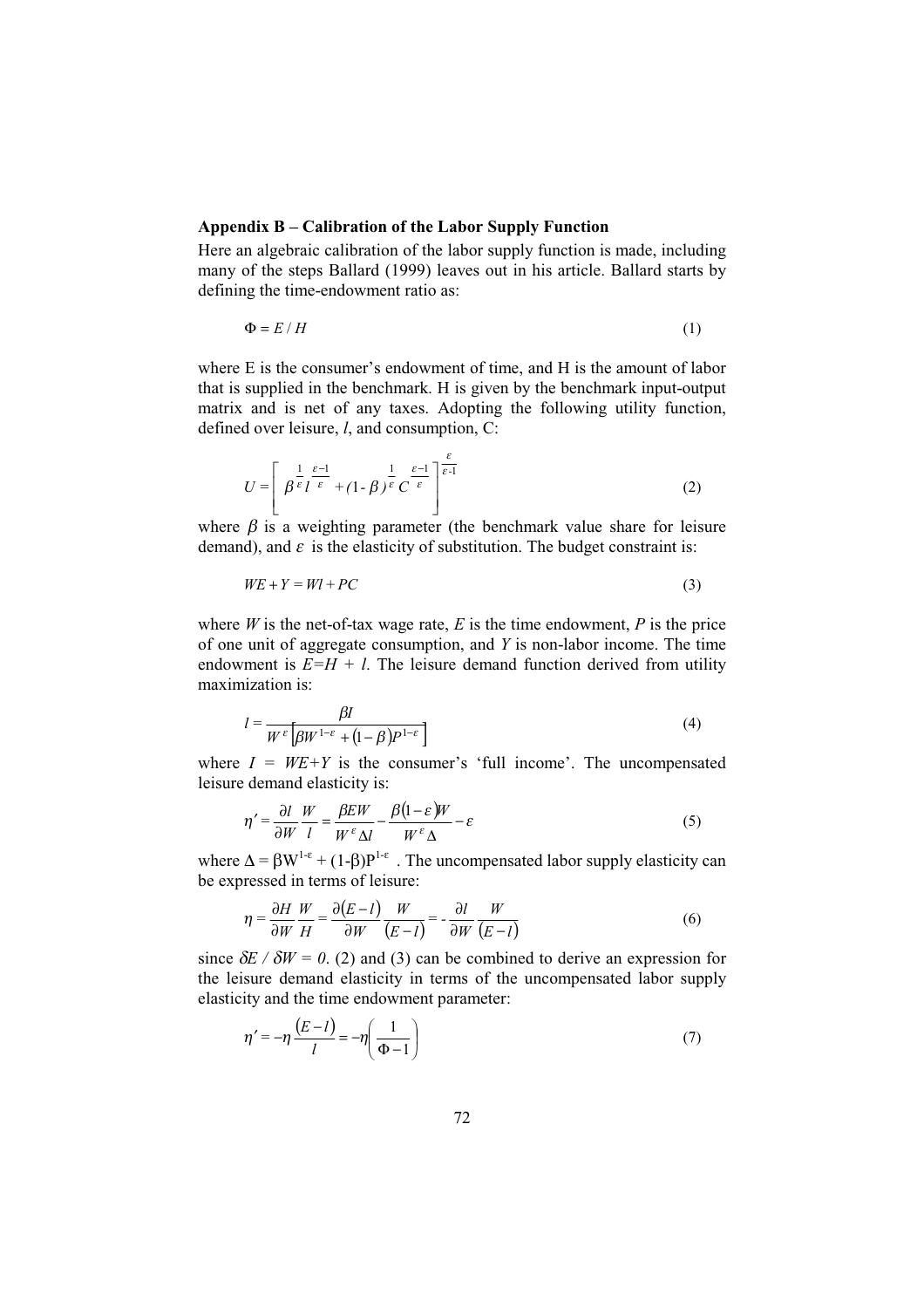Ballard lets the reader verify the calibration from here, but for the sake of clarity the rest of the calibration is included as well. Hence, by noting that all price levels equal unity in the benchmark, (5) collapses into:

$$
\eta' = \frac{\beta E}{l} - \beta(1 - \varepsilon) - \varepsilon = \frac{\beta E}{l} - \beta + \varepsilon(\beta - 1) = \beta \left(\frac{E}{l} - 1\right) + \varepsilon(\beta - 1) = \beta \left(\frac{1}{\Phi - 1}\right) + \varepsilon(\beta - 1) \tag{5'}
$$

since

$$
\frac{E}{l} - 1 = \frac{E}{E - H} - \frac{E - H}{E - H} = \frac{H}{E - H}
$$
(8)

and

$$
\frac{E - H}{H} = \frac{E}{H} - \frac{H}{H} = \Phi - 1\tag{9}
$$

so that

$$
\frac{E}{l} - 1 = \frac{1}{\Phi - 1}
$$
 (10)

Solving for  $\varepsilon$  gives:

$$
\varepsilon = \frac{\eta'}{(\beta - 1)} - \frac{\beta}{(\beta - 1)} \left(\frac{1}{\Phi - 1}\right) = -\frac{\eta}{(\beta - 1)} \left(\frac{1}{\Phi - 1}\right) - \frac{\beta}{(\beta - 1)} \left(\frac{1}{\Phi - 1}\right) = -\frac{(\beta + \eta)}{(\beta - 1)} \left(\frac{1}{\Phi - 1}\right) = \frac{(\beta + \eta)}{(1 - \beta)} \left(\frac{1}{\Phi - 1}\right) \tag{11}
$$

and solving for time-endowment ratio:

$$
\Phi = \frac{(\beta + \eta)}{\varepsilon (1 - \beta)} + 1 \tag{12}
$$

Assigning a value for the time-endowment ratio gives the weighting parameter. Setting the time endowment ratio to, for example, 1.25, the full income becomes *I=1.25\*WH+Y* and *Wl=0.25WH*. Assuming the benchmark labor supply net of tax is *10\*(1-0.46)=6.4*, benchmark non-labor income net of tax is *10\*(1-0.25)=7.5*. This gives *I=1.25\*6.4+7.5=15.5* and β*= Wl/(Wl+PC)=0.103* (the bmk total consumption equals *WH+Y* and, thus, the denominator equals the full income). Next, assuming the uncompensated labor supply elasticity is for example 0.1, the elasticity of substitution becomes  $\varepsilon$ =0.906. Thus, picking values for the labor supply elasticity and the time endowment ratio will help control the labor supply function in the way Ballard advocates. And, as mentioned above, omitting to do this can seriously affect the results, for example with respect to. the welfare measure.<sup>52</sup>

 $52$  The actual calibration is done within the GAMS computational program.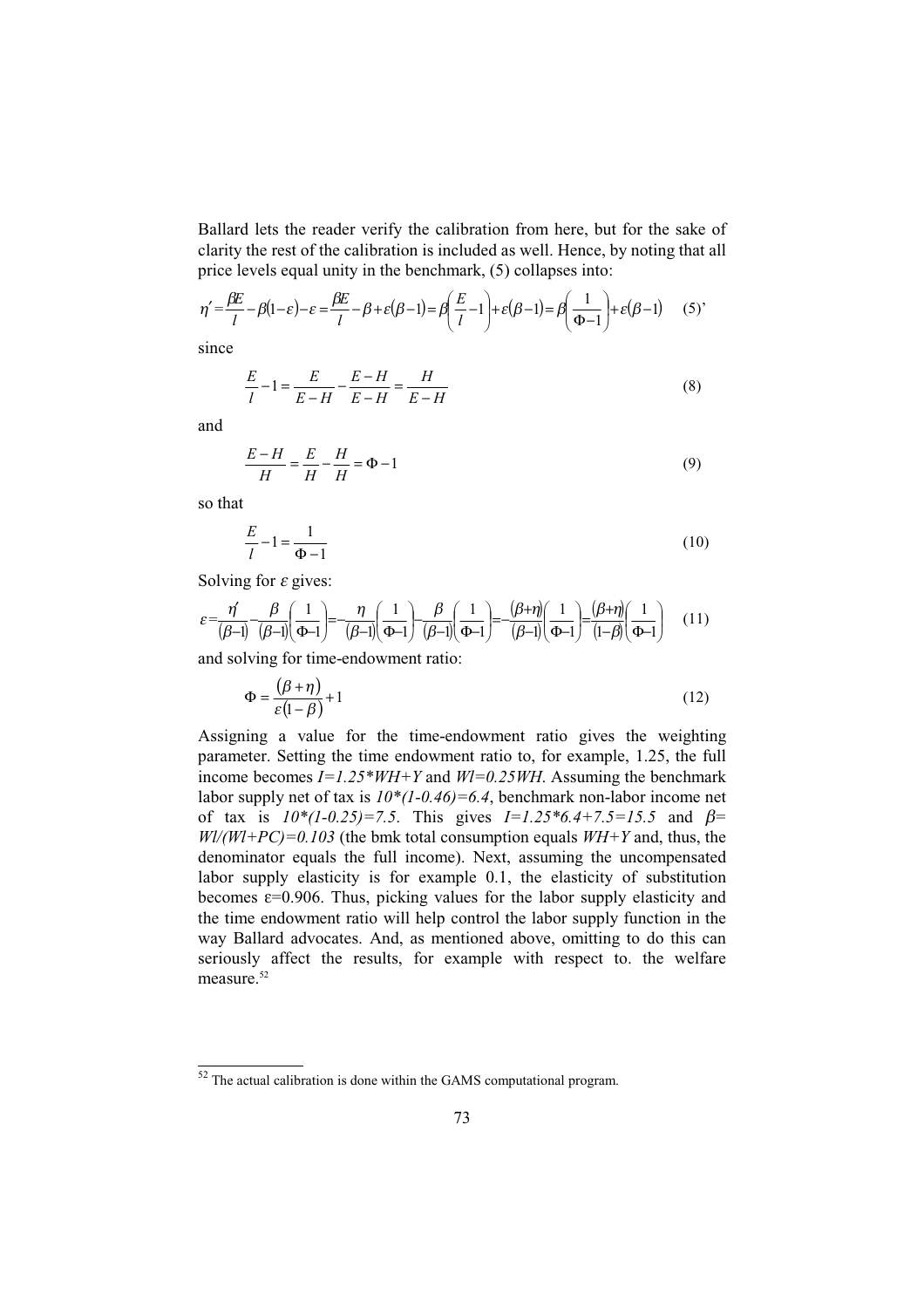### **References:**

Ballard CL, (1999), 'How many Hours are a Simulated Day? The Effects of Time Endowment on the Results of Tax-Policy Simulation Models', Paper prepared for the 'Using OLG Models for Policy Analysis' Workshop, Copenhagen, Denmark, August 13-14, 1999.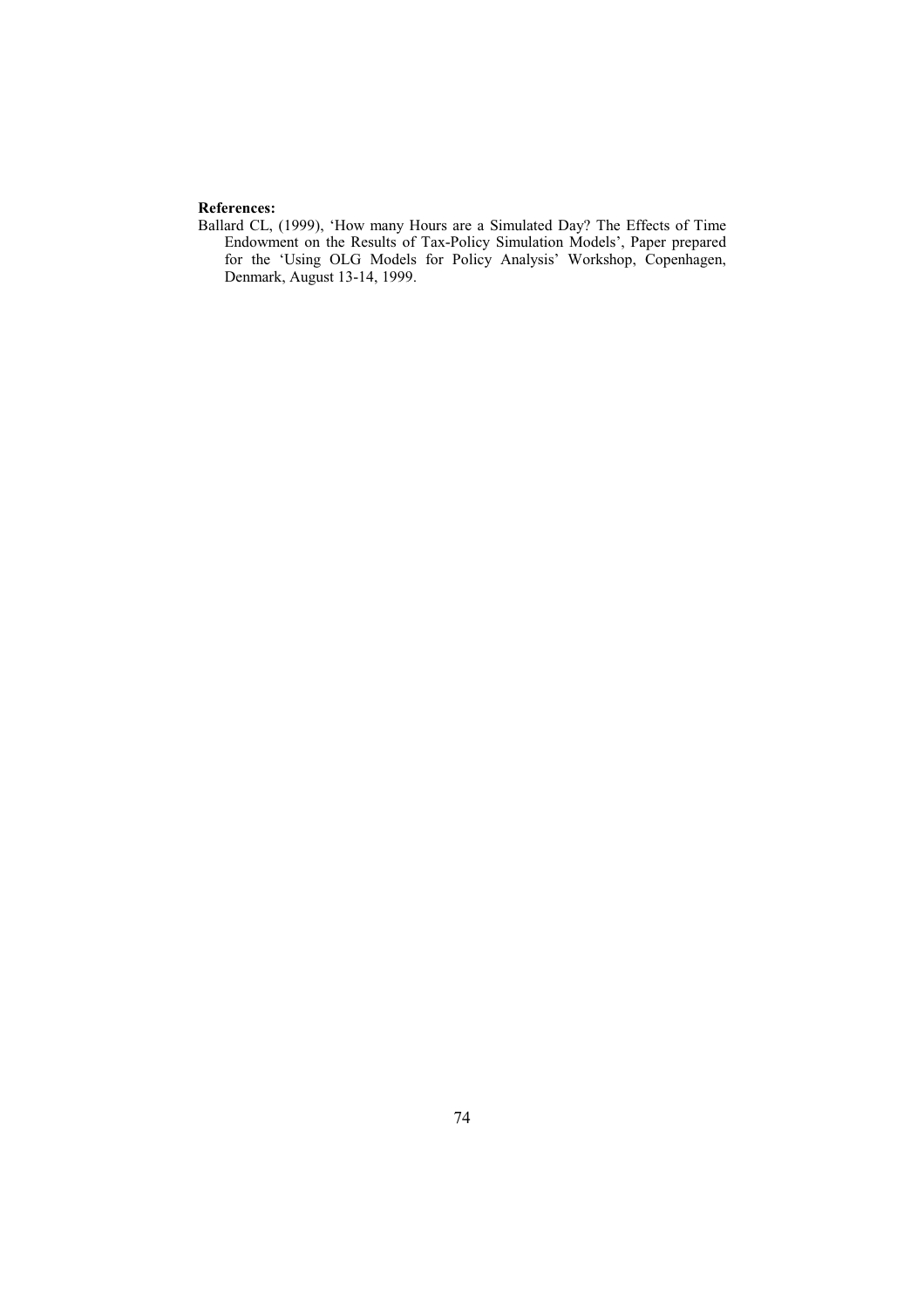### **Appendix C – Truck Data**

### **Table C1 - Truck category data**

| Category                                                                                                                             | L2     | L3     | $-4$    | LS21  | LS22  | LS23  | LS32  | LS33   | LS34   | LS44  | Total   |
|--------------------------------------------------------------------------------------------------------------------------------------|--------|--------|---------|-------|-------|-------|-------|--------|--------|-------|---------|
|                                                                                                                                      |        |        |         |       |       |       |       |        |        |       |         |
| Truck weight, ton                                                                                                                    | 18     | 24     | 24      | 18    | 18    | 18    | 24    | 24     | 24     | 24    |         |
| Trailer weight                                                                                                                       |        |        |         | 10    | 18    | 22    | 16    | 16     | 36     | 36    |         |
| Vehicle km. millions <sup>a</sup>                                                                                                    | 498.9  | 325.2  | 18.5    | 6.8   | 38.7  | 62.5  | 139.5 | 338.8  | 738.2  | 66.7  | 2234.0  |
| ESALS per unit                                                                                                                       | 4.243  | 3.222  | 1 2 0 1 | 6.486 | 7 186 | 6.552 | 5.059 | 3.868  | 9.323  | 7.302 |         |
| ESAL-km. millions                                                                                                                    | 2117.1 | 1047.9 | 22.2    | 443.5 | 278.2 | 409.4 | 705.7 | 1310.6 | 6882.7 | 487.5 | 13305.7 |
| Source: a. T30 SM 9603; Table 19. L2=2 axles, L3=3 axles, L4=4 axles, L21=2-axle truck with 1-axle trailer, etc. The combinations of |        |        |         |       |       |       |       |        |        |       |         |
| axles are shown in Table C2.                                                                                                         |        |        |         |       |       |       |       |        |        |       |         |

**Table C2 – Weight distribution and esals (the rectangles are supposed to represent the axle configurations of the trucks and trailers respectively)** 

| L2<br>18    | 4.24    |         |       | L <sub>3</sub><br>24 | 3.22         |          |      | L <sub>4</sub><br>24                                                                                                                    | 1.201   |               |       |
|-------------|---------|---------|-------|----------------------|--------------|----------|------|-----------------------------------------------------------------------------------------------------------------------------------------|---------|---------------|-------|
| lo          | O       |         |       | lo                   | OO           |          |      | O                                                                                                                                       | 000     |               |       |
| 37          | 63      |         |       | 26                   | 74           |          |      | 27                                                                                                                                      | 73      |               |       |
| 6.6         | 11.4    |         |       | 6.3                  | 17.7         |          |      | 6.4                                                                                                                                     | 17.6    |               |       |
| 14.5        | 25.2    |         |       | 13.8                 | 39.1         |          |      | 14.2                                                                                                                                    | 38.7    |               |       |
| 0.8         | 1.4     |         |       | 0.77                 | 1.3          |          |      | 0.79                                                                                                                                    | 0.95    |               |       |
| 0.418       | 3.83    |         |       | 0.345                | 2.88         |          |      | 0.385                                                                                                                                   | 0.816   |               |       |
| <b>LS21</b> |         |         |       | <b>LS22</b>          |              |          |      | LS23                                                                                                                                    |         |               |       |
| 18          | 4.24    | 10      | 2.242 | 18                   | 4.24         | 18       | 2.94 | 18                                                                                                                                      | 4.243   | 22            | 2.309 |
|             |         |         |       |                      |              |          |      |                                                                                                                                         |         |               |       |
| O           | $\circ$ | $\circ$ |       | O                    | O<br>$\circ$ |          | O    | O                                                                                                                                       | $\circ$ | O             | OO    |
| 37          | 63      | 100     |       | 37                   | 63           | 50       | 50   | 37                                                                                                                                      | 63      | 41            | 59    |
| 6.6         | 11.4    | 10      |       | 6.6                  | 11.4         | 9        | 9    | 6.6                                                                                                                                     | 11.4    | 9             | 13    |
| 14.5        | 25.2    | 22      |       | 14.5                 | 25.2         | 19.8     | 19.8 | 14.5                                                                                                                                    | 25.2    | 19.9          | 28.6  |
| 0.8         | 1.4     | 1.22    |       | 0.8                  | 1.4          | 1.1      | 1.1  | 0.8                                                                                                                                     | 1.4     | 1.1           | 0.95  |
| 0.418       | 3.83    | 2.24    |       | 0.418                | 3.83         | 1.47     | 1.47 | 0.418                                                                                                                                   | 3.825   | 1.48          | 0.82  |
| LS32        |         |         |       | LS33                 |              |          |      | <b>LS34</b>                                                                                                                             |         |               |       |
| 24          | 3.22    | 16      | 1.837 | 24                   | 3.22         | 16       | 0.65 | 24                                                                                                                                      | 3.222   | 36            | 6.101 |
|             |         |         |       |                      |              |          |      |                                                                                                                                         |         |               |       |
| lo          | OO      | $\circ$ | O     | O                    | OO<br>O      |          | OO   | O                                                                                                                                       | OO      | OO            | OO    |
| 26          | 74      | 50      | 50    | 26                   | 74           | 41       | 59   | 26                                                                                                                                      | 74      | 50            | 50    |
| 6.3         | 17.7    | 8       | 8     | 6.3                  | 17.7         | 6.6      | 9.4  | 6.3                                                                                                                                     | 17.7    | 18            | 18    |
| 13.8        | 39.1    | 17.6    | 17.6  | 13.8                 | 39.1         | 14.4     | 20.8 | 13.8                                                                                                                                    | 39.1    | 39.6          | 39.6  |
| 0.77        | 1.3     | 0.98    | 0.98  | 0.77                 | 1.3          | 0.8      | 0.69 | 0.77                                                                                                                                    | 1.3     | 1.32          | 1.32  |
| 0.345       | 2.88    | 0.92    | 0.92  | 0.345                | 2.88         | 0.42     | 0.23 | 0.345                                                                                                                                   | 2.878   | 3.05          | 3.05  |
| <b>LS44</b> |         |         |       |                      |              | Category |      |                                                                                                                                         |         | <b>LEGEND</b> |       |
| 24          | 1.2     | 36      | 6.101 |                      | Total weight | 18       |      | 4.24 Total unit esals                                                                                                                   |         |               |       |
|             |         |         |       |                      |              |          |      |                                                                                                                                         |         |               |       |
| O           | 000     | OO      | OO    |                      | O            |          | O    | Axle configuration                                                                                                                      |         |               |       |
| 27          | 73      | 50      | 50    |                      |              | 37       |      | 63 Weight distribution, %                                                                                                               |         |               |       |
| 6.4         | 17.6    | 18      | 18    |                      |              | 6.6      |      | 11.4 Weight distribution, ton                                                                                                           |         |               |       |
| 14.2        | 38.7    | 39.6    | 39.6  |                      |              | 14.5     |      | 25.2 Weight distribution, 1000 pounds (kip)                                                                                             |         |               |       |
| 0.79        | 0.95    | 1.32    | 1.32  |                      |              | 0.8      |      | 1.4 Relative standard load of 18 kip                                                                                                    |         |               |       |
| 0.385       | 0.82    | 3.05    | 3.05  |                      |              | 0.42     |      | 3.83 Esals, i.e. raised to four                                                                                                         |         |               |       |
|             |         |         |       |                      |              |          |      | Sources: Mainly my own figures. The weight distribution data stems mainly from AASHTO (1993). These figures are the ones used, but they |         |               |       |

Sources: Mainly my own figures. The weight distribution data stems mainly from AASHTO (1993). These figures are the ones used, but they lay no claim to being scientifically correct.

### **References:**

AASHTO (1993), 'Guide for Design of Pavement Structures', American Association of State Highway and Transportation Officials, Washington D.C. 1993.

Statistics Sweden, T30 SM 9603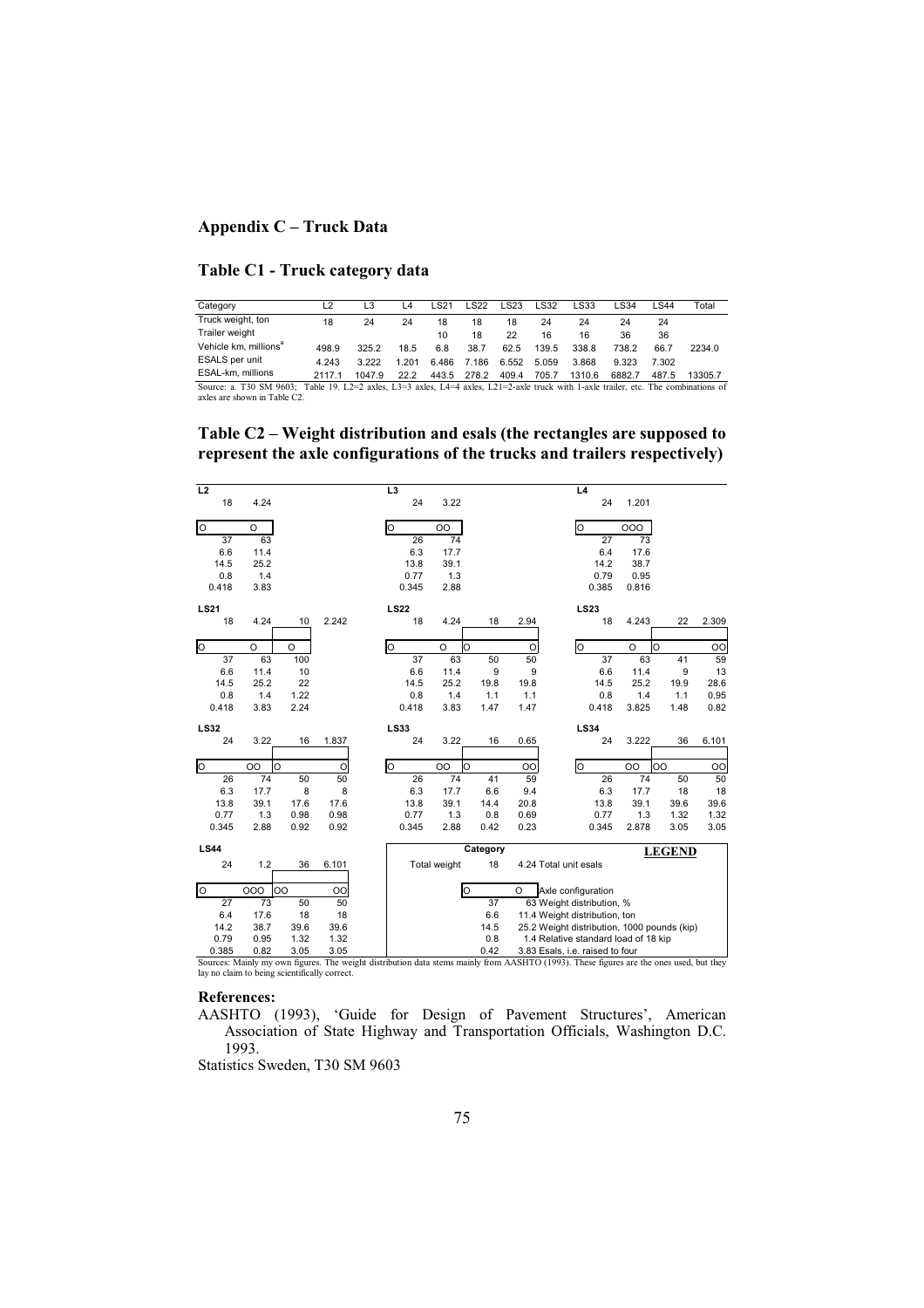### **Appendix D – The Reduction of the Existing Annual Vehicle Registration Tax and the Eurovignette Charge**

There is no clear figure available of what a joint reduction of the annual vehicle registration tax and the Eurovignette charge to the minimum level set by the EU might mean. Here the computations made to reach such a figure are outlined<sup>53</sup>.

Data on the vehicle registration tax payments for 1995 for each industry are available from Statistics Sweden. The tax payments are subtracted from the general tax payments in the Value Added matrix, thereby keeping the total tax payments unchanged and the matrix consistent.

In 1995 there was no Eurovignette system in Sweden, but by estimating how much of the vehicle registration tax payments for 1995 would have consisted of EV charge payments, had it been in place in 1995, that particular problem was circumvented. This was possible since when the Eurovignette charge was introduced, the vehicle registration tax was lowered by the same amount. There were no figures available on what the lowering of the tax and the charge to the EU minimum level meant in terms of percentage decrease in the corresponding payments. This was solved in the following way. Table D1 shows the tax revenue from the vehicle registration tax and the Eurovignette charge in 1995 and 1998. In 1998 the Eurovignette charge was about 7.6%of the total revenue from vehicle registration tax and the Eurovignette charge. This figure is shown at the bottom right of the table.

|        | Tax on vehicles         |                                                                |            | Total | share  |
|--------|-------------------------|----------------------------------------------------------------|------------|-------|--------|
| 1995** | Vehicle reg.            |                                                                |            | 4049  |        |
|        | - whereof               | Trucks                                                         |            | 1089  |        |
|        |                         | - whereof                                                      | Producers  | 874   |        |
|        |                         |                                                                | Households | 216   |        |
| 1998   | Vehicle reg./EV charge* |                                                                |            | 6608  |        |
|        | - whereof               | Vehicle req.**                                                 |            | 6103  | 92.40% |
| $\sim$ | $\cdots$<br>.           | EV charge***<br>$1/1.00001 - 1.0000111$ $1/1.000001 - 1.00001$ |            | 505   | 7.60%  |

### **Table D1 - Tax revenue 1995 and 1998, mSEK**

Sources: \*RSV 'Fakta om punktskatter' (1998), \*\*RSV 'Årsbok'(1998), \*\*\*Implied by \* and \*\*.

Next, in Table D2 we can see that the 1999 Eurovignette charge was 750 Euro for lighter trucks and 1250 for heavier. If 15000 and 38000 vehicles paid the lower and the higher charge respectively, revenue amounting to 58.75 million Euro would be raised. The EU minimum level is set to 535 Euro per truck and this would render a revenue of 28.355 million Euro. So, the fraction of the EU minimum level revenue to the 1999 Eurovignette

<sup>&</sup>lt;sup>53</sup> The reduction of these taxes/charges was suggested by Gunnar Eriksson at the Swedish Ministry for Industry, Employment and Communications (Näringsdepartementet), by telephone, on 4/17/00.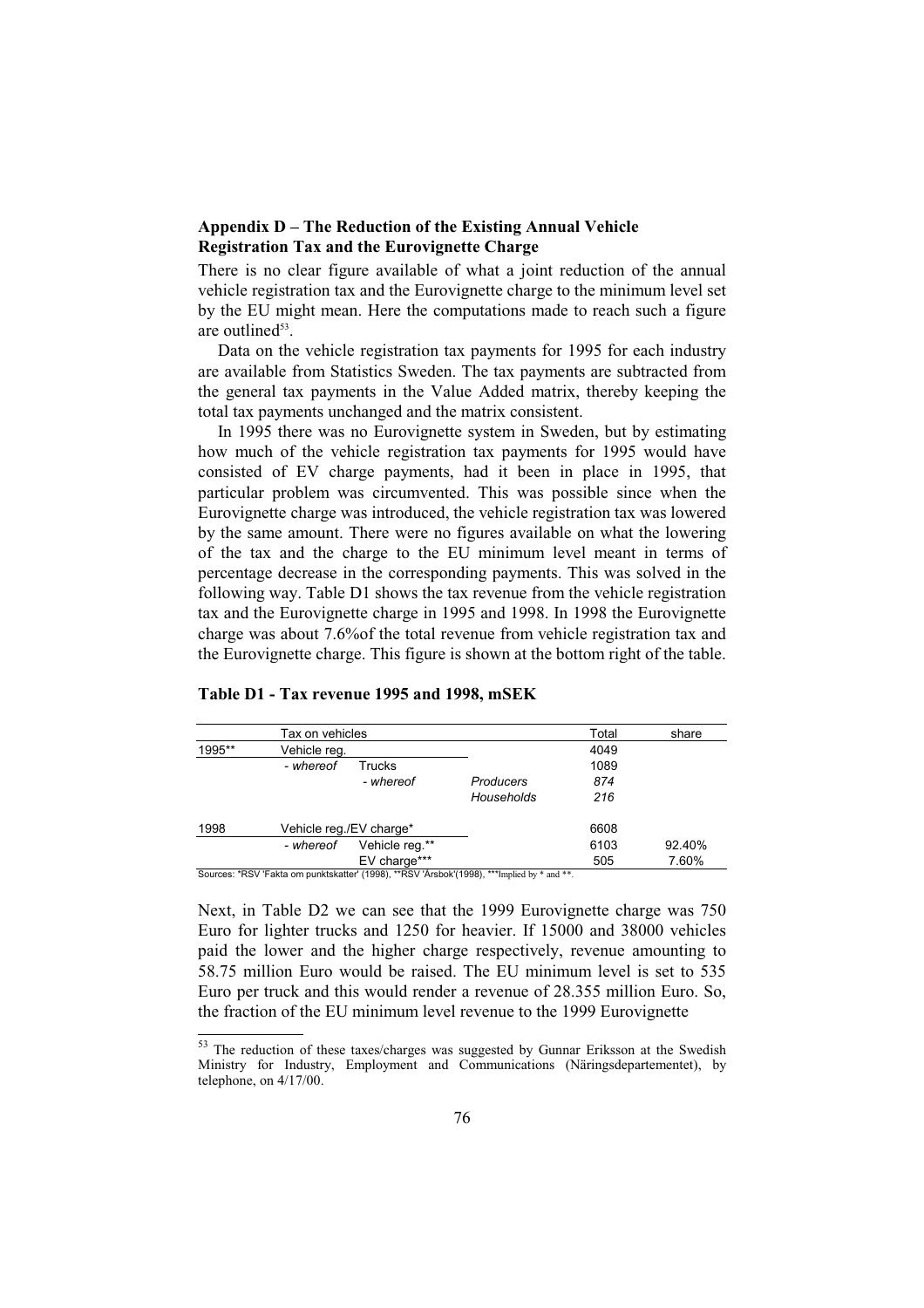charges revenue is about 48.3%. But this is still not the figure we are looking for.

| EV charge 1999 |                    |            |                  |                               |                     |                        |
|----------------|--------------------|------------|------------------|-------------------------------|---------------------|------------------------|
|                | EV charge*<br>Euro | Vehicles** | Revenue<br>mEuro | $EU$ min <sup>*</sup><br>Euro | Revenue***<br>mEuro | $EU$ min/<br>EV charge |
| $<$ 12 ton     | 750                | 15000      | 11.25            | 535                           | 8.025               |                        |
| $>12$ ton      | 1250               | 38000      | 47.5             | 535                           | 20.33               |                        |
| Total          |                    | 53000      | 58.75            |                               | 28.355              | 0.483                  |

**Table D2 – The EV charge and EU minimum level** 

Source: SIKA (2000). \* Annual charge, \*\*In use 1999, \*\*\* Imputed

The figure on how much to lower the tax/charge is obtained by combining the data in Table D1 with that in Table D2. The result is shown in Table D3 (and it certainly requires some explanation). Here we have taken the 1995 total vehicle registration tax payments of 4049 million SEK and assumed that the same fraction would be Eurovignette charge revenue as it was in 1999. This means that the fictional Eurovignette charge for 1995 would be 308 million SEK and that the rest is normal vehicle registration tax. So these fictional Eurovignette charge payments, the remaining 566 million SEK for the producers and the 216 million SEK for the households, would together add up to the original figure of 1089 million SEK for 1995. Finally, to find what we were after, the 566 million SEK in vehicle registration tax payments by producers is abolished, the vehicle registration tax for the households is left unchanged at 216 million SEK, but the 308 million SEK in Eurovignette charges is lowered to the EU minimum by using the fraction from Table 12, i.e. 0.483. The result is that we now have to lower the 1995 vehicle registration tax payments by about 83.2% to reach the EU minimum, leaving households' vehicle registration tax unchanged.

### **Table D3 – Computation of the EUMIN parameter**

|                                                  |                     |      | Counter-     |              |
|--------------------------------------------------|---------------------|------|--------------|--------------|
|                                                  |                     | mSEK | factual      | <b>EUMIN</b> |
| Total vehicle reg.                               |                     | 4049 |              |              |
| - whereof EV charge                              |                     |      |              |              |
| $(7.6\%)$                                        |                     | 308  |              |              |
|                                                  | - whereof producers | 308  |              |              |
| Vehicle reg.                                     |                     |      |              |              |
| $(92.4\%)$                                       |                     | 3741 |              |              |
|                                                  | - whereof trucks    | 1089 |              |              |
|                                                  | - whereof Producers | 566  | $\mathbf{0}$ |              |
|                                                  | EV charge           | 308  | $149*$       | $0.168**$    |
| *0.483x308=149 **149/566+308)=0.168 ***216/216=1 | Households          | 216  | 216          | $1***$       |

\*0.483x308=149, \*\*149/(566+308)=0.168, \*\*\*216/216=1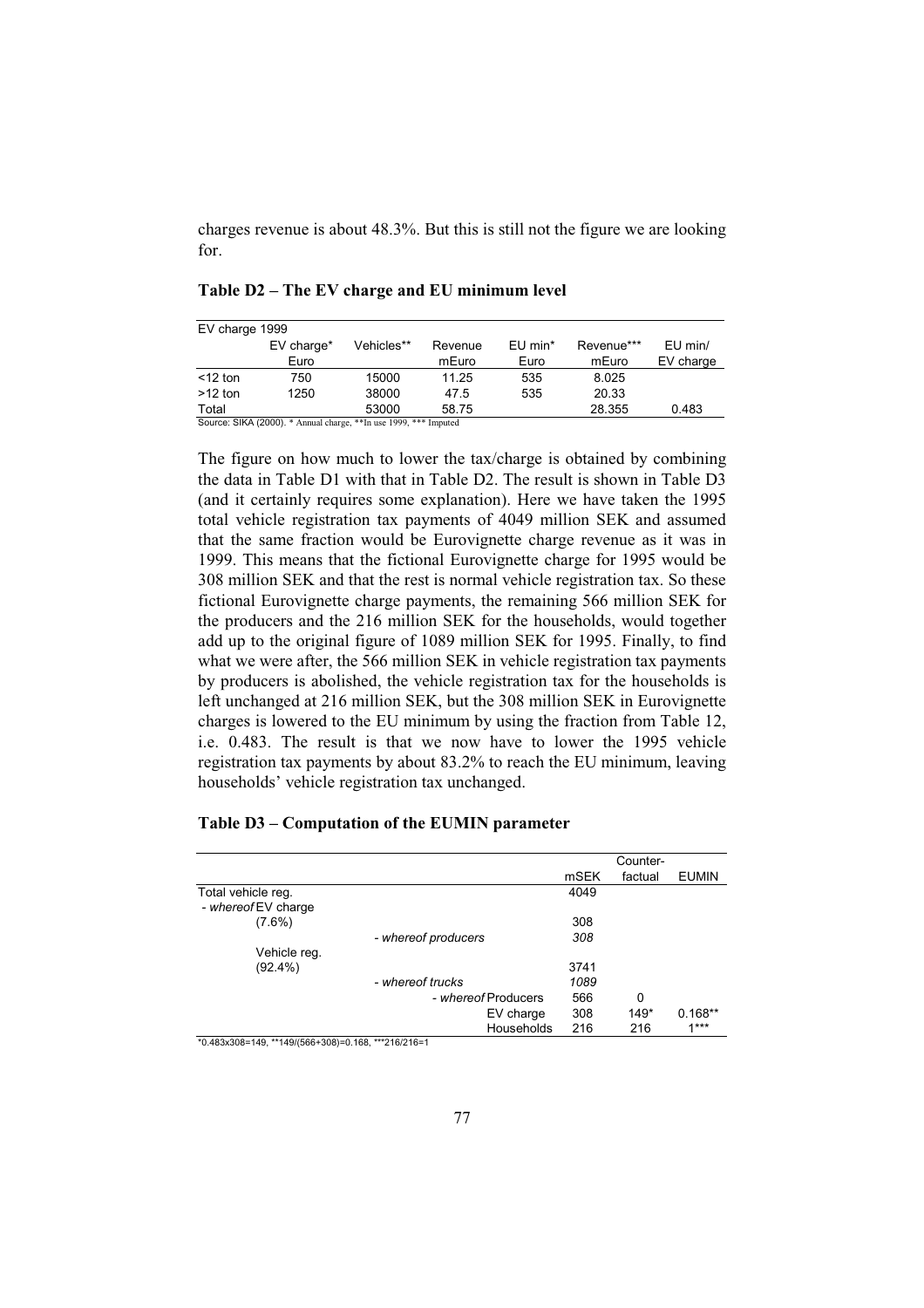### **References:**

SIKA (2000), 'Effekter av alternativ till Eurovinjettsystemet' (Effects of alternatives to the Eurovignette system), Report 2000:4, Statens institut for kommunikationsanalys, Stockholm, Sweden.

Eriksson, Gunnar, The Swedish Ministry for Industry, Employment and Communications (Näringsdepartementet), personal communication, 4/17/00.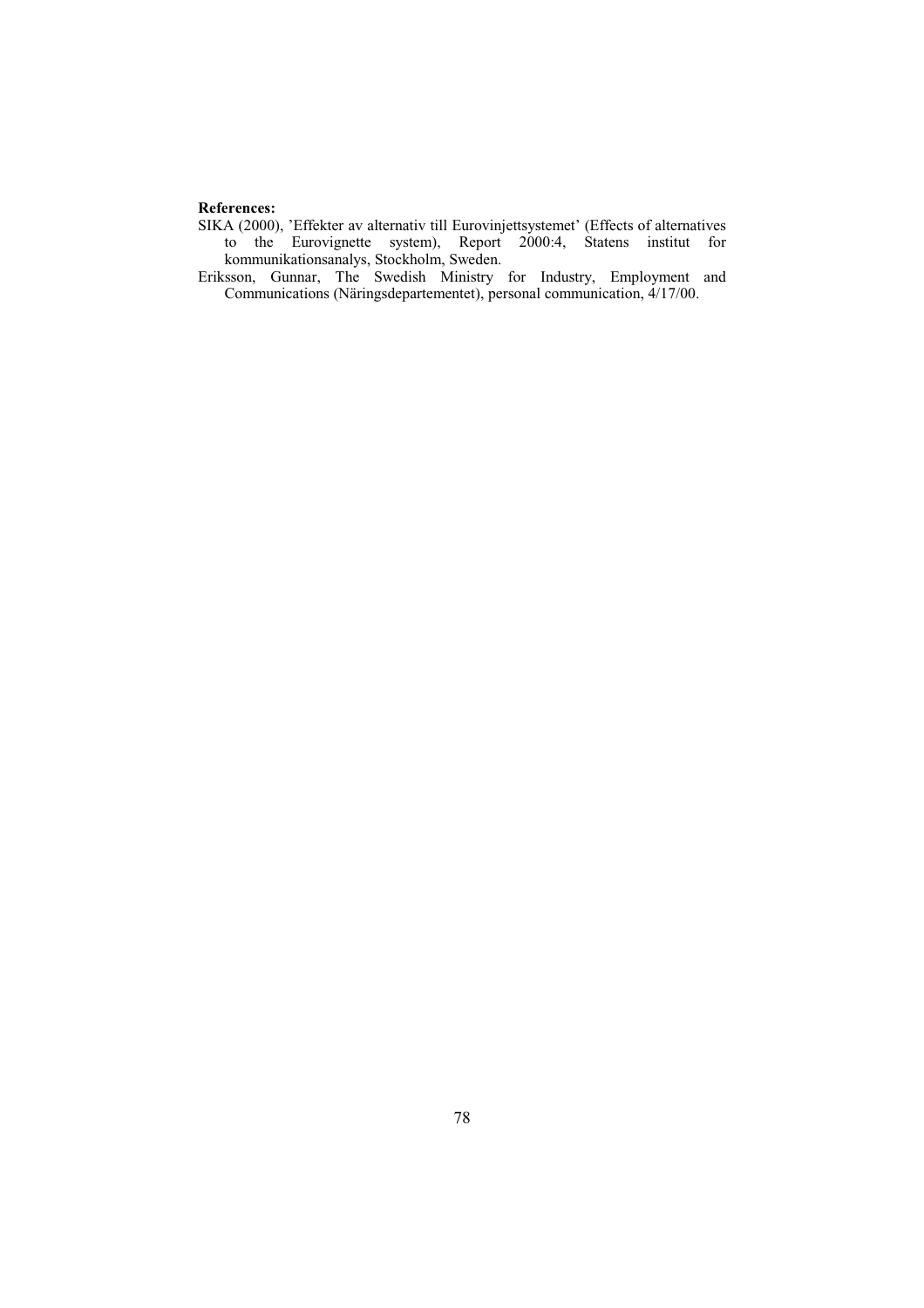### **Appendix E – Nested Production Structure**

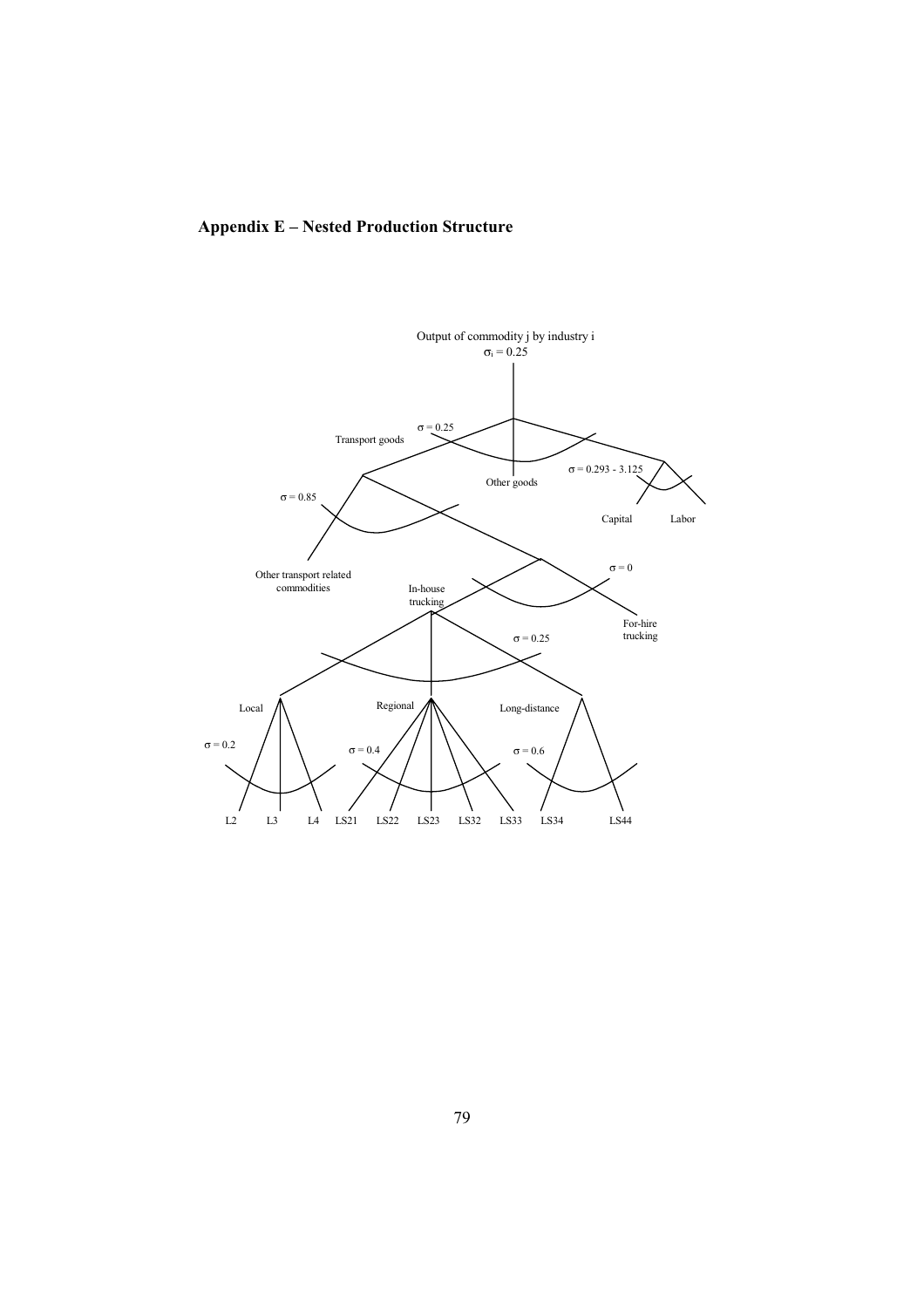### **Appendix F – Elasticities**

Appendix E illustrated the elasticities in the nesting structure. The output of any particular sector is an aggregate of a transport composite good, a composite of other goods, and the value added composite. The value added composite consists of the labor and capital inputs. The transport composite good is an aggregate of the railway, shipping and air transport goods together with a road transport composite. The road transport composite is an aggregate of the land transport good and the internal trucking composite. Finally, the internal trucking composite is an aggregate of the local, regional and long-distance composites. Starting at the bottom and moving up the nesting structure, we will start by explaining how the substitution elasticities used in the trucking nests, i.e. 0.2, 0.4 and 0.6 for the local, regional and long-distance nests respectively, were reached.

Finding estimates for these elasticities turned out to be almost impossible, so rough guesstimates have had to be made. Fortunately, something similar to the km-charge proposed in this study was in use in Sweden up to 1993, when it was abolished when Sweden became a member of the EU. If it would be possible to compare what had happened to the use of different truck categories after that, one could perhaps get some general guidance. After having had to order the data material specifically for 1993, since there was no data available for that year, some simple figures for the elasticities were computed. These are shown in Table F1. One crucial assumption for calculating these numbers is to find figures for diesel consumption of the different trucks. These are based to a large extent on NGM and Hammarström and Yahya (1999). Next, the cost level per vehicle kilometer (vkt) had to be estimated, to see how the costs had changed from 1993 to 1995. For 1993 the costs consisted of the fuel cost (at a certain price per liter) and the cost of the then existing kilometer tax. Data on how much each truck category had to pay in  $km$ -tax was available in published tables<sup>54</sup>. The 1995 fuel cost is deflated with the consumer price index. Hence, the change in cost per vkt and truck category was computed. This together with the changes in the use of the truck categories made it possible to find something like own price elasticities. These are reported at the bottom of the figure on the row labeled 'w.r.t own category'. But since the nested structure implies that the substitution takes place primarily within a particular nest, an idea to use something similar occurred, focusing instead on the change in vkt for each category in relation to the total number of km within the nest. This is shown on the row labeled "% change in vkt as part of 'nest'". Combining

<sup>54</sup> It turned out that the old km-tax was differentiated in a 'smoother' way than 'my' kmcharge. This can be explained by the more refined analysis of the cost structure that was performed in the sixties. However, it is not evident that that particular analysis was the correct way to design the charge.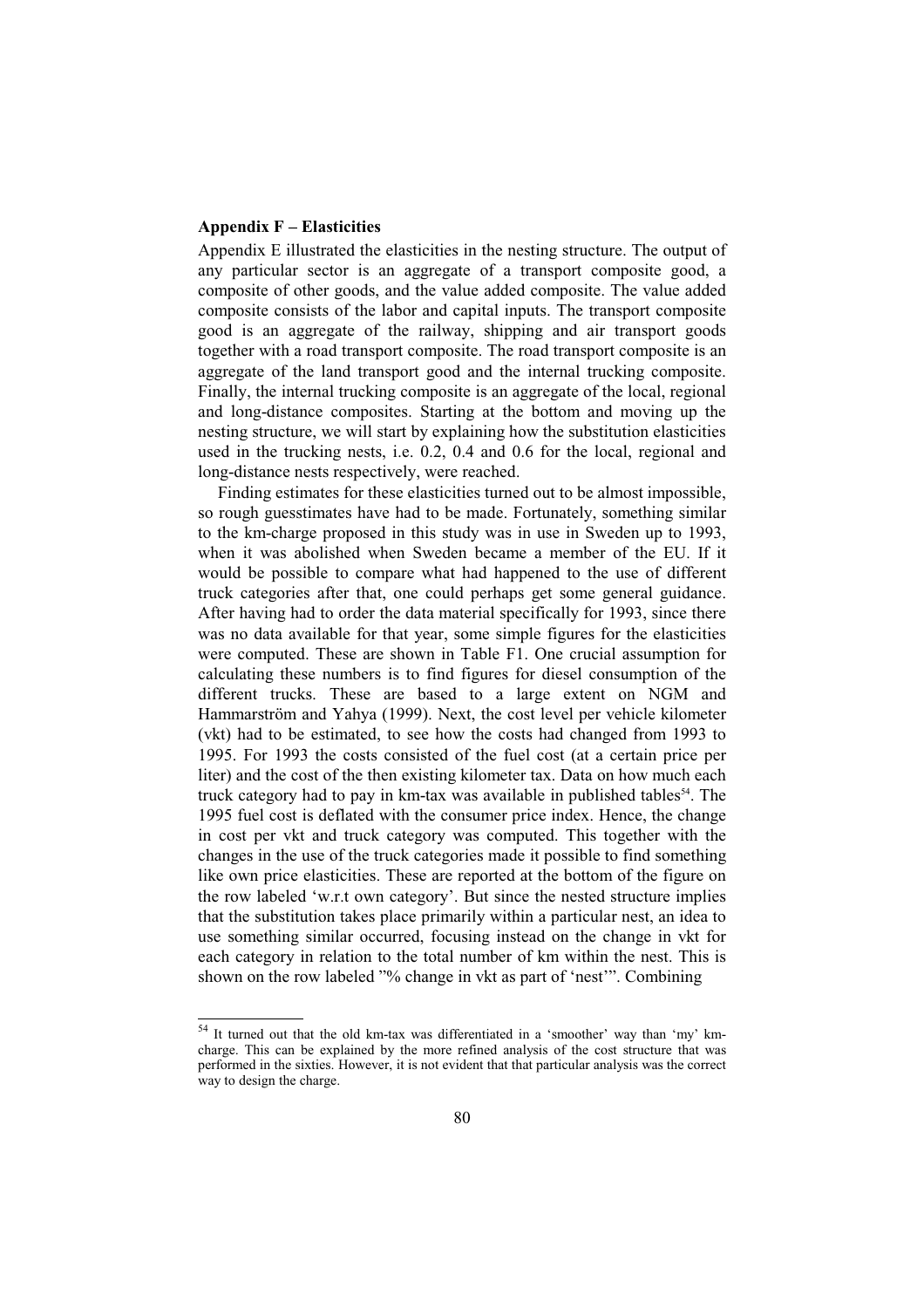these figures with the price changes gave the last row of the table, labeled "w.r.t 'nest'".

Looking at these figures it was concluded that they where all between zero and one, and had a tendency to be lowest in the local nest, followed by the regional and long-distance nests. Even if it is not totally clear from the table, it is an appealing result from a theoretical perspective. A higher elasticity means that at a given price change there will be a larger substitution to other modes. And long-distance trucking certainly has more options with regard to changing mode than the local trucker. So, it was decided to use the value in Appendix E. Although these figures are not very accurate statistically, they could provide some guidance for other studies. The uncertainty of these figures will be handled in the systematic sensitivity analysis.

|                 |                                       | <b>LOCAL</b>   |                                                    |        | <b>REGIONAL</b> |                       |        |             |             | LONG-DISTANCE |             |
|-----------------|---------------------------------------|----------------|----------------------------------------------------|--------|-----------------|-----------------------|--------|-------------|-------------|---------------|-------------|
|                 |                                       | L <sub>2</sub> | L <sub>3</sub>                                     | L4     |                 | LS21 LS22             | LS23   | <b>LS32</b> | <b>LS33</b> | <b>LS34</b>   | <b>LS44</b> |
|                 | Diesel consumption, I/km <sup>a</sup> | 0.4            | 0.45                                               | 0.45   | 0.52            | 0.52                  | 0.52   | 0.5         | 0.5         | 0.55          | 0.55        |
| Costsb          |                                       |                |                                                    |        |                 |                       |        |             |             |               |             |
| 1993            | Fuel cost/vkt at 6.018kr/l            | 2.41           | 2.71                                               | 2.71   | 3.13            | 3.13                  | 3.13   | 3.01        | 3.01        | 3.31          | 3.31        |
|                 | Km tax'/vkt truck                     | 0.58           | 0.53                                               | 0.47   | 0.58            | 0.58                  | 0.58   | 0.53        | 0.53        | 0.53          | 0.47        |
|                 | Km tax'/vkt trailer                   |                |                                                    |        | 0.24            | 0.36                  | 0.30   | 0.30        | 0.20        | 0.47          | 0.47        |
|                 | Cost/vkt                              | 2.99           | 3.24                                               | 3.18   | 3.95            | 4.07                  | 4.01   | 3.84        | 3.74        | 4.31          | 4.25        |
| 1995            | Nominal cost/vkt at 6.6025kr/l        | 2.72           | 3.06                                               | 3.06   | 3.54            | 3.54                  | 3.54   | 3.40        | 3.40        | 3.74          | 3.74        |
|                 | Real/vkt at CPI=1.048                 | 2.60           | 2.92                                               | 2.92   | 3.38            | 3.38                  | 3.38   | 3.25        | 3.25        | 3.57          | 3.57        |
| <b>Distance</b> |                                       |                |                                                    |        |                 |                       |        |             |             |               |             |
|                 | 1993° 000's km                        |                | 480742 309925 11839 7930 34953 42478 139410 305999 |        |                 |                       |        |             |             | 625204        | 106355      |
|                 | $1995^{\text{d}}$ 000's km            |                | 498915 325237 18521 6838 38721 62475 139494 338826 |        |                 |                       |        |             |             | 738239        | 66752       |
| Changes         |                                       |                |                                                    |        |                 |                       |        |             |             |               |             |
|                 | in vkt                                | 18173          | 15312                                              |        |                 | 6682 -1092 3768 19997 |        | 84          | 32827       | 113035        | $-39603$    |
|                 | % change in cost/vkt                  | $-13.1$        | $-9.8$                                             | $-8.1$ |                 | $-14.5 -17.0 -15.8$   |        | $-15.4$     | $-13.2$     | $-17.2$       | $-16.0$     |
|                 | % change in vkt within own category   | 3.8            | 4.9                                                | 56.4   | $-13.8$         | 10.8                  | 47.1   | 0.1         | 10.7        | 18.1          | $-37.2$     |
|                 | % change in vkt as part of 'nest'     | 2.3            | 1.9                                                | 0.8    | $-0.2$          | 0.7                   | 3.8    | 0.0         | 6.2         | 15.5          | $-5.4$      |
|                 | "Own-price elasticity"                |                |                                                    |        |                 |                       |        |             |             |               |             |
|                 | w.r.t. own category                   | $-0.3$         | $-0.5$                                             | $-7.0$ | 0.9             | $-0.6$                | $-3.0$ | 0.0         | $-0.8$      | $-1.1$        | 2.3         |
|                 | w.r.t. 'nest'                         | $-0.2$         | $-0.2$                                             | $-0.1$ | 0.0             | 0.0                   | $-0.2$ | 0.0         | $-0.5$      | $-0.9$        | 0.3         |

### **Table F1 – Elasticities w.r.t. trucking**

w.r.t. 'nest' -0.2 -0.2 -0.1 0.0 0.0 -0.2 0.0 -0.5 -0.9 0.3 Sources: a. NGM and Hammarström and Yahya (1999), b. Price changes from SPI (www.spi.se), CPI from Statistics Sweden, km tax tables from RSV (The National Tax Board - personal communication with Lena Mellberg), where the tables are found in Supplement 2 to the law SFS 1992:883. c. Special order from Statistics Sweden in Örebro to fill in missing data in T30 SM 9403 Table 19. d. T30 SM 9603; Table 19.

There are some substitution possibilities between the three trucking nests, but it was chosen to let it stop at something close to a Leontief 'fix share'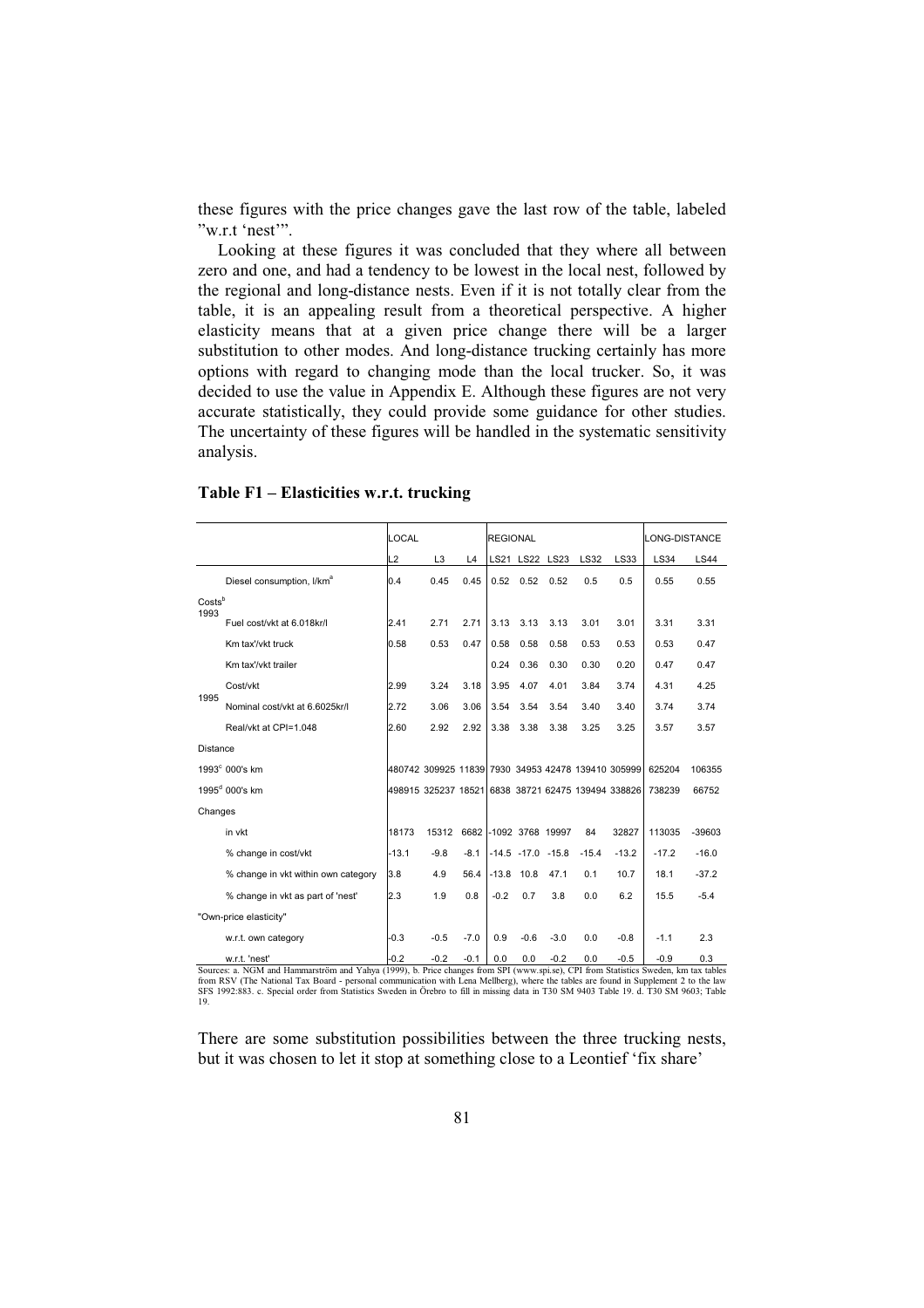structure. In the road transport composite the trucking composite is modeled as a Leontief fixed share with the land transport good. The next nest requires some deeper analysis. There are a number of econometric studies providing estimates of the elasticities of substitution between modes of transport but unfortunately few of them deal with freight transport. Oum et al. (1991) summarize some studies and these helped me to come up with a value.

Table F2 shows how this was done. By looking at the point estimates of the truck freight elasticities and the rail freight elasticities reported in Oum et al. (1991), an average for each category could be calculated quite simply. Next, the average of these two figures was calculated and resulted in the figure 0.85. Not very scientific perhaps, but this estimate will be subjected to systematic sensitivity analysis where the estimate varies uniformly over the range of the original Oum et al (1991) estimates. In this way the figure to some extent is validated.

Turning back to Appendix E, we see on the right hand side in the value added composite that each sector has a specific value for the elasticity of substitution between capital and labor. These figures originally come from Harrison et al. (1993) but can be found in the GAMS code of the Harrison and Kriström (1997) model. Finally, at the top level of the production nest, the transport composite, other goods and the value added composite are modeled as something close to the Leontief 'fixed' share structure.

| <b>RAIL FREIGHT</b> |
|---------------------|
|                     |
| $0.25 - 0.35$       |
| $0.34 - 1.06$       |
|                     |
| $0.09 - 0.29$       |
|                     |
| Average: 0.69       |
| Range: 0.09-1.52    |
|                     |
|                     |
|                     |

### **Table F2 – Elasticities w.r.t. freight. Various estimates of elasticities for aggregate commodities**

Source: Oum et al. (1991), Table 6-7.

Most of the elasticities in the model will be subjected to a systematic sensitivity analysis according to Harrison and Vinod (1992). For these, a distribution and a standard deviation will also be specified in addition to the point estimate. These are found, together with some other elasticities not yet mentioned, in Table F3.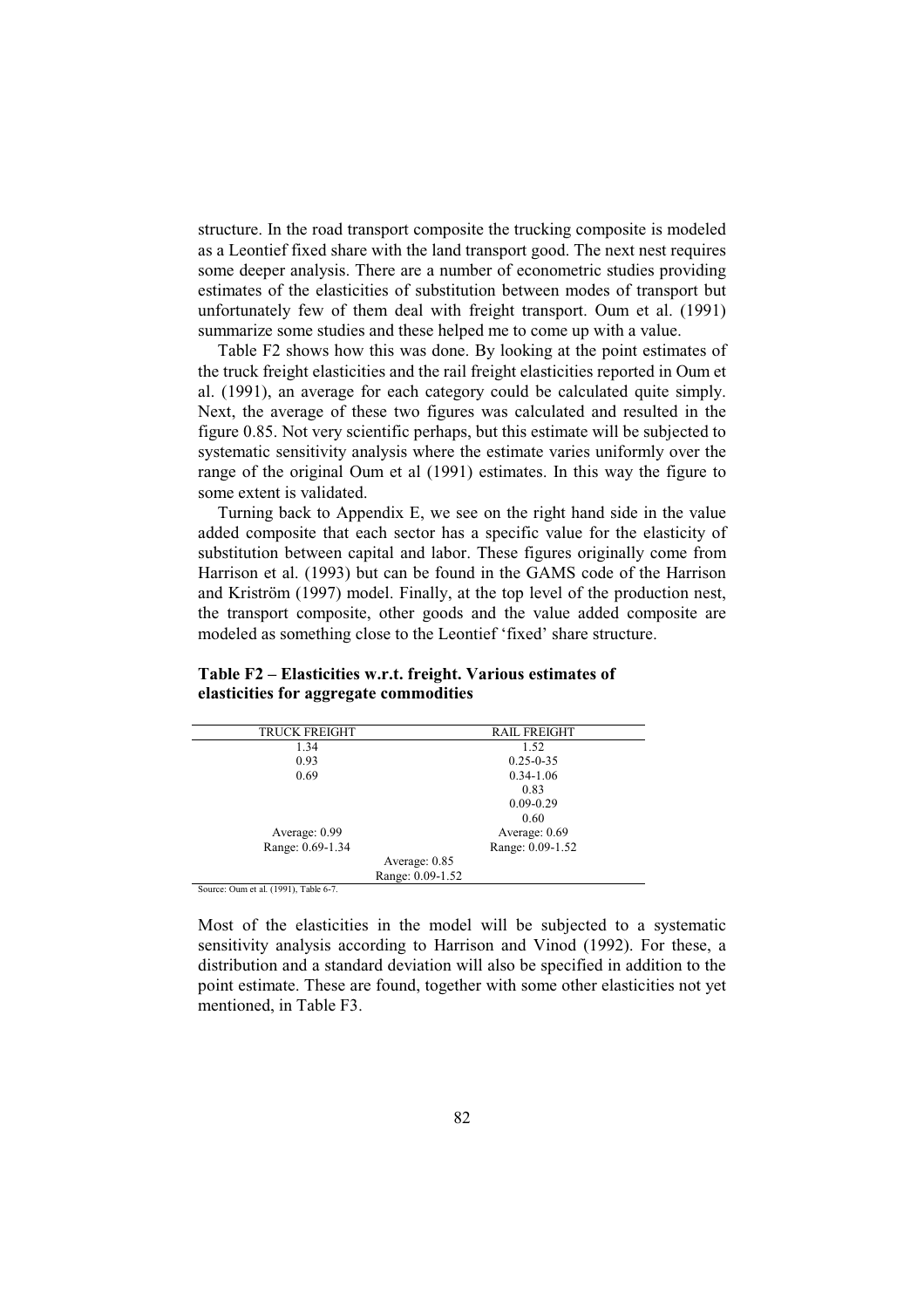### **Table F3 – Some key elasticities used in the model**

| Description                                                                                                                                                                                                | Value            | std. <sup>d</sup> | distrib.         |
|------------------------------------------------------------------------------------------------------------------------------------------------------------------------------------------------------------|------------------|-------------------|------------------|
| Production                                                                                                                                                                                                 |                  |                   |                  |
| Elasticity of substitution between intermediate inputs and the                                                                                                                                             | 0.25             | (0.0, 0.5)        | uniform          |
| composite of primary factors                                                                                                                                                                               |                  |                   |                  |
| Elasticity of substitution between labor and capital input                                                                                                                                                 | $0.293 -$        | $0.0268 -$        | normal           |
|                                                                                                                                                                                                            | $3.125^{\circ}$  | 0.2411            |                  |
| Elasticity of transformation between commodities for                                                                                                                                                       | 4.0              |                   |                  |
| domestic market and goods for export market                                                                                                                                                                |                  |                   |                  |
| Elasticity of transformation between diesel for different truck                                                                                                                                            | 4.0              |                   |                  |
| uses in PETR sector                                                                                                                                                                                        |                  |                   |                  |
| Armington elasticity of substitution between imported and                                                                                                                                                  | 4.0 <sup>b</sup> |                   |                  |
| domestically produced commodities                                                                                                                                                                          |                  |                   |                  |
| Elasticity of substitution between input of 'local' trucks                                                                                                                                                 | 0.2              | (0.0, 0.4)        | uniform          |
| Elasticity of substitution between input of 'regional' trucks                                                                                                                                              | 0.4              | (0.2, 0.6)        | uniform          |
| Elasticity of substitution between input of 'long-distance'                                                                                                                                                | 0.6              | (0.4, 0.8)        | uniform          |
| trucks                                                                                                                                                                                                     |                  |                   |                  |
| Elasticity of substitution between transport modes                                                                                                                                                         | 0.85             | (0.09, 1.52)      | uniform          |
| <b>Private Consumption</b>                                                                                                                                                                                 |                  |                   |                  |
| Elasticity of substitution between aggregate leisure and a                                                                                                                                                 | $1.33^\circ$     | See <sup>c</sup>  | See <sup>c</sup> |
| composite of all commodities                                                                                                                                                                               |                  |                   |                  |
| Elasticity of substitution between different commodities                                                                                                                                                   | 1                |                   |                  |
| Government consumption                                                                                                                                                                                     |                  |                   |                  |
| Elasticity of substitution between commodities<br>Correspondent Dominant of al. (1002). In David in medication and communities. This is the secondary additional planticity often American algorithment of | 0.0              |                   |                  |

Sources: a. Harrison et al. (1993). b. Equal in production and consumption. This is the so-called Armington elasticity after Armington's<br>(1969) article. c. Implies an uncompensated labor supply elasticity of 0.1 in the ben (0.05,0.15) distribution. The uncompensated labor supply elasticity is used, as opposed to the compensated labor supply elasticity, because of<br>the notion that the consumers are not compensated for any losses incurred as a value within the parenthesis signifies the boundaries. The 0.1 value of the uncompensated elasticity is in line with e.g. Wikström (1996).

### **References:**

- Armington, P.S. (1969), 'A Theory of Demand for Products Distinguished by Place of Production', IMF Staff Papers 16, 159-176.
- Hammarström U and Yahya M-R, (1999), Uppskattning av representativa bränslefaktorer för tunga lastbilar – Intervjuundersökning', Swedish National Road and Transport Research Institute (VTI), preliminary draft dated 6/7/99.
- Harrison GW and Vinod HD, (1992), 'The Sensitivity Analysis of Applied General Equilibrium Models: Completely Randomized Factorial Sampling Design', The Review of Economics and Statistics, 79(May), pp. 357-62.
- Harrison GW, Jones R, Kimbell LJ and Wigle R, (1993), 'How Robust is Applied General Equilibrium Analysis?', Journal of Policy Modeling, 15(1), pp. 99-115.
- Harrison GW and Kriström B, (1997), 'Carbon Taxes in Sweden,' Final Report: 1/15/97. Downloadable at http://dmsweb.badm.sc.edu/glenn/sweden.htm.
- NGM, Nätverket för transporter och miljön ('The Network for Transports and the Environment'), www.ntm.a.se, c/o TFK (Institutet för transportforskning), Stockholm, home page updated 5/12/00.
- Oum TH, Waters II WG and Yong J-S (1991), 'Concepts of price elasticities of transport demand and recent empirical estimates', Journal of transport economics and policy 26, pp. 139-154.